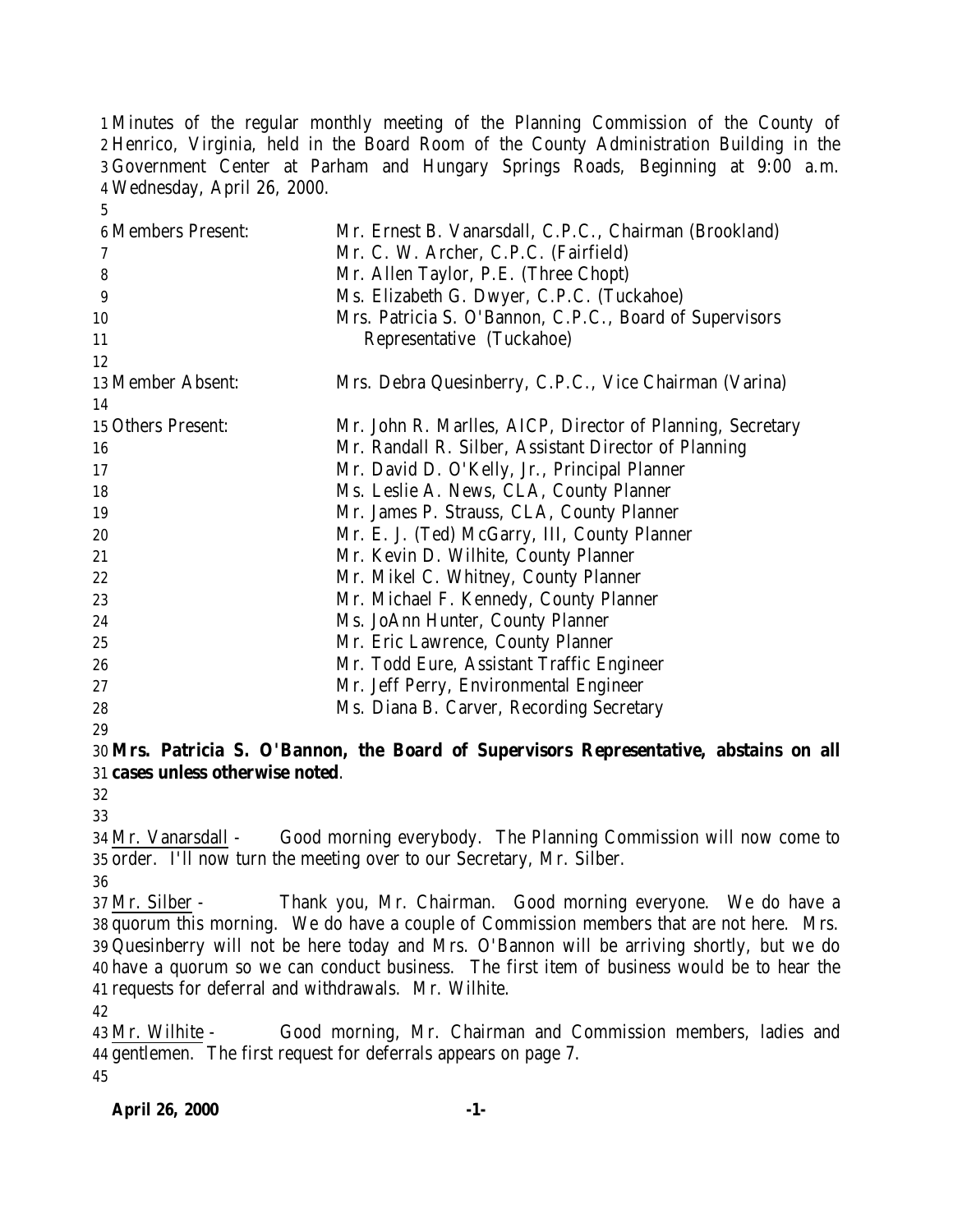# 46 **SUBDIVISION (Deferred from the March 22, 2000 Meeting)**

47

| Four Mile Run<br>(January 2000 Plan)                                                                                                                                     | <b>TIMMONS for Pendragon Development Company:</b> The<br>97.53 acre site is located at the eastern terminus of Four Mile<br>Run Drive, approximately 0.33 mile north of New Market<br>Road (U.S. Route 5) on parcels 238-A-31 and part of 249-A-<br>48. The zoning is R-2AC, One-Family Residential District<br>(Conditional) and A-1, Agricultural District and ASO (Airport<br>Safety Overlay District). County water and sewer. (Varina)<br>172 Lots        |  |
|--------------------------------------------------------------------------------------------------------------------------------------------------------------------------|----------------------------------------------------------------------------------------------------------------------------------------------------------------------------------------------------------------------------------------------------------------------------------------------------------------------------------------------------------------------------------------------------------------------------------------------------------------|--|
| 48                                                                                                                                                                       |                                                                                                                                                                                                                                                                                                                                                                                                                                                                |  |
| 49 Mr. Wilhite -<br>50                                                                                                                                                   | The applicant is requesting deferral until May 24, 2000.                                                                                                                                                                                                                                                                                                                                                                                                       |  |
| 51 Mr. Vanarsdall -<br>53 motion Ms. Dwyer.<br>54                                                                                                                        | Is there anyone in the audience in opposition to the deferment of this<br>52 case? This is Four Mile Run in the Varina District. No opposition. All right. We need a                                                                                                                                                                                                                                                                                           |  |
| $55$ Ms. Dwyer -<br>56                                                                                                                                                   | Are we straight on the fee situation for this?                                                                                                                                                                                                                                                                                                                                                                                                                 |  |
| 57 Mr. Wilhite -                                                                                                                                                         | Yes, we are.                                                                                                                                                                                                                                                                                                                                                                                                                                                   |  |
| 58<br>$59$ Ms. Dwyer -                                                                                                                                                   | We are deferring it to when, Mr. Wilhite?                                                                                                                                                                                                                                                                                                                                                                                                                      |  |
| 60<br>61 Mr. Wilhite -<br>62                                                                                                                                             | May 24, 2000.                                                                                                                                                                                                                                                                                                                                                                                                                                                  |  |
| 63 Ms. Dwyer -<br>I move that the Commission defer Four Mile Run subdivision (January<br>64 2000 Plan) to our meeting on May 24, 2000, at the applicant's request.<br>65 |                                                                                                                                                                                                                                                                                                                                                                                                                                                                |  |
| 66 Mr. Taylor -<br>67                                                                                                                                                    | Second.                                                                                                                                                                                                                                                                                                                                                                                                                                                        |  |
| 68 Mr. Vanarsdall -<br>70                                                                                                                                                | The motion was made by Mrs. Dwyer and seconded by Mr. Taylor. All<br>69 in favor say ayeall opposed say nay. The motion carries.                                                                                                                                                                                                                                                                                                                               |  |
| 73                                                                                                                                                                       | 71 At the request of the applicant, the Planning Commission deferred Four Mile Run (January<br>72 2000 Plan) to its May 24, 2000, meeting. Mrs. O'Bannon was absent.                                                                                                                                                                                                                                                                                           |  |
| 74 SUBDIVISION                                                                                                                                                           |                                                                                                                                                                                                                                                                                                                                                                                                                                                                |  |
| <b>Pine Creek</b><br>(April 2000 Plan)                                                                                                                                   | Engineering Design Associates for Urban Corridor<br>Property, Inc. and H. W. Owens, Inc.: The 35.94 acre site<br>is located on the eastern terminus of Howard Street between<br>Old Williamsburg Road and I-64 on part of parcels 164-A-42<br>and 165-A-12A and 12B. The zoning is A-1, Agricultural<br>District, R-4AC, One-Family Residence District (Conditional)<br>and ASO (Airport Safety Overlay) District. County water and<br>sewer. (Varina) 50 Lots |  |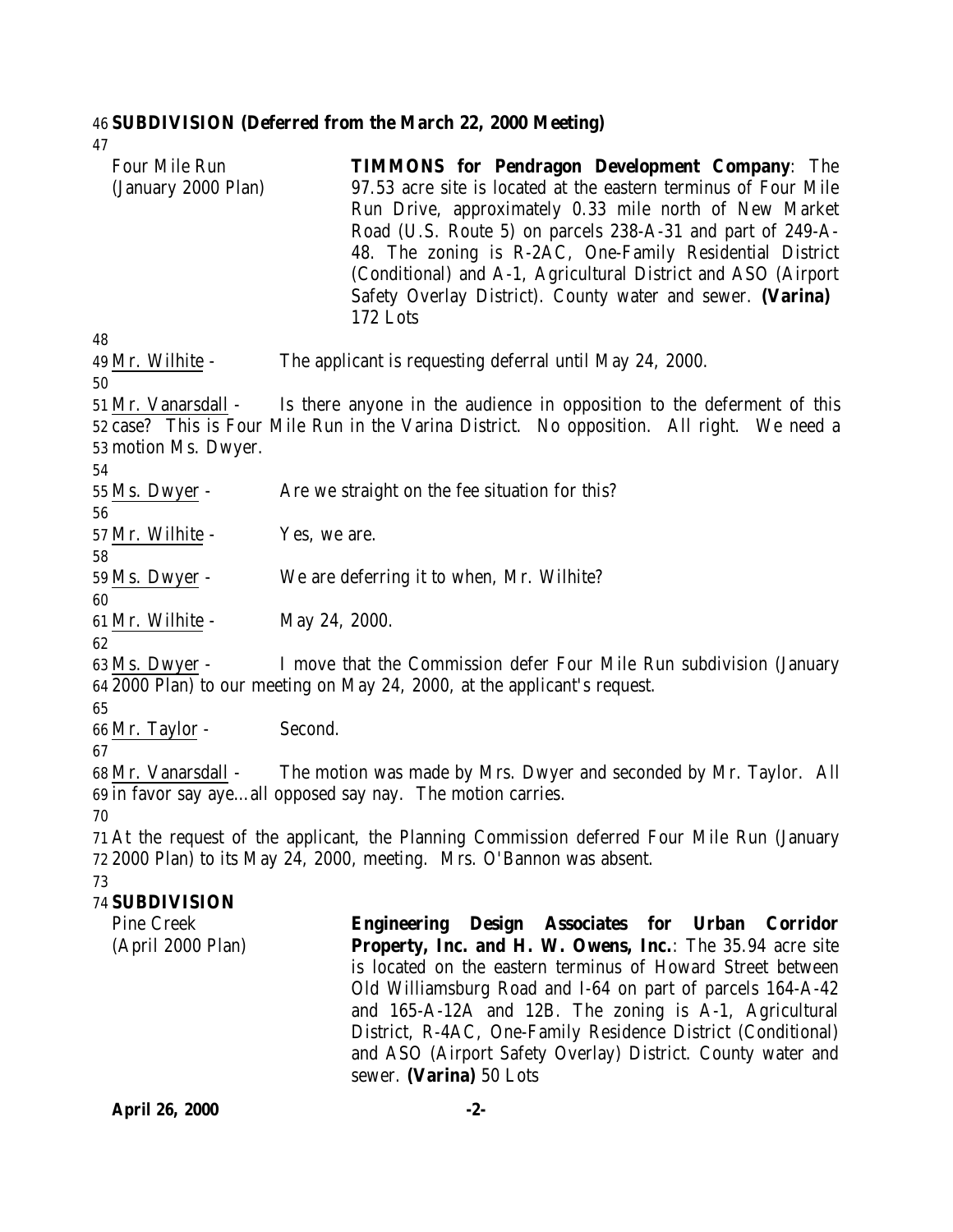Mr. Wilhite - Next on page 13, Pine Creek (April 2000 Plan). The applicant request deferral to May 24, 2000.

 Mr. Vanarsdall - Is there anyone in the audience in opposition to Pine Creek being deferred to May 24, 2000? This is also in the Varina District. No opposition. Entertain a motion.

 Ms. Dwyer - Okay. I move that Pine Creek subdivision (April 2000 Plan) be deferred to May 24, 2000, at the applicant's request.

Mr. Archer - Second.

 Mr. Vanarsdall - The motion was made by Ms. Dwyer and seconded by Mr. Archer. All in favor say aye…all opposed say nay. The motion carries.

 At the request of the applicant, the Planning Commission deferred Pine Creek (April 2000 Plan) to its May 24, 2000, meeting. Mrs. O'Bannon was absent.

# **PLAN OF DEVELOPMENT**

POD-22-00 The Goddard School - Town Center @ Twin Hickory **Balzer & Associates and RealtiCorp for Retlaw 100 L.L.C. and Katherman & Company**: Request for approval of a plan of development as required by Chapter 24, Section 24-106 of the Henrico County Code to construct a one-story, 10,305 square foot day care facility in a shopping center. The 1.43 acre site is located along the south line of Old Nuckols Road approximately 600 feet west of Nuckols Road on part of parcel 18-A-22E. The zoning is B-2C, Business District (Conditional). County water and sewer. **(Three Chopt)**

 Mr. Wilhite - On page 16, POD-22-00, The Goddard School - Town Center @ Twin Hickory, the applicant originally requested a deferral to May 24, 2000. Erin Breed from the engineering firm is here. I think they want to make a request to defer this to your night meeting, the first meeting in May.

 Mr. Vanarsdall - Is there anyone in the audience in opposition to POD-22-00, The Goddard School being deferred to May 11, 2000? This is in the Three Chopt District. No opposition. Mr. Taylor.

Mr. Taylor - The date that that will be deferred to is May 11?

 Mr. Wilhite - Staff was recommending May 24. The engineer is here and I think they want to make a request to put it on the night agenda, the first meeting in May.

Mr. Taylor - What day would that be?

**April 26, 2000 -3-**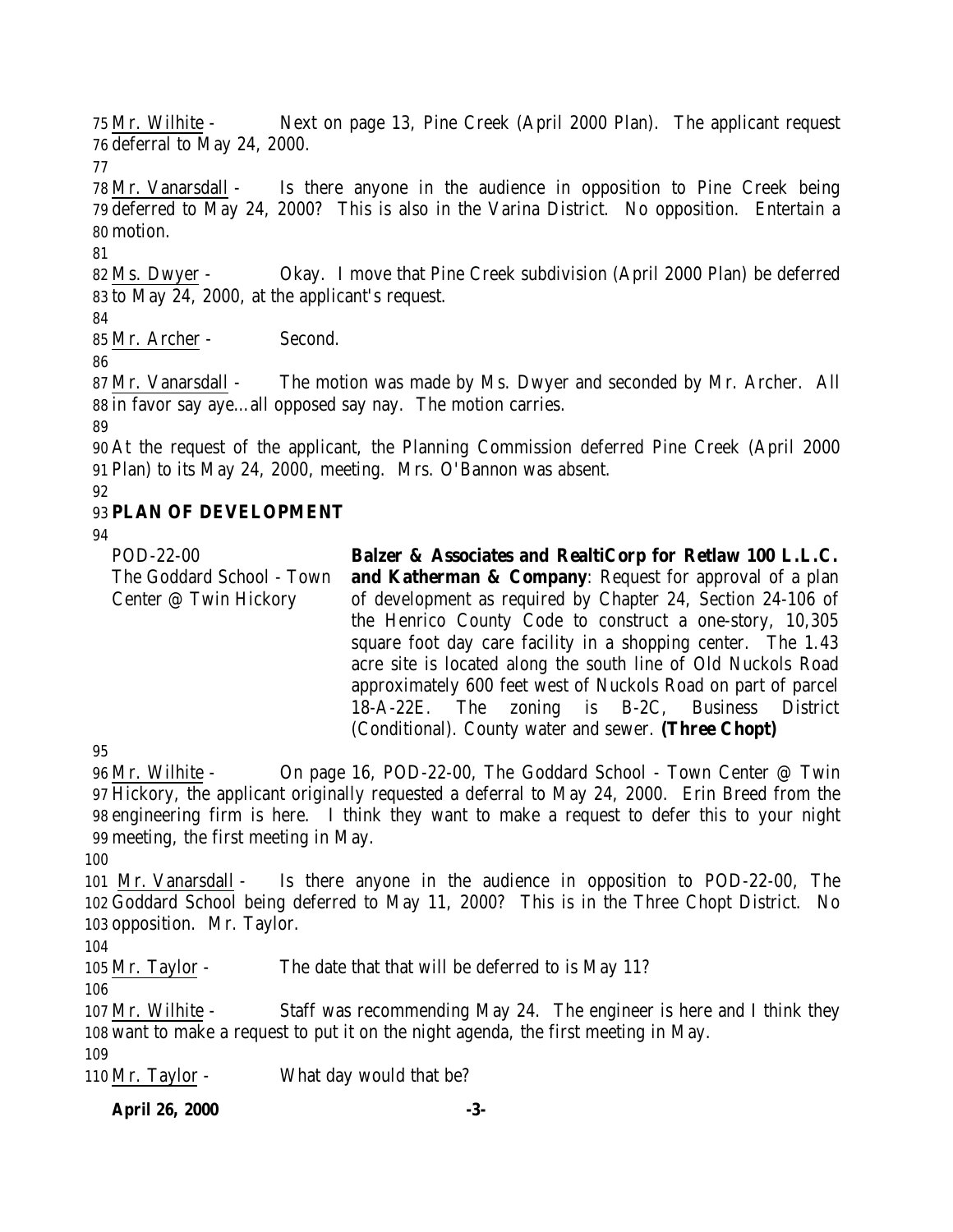Mr. Wilhite - That would be May 11.

 Mr. Taylor - Mr. Chairman, I move that POD-22-00, The Goddard School - Town Center @ Twin Hickory, be deferred to May 11, 2000, at the applicant's request.

Ms. Dwyer - Second.

 Mr. Vanarsdall - The motion was made by Mr. Taylor and seconded by Ms. Dwyer. All in favor say aye…all opposed say nay. The motion carries.

 At the request of the applicant, the Planning Commission deferred POD-22-00, The Goddard School - Town Center @ Twin Hickory, to its May 11, 2000, meeting at 7:00 p.m. Mrs. O'Bannon was absent.

# **PLAN OF DEVELOPMENT - REVISED ARCHITECTURAL ELEVATIONS**

POD-80-99 (Revised) Downtown Short Pump - Silver Diner **Balzer & Associates for Short Pump Entertainment, L.L.C., Bee-Fit, Inc., Skate Nation of Richmond West, LLCC and Menin Development Companies, Inc**.: Request for approval of revised architectural elevations as required by Chapter 24, Section 24-106 of the Henrico County Code. The 23.18 acre site is located on the southeast corner of W. Broad Street (U.S. Route 250) and Pouncey Tract Road on parcels 36-A-19G, 19H, 19I, 19J, 21, 22N and 25. The zoning is B-2C, Business District (Conditional), M-1, Light Industrial District, and WBSO (West Broad Street Overlay) District. County water and sewer. **(Three Chopt)**

 Mr. Wilhite - On page 25, POD-80-99 (Revised), Downtown Short Pump, the applicant request deferral to May 24, 2000.

 Mr. Vanarsdall - Is there anyone in the audience in opposition to POD-80-99, Downtown Short Pump, being deferred to May 24, 2000? This is in the Three Chopt District. No opposition. Mr. Taylor.

 Mr. Taylor - Mr. Chairman, I move that POD-80-99 (Revised) Downtown Short Pump, be deferred to May 24, 2000, meeting, at the applicant's request.

 138 Ms. Dwyer - Second.

 Mr. Vanarsdall - The motion was made by Mr. Taylor and seconded by Ms. Dwyer. All in favor say aye…all opposed say nay. The motion carries.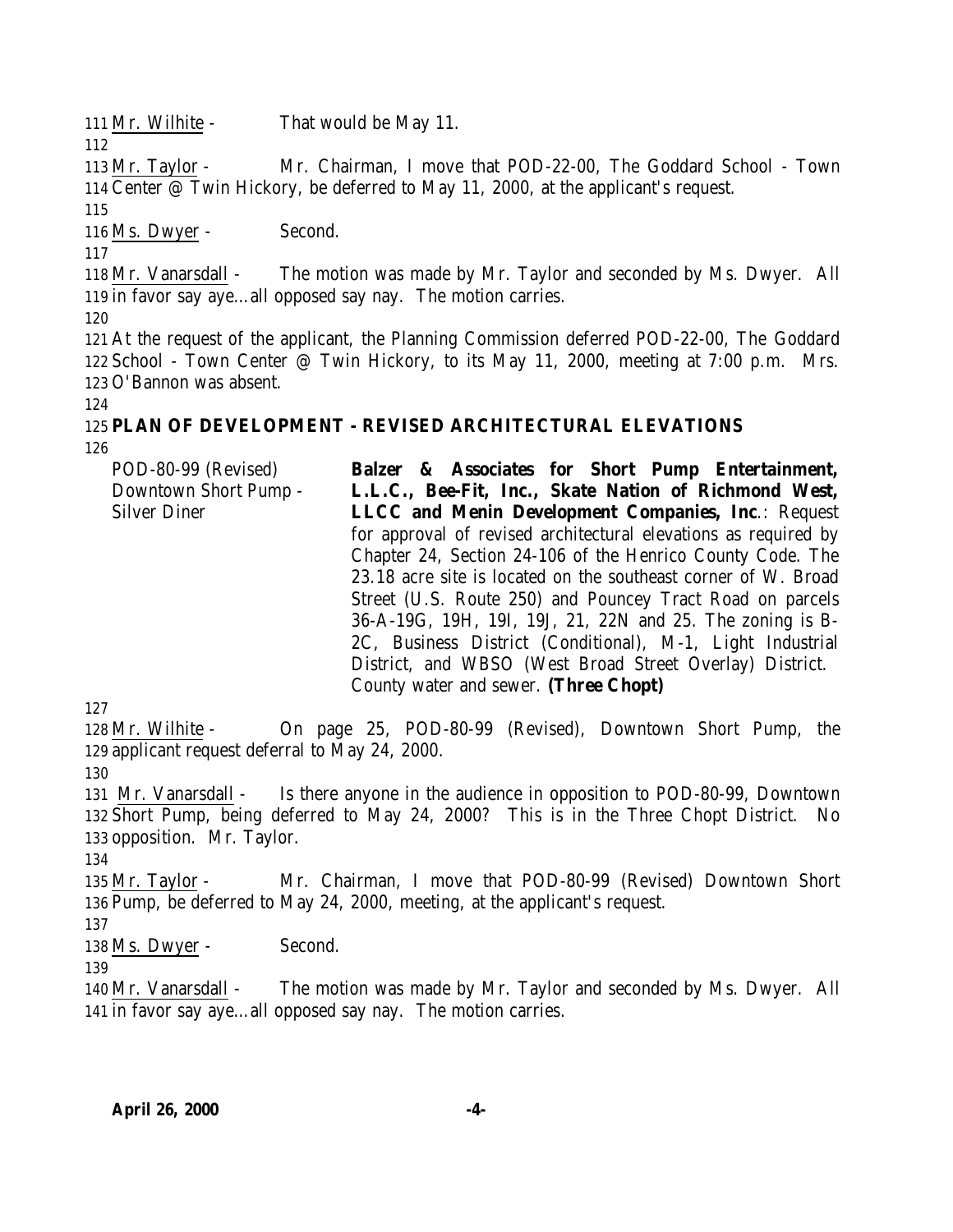At the request of the applicant, the Planning Commission deferred POD-80-99 (Revised) Downtown Short Pump - Silver Diner, to its May 24, 2000, meeting. Mrs. O'Bannon was absent.

# **LANDSCAPE PLAN (Deferred from the March 22, 2000, Meeting)**

| $LP/POD-124-98$        | <b>Hourigan Martone and James River Nurseries: Request for</b> |
|------------------------|----------------------------------------------------------------|
| Crown, Cork & Seal -   | a approval of a landscape plan as required by Chapter 24,      |
| Expansion - Lewis Road | Sections 24-106 and 24-106.2 of the Henrico County Code.       |
|                        | The 8.8 acre site is located at the south east corner of Lewis |
|                        | and Norman Roads on parcel 173-A-14. The zoning is M-1,        |
|                        | Light Industrial District and ASO (Airport Safety Overlay      |
|                        | District). (Varina)                                            |

 Mr. Wilhite - Finally, on page 26, landscape plan, LP/POD-124-98, Crown, Cork & Seal, the applicant request deferral to May 24, 2000.

 Mr. Vanarsdall - Is there anyone in the audience in opposition to the deferment of LP/POD-124-98, this would be the landscape plan for Crown, Cork, & Seal Expansion? No opposition. Entertain a motion.

 Ms. Dwyer - I move the Commission defer LP/POD-124-98, Crown, Cork & Seal to May 24, 2000, meeting, at the applicant's request.

Mr. Archer - Second.

 Mr. Vanarsdall - The motion was made by Ms. Dwyer and seconded by Mr. Archer. All in favor say aye…all opposed say nay. The motion carries.

 At the request of the applicant, the Planning Commission deferred the landscape plan for LP/POD-124-98, Crown, Cork & Seal Expansion, to its May 24, 2000, meeting. Mrs. O'Bannon was absent.

 **AT THIS TIME MR. MARLLES ENTERS AND REPLACE MR. SILBER WHO WAS STANDING IN FOR HIM.**

Mr. Vanarsdall - That's it, isn't it, Mr. Wilhite for the deferrals and withdrawals?

173 Mr. Wilhite - Yes, sir.

 Mr. Vanarsdall - All right. Now we will start on the Expedited Agenda. Right, Mr. Secretary?

 Mr. Marlles - Good morning, Mr. Chairman, members of the Commission. The Expedited Agenda will be presented also by Mr. Wilhite.

**April 26, 2000 -5-**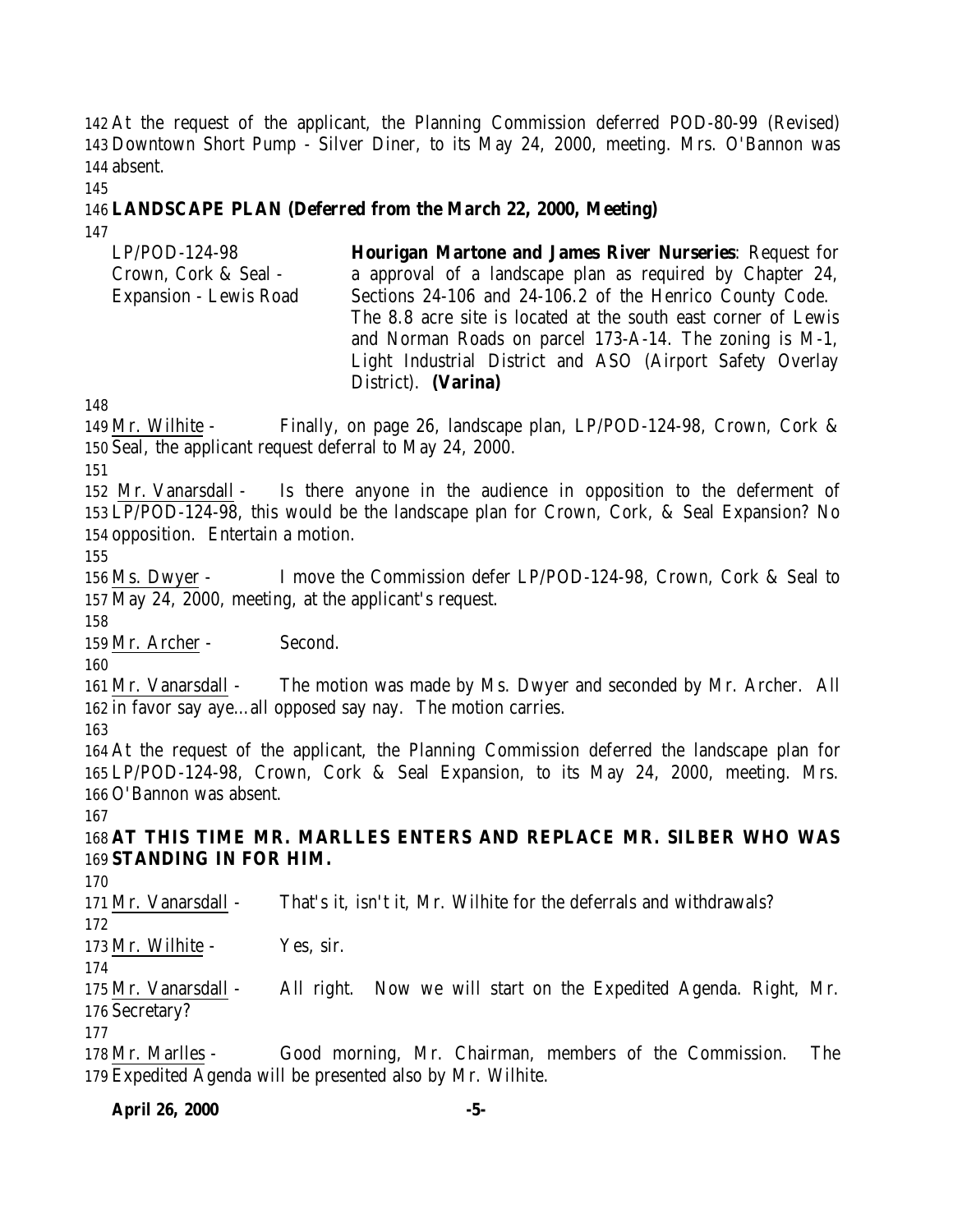Mr. Wilhite - Mr. Chairman, of 32 items that we have scheduled 17 are up for expedited approval. The first one is on page 2.

#### **TRANSFER OF APPROVAL**

| POD-118-98              | <b>LeClair Ryan for RAS, LLC:</b> Request for a transfer of   |
|-------------------------|---------------------------------------------------------------|
| Springfield Office Park | approval of a plan of development, as required by Chapter 24, |
|                         | Section 24-106 of the Henrico County Code, from HBR           |
|                         | Associates and Barton Real Estate to RAS, LLC. The 1.945      |
|                         | acre site is located along the west line of Springfield Road  |
|                         | (State Route 157), approximately 300 feet north of Gaskins    |
|                         | Road on parcels 48-A-15A and 16. The zoning is O-2C, Office   |
|                         | District (Conditional). (Three Chopt)                         |

Mr. Wilhite - The staff is recommending approval.

 Mr. Vanarsdall - Is there anyone in the audience in opposition to the transfer of approval for POD-118-98, Springfield Office Park? No opposition. Mr. Taylor.

 Mr. Taylor - I would move, Mr. Chairman that POD-118-98, the transfer of approval, be approved, at the applicant's request.

 Mr. Vanarsdall - With the conditions and the annotations on the plan. Do we have a second?

Mr. Archer - Second, Mr. Chairman.

 Mr. Vanarsdall - The motion was made by Mr. Taylor and seconded by Mr. Archer. All in favor say aye…all opposed say nay. The motion carries.

 The Planning Commission approved the transfer of approval request for POD-118-98, Springfield Office Park. Mrs. O'Bannon was absent.

#### 

# **SUBDIVISION FOR RECONSIDERATION**

| <b>Bowman Acres</b>   | E. D. Lewis & Associates, P.C. for Allison L. Kite and                 |
|-----------------------|------------------------------------------------------------------------|
| (September 1999 Plan) | <b>Darrell Bowman:</b> The 4.996 acre site is located on the west      |
|                       | line of Pouncey Tract Road (State Route 271) approximately             |
|                       | 400 feet north of Perrywinkle Road on parcel 17-A-21A. The             |
|                       | zoning is A-1, Agricultural District. County water and septic          |
|                       | tank/drainfield. (Three Chopt) 3 Lots                                  |
| 207                   |                                                                        |
| 208 Mr. Wilhite -     | On page 3, Bowman Acres Reconsideration, staff recommends approval.    |
| 209                   |                                                                        |
| 210 Mr. Vanarsdall -  | Is there anyone in the audience in opposition to Bowman Acres in Three |

**April 26, 2000 -6-**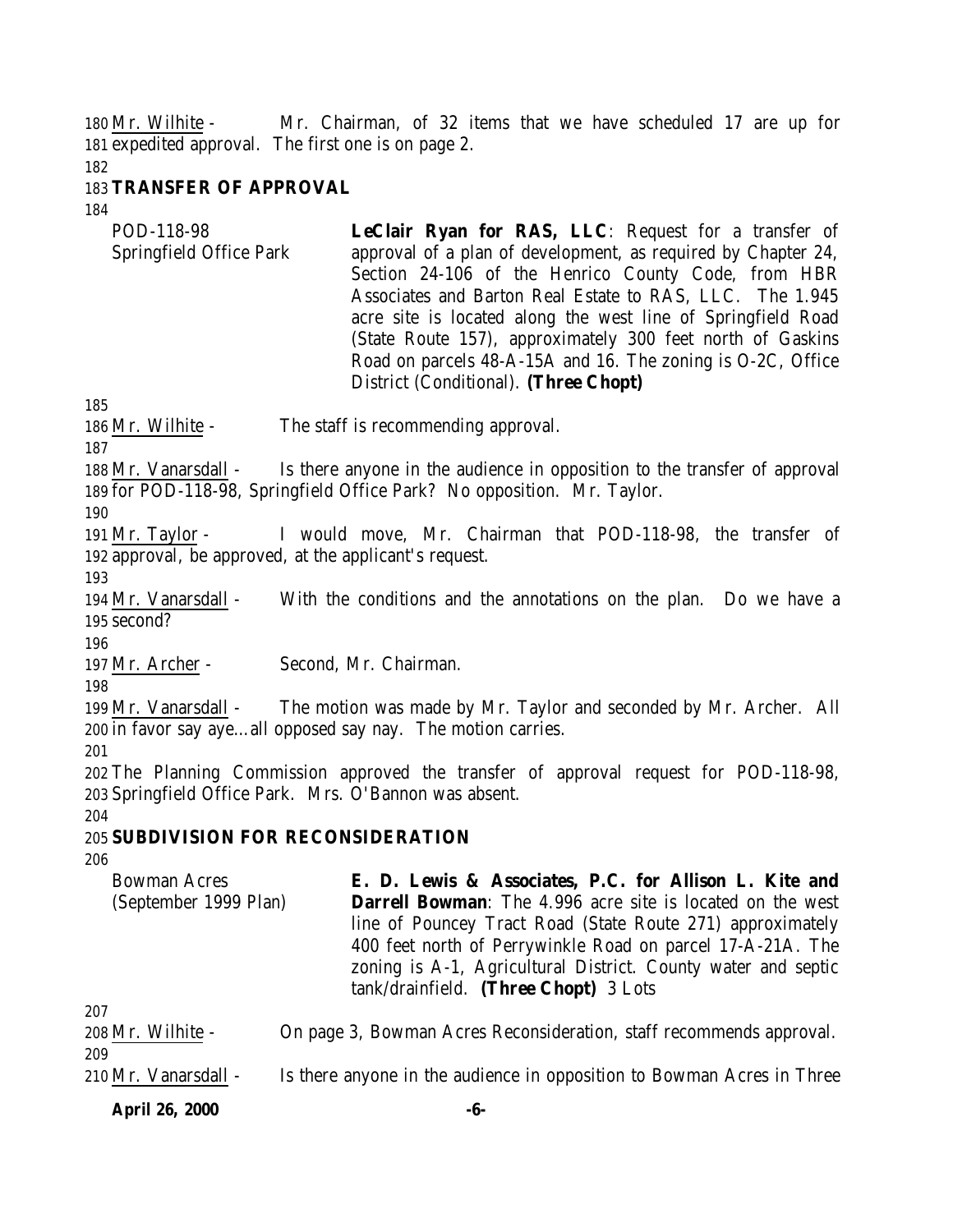Chopt? No opposition. Mr. Taylor.

 Mr. Taylor - Mr. Chairman, I move that the subdivision plan for Bowman Acres (September 1999 Plan) amended by the Commission be substituted and the revised condition No. 13 is offered and other conditions as attached to the original conditional approval would remain unchanged.

Ms. Dwyer - Second.

 Mr. Vanarsdall - The motion was made by Mr. Taylor and seconded by Ms. Dwyer. All in favor say aye…all opposed say nay. The motion carries.

 The Planning Commission granted conditional approval to subdivision Bowman Acres (September 1999 Plan) Reconsideration subject to the standard conditions attached to these minutes for subdivision served by public water and septic tank/drainfield, the annotations on the plans and the following revised condition. Mrs. O'Bannon was absent.

 13. **REVISED** - The record plat shall show the recorded easement at the southern boundary of the subdivision, and the subdivider shall submit a copy of the recorded quitclaim deed executed by the owner of Section B, Block C, Lot 9 of Shady Grove Estates. The plat shall also show the deed book and page numbers of the recorded easement and quitclaim deed.

#### **PLAN OF DEVELOPMENT (Deferred from the March 22, 2000, Meeting)**

POD-14-00 Health South Medical Center MRI Addition & Master Plan (POD-88-93 Revised) **TIMMONS for HealthSouth of Virginia and Health Care Realty Trust, Inc.:** Request for approval of a revised plan of development as required by Chapter 24, Section 24-106 of the Henrico County Code to construct a one-story, 6,500 square foot MRI addition, a master plan for future dining area, emergency room and lobby additions. The 23.35 acre site is located on the north line of Parham Road 1,100 feet east of Shrader Road on parcel 60-A-24 and 22. The zoning is O-3, Office District. County water and sewer. **(Brookland)**

 Mr. Wilhite - On page 5, POD-14-00, Health South Medical Center MRI Addition & Master Plan, staff recommends approval.

 Mr. Vanarsdall - Is there anyone in the audience in opposition to POD-14-00, Health South Medical Center Addition? No opposition. I move that POD-14-00, Health South Medical Center, be approved on the expedited agenda on the staff's recommendation, the annotations on the plans, the standard conditions and additional conditions Nos. 23 through 34 and I would like to add No. 9 amended.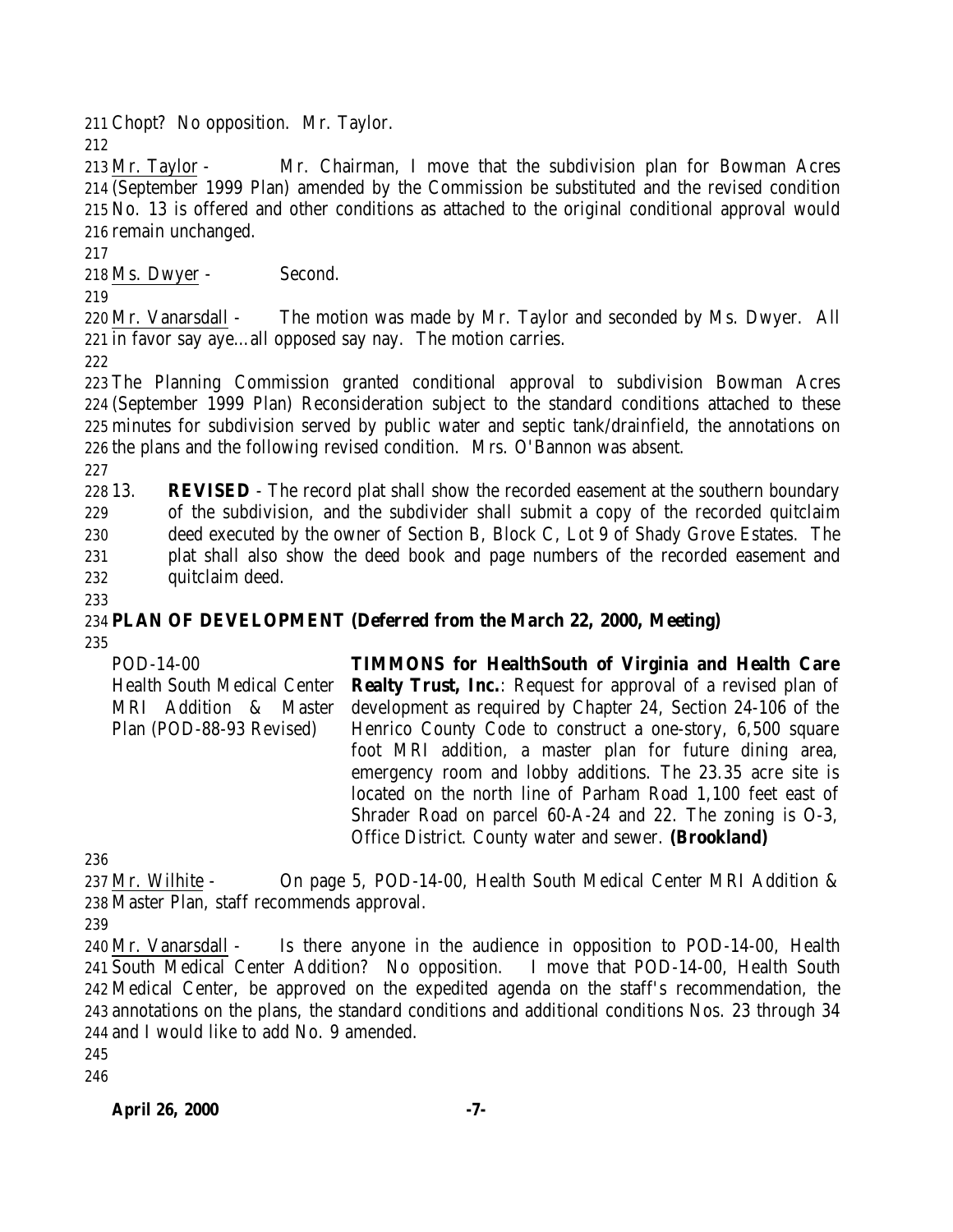Ms. Dwyer - Second.

 Mr. Vanarsdall - The motion was made by Mr. Vanarsdall and seconded by Ms. Dwyer. All in favor say aye…all opposed say nay. The motion carries.

 The Planning Commission approved POD-14-00, Health South Medical Center MRI Addition & Master Plan (POD-88-93 Revised) subject to the standard conditions attached to these minutes, the annotations on the plan and the following additional conditions. Mrs. O'Bannon was absent.

 9 **AMENDED** - A detailed landscaping plan shall be submitted to the Planning Office for review and Planning Commission approval prior to the issuance of any occupancy permits.

- 23. The easements for drainage and utilities as shown on approved plans shall be granted to the County in a form acceptable to the County Attorney prior to any occupancy permits being issued. The easement plats and any other required information shall be submitted to the County Real Property Agent at least sixty (60) days prior to requesting occupancy permits.
- 24. The developer shall provide fire hydrants as required by the Department of Public Utilities in its approval of the utility plans and contracts.
- 25. A standard concrete sidewalk shall be provided along the north side of Parham Road.
- 26. Outside storage shall not be permitted.
- 27. Any necessary off-site drainage easements must be obtained in a form acceptable to the County Attorney prior to final approval of the construction plans by the Department of Public Works.

 28. The certification of building permits, occupancy permits and change of occupancy permits for individual units shall be based on the number of parking spaces required for the proposed uses and the amount of parking available according to approved plans.

- 29. Deviations from County standards for pavement, curb or curb and gutter design shall be approved by the County Engineer prior to final approval of the construction plans by the Department of Public Works.
- 30. Storm water retention, based on the 50-10 concept, shall be incorporated into the drainage plans.
- 31. Insurance Services Office (ISO) calculations must be included with the utilities plans and contracts and must be approved by the Department of Public Utilities prior to the issuance of a building permit.
- 32. Approval of the construction plans by the Department of Public Works does not establish the curb and gutter elevations along the Henrico County maintained right-of-way. The elevations will be set by Henrico County.
- 33. Evidence of a joint ingress/egress and maintenance agreement must be submitted to the Planning Office and approved prior to issuance of a certificate of occupancy for this development.
- 34. The conceptual master plan, as submitted with this application, is for planning and information purposes only. All subsequent detailed plans of development and construction plans needed to implement this conceptual plan may be administratively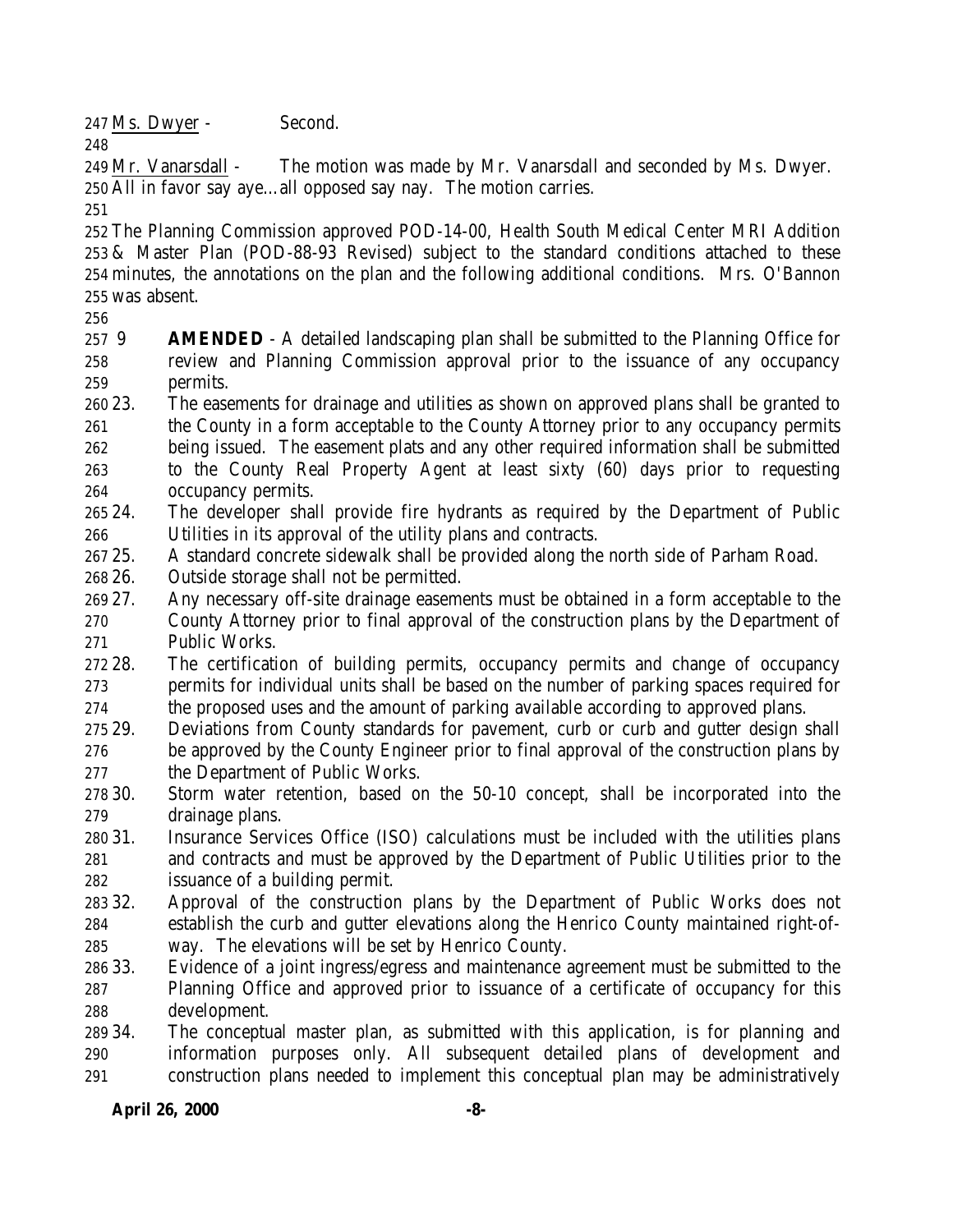reviewed and approved and shall be subject to all regulations in effect at the time such subsequent plans are submitted for review/approval.

# **PLAN OF DEVELOPMENT & MASTER PLAN**

| POD-32-00<br><b>Crestview Apartments,</b> | E. D. Lewis & Associates for New Apartments, LLC:<br>Request for approval of a plan of development and master plan |
|-------------------------------------------|--------------------------------------------------------------------------------------------------------------------|
| Phase 1                                   | as required by Chapter 24, Section 24-106 of the Henrico                                                           |
|                                           | County Code to construct 18, two-story, apartment buildings                                                        |
|                                           | totaling 131 units. The 9.34 acre site is located on the                                                           |
|                                           | northwest corner of Horsepen Road and Miami Avenue on                                                              |
|                                           | parcels 102-9-D-1 thru 15. The zoning is R-5, General                                                              |
|                                           | Residence District and R-5C, General Residence District                                                            |
|                                           | (Conditional). County water and Sewer. (Three Chopt)                                                               |

 Mr. Wilhite - On page 8, POD-32-00, Crestview Apartments, Phase I, staff recommends approval.

 Mr. Vanarsdall - Is there anyone in the audience in opposition to POD-32-00, Crestview Apartments, Phase 1? This is a Three Chopt case. No opposition. Entertain a motion, Mr. Taylor.

 Mr. Taylor - Mr. Chairman, I move the Commission approve POD-32-00, Crestview Apartments, Phase I, subject to the annotations on the plan, the standard conditions for developments of this type and conditions Nos. 23 through 31.

Mr. Archer - Second, Mr. Chairman.

 Mr. Vanarsdall - The motion was made by Mr. Taylor and seconded by Mr. Archer. All in favor say aye…all opposed say nay. The motion carries.

 The Planning Commission approved POD-32-00, Crestview Apartments, Phase 1, subject to the standard conditions attached to these minutes, the annotations on the plan and the following additional conditions. Mrs. O'Bannon was absent.

 23. The right-of-way for widening of Horsepen Road as shown on approved plans shall be dedicated to the County prior to any occupancy permits being issued. The right-of-way dedication plat and any other required information shall be submitted to the County Real Property Agent at least sixty (60) days prior to requesting occupancy permits.

24. The easements for drainage and utilities as shown on approved plans shall be granted to

 the County in a form acceptable to the County Attorney prior to any occupancy permits being issued. The easement plats and any other required information shall be submitted to the County Real Property Agent at least sixty (60) days prior to requesting occupancy permits.

25. The required building setback shall be measured from the proposed right-of-way line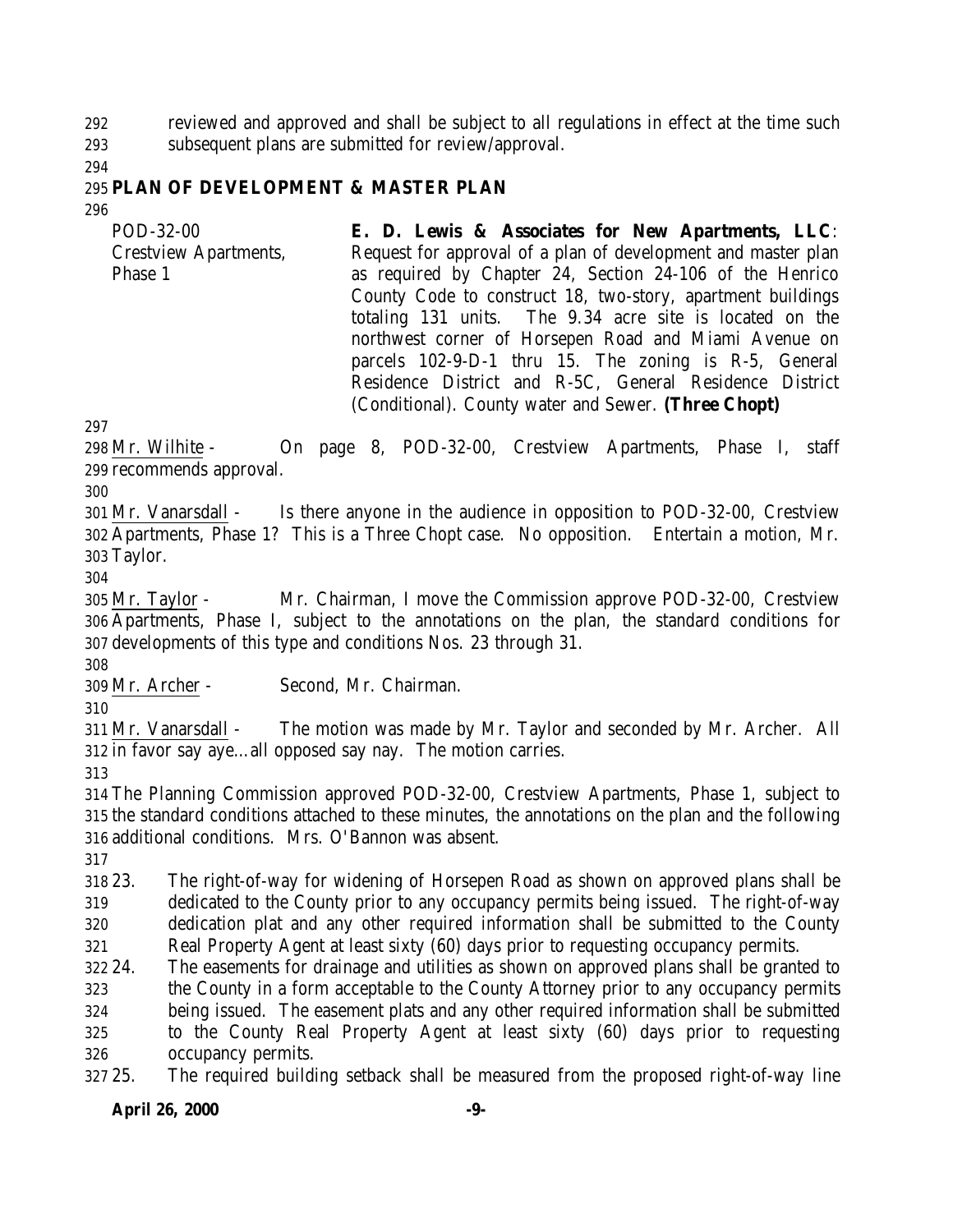and the parking shall be located behind the proposed right-of-way line.

 26. The developer shall provide fire hydrants as required by the Department of Public Utilities in its approval of the utility plans and contracts.

27. Any necessary off-site drainage easements must be obtained in a form acceptable to the

 County Attorney prior to final approval of the construction plans by the Department of Public Works.

 28. Deviations from County standards for pavement, curb or curb and gutter design shall be approved by the County Engineer prior to final approval of the construction plans by the Department of Public Works.

 29. Storm water retention, based on the 50-10 concept, shall be incorporated into the drainage plans.

 30. Insurance Services Office (ISO) calculations must be included with the utilities plans and contracts and must be approved by the Department of Public Utilities prior to the issuance of a building permit.

 31. The conceptual master plan, as submitted with this application, is for planning and information purposes only. All Subsequent detailed plans of development and construction plans needed to implement this conceptual plan may be administratively reviewed and approved and shall be subject to all regulations in effect at the time such subsequent plans are submitted for review/approval.

### **PLAN OF DEVELOPMENT**

POD-33-00 Varina Veterinary Clinic - New Market Road (POD-99-88 Revised) **Engineering Design Associates for New Market Property, LLC**: Request for approval of a revised plan of development as required by Chapter 24, Section 24-106 of the Henrico County Code to convert a one-story, 2,930 square foot bank to a veterinary clinic and to enclosed existing drive-thru for a kennel. The 7.29 acre site is located at 1312 New Market Road (State Route 5) at Herman Street on part of parcel 202-A-23. The zoning B-1C, Business District (Conditional). County water and Sewer. **(Varina)**

 Mr. Wilhite - On page 12, POD-33-00, Varina Veterinary Clinic. On page 2 of your addendum there is a revised recommendation. Staff is recommending approval. There is an added condition listed on the addendum and there are revised plans.

 Mr. Vanarsdall - Is there anyone in the audience in opposition to POD-33-00, Varina Veterinary Clinic? This is in the Varina District. No opposition. Ms. Dwyer.

 Ms. Dwyer - All right. Let me make sure I understand the revised plan. Has that been given to us this morning?

Mr. Wilhite - Yes.

Ms. Dwyer - I've got eight piles of paper up here. Just give me a minute to go

**April 26, 2000 -10-**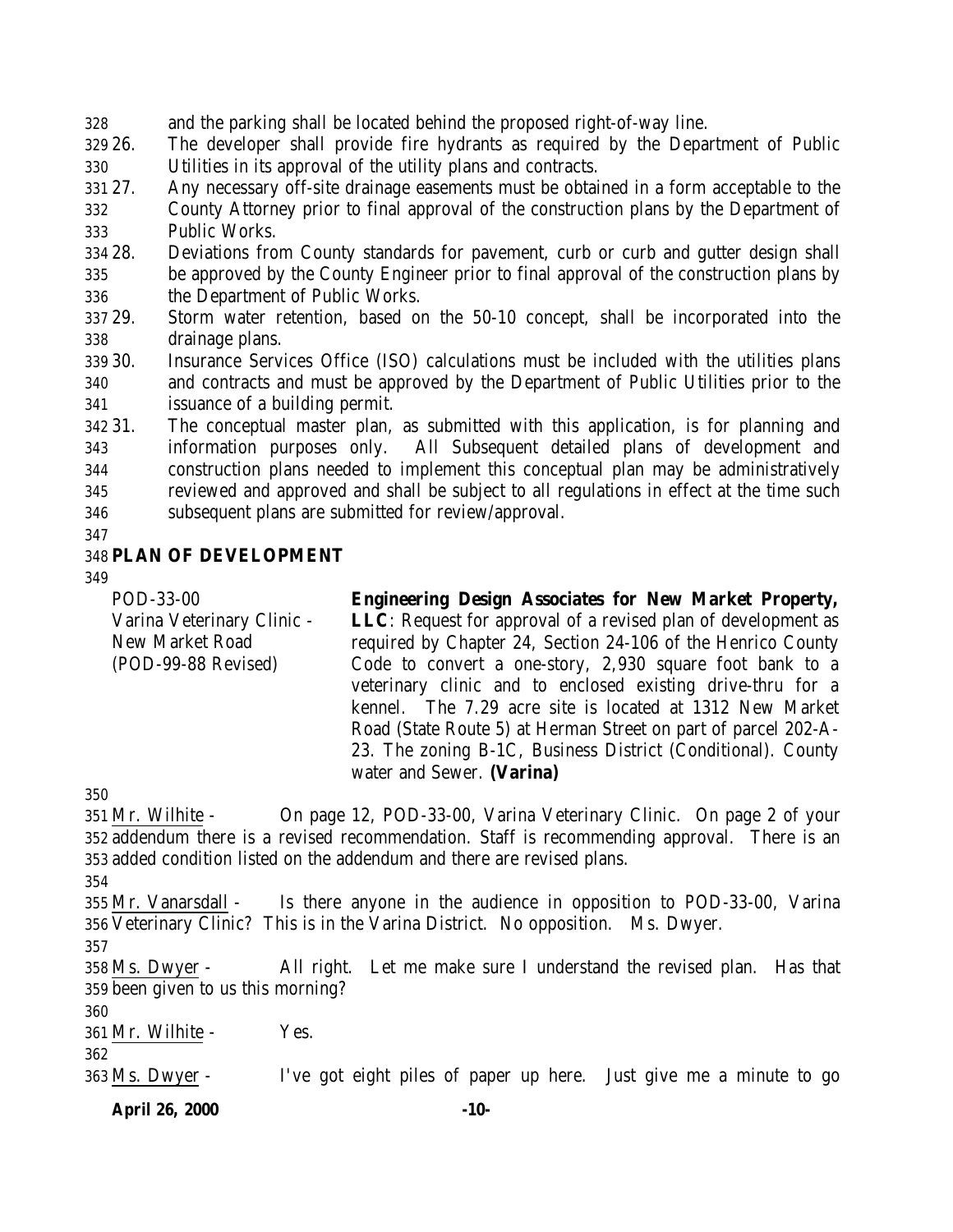through them. Okay. I've got it. What was the revision? 

 Mr. Kennedy - The revision to the plan is to delete an animal exercise area, which is not permitted in the district. And there is an added condition that basically states they would not use the enclosed yard for animal exercise area or outdoor kennel until at such time as the property is properly zoned. The property is surrounded by A-1 zoning. If they rezone it to A- 1, it's a seven acre parcel and it would meet the five-acre requirement and they could have an outdoor kennel in that case.

Ms. Dwyer - And the zoning now is?

Mr. Kennedy - It's now B-1.

 Ms. Dwyer - All right. Thank you for explaining that. All right. I move the approval of POD-33-00, Varina Veterinary Clinic - New Market Road, which is a revision of the POD-99-88 plan. This would include the standard conditions for this type of development, additional conditions Nos. 23 through 30 and the additional condition No. 31 which appears in our addendum.

Mr. Archer - Second, Mr. Chairman.

 Mr. Vanarsdall - The motion was made by Ms. Dwyer and seconded by Mr. Archer. All in favor say aye…all opposed say nay. The motion carries.

 The Planning Commission approved POD-33-00, Varina Veterinary Clinic - New Market Road (POD-99-88 Revised), subject to the standard conditions attached to these minutes for developments of this type, the annotations on the plan and the following additional conditions. Mrs. O'Bannon was absent.

 23. The developer shall provide fire hydrants as required by the Department of Public Utilities in its approval of the utility plans and contracts.

24. Outside storage shall not be permitted.

 25. All exterior lighting fixtures shall be designed and arranged so the source of light is not visible from the roadways or adjacent residential properties. The lighting shall be low intensity, residential in character, and the height or standards shall not exceed 15 feet.

 26. This business shall not remain in operation after midnight and no exterior signs shall remain lighted after (12:00 midnight - B-1 zone).

 27. Deviations from County standards for pavement, curb or curb and gutter design shall be approved by the County Engineer prior to final approval of the construction plans by the Department of Public Works.

 28. Insurance Services Office (ISO) calculations must be included with the utilities plans and contracts and must be approved by the Department of Public Utilities prior to the issuance of a building permit.

 29. Approval of the construction plans by the Department of Public Works does not establish the curb and gutter elevations along the Virginia Department of Transportation

# **April 26, 2000 -11-**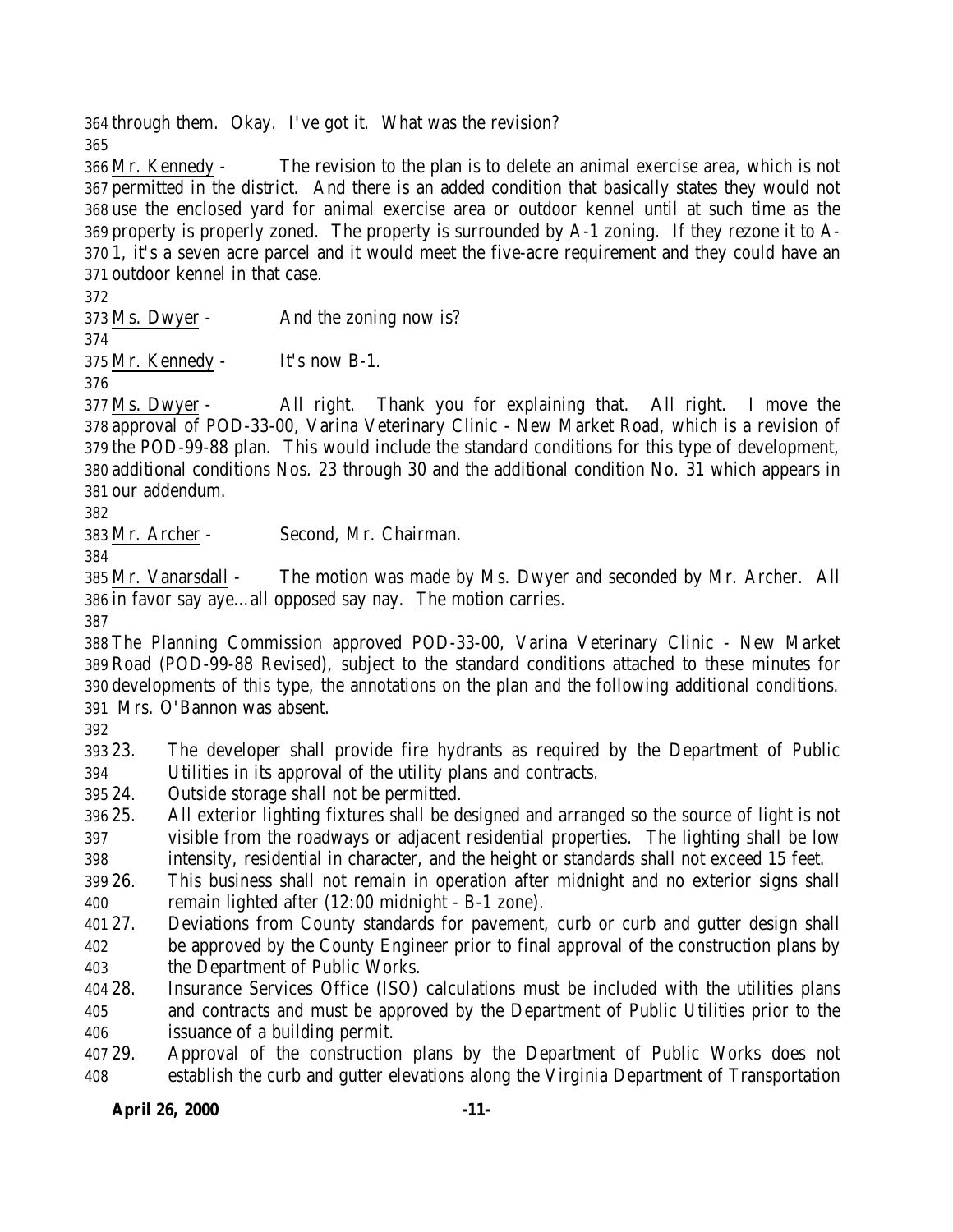maintained right-of-way. The elevations will be set by the contractor and approved by the Virginia Department of Transportation.

 30. The building shall be constructed of red brick and the brick shall not be painted at any time.

 31. The area identified as "Phase III – New Enclosed Yard" shall not be used as an exercise yard, run or outdoor kennel, unless the property is rezoned to a district which permits such use.

### **SUBDIVISION**

Turkey Island Bluffs (March 2000 Plan) **Engineering Design Associates for G & G Ltd**.: The 145.8 acre site is suited on the south line of Warriner Road, approximately 0.4 mile south of Charles City Road on parcel 254-A-2. The zoning is A-1, Agricultural District. Individual Well and Septic Tank/Drainfield. **(Varina)** 32 Lots

 Mr. Wilhite - The next item appears on page 14, Turkey Island Bluffs (March 2000 Plan)? Staff is recommending approval.

 Mr. Vanarsdall - Is there anyone in the audience in opposition to Turkey Island Bluffs (March 2000 Plan) subdivision. No opposition. All right, we need a motion.

 Ms. Dwyer - All right. I move for the approval of subdivision Turkey Island Bluffs (March 2000 Plan) including standard conditions for this type of development and additional conditions Nos. 11 and 12.

Mr. Taylor - Second.

 Mr. Vanarsdall - The motion was made by Ms. Dwyer and seconded by Mr. Taylor. All in favor say aye…all opposed say nay. The motion carries.

 The Planning Commission granted conditional approval to subdivision Turkey Island Bluffs (March 2000 Plan), subject to the standard conditions for subdivisions not served by public utilities, the annotations on the plan and the following additional conditions. Mrs. O'Bannon was absent.

 11. The detailed plant list and specifications for the landscaping to be provided within the 25-foot-wide planting strip easement along Warriner Road shall be submitted to the Planning Office for review and approval prior to recordation of the plat.

- 12. Prior to final approval, the engineer shall furnish the Planning Staff a plan showing the existing dwelling situated on Lot 3, Block A to determine if the lot design is adequate
- to meet the requirements of Chapter 24, of the Henrico County Code.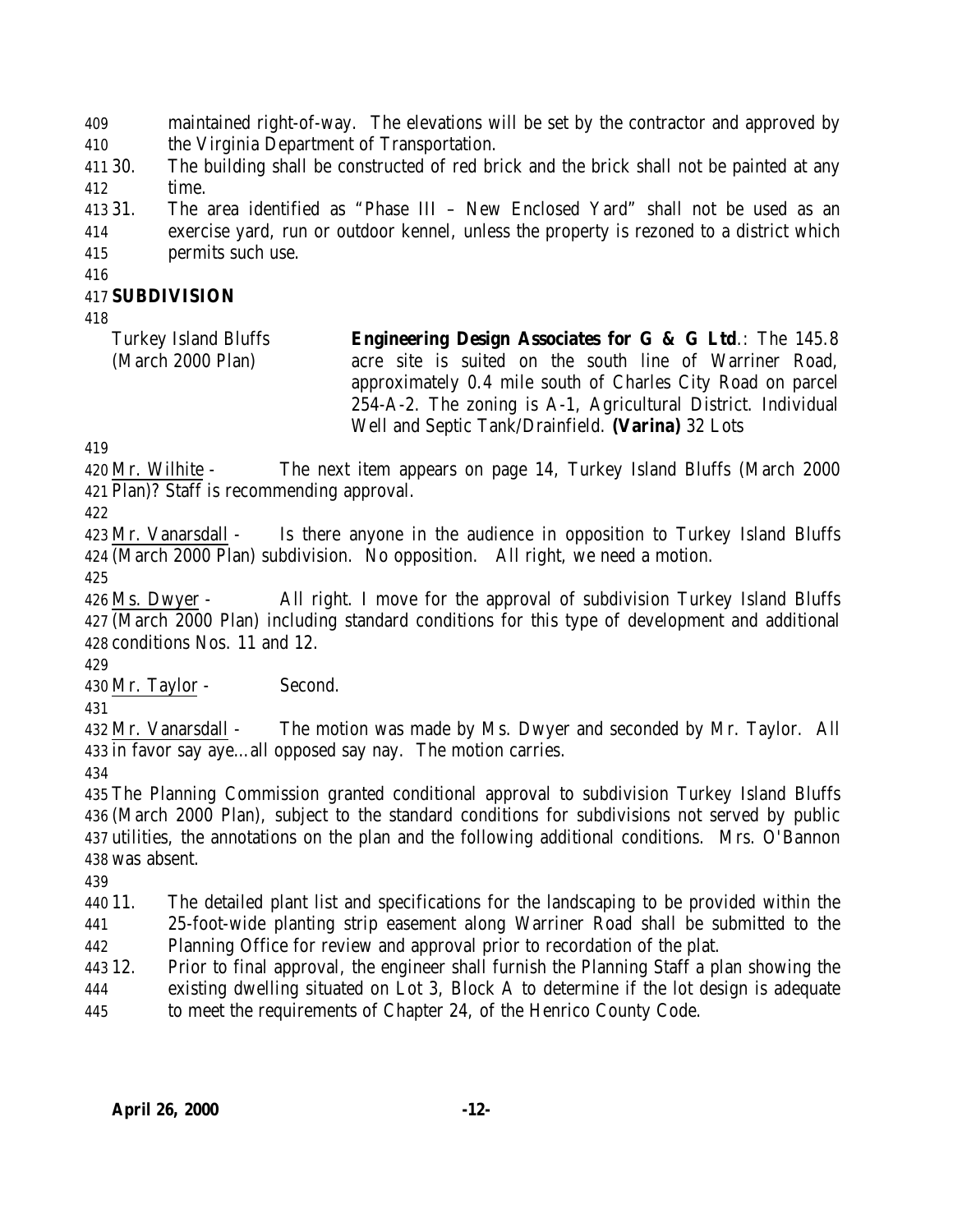#### 446 **SUBDIVISION**

Ackley Commerce Center **Bay Design Group, P.C. for Wilhook, LLC and Wilton** (March 2000 Plan) (A dedication of a 310 foot terminus of Ackley Avenue approximately 1,300 feet north of portion of Ackley Avenue) **Development Corporation**: The site is located at the northeast its intersection with Parham Road on part of parcel 61-A-75. The zoning is M-1, Light Industrial District. County water and sewer. **(Brookland)** 0 Lot

448

449 Mr. Wilhite - On page 15, another subdivision, Ackley Commerce Center (March 450 2000 Plan). Staff is recommending approval.

451

 Mr. Vanarsdall - Is there anyone in the audience in opposition to Ackley Commerce Center (March 2000 Plan) subdivision? No opposition. I move that Ackley Commerce Center (March 2000 Plan) (A dedication of a 310 foot portion of Ackley Avenue) be approved on the expedited agenda from the staff's recommendation, the annotations on the plan and No. 12 on the agenda.

457

458 Mr. Archer - Second.

459

460 Mr. Vanarsdall - The motion was made by Mr. Vanarsdall and seconded by Mr. Archer. 461 All in favor say aye…all opposed say nay. The motion carries.

462

 The Planning Commission granted conditional approval to subdivision Ackley Commerce Center (March 2000 Plan) (A dedication of a 310 foot portion of Ackley Avenue), subject to the standard conditions for subdivisions served by public utilities, the annotations on the plan and the following additional condition. Mrs. O'Bannon was absent.

467

468 12. The final plat shall be submitted for final approval and recorded prior to issuance of an 469 occupancy permit for POD-36-00.

470

# 471 **PLAN OF DEVELOPMENT**

472

POD-27-00 AAMCO - Laburnum Green Shopping Center - 5271 Laburnum Avenue (POD-32-90 Revised) **Balzer & Associates, P.C. for Millmont Limited Partnership and Robert C. King Jr.: Request for approval of** a revised plan of development as required by Chapter 24, Section 24-106 of the Henrico County Code to construct a onestory, 1,950 square foot quick lube, a one-story, 4,000 square foot transmission shop and a one-story 1,600 square foot future transmission shop. The 1.29 acre site is located at 5271 Laburnum Avenue on parcel 172-7-A-3. The zoning is B-3, Business District. County water and Sewer. **(Varina)**

473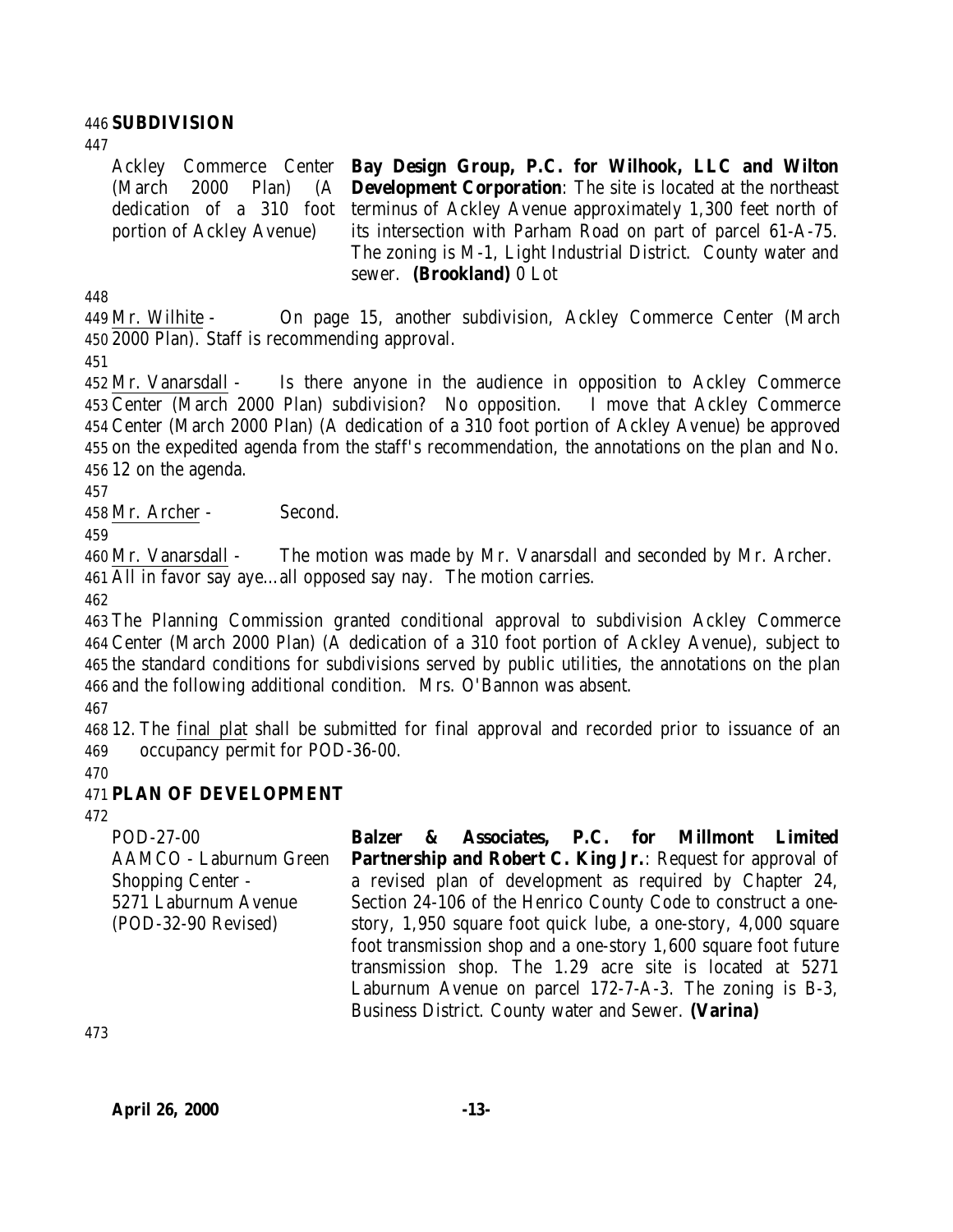Mr. Wilhite - On page 18, POD-27-00, AAMCO - Laburnum Green Shopping Center. On page 3 of your addendum there is a revised staff recommendation of approval. There is also revised plans.

 Mr. Vanarsdall - Is there anyone in the audience in opposition to POD-27-00, AAMCO. No opposition.

 Ms. Dwyer - I would like to ask Michael, again, if he could just briefly tell me the content of the revised plan.

 Mr. Kennedy - The plan would call for a later addition to the AAMCO transmission shop. The original plan, actually, encroached into a yard for the addition. They had to revise the plans so the building addition would not be within the 50-foot yard. They moved the building and then it was approvable.

Ms. Dwyer - Okay.

Mr. Vanarsdall - Thank you, Mr. Kennedy. All right.

 Ms. Dwyer - All right. I move for approval of POD-27-00, AAMCO at Laburnum Green Shopping Center. This motion is to include the standard conditions for this type of development, additional conditions Nos. 23 through 36 and it is an approval of the revised plan dated on April 20, 2000. Including the revised plans submitted April 20, 2000.

 Mr. Wilhite - It's April 26, 2000. Ms. Dwyer - April 26? Mr. Wilhite - Yes. Ms. Dwyer - Correct that. Including the revisions on the revised plans submitted April 26, 2000. Mr. Archer - Second. 

 Mr. Vanarsdall - The motion was made by Ms. Dwyer and seconded by Mr. Archer. All in favor say aye…all opposed say nay. The motion carries.

 The Planning Commission approved POD-27-00, AAMCO - Laburnum Green Shopping Center - 5271 Laburnum Avenue (POD-32-90 Revised), subject to the standard conditions attached to these minutes for developments of this type, the annotations on the plan and the following additional conditions. Mrs. O'Bannon was absent.

 23. The ground area covered by all the buildings shall not exceed in the aggregate 25 percent of the total site area.

# **April 26, 2000 -14-**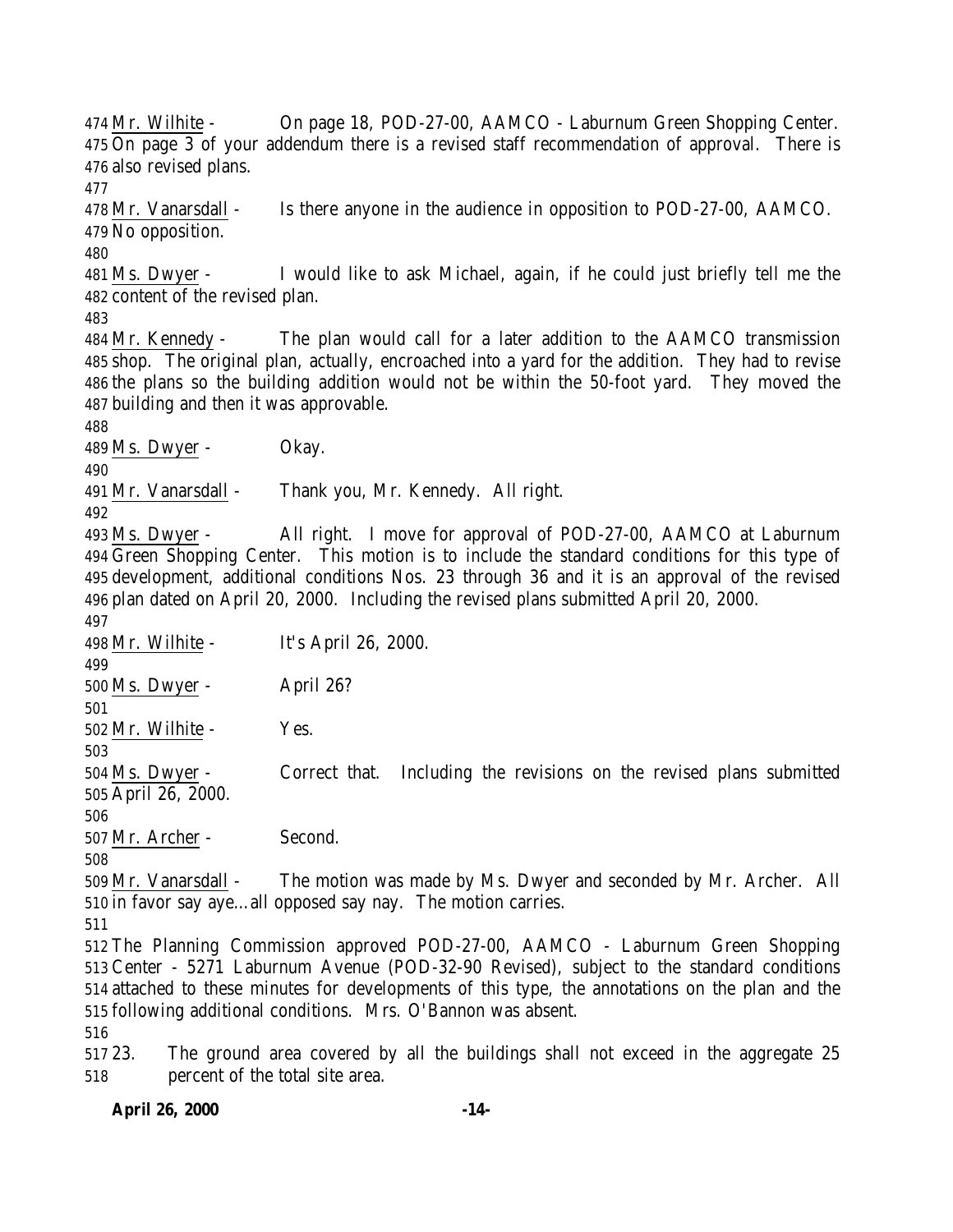24. No merchandise shall be displayed or stored outside of the building(s) or on sidewalk(s).

- 25. The easements for drainage and utilities as shown on approved plans shall be granted to the County in a form acceptable to the County Attorney prior to any occupancy permits being issued. The easement plats and any other required information shall be submitted to the County Real Property Agent at least sixty (60) days prior to requesting occupancy permits.
- 26. All repair work shall be conducted entirely within the enclosed building.
- 27. Outside storage shall not be permitted.
- 28. Any necessary off-site drainage easements must be obtained in a form acceptable to the County Attorney prior to final approval of the construction plans by the Department of Public Works.
- 29. Deviations from County standards for pavement, curb or curb and gutter design shall be approved by the County Engineer prior to final approval of the construction plans by the Department of Public Works.
- 30. The loading areas shall be subject to the requirements of Chapter 24, Section 24-97(b) of the Henrico County Code.
- 31. In the event of any traffic backup which blocks the public right-of-way as a result of congestion caused by the drive-up facilities, the owner/occupant shall close the drive-up facilities until a solution can be designed to prevent traffic backup.
- 32. Approval of the construction plans by the Department of Public Works does not establish the curb and gutter elevations along the Henrico County maintained right-of-way. The elevations will be set by Henrico County.
- 33. The owners shall not begin clearing of the site until the following conditions have been met:
- (a) The site engineer shall conspicuously illustrate on the plan of development or subdivision construction plan and the Erosion and Sediment Control Plan, the limits of the areas to be cleared and the methods of protecting the required buffer areas. The location of utility lines, drainage structures and easements shall be shown.
- (b) After the Erosion and Sediment Control Plan has been approved but prior to any clearing or grading operations of the site, the owner shall have the limits of clearing delineated with approved methods such as flagging, silt fencing or temporary fencing.
- (c) The site engineer shall certify in writing to the owner that the limits of clearing have been staked in accordance with the approved plans. A copy of this letter shall be sent to the Planning Office and the Department of Public Works.
- (d) The owner shall be responsible for the protection of the buffer areas and for replanting and/or supplemental planting and other necessary improvements to the buffer as may be appropriate or required to correct problems. The details shall be included on the landscape plans for Planning Commission approval.
- 34. The conceptual master plan, as submitted with this application, is for planning and information purposes only. All Subsequent detailed plans of development and construction plans needed to implement this conceptual plan may be administratively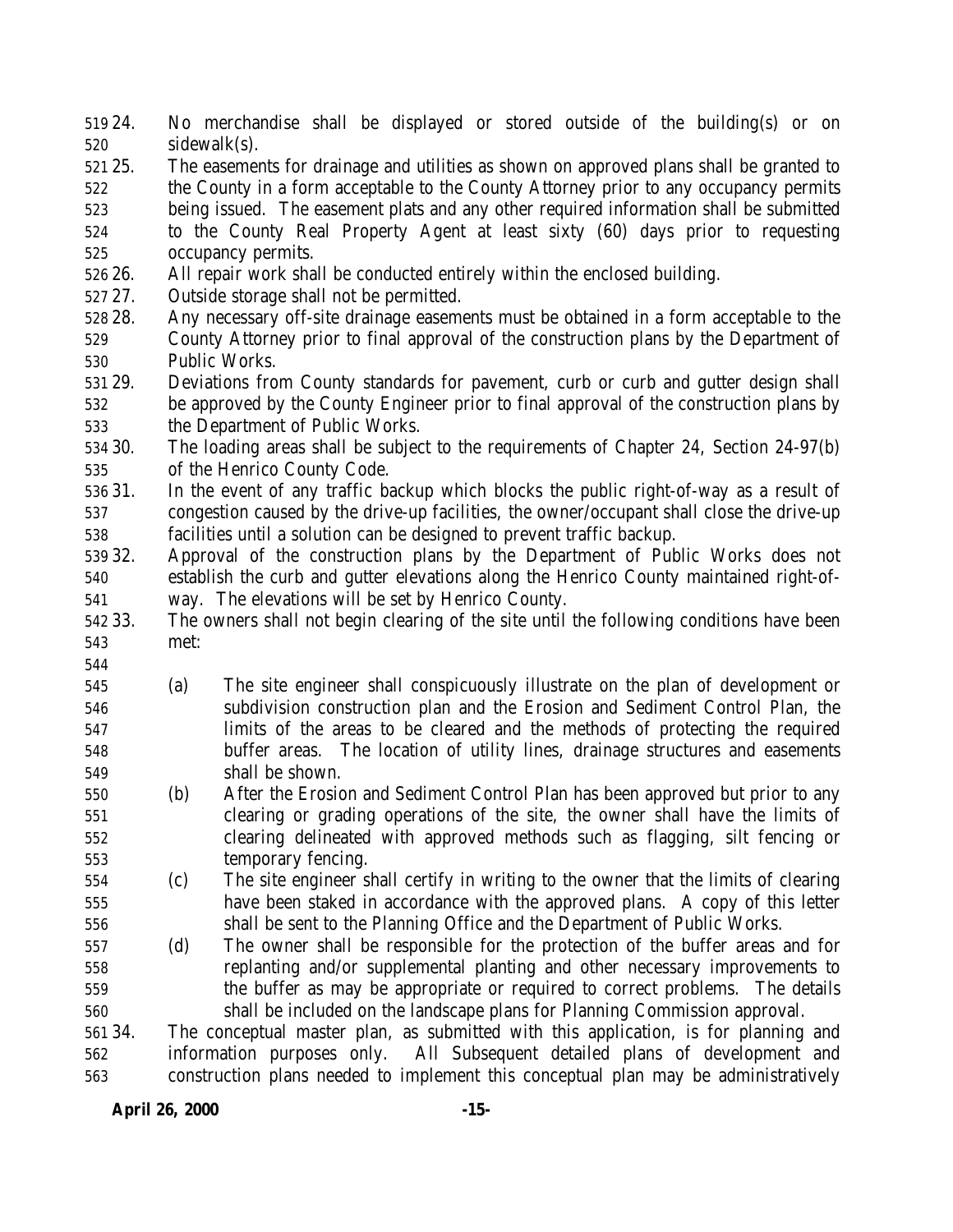reviewed and approved and shall be subject to all regulations in effect at the time such subsequent plans are submitted for review/approval.

- 35. The developer shall provide fire hydrants as required by the Department of Public Utilities in its approval of the utility plans and contracts.
- 36. Insurance Services Office (ISO) calculations must be included with the utilities plans and contracts and must be approved by the Department of Public Utilities prior to the issuance of a building permit.
- 

#### **PLAN OF DEVELOPMENT**

POD-23-00 Daniels Office Building - Brook Road and Maryland Avenue

**Michael E. Doczi & Associates, PLLC for Kenneth N. & Janet Daniels**: Request for approval of a plan of development as required by Chapter 24, Section 24-106 of the Henrico County Code to convert a one and a half story, 2,000 square foot single-family dwelling to an office. The 0.69 acre site is located at the intersection of Brook Road (U.S. Route 1) and Maryland Avenue on parcel 53-1-21-1. The zoning is O-1C, Office District (Conditional). County water and sewer. **(Fairfield)**

 Mr. Wilhite - The next item is on page 20, POD-20-00, Daniels Office Building. On page 3 of your addendum there is also a revised recommendation and revised plans for this project as well.

 Mr. Vanarsdall - Is there anyone in the audience in opposition to POD-23-00, Daniels Office Building on Brook Road and Maryland Avenue in the Fairfield district? No opposition. Mr. Archer.

 Mr. Archer - Mr. Chairman, I move approval of POD-23-00, Daniels Office Building, subject to the standard conditions, the annotations on the plan, conditions Nos. 23 through 29 and the additional recommendation in the addendum.

| 587               |                                                 |
|-------------------|-------------------------------------------------|
| 588 Ms. Dwyer -   | Do we have a new revised plan on that?          |
| 589               |                                                 |
| 590 Mr. Kennedy - | Yes, there is a revised plan with that as well. |
| 591               |                                                 |
| 592 Mr. Archer -  | What's the date of that?                        |
| 593               |                                                 |
| 594 Mr. Kennedy - | April 19.                                       |
| 595               |                                                 |
| 596 Mr. Archer -  | April 19?                                       |
| 597               |                                                 |
| 598 Mr. Kennedy - | Yes.                                            |
| 599               |                                                 |

**April 26, 2000 -16-**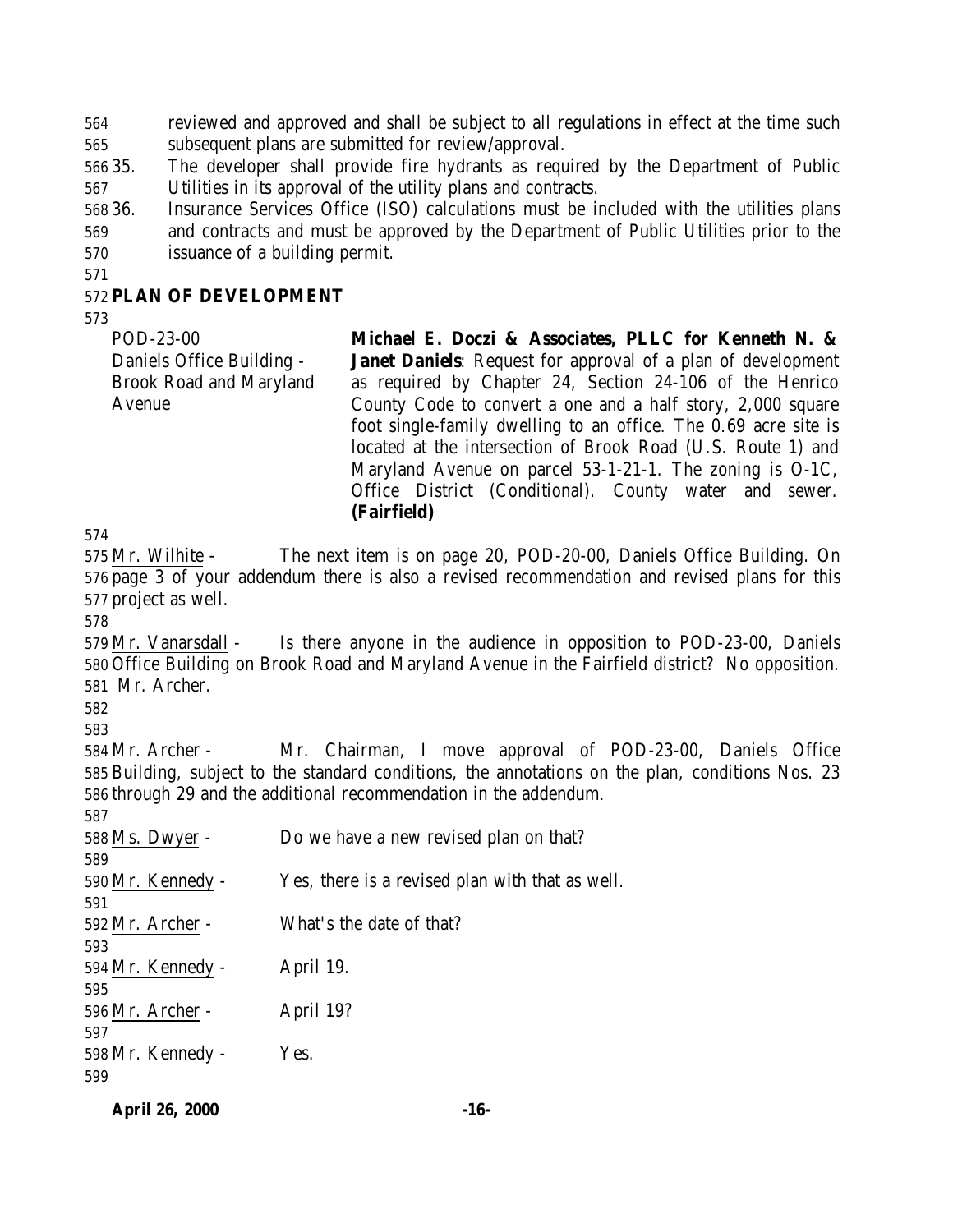Mr. Archer - And subject to the April 19 revision.

Ms. Dwyer - Second.

 Mr. Vanarsdall - The motion was made by Mr. Archer and seconded by Ms. Dwyer. All in favor say aye…all opposed say nay. The motion carries.

 The Planning Commission approved POD-23-00, Daniels Office Building Brook Road and Maryland Avenue, subject to the standard conditions attached to these minutes for developments of this type, the annotations on the plan and the following additional conditions. Mrs. O'Bannon was absent.

 23. The entrances and drainage facilities on Brook Road (State Route 1) shall be approved by the Virginia Department of Transportation and the County.

 24. A notice of completion form, certifying that the requirements of the Virginia Department of Transportation entrances permit have been completed, shall be submitted to the Planning Office prior to any occupancy permits being issued.

 25. All exterior lighting fixtures shall be designed and arranged so the source of light is not visible from the roadways or adjacent residential properties. The lighting shall be low intensity, residential in character, and the height or standards shall not exceed 15 feet.

- 26. Deviations from County standards for pavement, curb or curb and gutter design shall
- be approved by the County Engineer prior to final approval of the construction plans by the Department of Public Works.

 27. Approval of the construction plans by the Department of Public Works does not establish the curb and gutter elevations along the Virginia Department of Transportation maintained right-of-way. The elevations will be set by the contractor and approved by the Virginia Department of Transportation.

 28. Approval of the construction plans by the Department of Public Works does not establish the curb and gutter elevations along the Henrico County maintained right-of-way. The elevations will be set by Henrico County.

- 29. Any necessary off-site drainage easements must be obtained in a form acceptable to the County Attorney prior to final approval of the construction plans by the Department of Public Works.
- 

# **PLAN OF DEVELOPMENT**

POD-28-00 Twin Hickory Office Building

**Jordan Consulting Engineers, P.C. for Brandywine Operating Partnership, L. P.:** Request for approval of a plan of development as required by Chapter 24, Section 24-106 of the Henrico County Code to construct a three-story, 74,500 square foot office building. The 6.97 acre site is located on the southeast corner of Nuckols Road and Twin Hickory Lane on parcels 18-A-25 and 25A. The zoning is O-2C, Office District. County water and Sewer. **(Three Chopt)**

**April 26, 2000 -17-**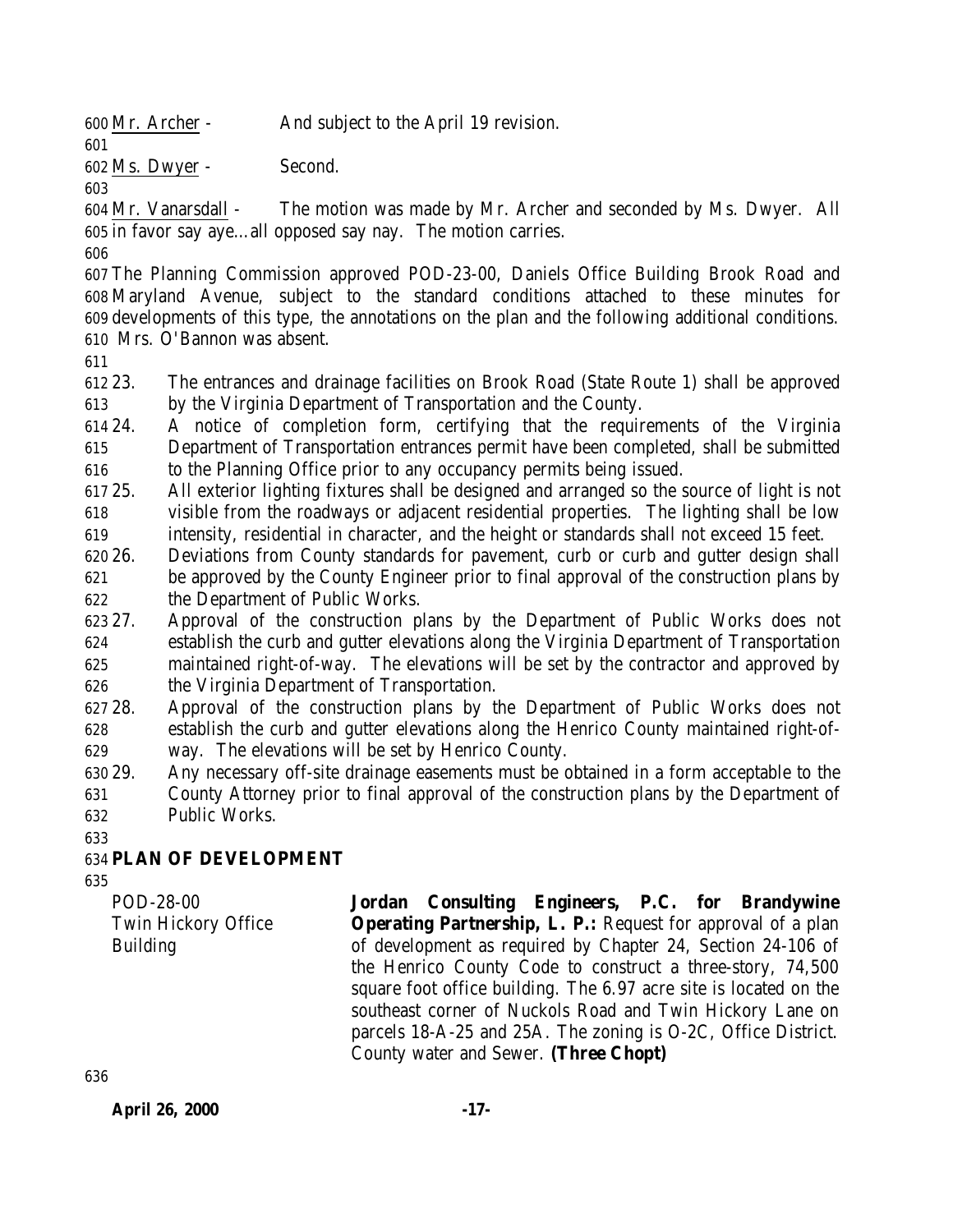Mr. Wilhite - On page 23, POD-28-00, Twin Hickory Office Building. On page 4 of your addendum there is a revised recommendation. Staff recommends approval. 

 Mr. Vanarsdall - Is there anyone in the audience in opposition to POD-28-00, Twin Hickory Office Building in the Three Chopt District? No opposition. Mr. Taylor. 

 Mr. Taylor - Mr. Chairman, I move that the Commission approve POD-28-00, Twin Hickory Office Building, subject to the standard conditions for developments of this type, and additional conditions Nos. 23 through 32.

Mr. Archer - Second, Mr. Chairman.

 Mr. Vanarsdall - The motion was made by Mr. Taylor and seconded by Mr. Archer. All in favor say aye…all opposed say nay. The motion carries.

 The Planning Commission approved POD-28-00, Twin Hickory Office Building, subject to the standard conditions attached to these minutes for developments of this type, the annotations on the plan and the following additional conditions. Mrs. O'Bannon was absent.

 23. The right-of-way for widening of Nuckols Road and Twin Hickory Lane as shown on approved plans shall be dedicated to the County prior to any occupancy permits being issued. The right-of-way dedication plat and any other required information shall be submitted to the County Real Property Agent at least sixty (60) days prior to requesting occupancy permits.

 24. The easements for drainage and utilities as shown on approved plans shall be granted to the County in a form acceptable to the County Attorney prior to any occupancy permits being issued. The easement plats and any other required information shall be submitted to the County Real Property Agent at least sixty (60) days prior to requesting occupancy permits.

 25. The required building setback shall be measured from the proposed right-of-way line and the parking shall be located behind the proposed right-of-way line.

 26. The developer shall provide fire hydrants as required by the Department of Public Utilities in its approval of the utility plans and contracts.

 27. Any necessary off-site drainage easements must be obtained in a form acceptable to the County Attorney prior to final approval of the construction plans by the Department of Public Works.

 28. Deviations from County standards for pavement, curb or curb and gutter design shall be approved by the County Engineer prior to final approval of the construction plans by the Department of Public Works.

 29. The loading areas shall be subject to the requirements of Chapter 24, Section 24-97(b) of the Henrico County Code.

 30. Insurance Services Office (ISO) calculations must be included with the utilities plans and contracts and must be approved by the Department of Public Utilities prior to the issuance of a building permit.

31. Approval of the construction plans by the Department of Public Works does not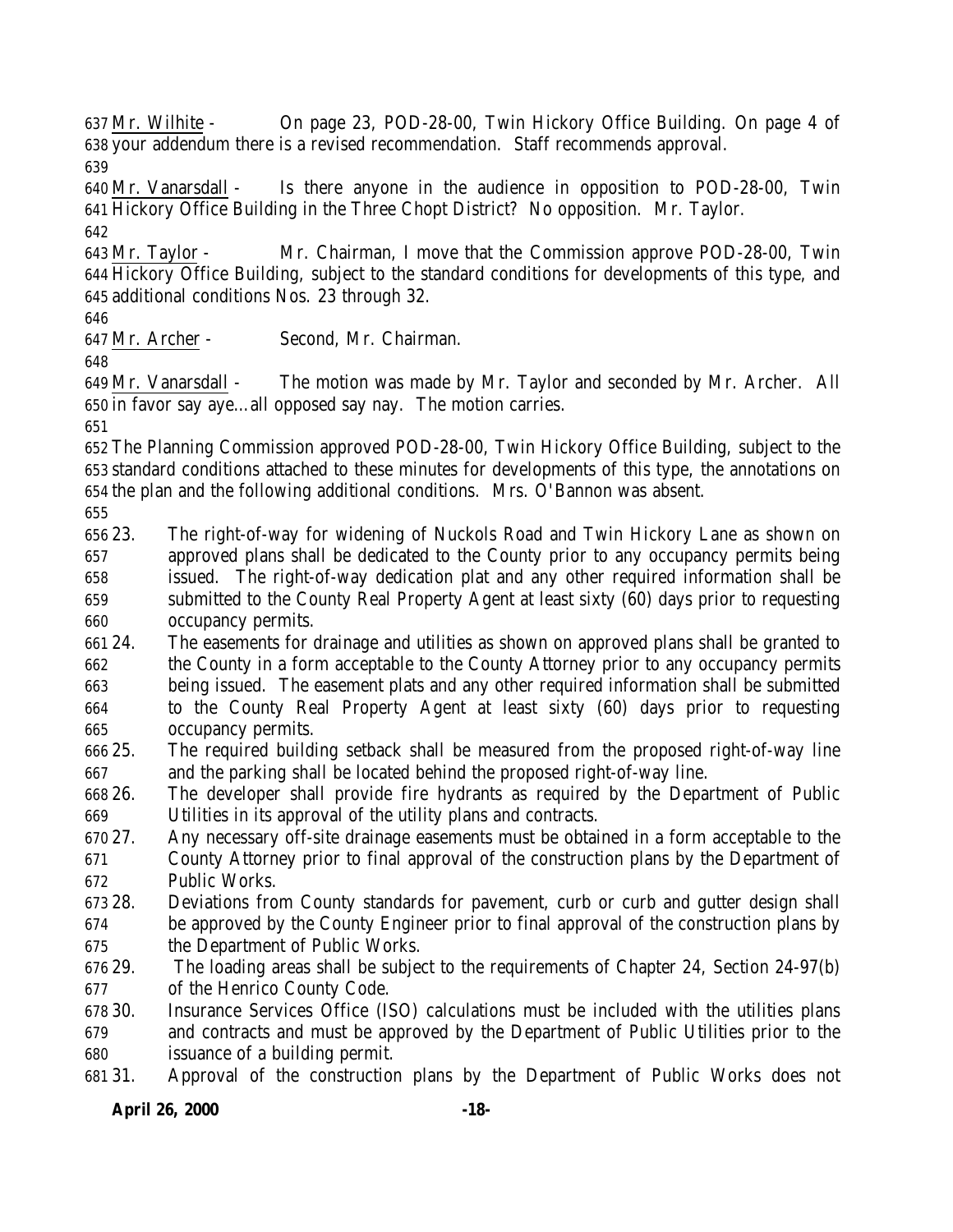establish the curb and gutter elevations along the Henrico County maintained right-of-way. The elevations will be set by Henrico County.

 32. Evidence of a joint ingress/egress and maintenance agreement must be submitted to the Planning Office and approved prior to issuance of a certificate of occupancy for this development.

#### **LANDSCAPE PLAN**

LP/POD-85-99 Crestar Bank @ Virginia Center Marketplace **Architects Dayton Thompson & Associates**: Request for a approval of a landscape plan as required by Chapter 24, Sections 24-106 and 24-106.2 of the Henrico County Code. The 1.01 acre site is located on an outparcel of Virginia Center Market Place Shopping Center along the west line of Brook Road (U. S. Route 1) approximately 900 feet north of its intersection with J.E.B. Stuart Parkway on part of parcel 24-A-9D. The zoning is B-3C, Business District (Conditional). **(Fairfield)**

 Mr. Wilhite - On page 27, a landscape plan LP/POD-85-99, Crestar Bank @ Virginia Center Marketplace. Staff is recommending approval.

 Mr. Vanarsdall - Is there anyone in the audience in opposition to the landscape plan for LP/POD-85-99, Crestar Bank @ Virginia Center Marketplace? No opposition. Mr. Archer. 

Mr. Archer - Was there anything on the addendum with regard to that?

 Mr. Wilhite - No, sir.

Mr. Archer - Okay. Mr. Chairman, I recommend approval for LP/POD-85-99,

 Crestar Bank at Virginia Center Marketplace, subject to the annotations on the plan and the standard conditions for landscape plans.

Mr. Taylor - Second.

 Mr. Vanarsdall - The motion was made by Mr. Archer and seconded by Mr. Taylor. All in favor say aye…all opposed say nay. The motion carries.

 The Planning Commission approved the landscape plan for LP/POD-85-99, Crestar Bank @ Virginia Center Marketplace, subject to the annotations on the plan and the standard conditions for landscape plans. Mrs. O'Bannon was absent.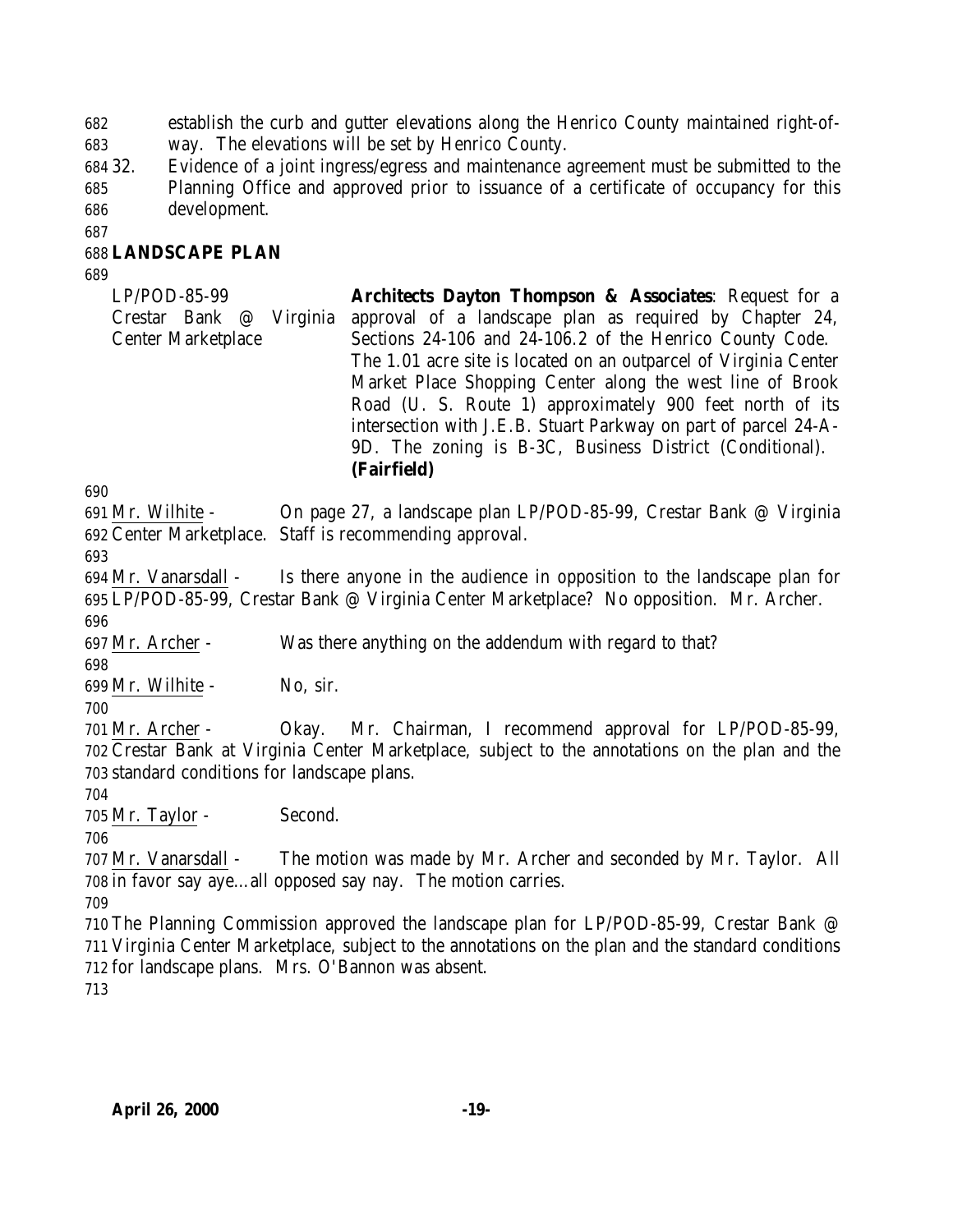#### **LIGHTING PLAN**

LP/POD-13-99 Banks Brothers First Health II **DPR Construction Inc.:** Request for approval of a lighting plan as required by Chapter 24, Section 24-106 of the Henrico County Code. The 7.88 acre site is located on the west line of Cox Road, approximately 900 feet south of Waterfront Place on parcel 38-3-B-7. The zoning is O-3C, Office District (Conditional). **(Three Chopt)**

 Mr. Wilhite - Also on page 27, lighting plan, LP/POD-POD-13-99, Banks Brothers First Health II. Staff is recommending approval.

 Mr. Vanarsdall - Is there anyone in the audience in opposition to the lighting plan for LP/POD-13-99, Banks Brothers First Health II in the Three Chopt District? No opposition. Mr. Taylor.

 Mr. Taylor - Mr. Chairman, I move that the Commission approve LP/POD-13-99, Banks Brothers First Health II subject to the annotations on the plans and the standard conditions for lighting plans.

Ms. Dwyer - Second.

 Mr. Vanarsdall - The motion was made by Mr. Taylor and seconded by Ms. Dwyer. All in favor say aye…all opposed say nay. The motion carries.

 The Planning Commission approved the lighting plan for LP/POD-13-99, Banks Brothers First Health II, subject to the annotations on the plan and the standard conditions for lighting plans. Mrs. O'Bannon was absent.

# **LANDSCAPE & LIGHTING PLAN**

LP/POD-58-99 KBS Inc., Office Warehouse **Burgess & Niple, Inc.:** Request for a approval of a landscape and lighting plan as required by Chapter 24, Sections 24-106 and 24-106.2 of the Henrico County Code. The 9.3 acre site is located along the north line of Technology Park Drive, approximately 600 feet west of J.E.B. Stuart Parkway on parcel 33-A-64E. The zoning is M-1C, Light Industrial District (Conditional). **(Fairfield)**

 Mr. Wilhite - Page 28. We have a landscape and lighting plan for LP/POD-58-99, KBS Inc., Office Warehouse. On page 5 of your addendum there is a revised recommendation and there is also revised plans. Staff is recommending approval.

 Mr. Vanarsdall - Is there anyone in the audience in opposition to the landscape and lighting plan for LP/POD-58-99, KBS Inc., Office Warehouse in the Fairfield District? No

#### **April 26, 2000 -20-**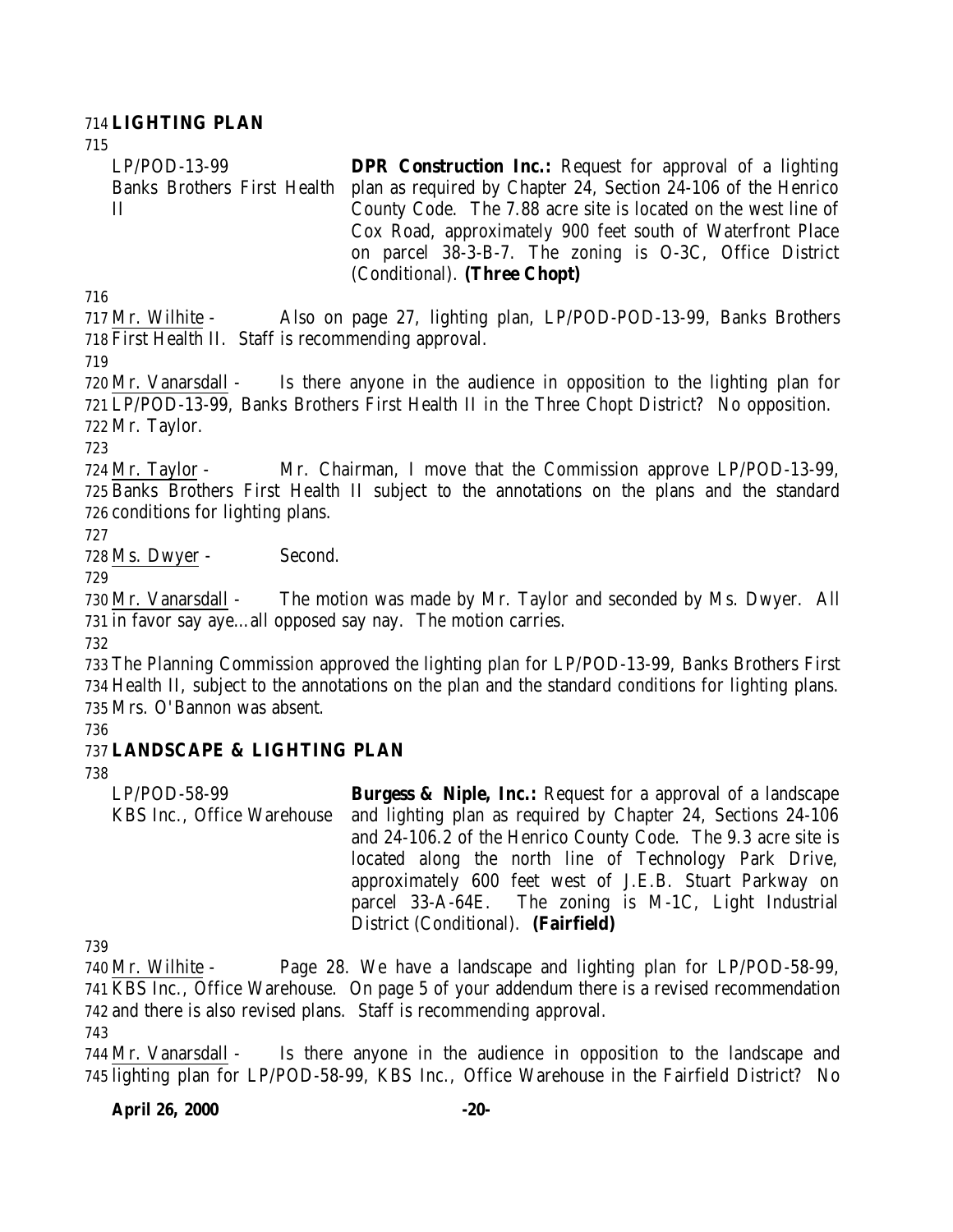opposition. Mr. Archer. Mr. Archer - Mr. Chairman, I recommend approval of landscape and lighting plan LP/POD-58-99, KBS Ins., Office Warehouse, subject to the annotations on the plan, the standard conditions and the revised plans for April 26, 2000. Mr. Taylor - Second. Mr. Vanarsdall - The motion was made by Mr. Archer and seconded by Mr. Taylor. All in favor say aye…all opposed say nay. The motion carries. The Planning Commission approved the landscape and lighting plan for LP/POD-58-99, KBS Inc., Office Warehouse, subject to the annotations on the plan and the standard conditions for landscape and lighting plans. Mrs. O'Bannon was absent. Mr. Wilhite - Mr. Chairman, that concludes our Expedited Agenda for the nine o'clock agenda. The other four items our scheduled for the ten o'clock agenda. Mr. Vanarsdall - Would it be in our advantage to announce the ten o'clock cases just in case someone is here? Mr. Wilhite - Yes. I can tell you which ones are on the ten o'clock agenda for expedited approval. Mr. Vanarsdall - Of course, we can't take any action on it until ten o'clock. Mr. Wilhite - First, on page 35, it's Sadler Glen (April 2000 Plan) subdivision. Page 36, Harvest Glen @ Twin Hickory (April 2000 Plan). Page 40, Rolling Hills (March 2000 Plan) and on page 41 another subdivision Moss Estates (April 2000 Plan). Mr. Vanarsdall - Thank you, Mr. Wilhite. Ms. Dwyer - Mr. Wilhite, on that last one KBS, the revised plan, was that a part of our packet? Mr. Wilhite - Yes. I've been told that's included in your packet. Ms. Dwyer - Okay. I didn't see that. Does anybody else have that? Mr. Archer - Yes, I have it. Ms. Dwyer Okay. Mr. Vanarsdall - Yes, I have it too. 

**April 26, 2000 -21-**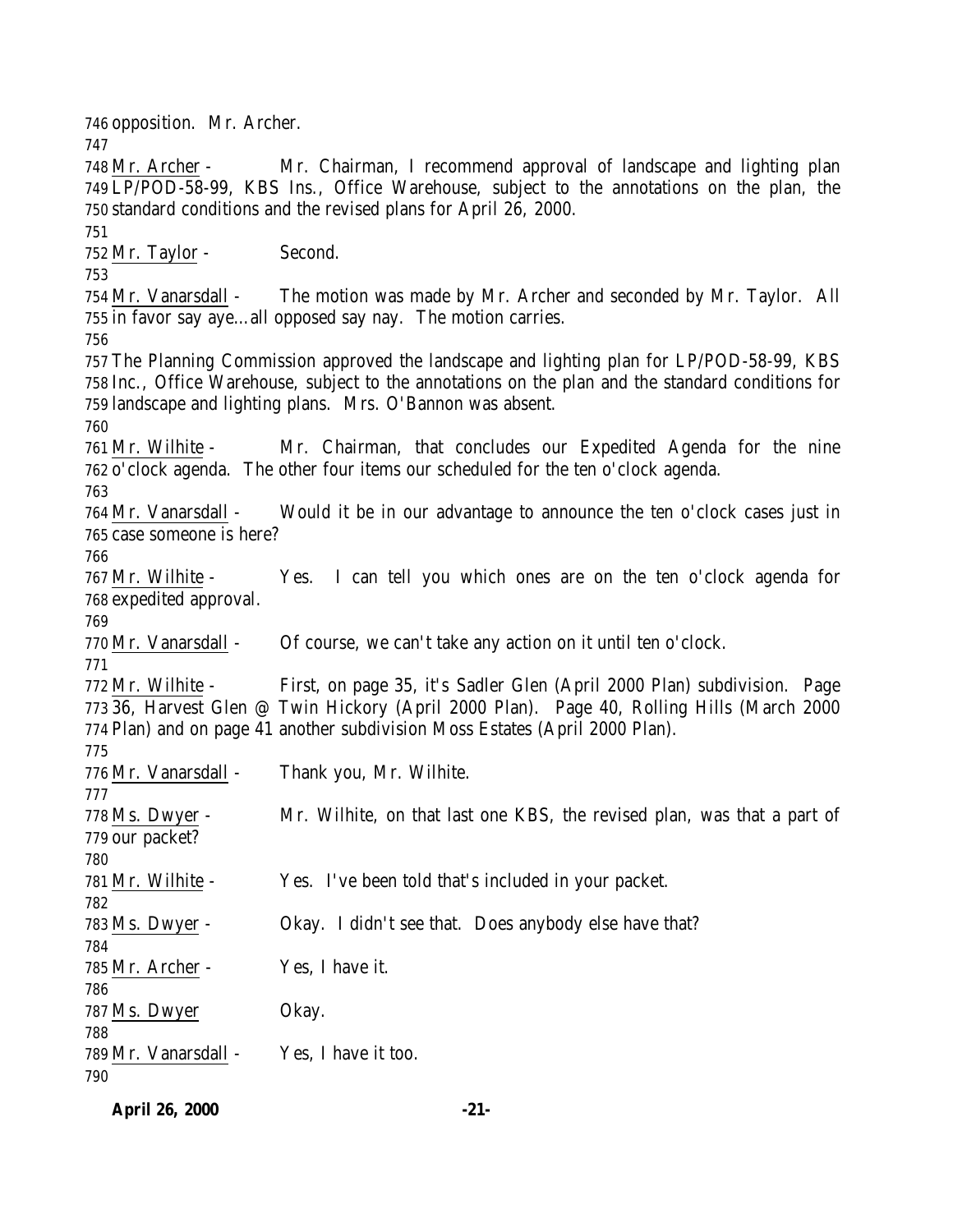Mr. Archer - Mr. Chairman, I believe we need a paper break. Mr. Vanarsdall - Ms. Dwyer, do you want Ms. News to tell you what the revisions are on that? Ms. News - The revised plan just had an annotation to change some shrubs at the request of an adjacent neighbor who preferred a different shrub adjacent to her home. Ms. Dwyer - Okay. Mr. Vanarsdall - Thank you, Ms. News. All right. Mr. Marlles, I think we are starting on page 4. Mr. Marlles - The next item on the agenda, Mr. Chairman, is subdivision extensions of conditional approval. This information is being presented for informational purposes only. We have three subdivisions that have requested one-year extension: Hunters Run, Hunton Park and White Oak Forest. Staff is recommending a one-year extension on those particular subdivisions. Mr. Vanarsdall - We don't have to take any actions on those, you do that, right? Mr. Marlles - That's correct. Mr. Vanarsdall - Okay. Are you ready. Mr. Marlles - Yes, sir. The first item on the nine o'clock agenda for the Commission's action is a landscape and lighting plan for LP/POD-122-98. This is for the Steward School. **LANDSCAPE & LIGHTING PLAN (Deferred from the March 22, 2000, Meeting)** LP/POD-122-98 Steward School **Van Yahres/Vince Narron:** Request for a approval of a landscape and lighting plan as required by Chapter 24, Sections 24-106 and 24-106.2 of the Henrico County Code. The 35.7 acre site is located at the northwest corner of Gayton Road and Ryandale Road on parcels 77-A-4, 77-A-20 and 77-A-21. The zoning is A-1, Agricultural District. **(Tuckahoe)** 

 Mr. Vanarsdall - Is there anyone in the audience in opposition to LP/POD-122-98, Steward School, landscape and lighting plan? All right. We will be right with you, Mr. Haigh. Good morning, Mr. Strauss.

 Mr. Strauss - Good morning and thank you, Mr. Chairman. This application was deferred at the applicant's request at our last meeting in order to give the neighborhood on Baypines Lane an opportunity to meet with the applicant and discuss the proposed lighting and

#### **April 26, 2000 -22-**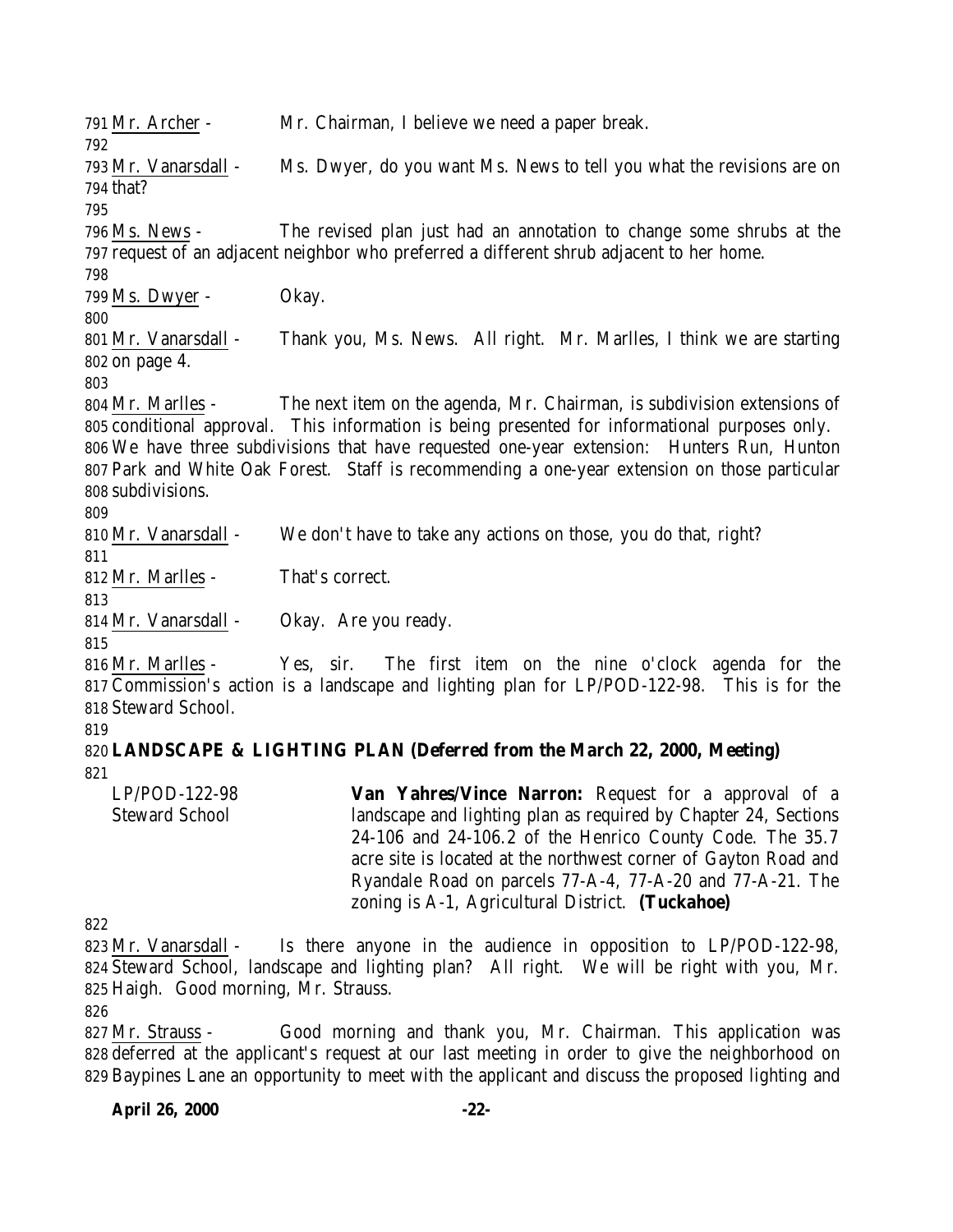landscaping for the Steward School. Since that time, the school has met with the neighbors on two occasions and a revised plan has been filed, which you have received in your addendum this morning. In the interest of the neighbors, staff has proposed some additional conditions to this application, which the applicant is agreeable to. Those conditions have to do primarily with the height of the light poles, vehicular access on the site and future supplemental landscaping if needed. Since the applicant is agreeable to these additional conditions, staff can now recommend approval and I'll be happy to answer any additional questions that you may have. Thank you. 839 Mr. Vanarsdall - Are there any questions for Mr. Strauss? Mr. Archer would you like to hear from the applicant? Mr. Archer - I don't believe so, unless some of the others would. Mrs. O'Bannon enters at this time. Mr. Vanarsdall - Good morning, Mrs. O'Bannon. I know you had a late hour last night. Mrs. O'Bannon - You were there also. Yeah, it ran a little late last night. I apologize for being late getting here. Mr. Vanarsdall - No problem. Mrs. O'Bannon - Yes. We did have meetings with the citizens and I'm really pleased to see the addition of the 12-foot light poles. I think that's a good move and I appreciate them doing that. Mr. Archer - Mr. Strauss, was this all the light poles or just those as indicated in the conditions? Mr. Strauss - Only the four light poles adjacent to the rear lots of Baypines would be 12 feet in height. Mr. Archer - Okay. Thank you. Mr. Vanarsdall - All right. We do have some opposition. Come down, sir. Mr. Haigh - My name is Dick Haigh and I'm a neighbor. In fact, I live right behind the school. My comments are not in opposition, in fact, it's the other way. We neighbors behind the school appreciate the Steward School going along with our recommendations and all the work that the Henrico County people have put on this. However, we do hope that the next time that they plan a meeting with the neighbors that they make the meeting later in the evening so that the homeowners that work can attend. We highly recommend the meeting

 time to be at 7:00 p.m. rather than at 5:00 p.m. And, again, I thank everybody. Thank you very much.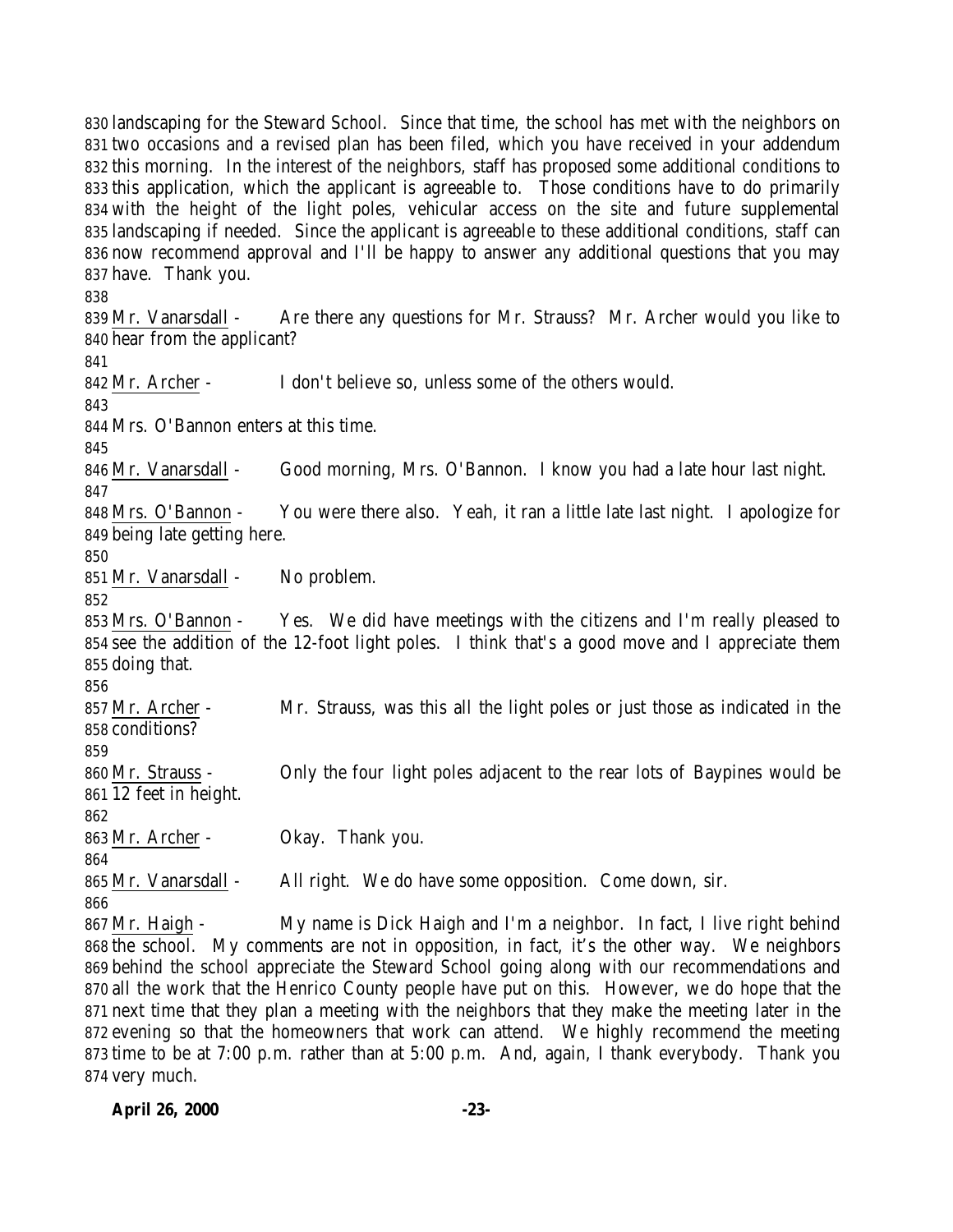875 Mr. Vanarsdall - Thank you for your comments, Mr. Haigh. Are there any questions of Mr. Haigh by Commission members? Mr. Archer.

 Mr. Archer - Mr. Chairman, with that, I move approval of LP/POD-122-98, Steward School, subject to the annotations on the plans and the standard conditions for landscape and lighting plans and the new conditions Nos. 5, 6, 7 and 8. That's it.

Mr. Taylor - Second.

 Mr. Vanarsdall - The motion was made by Mr. Archer and seconded by Mr. Taylor. All in favor way aye…all opposed say nay. The motion carries.

 The Planning Commission approved the landscape and lighting plan for LP/POD-122-98, Steward School, subject to the annotations on the plan, the standard conditions for landscape and lighting plans and the following additional conditions:

- 5. The property shall be developed as shown on the annotated plan filed with the case and no changes or additions to the layout shall be made without the approval of this Commission.
- 6. The light poles along the rear yards of the lots on Baypines Lane will be limited to a height of twelve (12) feet, as measured from finish grade to the lens of the fixture. After 10:00 p.m. lights in the parking area will be reduced in accordance with the agreement dated April 10, 2000.
- 7. The exterior building mounted lights on the north side of the gymnasium will be operated by a motion detector.
- 8. The applicant agrees to restrict vehicular access to the gymnasium from Ryandale Road with a traffic barrier. Access would be restricted after normal hours of operation. Access to the rear of the fine arts building from Gayton Road will be limited to emergency use only. In both cases, the traffic barrier may be either bollards or a gate, as approved by the Fire Marshall.
- 9. The applicant agrees to meet with the neighbors of Baypines to discuss supplementary planting in the buffer area by the end of May 2000. If mutual agreement regarding supplemental planting is not achieved, the Planning Commission will reconsider the landscape plan for this area.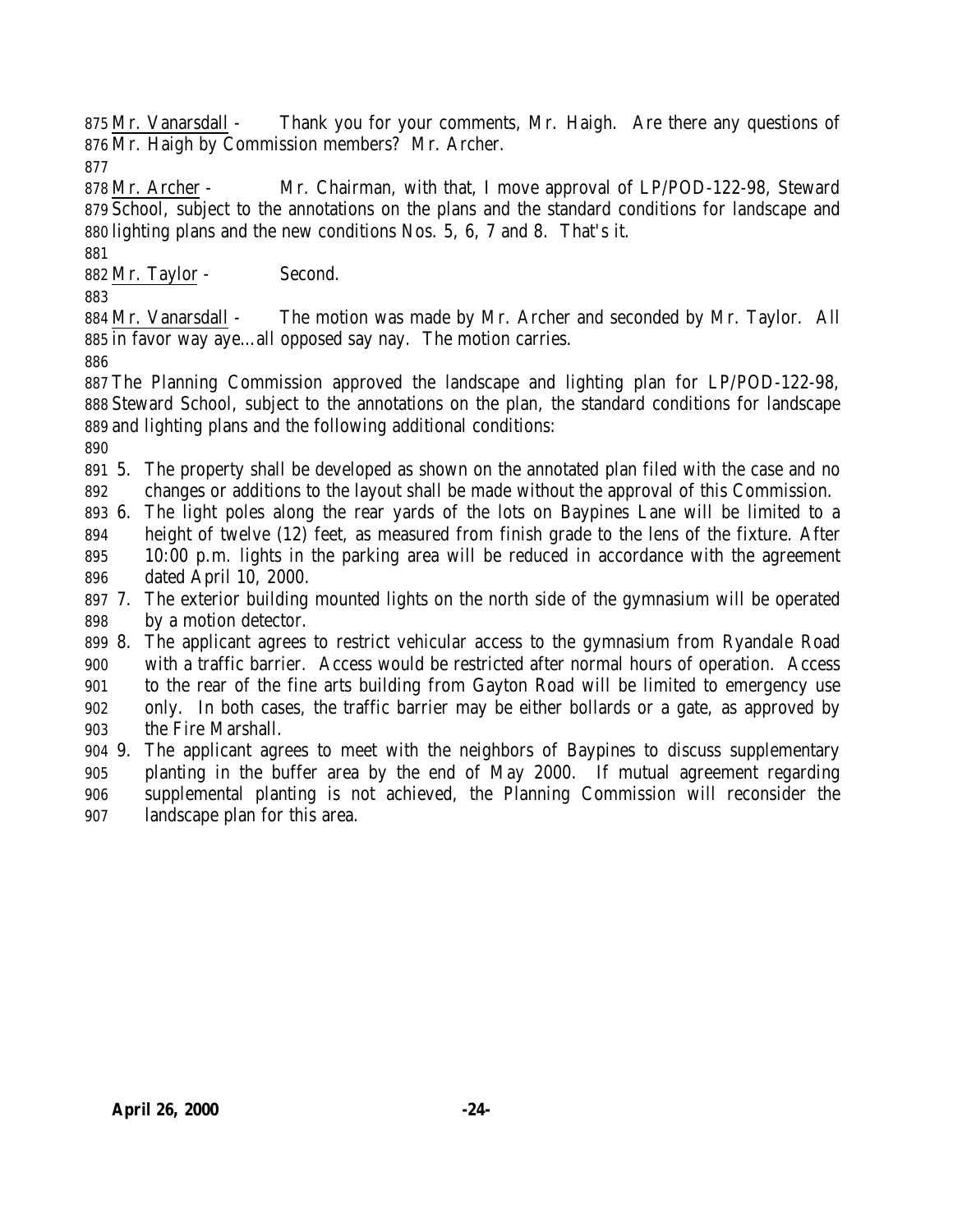#### **PLAN OF DEVELOPMENT, TRANSITIONAL BUFFER DEVIATION & SPECIAL EXCEPTION**

POD-13-00 Tarmac Block Plant Addition (POD-47-80 Revised) **E. D. Lewis & Associates for Tarmac America, Inc.:** Request for approval of a revised plan of development, transitional buffer deviation and special exception for a building exceeding 50 feet in height, as required by Chapter 24, Sections 24-106, 24-106.2 and 24-94(g) of the Henrico County Code to construct a one-story, 1,800 square foot addition to an existing 34,025 square foot concrete block plant that exceeds 50 feet in height. The 5.0 acre site is located at 1650 Darbytown Road, 762 feet north of the CSX Railroad right-of-way, on parcel 181-A-44A. The zoning is M-2, General Industrial District. County water and sewer. **(Varina)**

 Mr. Vanarsdall - Is there anyone in the audience in opposition to POD-13-00, Tarmac Block Plant Addition (POD-47-80 Revised)? No opposition. Mr. Kennedy.

 Mr. Kennedy - There is a revised plan, Mr. Chairman. There are several unique circumstances surrounding this. There is a transitional buffer deviation. There is also a special height exception as well. This is required with the approval of this plan. The original POD for this site was approved in 1980. It was for the Darbytown Industrial Park. There was an administrative amendment approved in 1988 that permitted the Tarmac Plant, which was a concrete product plant, to be built in 1988. At that time, they were also given a variance to build the plant within 300 feet of residential property, which was across the street. At that time, there was no transitional buffer requirement. There was a fence required as a part of the POD on the front of the property. The plant was not constructed in accordance with the approved POD and there was a lift for the materials to go into the product, to go into the plant, they are stone and concrete, and that exceeds the height limit. That was built in 1988. That's where the height exception comes in. It's not with the current plan. The current plan is for an addition to enclose a packaging of products, which they already do outside the building right now. So, actually, when they enclose the outdoor process they will be providing additional protection for the neighborhood. As far as the Board of Zoning Appeals, they reviewed this case in March of this year because of the plant addition, again, it's within 300 feet of residential so it needed a variance. A variance was approved subject to POD conditions as may be approved by the Planning Commission. So, it comes back to the Planning Commission as opposed to the BZA approving the site plan. The Board of Zoning Appeals felt that the Planning Commission should be the best place to deal with the transitional buffer issues.

 The applicants have submitted a revised plan which is before you. They have come back in and they have agreed to provide a, where the addition is, a 7-foot-high, block wall, 10 feet back. So that is still a variation from the required transitional buffer, it's a deviation as opposed to an approved alternate from the 35-foot transitional buffer. So it does require transitional buffer deviation approval. Staff is recommending that 25 foot, the typical landscaping that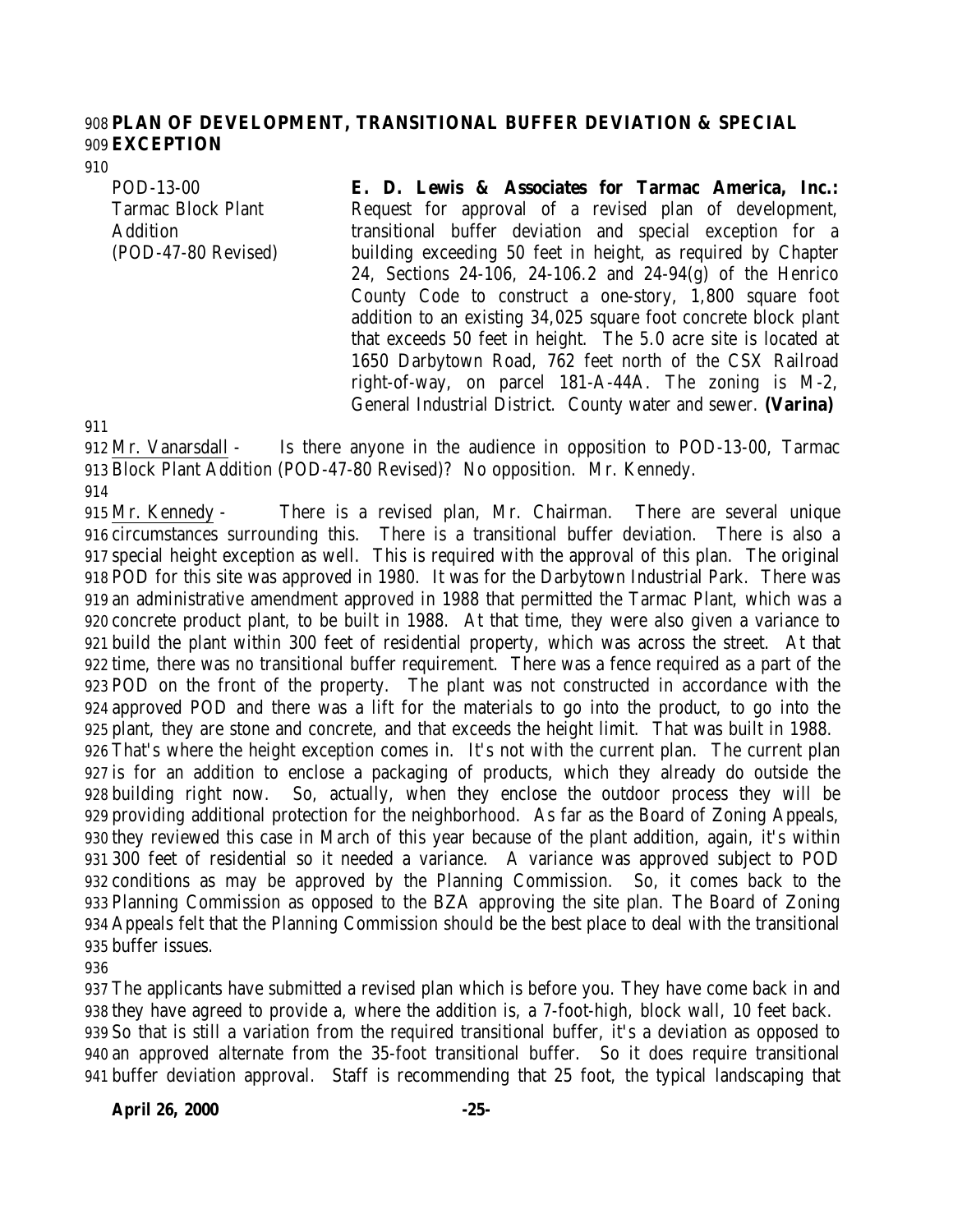would go into a 25-foot buffer, be put into the 10-foot buffer in that section. And that would extend along the property line and the annotations on the plan require it along the parking lot on the plan to wrap to the 35-foot transitional point on that side. The developer has also agreed to replace the fence that was previously approved along the front of the building to extend to the eastern property line. Basically, what that would do is have a fence along the property line.

Ms. Dwyer - Repeat what you just said, please.

 Mr. Kennedy - What they have agreed to is what there was originally on the original 1988 plan, which was a fence along the right-of-way line. And what the applicant has agreed to do is replace that fence along the right-of-way line from the point where the block wall is shown to their eastern property line, to the other building. That would provide buffering. The applicant has indicated that they can't put the block wall 10 foot back at that point because it would restrict their process activity within that area.

Ms. Dwyer - So we have a seven-foot split face block wall and then….

 Mr. Kennedy - A fence will be provided. It would offset to the right-of-way and then extend along the right-of-way line.

 Ms. Dwyer - Along Darbytown. Mr. Kennedy - Yes, along Darbytown Road. Ms. Dwyer - And what kind of fence would that be? Mr. Kennedy - They've indicated that it would be a wood fence and would have rolling gates. 972 Ms. Dwyer - A wood fence with rolling gates? Mr. Kennedy - Yes, with rolling gates. Staff conditions, the annotations on the plan calls for a structural screen to be approved by staff so that whatever final design… They are contemplating trying to put block at that point. What they are looking at is trying to see where they can build it. A fence could be put right on the property line, block may have to be offset because of the footings and things so there is some sort of concern about that. Ms. Dwyer - They are concerned about being able to extend the block wall?

Mr. Kennedy - To build a block wall along that section.

984 Ms. Dwyer - So, that is why they are only committing to the wood fence.

Mr. Kennedy - Right.

**April 26, 2000 -26-**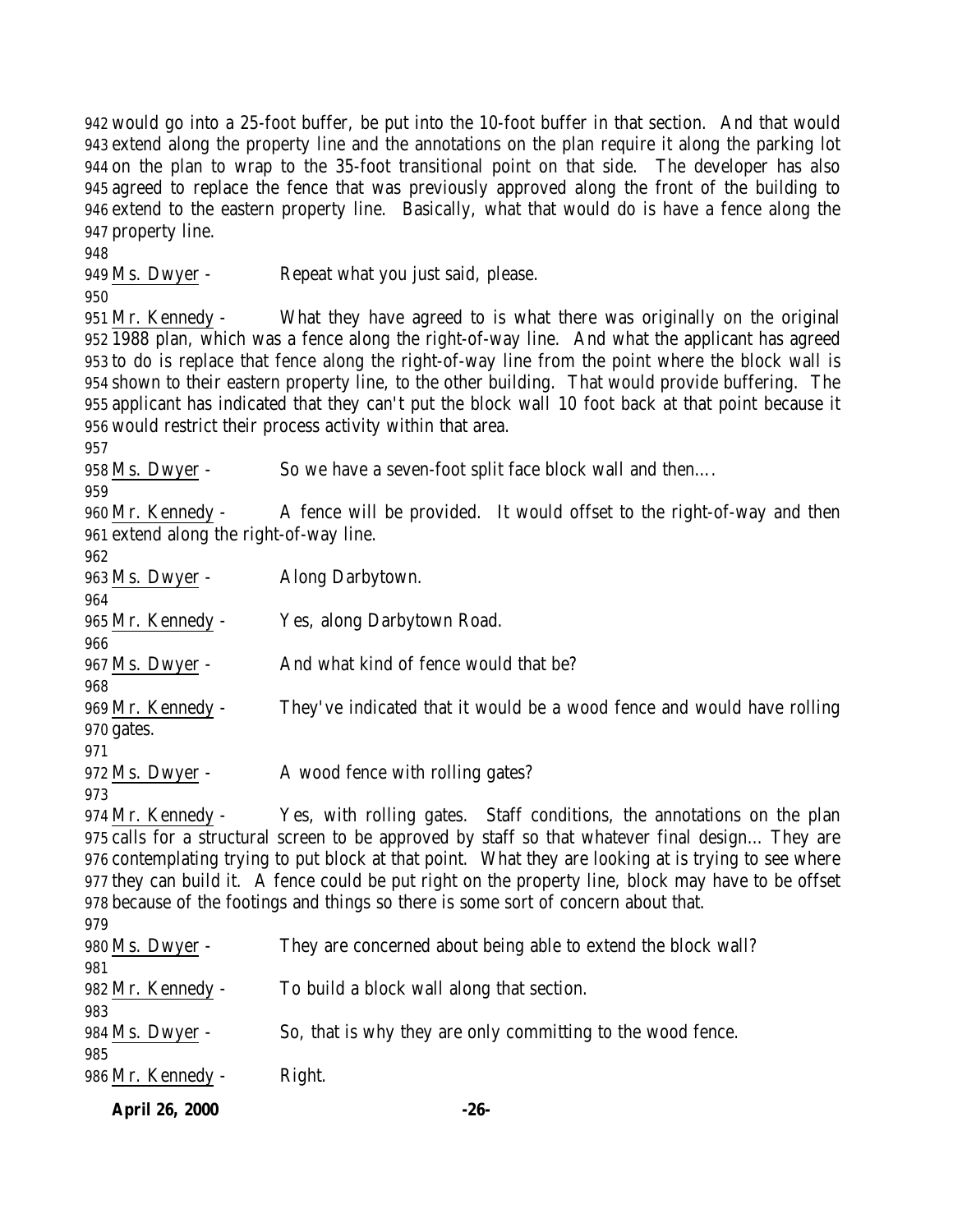Ms. Dwyer - So, there's a possibility that we may have a consistent block wall along that whole frontage?

Mr. Kennedy - Yes.

 Ms. Dwyer - So, we just don't know, yet. What's holding up the decision on that? 

 Mr. Kennedy - We have just been dealing with Public Works recently on this as far as what can be done. And the Fire Marshall has also expressed concern and now that they have agreed, they are putting in gates anyway along there, so it's not going to be fully consistent anyway. The object was just to give some sort of flexibility to staff to be able to resolve the issue and try to achieve the maneuvering that they need behind the wall to maintain their process. And this plant was approved in 1988. So, it's kind of hard to move. It was forced in that location because it was a former railroad right-of-way behind them. So, it was agreed in 1988 that it was an okay location.

Ms. Dwyer - To push it forward.

 Mr. Kennedy - To push to the right-of-way. The problem is, as far as Public Works is concern, is they want to make sure that there is a fence there so there is no maneuvering back into the right-of-way. Planning's concern is the aesthetics to make sure it is screened. Fire's concern is they don't want a full block wall because they need access. So, it's like we are trying to juggle these issues. And what we have come up with is a way that we can resolve these details at construction plan stage. And the applicant has acted in good faith and we feel that we can resolve it and come up with something which is most appropriate to meet all those needs at the same time.

 Ms. Dwyer - Okay. Are there any conditions that address this unanswered question about the extended fence?

 Mr. Kennedy - It does have to come back for landscape plan approval. We are recommending that it do come back for No. 9 amended. So, that is an opportunity for it to come back so that the Planning Commission can see how it looks.

1022 Ms. Dwyer - To examine the fence.

Mr. Kennedy - To examine the fence at that point, as a landscape detail.

 Ms. Dwyer - Either way there is not going to be space for landscaping between Darbytown and whatever fence or wall is put in that location.

Mr. Kennedy - In that location, no, there won't be.

1031 Ms. Dwyer - But where we show the wall at this plan there will be....

**April 26, 2000 -27-**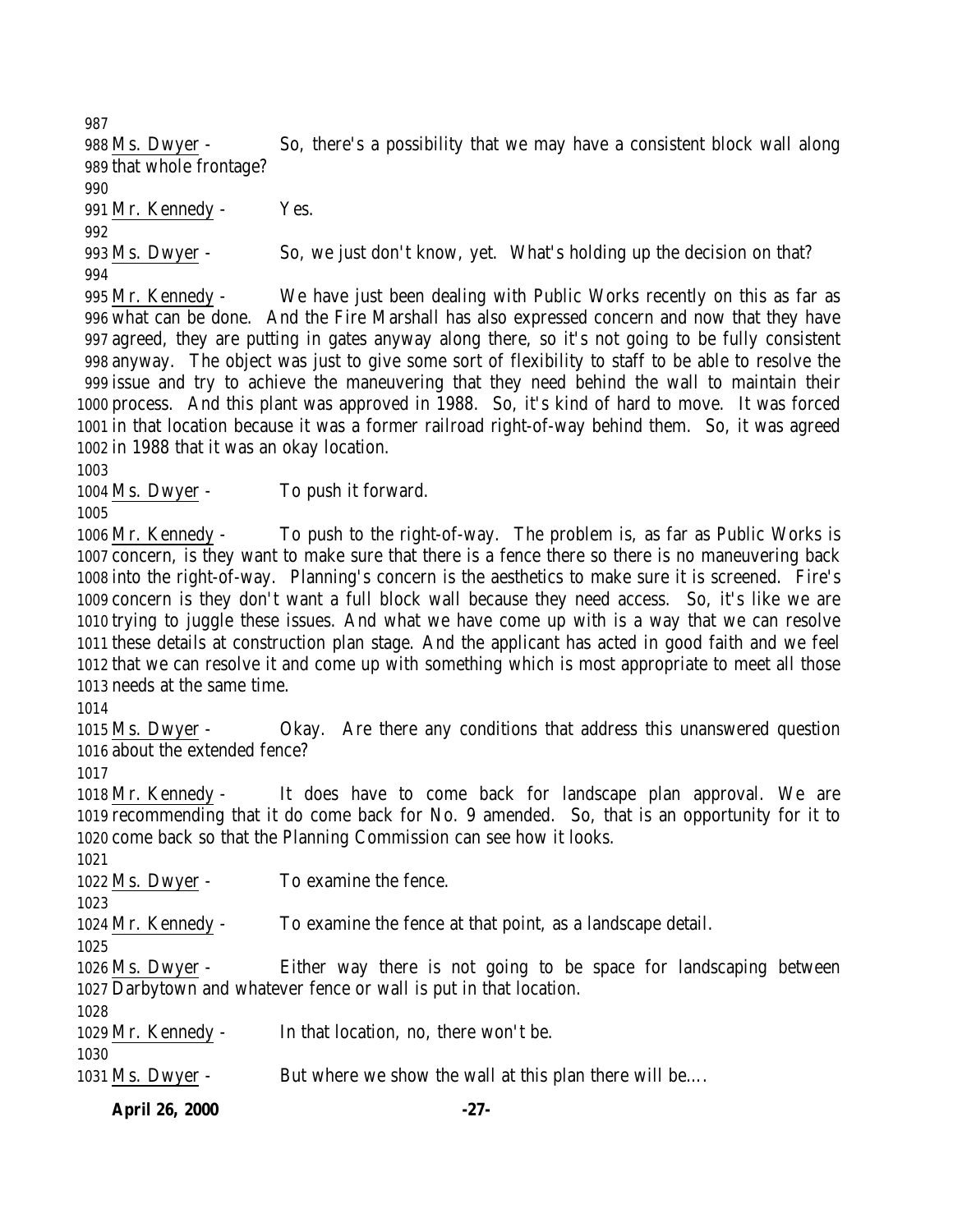Mr. Kennedy - There will be a place to put landscaping, yes. Ms. Dwyer - Have they agreed to the transitional buffer 25 landscaping? 1037 Mr. Kennedy - Yes, they have. Ms. Dwyer - The quantity and quality of materials along there? Mr. Kennedy - Yes they have. What we did, just so that the Planning Commission could see something (staff was putting pictures on document camera at this time)…. Basically, on the lower photo you can see how it kinds of open up to the street. The plan that we have done, we've actually drawn in with Photo Paint a wall showing what it would look like with typical landscaping. We tried to soften it up. Ms. Dwyer - Could you darken the picture a little bit, on my copy it's wash out? Mr. Kennedy - Sorry, the color document camera is not working so it's hard to make the adjustments. So, basically, what we tried to do is come up with a plan that provides buffering and is an improvement to the actual existing situation and what they are also doing is also improving by containerizing their packaging so their process is now within the building. All those things we think are positive things and we think that this is the best one we can move forward at this time. Ms. Dwyer - So, the transitional buffer deviation and special exception for height really are because of what's existing. 1059 Mr. Kennedy - Exactly. Ms. Dwyer - And we are not really approving any additional encroachments to anything, we are just approving what's already there. Mr. Kennedy - Exactly. Ms. Dwyer - And then with the wall and the additional landscaping is an attempt to screen somewhat that existing operation. Mr. Kennedy - Right. And, basically, where they are really responsible for their transitional buffering is really where the new addition is and where the new parking area is. Ms. Dwyer - Because I look at this picture and I think the transitional buffer 25 call for a certain number of deciduous trees, I'm thinking maybe all evergreens would be better at this location. But, we can deal with that at landscaping time. Mr. Kennedy - Yes, we can deal with that at landscape time. Part of the problem with

**April 26, 2000 -28-**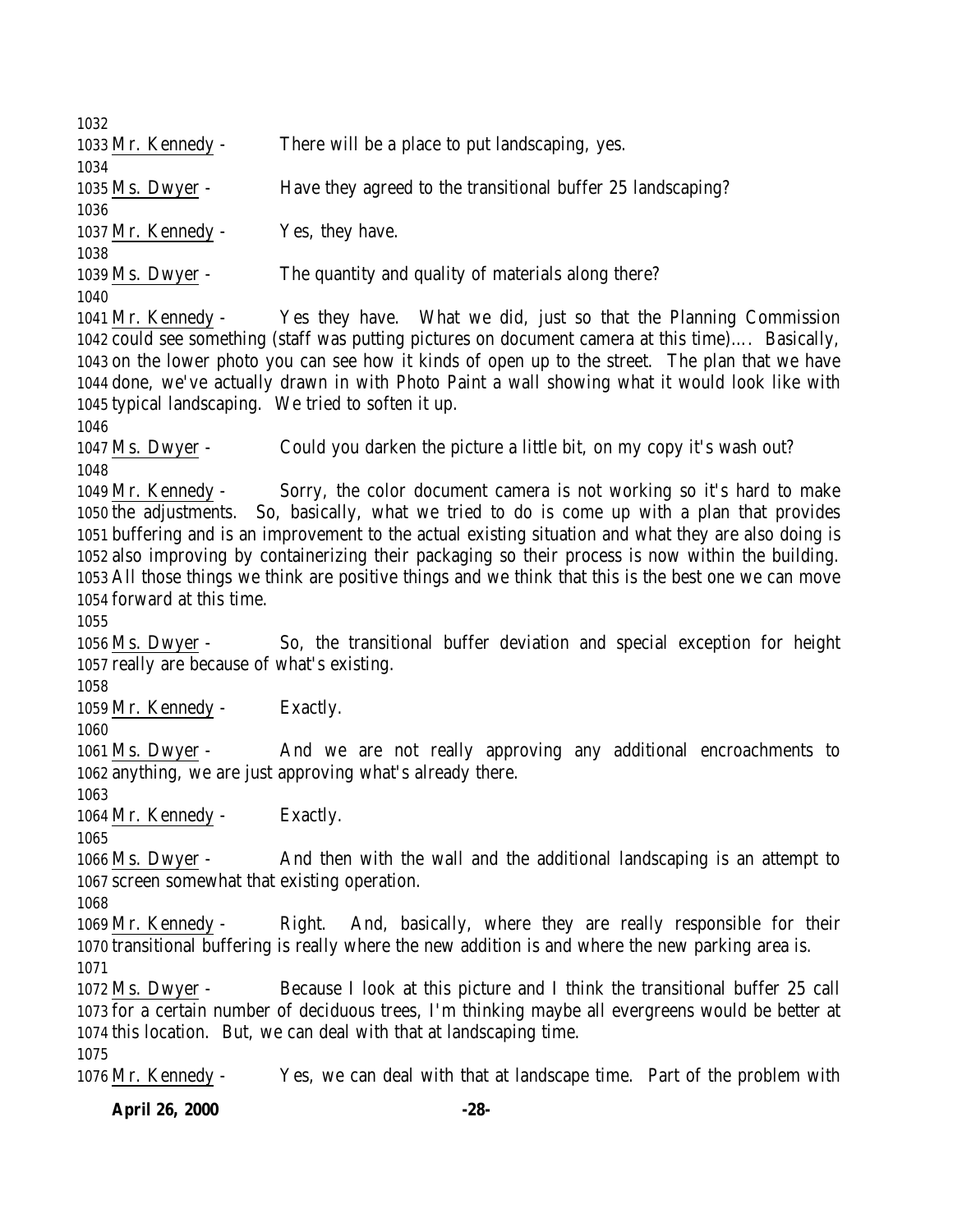having evergreens is that basically they limit sight distance as well. So it is a combination of those two things. We need to get sight distance. The wall close to the right-of-way, they still need to be able to see. So, we are, again, juggling a very tight site. Ms. Dwyer - Well, we hope it will be better when we are finish with it this time. Mr. Kennedy - Well, I'm sure it will be better. Ms. Dwyer - As far as the residents are concern. Mr. Kennedy - As far as the residents are concern and the appearance along the road. I think it would be a cleaner site and it would be safer because they won't have that wide, open space where they can do transitions into the right-of-way and protect the right-of-way. Ms. Dwyer - Okay. Thank you. Mr. Vanarsdall - Are there any other questions for Mr. Kennedy? All right. Are you ready for a motion, Ms. Dwyer? Ms. Dwyer - Mr. Secretary, do we need a separate motion for transitional buffer deviation and a special exception for height. Mr. Marlles - Yes, ma'am. Mr. Vanarsdall - Yes we do. We need one for POD, one for the deviation and one for the special exception. Ms. Dwyer - We need three motions then or just two? How would you like to have your motions? Mr. Marlles - My preference is to have them as separate motions. Ms. Dwyer - All right. For POD-13-00, Tarmac Block Plant, I move that the transitional buffer deviation be approved as indicated on the plans submitted. Again, this is a situation which is existing and we are trying to dot all of our I's and cross all of our T's and try to improve the aesthetics from the roadway. So, I move for the approval of transitional buffer deviation. I need a second. 1114 Mr. Taylor - Second. Mr. Vanarsdall - The motion was made by Ms. Dwyer and seconded by Mr. Taylor. All in favor say aye…all opposed say nay. The motion carries. The Planning Commission approved the transitional buffer deviation for POD-13-00, Tarmac Block Plant Addition (POD-47-80 Revised).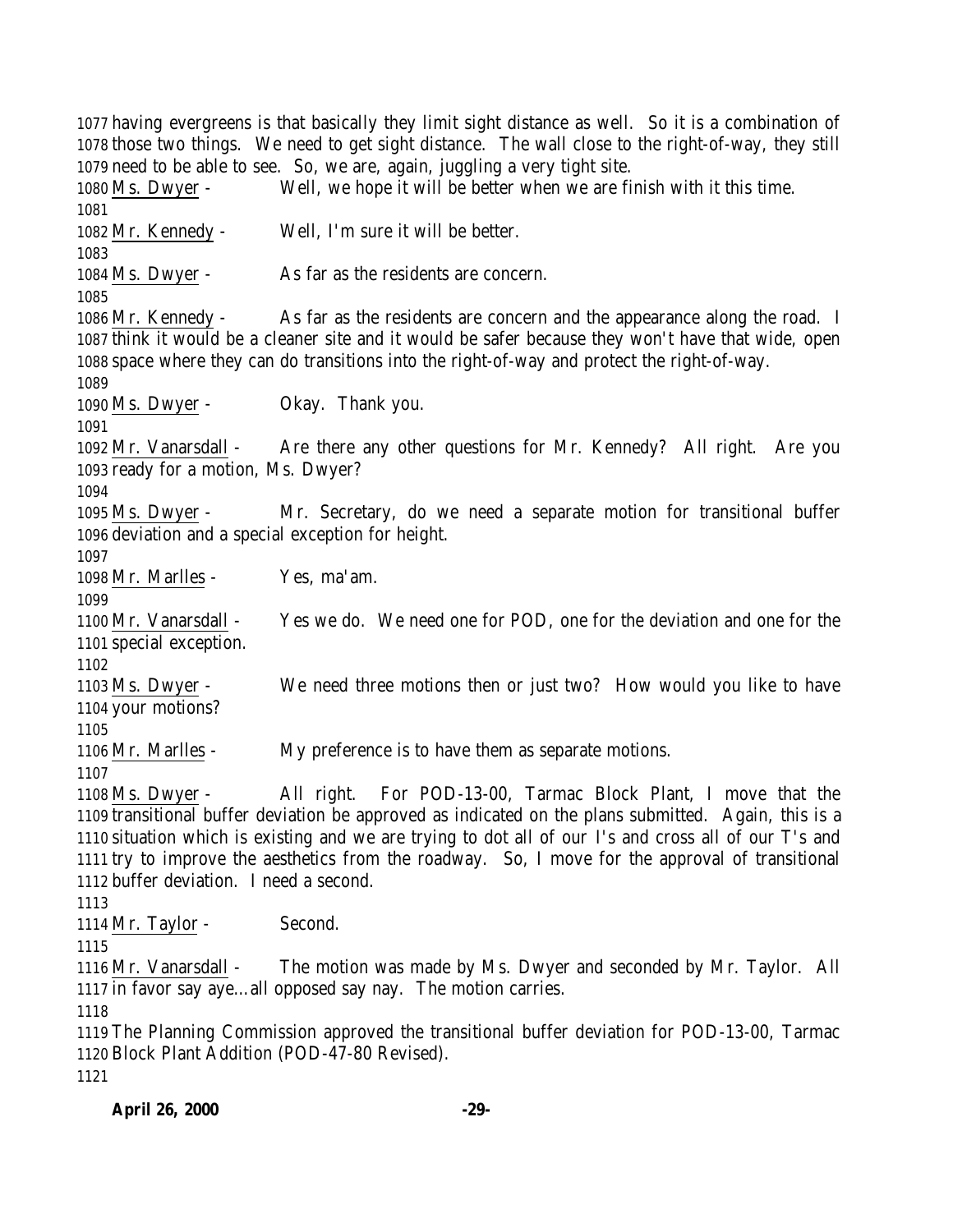**April 26, 2000 -30-** Ms. Dwyer - Again, there is an existing building structure that exceeds what is the limit set forth in the code. I believe the BZA has already approved that height extension, is that correct? Mr. Kennedy - No, they approved the separation from the residential property. Ms. Dwyer - Okay. Sorry. That was a separate issue. We don't have to make a motion on that one. So, I move that we approve the special exception for building height exceeding 50 feet in this case. Mr. Archer - Second, Mr. Chairman. Mr. Vanarsdall - The motion was made by Ms. Dwyer and seconded by Mr. Archer. All in favor say aye…all opposed say nay. The motion carries. The Planning Commission approved the special exception for height limitation for POD-13-00, Tarmac Block Plant Addition (POD-47-80 Revised). Ms. Dwyer - Now for approval of POD-13-00, I move for approval including the standard conditions for this type of development, additional conditions Nos. 23 through 29 and adding No. 9 amended the landscaping plan to come back so that we can look at the landscaping along Darbytown roadway. And this is a revised plan dated April 19, 2000. 1144 Mr. Taylor - Second. Mr. Vanarsdall - The motion was made by Ms. Dwyer and seconded by Mr. Taylor. All in favor say aye…all opposed say nay. The motion carries. The Planning Commission approved POD-13-00, Tarmac Block Plant Addition (POD-47-80 Revised) subject to the standard conditions attached to these minutes, the annotations on the plan and the following additional conditions. 9. **AMENDED** - A detailed landscaping plan shall be submitted to the Planning Office for review and Planning Commission approval prior to the issuance of any occupancy permits. 23. The easements for drainage and utilities as shown on approved plans shall be granted to the County in a form acceptable to the County Attorney prior to any occupancy permits being issued. The easement plats and any other required information shall be submitted to the County Real Property Agent at least sixty (60) days prior to requesting occupancy permits. 24. The developer shall provide fire hydrants as required by the Department of Public Utilities in its approval of the utility plans and contracts. 25. Deviations from County standards for pavement, curb or curb and gutter design shall be approved by the County Engineer prior to final approval of the construction plans by 1165 the Department of Public Works. 26. The loading areas shall be subject to the requirements of Chapter 24, Section 24-97(b)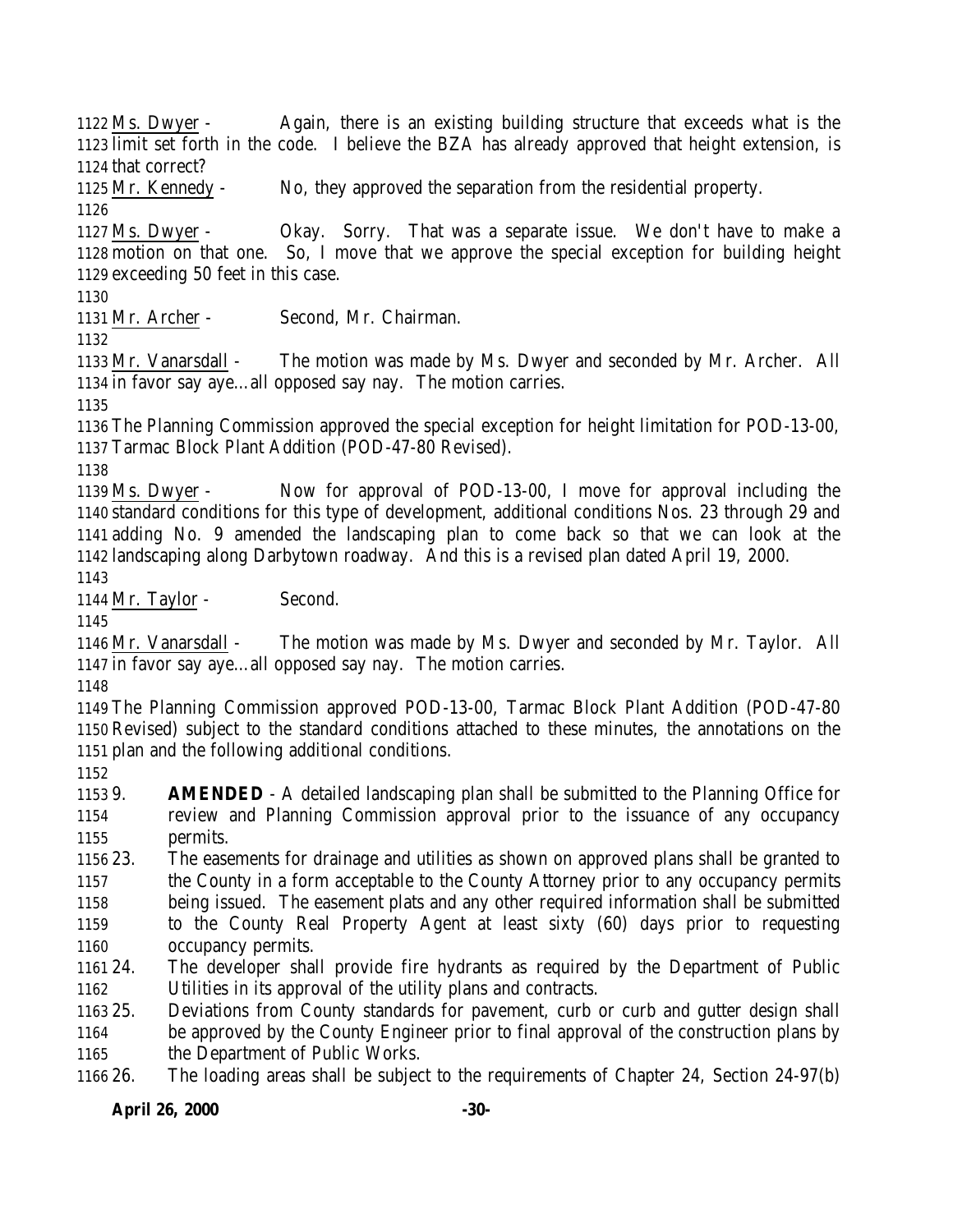of the Henrico County Code.

 27. Insurance Services Office (ISO) calculations must be included with the utilities plans and contracts and must be approved by the Department of Public Utilities prior to the issuance of a building permit.

 28. Approval of the construction plans by the Department of Public Works does not establish the curb and gutter elevations along the Henrico County maintained right-of-way. The elevations will be set by Henrico County.

 29. Evidence of a joint ingress/egress and maintenance agreement must be submitted to the Planning Office and approved prior to issuance of a certificate of occupancy for this development.

#### **PLAN OF DEVELOPMENT**

POD-24-00

Wawa, Inc. - Mountain Rd. and Brook Road (Rt. 1) **Jordan Consulting Engineers, P.C. for Church Zed J. and Joan A. Wampler, Jr. and Wawa, Inc.:** Request for approval of a plan of development as required by Chapter 24, Section 24-106 of the Henrico County Code to construct a one-story, 4,848 square foot Wawa Food Market with fuel pumps. The 3.10 acre site is located on Brook Road (U.S. Route 1) and Mountain Road on parcels 53-A-40 and 53-A-41. The zoning is B-3, Business District. County water and sewer**. (Fairfield)**

 Mr. Vanarsdall - Is there anyone in the audience in opposition to POD-24-00, Wawa, Inc.? No opposition. Mr. Kennedy. We also have another revised plan dropped out of the ceiling on us.

 Mr. Kennedy - I got a lot of revised plans that came in on Friday, late last week. This is actually a conceptual landscape plan, for your benefit. There is a large detention area in the front of the Wawa. And, basically, we wanted to have you take note of that. Wawa is a convenience store. This is a new company entering the Richmond market. They like to themselves as the Ukrop's of convenience stores. They have a very clean look. I do have some photos. These photos doesn't quite do them justice. Wawa has worked diligently with the staff. The one condition that we were concern about with this conceptual plan is there are some very large 100-year-old trees that are there, on the plan, and they have regarded this site and that's one of the things that show on the conceptual plan. It's regraded to save the 100- year-old trees. However, staff is concerned about with regard to conceptual plan that it doesn't meet the guidelines of the stormwater management guidelines as far as screening of the detention areas. So, we would like to recommend that the Planning Commission consider No. 9 amended and because it is a convenience store and because of light levels, No. 11 amended as well.

Ms. Dwyer - Is this the first Wawa store in Henrico?

 Mr. Kennedy - This is the first Wawa in Henrico, there's one in Chesterfield County that's under construction.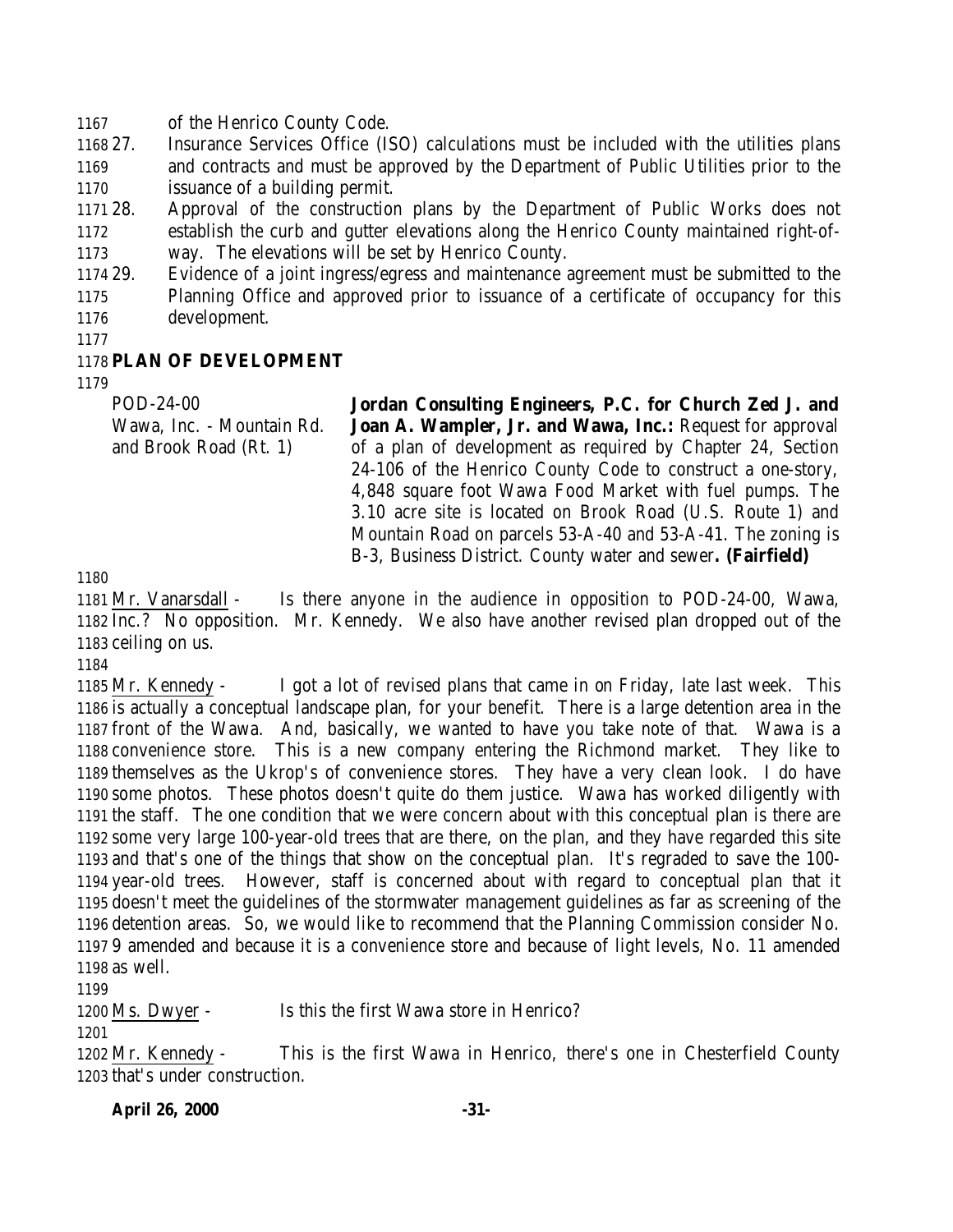Ms. Dwyer - I remember meeting with the Wawa people some time ago. Are the Wawa folks familiar with our policies regarding lighting fixtures and recess lighting and canopies?

 Mr. Kennedy - Yes, they are. And basically what they have shown is that the fixtures are behind the canopy so they would not be exposed.

 Ms. Dwyer - This photo seems to show some spot lights below the canopy that's why I asked.

 Mr. Kennedy - Right, and they have been advised of that. And as additional assurance, No. 11 amended would have it coming back.

 Mr. Vanarsdall - Are there any other questions by Commission members? Mr. Archer, do you have any questions?

Mr. Archer - I don't believe so, Mr. Chairman.

1223 Mr. Vanarsdall - All right. We are ready for a motion.

 Mr. Archer - Well, I did receive a call yesterday at home from one of the Wawa personnel who indicated that they are willing to go along with whatever it is we suggest in terms of improving this. And with that, Mr. Chairman, I move approval of POD-24-00, Wawa Inc., subject to the standard conditions for developments of this type, the annotations and the additional conditions Nos. 23 through 41 adding Nos. 9 and 11 amended.

Ms. Dwyer - Second.

 Mr. Vanarsdall - The motion was made by Mr. Archer and seconded by Ms. Dwyer. All in favor say aye…all opposed say nay. The motion carries.

 The Planning Commission approved POD-24-00, Wawa, Inc., subject to the standard conditions attached to these minutes for developments of this type, the annotations on the plans and the following additional conditions:

 9 **AMENDED** - A detailed landscaping plan shall be submitted to the Planning Office for review and Planning Commission approval prior to the issuance of any occupancy permits.

 10. **AMENDED** - Prior to the installation of the site lighting equipment, a plan including depictions of light spread and intensity diagrams and fixture mounting height details shall be submitted for Planning Office review and Planning Commission approval.

23. Bulk storage of fuel shall be underground.

 24. There shall be no exterior display of merchandise except on pump islands and on paved walkway areas within three (3) feet of building.

**April 26, 2000 -32-**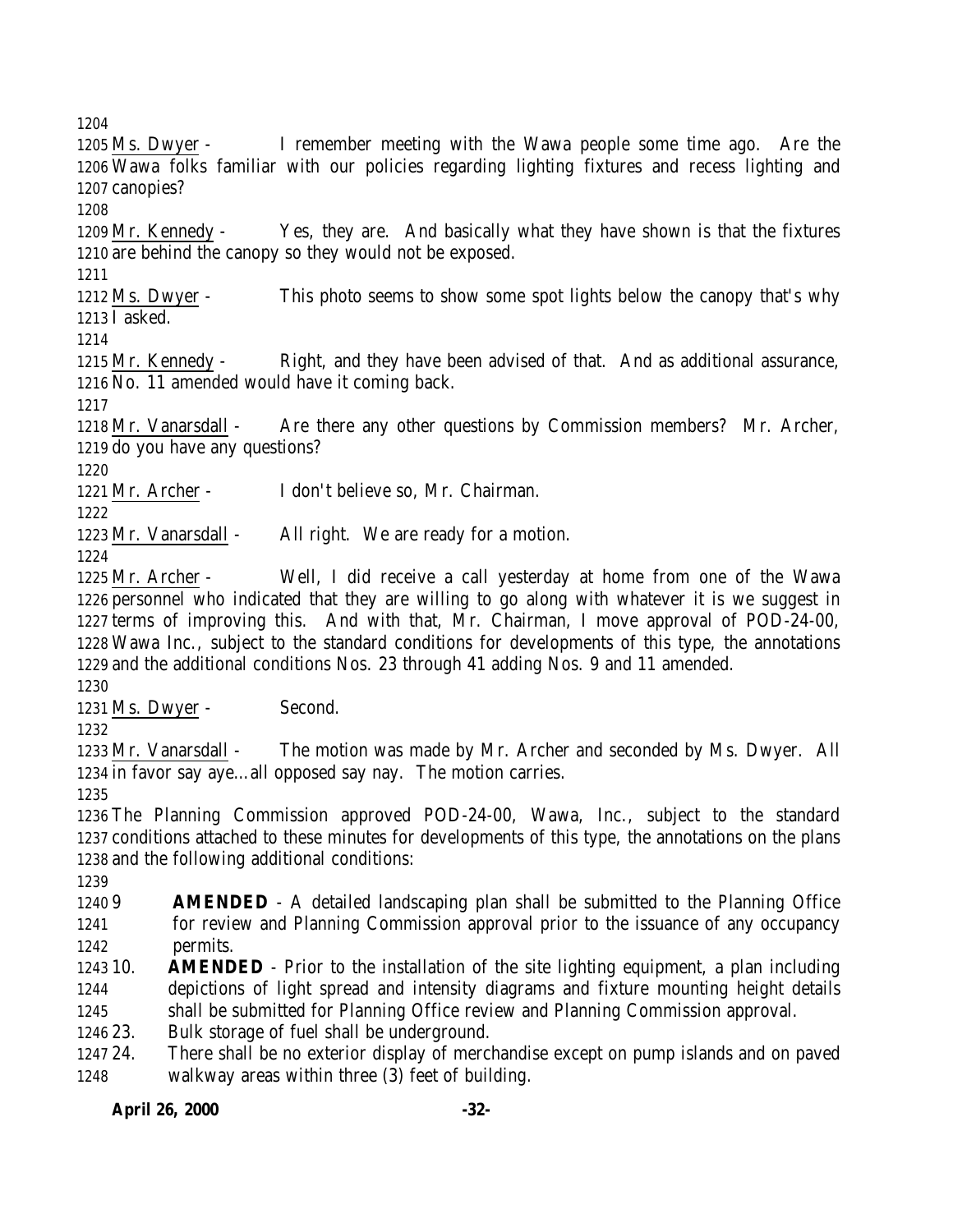- 25. Lighting fixtures shall not exceed a height greater than twenty (20) feet.
- 26. No temporary storage of wrecked or inoperative vehicles or rental of vehicles, trailer campers, vans or similar equipment shall be permitted.
- 27. Not more than two (2) electronic amusement games shall be permitted.
- 28. Not more than two (2) vending machines for food and beverage and similar merchandise shall be permitted on the premises outside of an enclosed building.
- 29. The right-of-way for widening of Rook Road (U.S. Route 1) as shown on approved plans shall be dedicated to the County prior to any occupancy permits being issued.
- The right-of-way dedication plat and any other required information shall be submitted to the County Real Property Agent at least sixty (60) days prior to requesting occupancy permits.
- 30. The easements for drainage and utilities as shown on approved plans shall be granted to the County in a form acceptable to the County Attorney prior to any occupancy permits being issued. The easement plats and any other required information shall be submitted to the County Real Property Agent at least sixty (60) days prior to requesting occupancy permits.
- 31. The entrances and drainage facilities on Brook Road (U.S. Route 1) shall be approved by the Virginia Department of Transportation and the County.
- 32. A notice of completion form, certifying that the requirements of the Virginia Department of Transportation entrances permit have been completed, shall be submitted to the Planning Office prior to any occupancy permits being issued.
- 33. The developer shall provide fire hydrants as required by the Department of Public Utilities in its approval of the utility plans and contracts.
- 34. A standard concrete sidewalk shall be provided along the west side of Brook Road (U.S. Route 1).
- 35. Outside storage shall not be permitted.
- 36. Deviations from County standards for pavement, curb or curb and gutter design shall be approved by the County Engineer prior to final approval of the construction plans by the Department of Public Works.
- 37. Insurance Services Office (ISO) calculations must be included with the utilities plans and contracts and must be approved by the Department of Public Utilities prior to the issuance of a building permit.
- 38. Approval of the construction plans by the Department of Public Works does not establish the curb and gutter elevations along the Henrico County maintained right-of-way. The elevations will be set by Henrico County.
- 39. Approval of the construction plans by the Department of Public Works does not establish the curb and gutter elevations along the Virginia Department of Transportation maintained right-of-way. The elevations will be set by the contractor and approved by the Virginia Department of Transportation.
- 40. The owners shall not begin clearing of the site until the following conditions have been met:
- (a) The site engineer shall conspicuously illustrate on the plan of development or subdivision construction plan and the Erosion and Sediment Control Plan, the limits of the areas to be cleared and the methods of protecting the required

**April 26, 2000 -33-**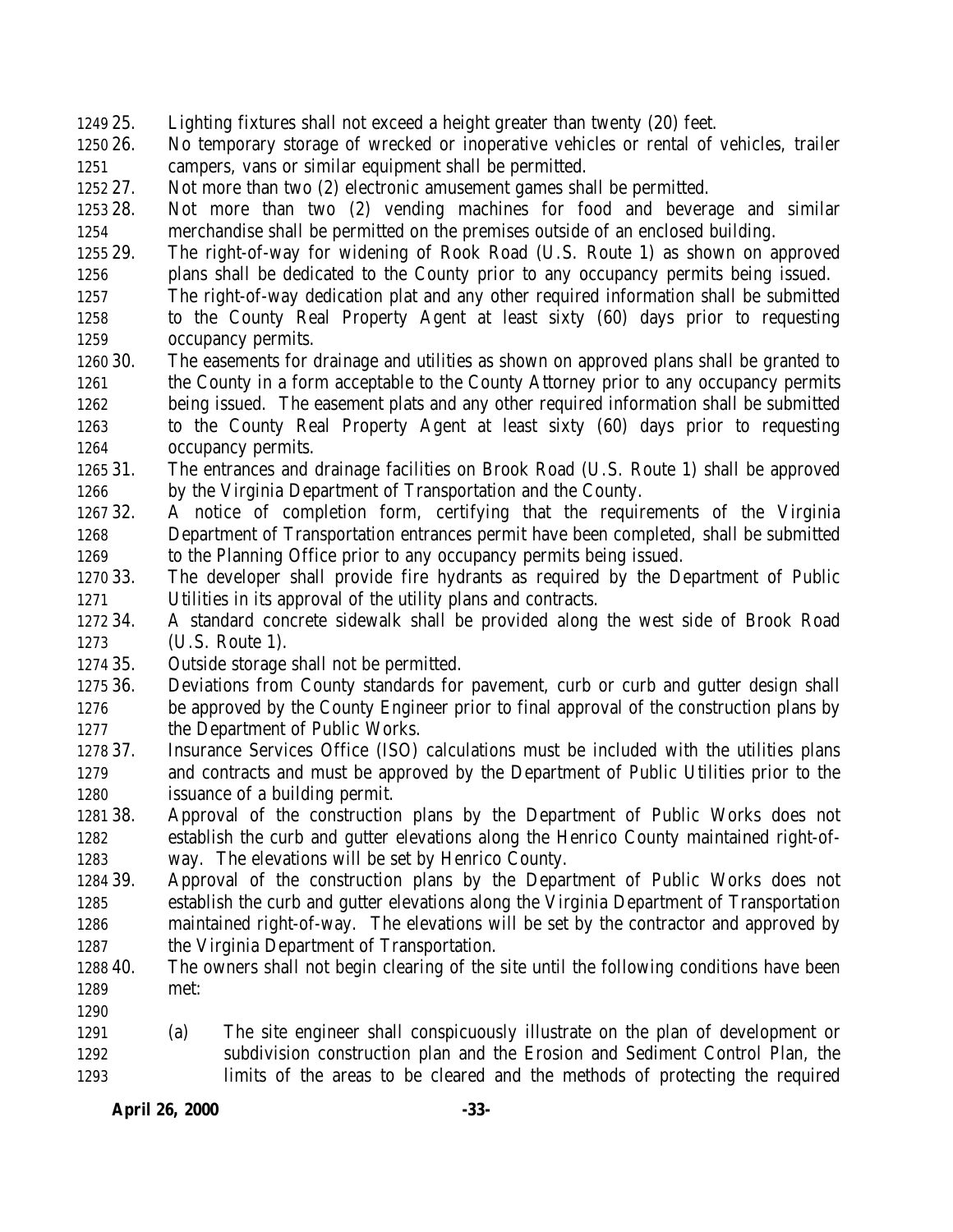buffer areas. The location of utility lines, drainage structures and easements shall be shown.

- (b) After the Erosion and Sediment Control Plan has been approved but prior to any clearing or grading operations of the site, the owner shall have the limits of clearing delineated with approved methods such as flagging, silt fencing or 1299 temporary fencing.
- (c) The site engineer shall certify in writing to the owner that the limits of clearing have been staked in accordance with the approved plans. A copy of this letter shall be sent to the Planning Office and the Department of Public Works.
- (d) The owner shall be responsible for the protection of the buffer areas and for replanting and/or supplemental planting and other necessary improvements to the buffer as may be appropriate or required to correct problems. The details shall be included on the landscape plans for Planning Commission approval.

 41. Any necessary off-site drainage easements must be obtained in a form acceptable to the County Attorney prior to final approval of the construction plans by the Department of Public Works.

# **PLAN OF DEVELOPMENT**

POD-26-00 New Bridge Baptist Church Master Plan, Phase 1 - Old Williamsburg Road & Elko Road

**Draper Aden Associates for New Bridge Baptist Church**: Request for approval of a plan of development as required by Chapter 24, Section 24-106 of the Henrico County Code to construct in Phase I a two-story, 43,200 square foot church and in Phase II a two-story, 36,000 square foot church. The 51.466 acre site is located at the corner of Elko Road (State Rt. 156) and Old Williamsburg Road on parcel 177-A-40B. The zoning is A-1, Agricultural District. County water and Septic Tank/Drainfield. **(Varina)**

 Mr. Vanarsdall - Is there anyone in the audience in opposition to POD-26-00, New Bridge Baptist Church Master Plan, Phase 1? No opposition. I wouldn't think anybody would be opposing New Bridge Baptist Church but I have to ask that. And we do have a distinguish guest here, I think, on behalf of that, and that's Mr. James Nunnally, member of the BZA. Jim, are you here in behalf of the church or are you spying on us?

Mr. Nunnally - I'm spying on you.

1322 Mr. Vanarsdall - Ha ha. No opposition to this case. Mr. Kennedy.

 Mr. Kennedy - We need a waiver for time limit because they submitted a revised plan, which is on the document screen now, which addresses some of the Fire Marshall's conditions about having fire lanes around the building. We have gotten some calls from one of the neighbors, Mr. Campbell. I don't know if he's in the audience or not. He's spoken to the engineer and staff about concerns about drainage, and these concerns have been addressed by annotations on the plans.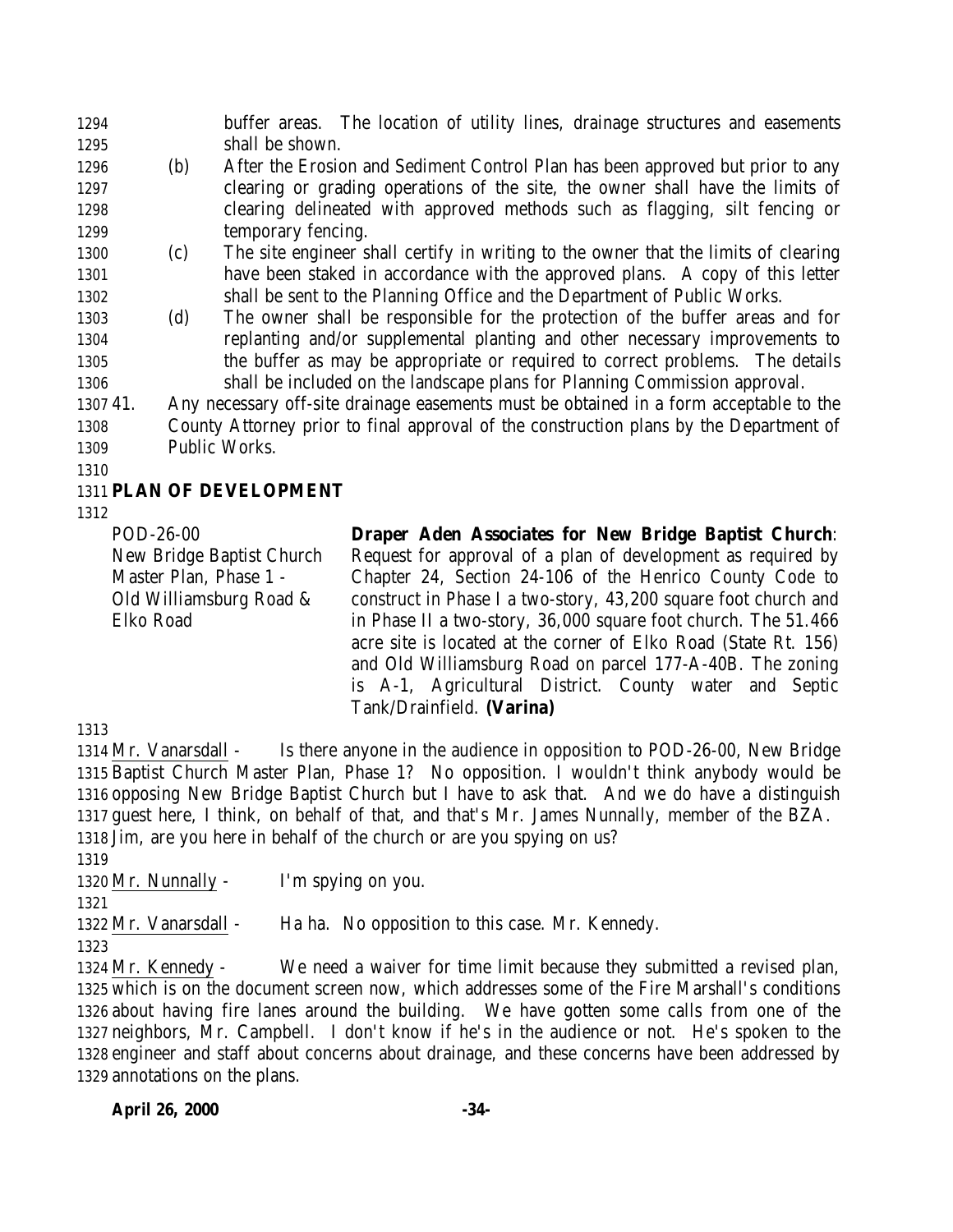**April 26, 2000 -35-** 1331 Mr. Vanarsdall - So, they have been addressed? Mr. Kennedy - Yes, by annotations on the plans. Ms. Dwyer - Which annotations address the drainage concerns? Mr. Kennedy - Well there's an annotation that refer… well, it's not directly on the plan it's referring back to the comments which there is a comment by Public Works that they have to provide stormwater routing that show channels through the property and show adequacy of those channels or require adequate easements. And the easements are standard conditions but the adequacy of channels is a condition by Public Works. The applicant has agreed to do that because they need to do that in order to meet our standards. Basically, it's a two-phase plan. Phase one being basically a school building, which is here, and then an auditorium here. They will later add a sanctuary building here and then the parking and the future parking and a future access. 1347 Mr. Vanarsdall - Are there any other questions for Mr. Kennedy? Mr. Kennedy - We need to waive the time limits for the revised plans. Ms. Dwyer - All right. I move that we waive the time limits required for POD submittals for POD-26-00. Mr. Archer - Second, Mr. Chairman. Mr. Vanarsdall - The motion was made by Ms. Dwyer and seconded by Mr. Archer. All in favor say aye…all opposed say nay. The motion carries. The Planning Commission approved to waive the limits of time to accept the revised plans. Ms. Dwyer - I move for approval of POD-26-00, New Bridge Baptist Church Master Plan, Phase I, including standard conditions for this type of development and additional conditions Nos. 23 through 36 and adding Nos. 9 and 11 amended. 1365 Mr. Taylor - Second. Mr. Vanarsdall - The motion was made by Ms. Dwyer and seconded by Mr. Taylor. All in favor say aye…all opposed say nay. The motion carries. The Planning Commission approved POD-26-00, New Bridge Baptist Church Master Plan, Phase 1, subject to the standard conditions attached to these minutes for developments of this type, the annotations on the plans and the following additional conditions: 9. **AMENDED** - A detailed landscaping plan shall be submitted to the Planning Office for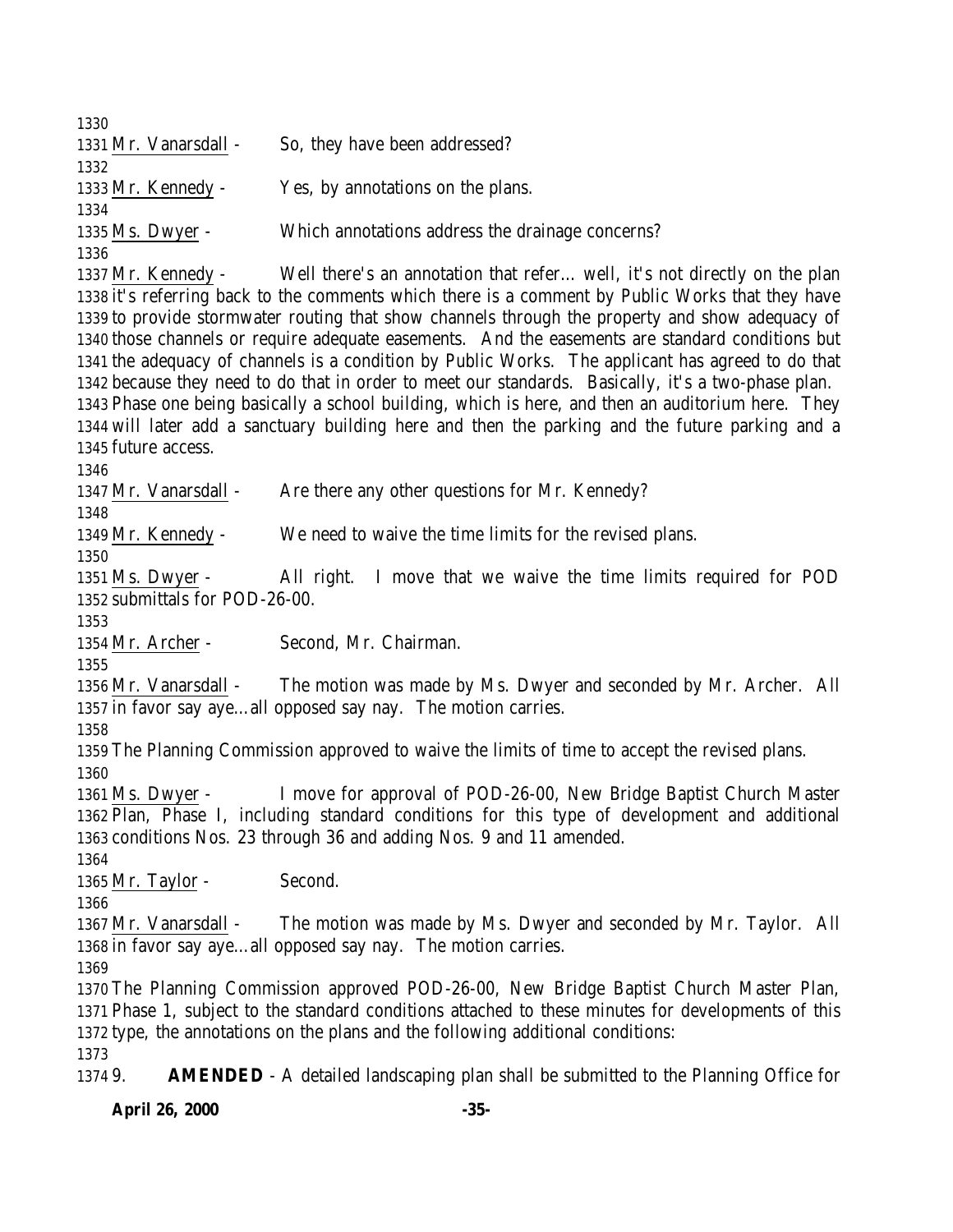review and Planning Commission approval prior to the issuance of any occupancy permits.

- 11. **AMENDED** Prior to the installation of the site lighting equipment, a plan including depictions of light spread and intensity diagrams and fixture mounting height details shall be submitted for Planning Office review and Planning Commission approval.
- 23. The easements for drainage and utilities as shown on approved plans shall be granted to the County in a form acceptable to the County Attorney prior to any occupancy permits being issued. The easement plats and any other required information shall be submitted to the County Real Property Agent at least sixty (60) days prior to requesting occupancy permits.
- 24. The limits and elevations of the 100-year frequency flood shall be conspicuously noted on the plan "Limits of 100 Year Floodplain." In addition, the delineated 100-year floodplain must be labeled "Variable Width Drainage and Utility Easement." The easement shall be granted to the County prior to the issuance of any occupancy permits.
- 25. The entrances and drainage facilities on State Route 156 shall be approved by the Virginia Department of Transportation and the County.
- 26. A notice of completion form, certifying that the requirements of the Virginia Department of Transportation entrances permit have been completed, shall be submitted to the Planning Office prior to any occupancy permits being issued.
- 27. The developer shall provide fire hydrants as required by the Department of Public Utilities in its approval of the utility plans and contracts.
- 28. All exterior lighting fixtures shall be designed and arranged so the source of light is not visible from the roadways or adjacent residential properties. The lighting shall be low intensity, residential in character, and the height or standards shall not exceed 15 feet.
- 29. Deviations from County standards for pavement, curb or curb and gutter design shall be approved by the County Engineer prior to final approval of the construction plans by 1401 the Department of Public Works.
- 30. The applicant shall furnish proof to the Planning Office that conditions satisfactory to the Health Department have been met that insure the proposed septic tank drainfield system is suitable for this project prior to the issuance of a building permit.
- 31. Insurance Services Office (ISO) calculations must be included with the utilities plans and contracts and must be approved by the Department of Public Utilities prior to the issuance of a building permit.
- 32. Approval of the construction plans by the Department of Public Works does not establish the curb and gutter elevations along the Henrico County maintained right-of-way. The elevations will be set by Henrico County.
- 33. The conceptual master plan, as submitted with this application, is for planning and information purposes only. All Subsequent detailed plans of development and construction plans needed to implement this conceptual plan may be administratively reviewed and approved and shall be subject to all regulations in effect at the time such subsequent plans are submitted for review/approval.
- 34. The owners shall not begin clearing of the site until the following conditions have been met:
- (a) The site engineer shall conspicuously illustrate on the plan of development or

**April 26, 2000 -36-**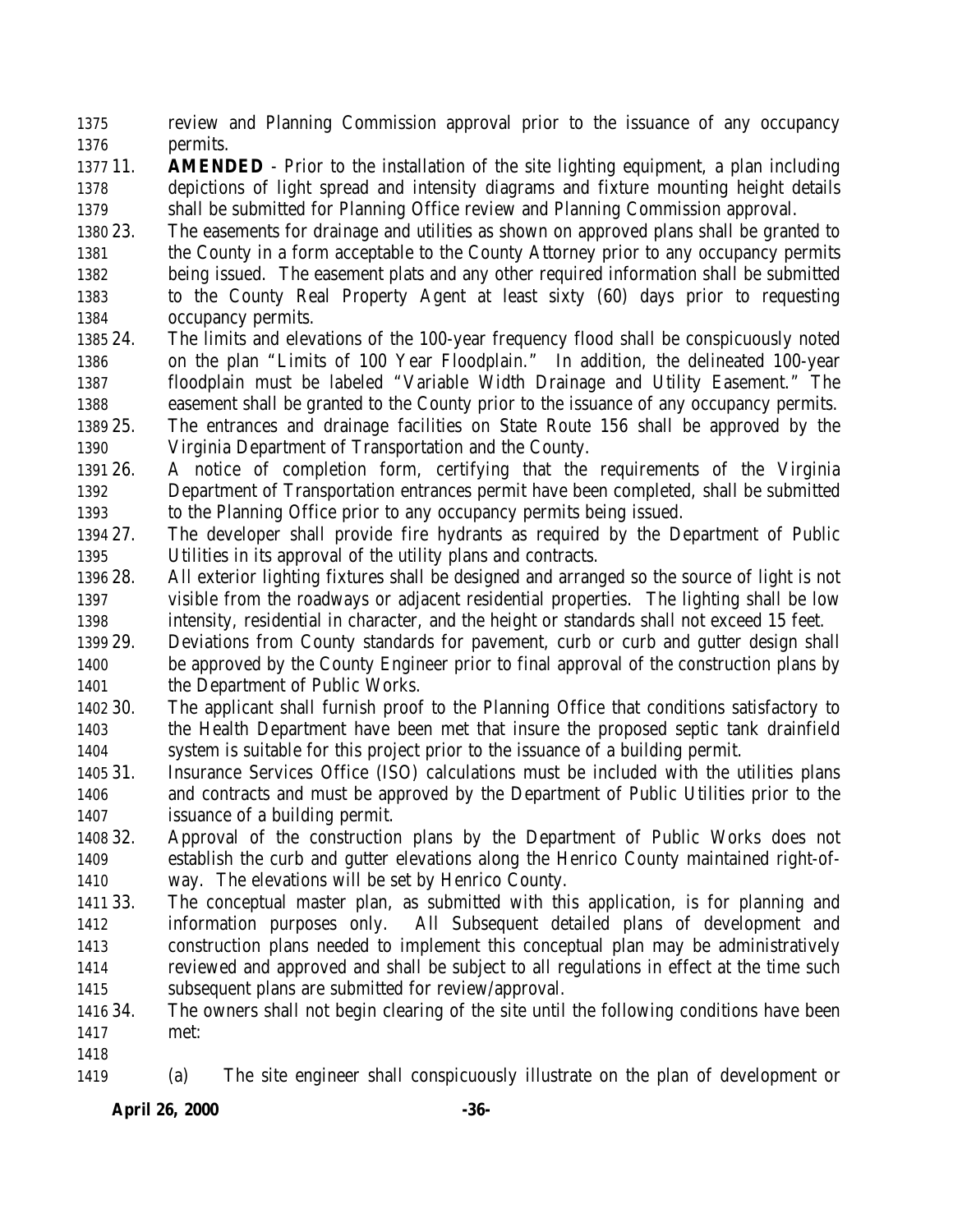|              | <b>April 26, 2000</b>   | $-37-$                                                                                                                                   |
|--------------|-------------------------|------------------------------------------------------------------------------------------------------------------------------------------|
| 1464         |                         |                                                                                                                                          |
|              | 1463 Mr. Vanarsdall -   | Yes, if you don't mind.                                                                                                                  |
| 1462         |                         |                                                                                                                                          |
|              |                         | 1461 before discussing the two new late additions?                                                                                       |
|              | 1460 Mr. Marlles -      | Mr. Chairman, would you like staff to review the Expedited Agenda                                                                        |
| 1459         |                         |                                                                                                                                          |
|              |                         | 1458 with the ten o'clock Expedited Agenda, and if we have any deferrals. I don't think we did.                                          |
|              | 1457 Mr. Vanarsdall -   | The Commission will now reconvene. Mr. Marlles, we need to proceed                                                                       |
| 1456         |                         |                                                                                                                                          |
| 1454         |                         | 1455 AT THIS TIME THE COMMISSION TOOK A BREAK                                                                                            |
|              |                         |                                                                                                                                          |
|              | 1453 Mr. Vanarsdall -   | The Commission will now take a break.                                                                                                    |
| 1452         |                         |                                                                                                                                          |
|              | 1451 Mr. Marlles -      | Yes, sir.                                                                                                                                |
| 1450         |                         |                                                                                                                                          |
|              | 1449 Mr. Vanarsdall -   | If you don't mind, I would like to take those after we take a break.                                                                     |
| 1448         |                         |                                                                                                                                          |
|              |                         | Yes. But, however, there are two late additions to your addendum on<br>1447 page 8 that could be handled now by the Planning Commission. |
|              | 1446 Mr. Marlles -      |                                                                                                                                          |
| 1445         |                         |                                                                                                                                          |
|              | 1444 agenda, aren't we? |                                                                                                                                          |
|              | 1443 Mr. Vanarsdall -   | All right, Mr. Secretary, I believe we are now on the ten o'clock                                                                        |
| 1442         |                         |                                                                                                                                          |
| 1441         |                         | the Virginia Department of Transportation.                                                                                               |
| 1440         |                         | maintained right-of-way. The elevations will be set by the contractor and approved by                                                    |
| 1439         |                         | establish the curb and gutter elevations along the Virginia Department of Transportation                                                 |
| 1438 36.     |                         | Approval of the construction plans by the Department of Public Works does not                                                            |
| 1437         | Public Works.           |                                                                                                                                          |
| 1436         |                         | County Attorney prior to final approval of the construction plans by the Department of                                                   |
| 1435 35.     |                         | Any necessary off-site drainage easements must be obtained in a form acceptable to the                                                   |
| 1434         |                         | shall be included on the landscape plans for Planning Commission approval.                                                               |
| 1433         |                         | the buffer as may be appropriate or required to correct problems. The details                                                            |
| 1432         |                         | replanting and/or supplemental planting and other necessary improvements to                                                              |
| 1431         | (d)                     | The owner shall be responsible for the protection of the buffer areas and for                                                            |
| 1430         |                         | shall be sent to the Planning Office and the Department of Public Works.                                                                 |
| 1429         |                         | have been staked in accordance with the approved plans. A copy of this letter                                                            |
| 1428         | (c)                     | The site engineer shall certify in writing to the owner that the limits of clearing                                                      |
| 1427         |                         | temporary fencing.                                                                                                                       |
| 1426         |                         | clearing delineated with approved methods such as flagging, silt fencing or                                                              |
| 1425         |                         | clearing or grading operations of the site, the owner shall have the limits of                                                           |
| 1423<br>1424 | (b)                     | After the Erosion and Sediment Control Plan has been approved but prior to any                                                           |
| 1422         |                         | buffer areas. The location of utility lines, drainage structures and easements<br>shall be shown.                                        |
| 1421         |                         | limits of the areas to be cleared and the methods of protecting the required                                                             |
| 1420         |                         | subdivision construction plan and the Erosion and Sediment Control Plan, the                                                             |
|              |                         |                                                                                                                                          |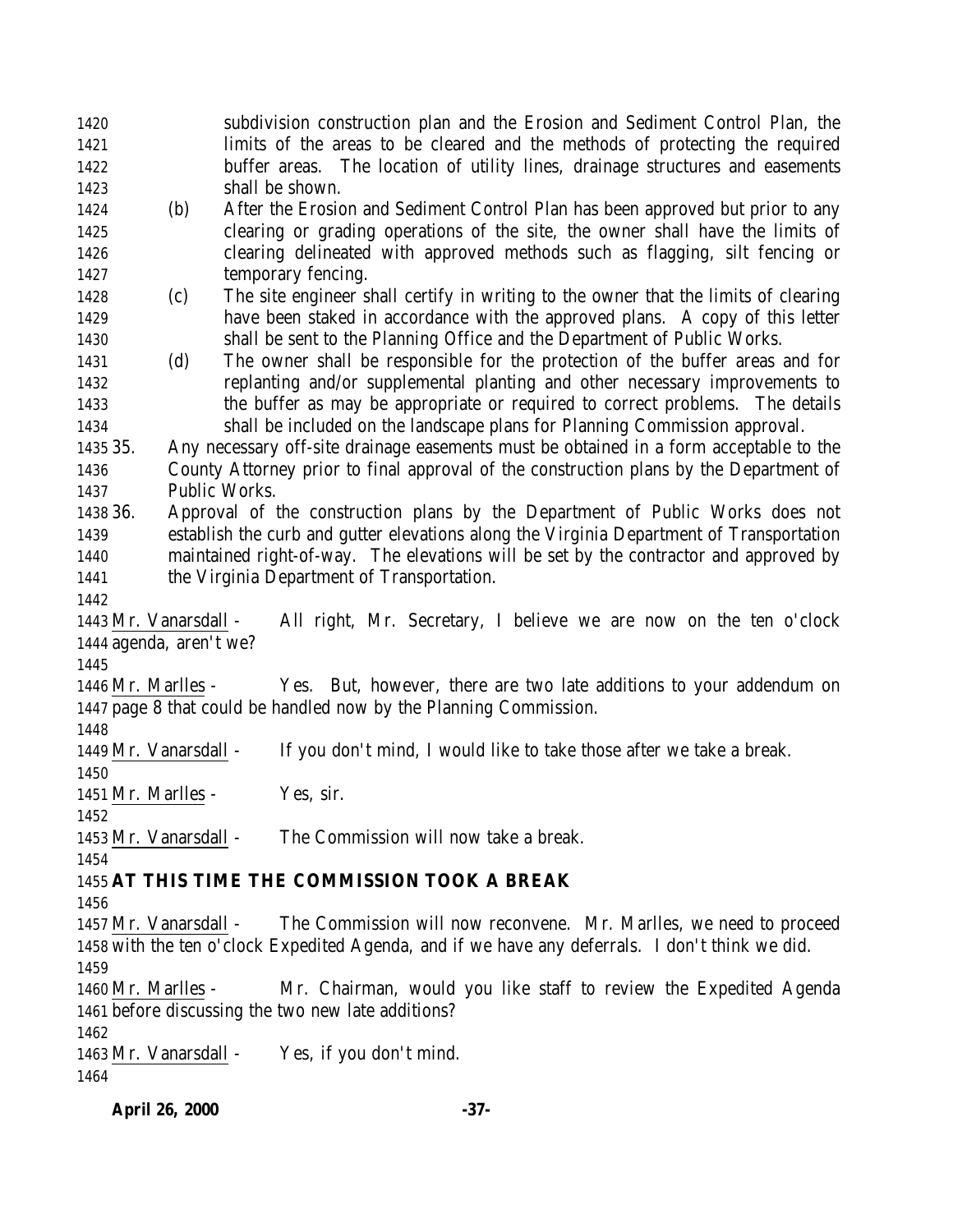Mr. Marlles - Mr. Kevin Wilhite will present the 10:00 a.m. Expedited Agenda.

 Mr. Wilhite - Thank you. On the ten o'clock expedited agenda, first on page 35 we have the Sadler Glen subdivision April 2000 Plan. And on page 6 of your addendum there is an added condition.

#### 

### **SUBDIVISION**

Sadler Glen (April 2000 Plan)

**Youngblood, Tyler & Associates, P.C. for James E. Stewart, Jr., Thomas Green, Josephine Green, Dahlia Green Tucker, and Fidelity Properties, Ltd.:** The 23.49 acre site is located along the south line of I-295 between Wonder Road (private) and Trexler Road (private) on parcels 27-A-27, 27-A-28, 27-A-29, 27-A-30 and 27-A-31. The zoning is R-3C, One-Family Residence District (Conditional) and R-3AC, One-Family Residence District (Conditional). County water and sewer. **(Three Chopt) 59 Lots**

Mr. Wilhite - Staff recommends approval of this case.

 Mr. Vanarsdall - Is there anyone in the audience in opposition to Sadler Green in the Three Chopt District? No opposition. Mr. Taylor. 

 Mr. Taylor - Mr. Chairman, I would move then that the Commission act to approve Sadler Glen (April 2000 Plan), subject to the standard conditions for subdivisions served by public utilities, and additional conditions Nos. 12, 13, 14, 15, and No. 16 on the addendum.

Mr. Archer - Second.

 Mr. Vanarsdall - The motion was made by Mr. Taylor and seconded by Mr. Archer. All in favor say aye…all opposed say nay. The motion carries.

 The Planning Commission granted conditional approval to Sadler Glen (April 2000 Plan), subject to the standard conditions for subdivisions served by public utilities attached to these minutes, the annotations on the plans and the following additional conditions:

 12. The detailed plant list and specifications for the landscaping to be provided within the 25-foot-wide planting strip easement along Interstate 295 shall be submitted to the Planning Office for review and approval prior to recordation of the plat.

 13. Prior to final approval, a draft of the covenants and deed restrictions for the maintenance of the common area by a homeowners association shall be submitted to the Planning Office for review. Such covenants and restrictions shall be in form and substance satisfactory to the County Attorney and shall be recorded prior to recordation of the subdivision plat.

14. The developer shall provide signage, the wording and location as deemed appropriate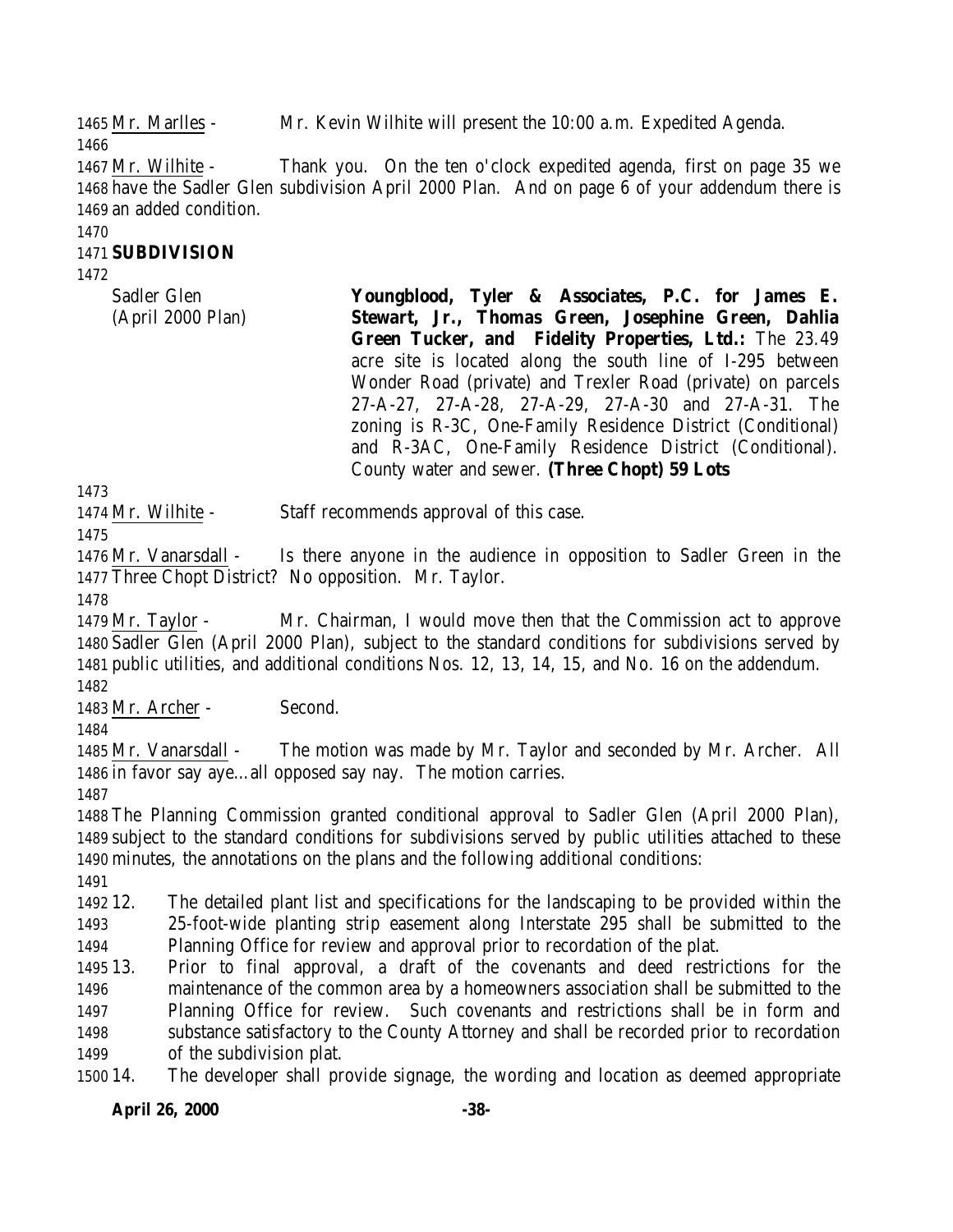by the Director of Public Works, which addresses the possible future extensions of the stub street.

 15. The developer shall quitclaim his interest in any private access roads or easements within the bounds of this subdivision and on adjacent properties prior to the recordation of this subdivision. Execution of this condition shall in no way preclude the developer of establishing emergency access to this subdivision by way of Wonder Road.

 16. Prior to final subdivision approval of Wonder Road dedication, the applicant shall provide evidence satisfactory to the County Attorney of its legal right to dedicate a public road over Wonder Road.

## **SUBDIVISION**

Harvest Glen @ Twin Hickory (April 2000 Plan) **Youngblood, Tyler & Associates, P.C. for HHHunt Corporation:** The 7.67 acre site is located on Harvest Glen Drive adjacent to Harvest Glen at Twin Hickory on part of parcel 27-A-2 and 27-A-3A. The zoning is R-2AC, One-Family Residence District (Conditional). County water and sewer. **(Three Chopt) 17 Lots**

 Mr. Wilhite - On page 36, Harvest Glen @ Twin Hickory (April 2000 Plan), staff recommends approval.

 Mr. Vanarsdall - Is there anyone in the audience in opposition to subdivision Harvest Glen @ Twin Hickory? This is also in the Three Chopt District. No opposition. Mr. Taylor. 

 Mr. Taylor - Mr. Chairman, then, I would move that the Commission approve subdivision plan for Harvest Glen @ Twin Hickory (April 2000 Plan), subject to the standard conditions for subdivisions served by public utilities, the annotations on the plan and additional conditions Nos. 12, 13, 14 and 15.

Ms. Dwyer - Second.

 Mr. Vanarsdall - The motion was made by Mr. Taylor and seconded by Ms. Dwyer. All in favor say aye…all opposed say nay. The motion carries.

 The Planning Commission granted conditional approval to Harvest Glen @ Twin Hickory (April 2000 Plan), subject to the standard conditions for subdivisions served by public utilities attached to these minutes, the annotations on the plans and the following additional conditions: 

 12. The detailed plant list and specifications for the landscaping to be provided within the 15- foot-wide planting strip easement along The Westerly Subdivision Boundary shall be submitted to the Planning Office for review and approval prior to recordation of the plat.

 13. A County standard sidewalk shall be constructed along the east side of Harvest Glen Drive and on the south side of Autumwood Way.

14. Any necessary off-site drainage easements must be obtained prior to final approval of the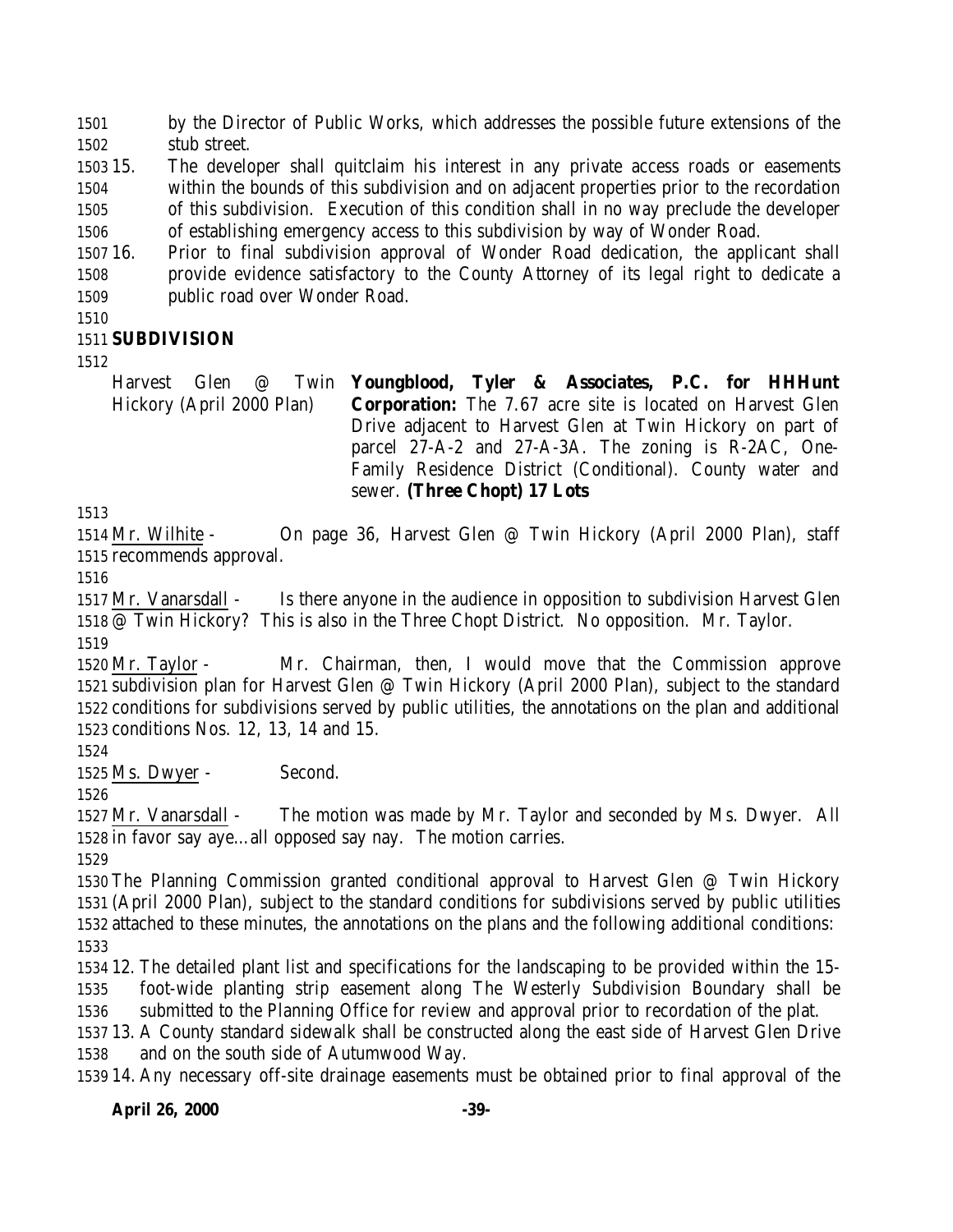construction plans by the Department of Public Works.

 15. Prior to final approval, a draft of the covenants and deed restrictions for the maintenance of the common area by a homeowners association shall be submitted to the Planning Office for review. Such covenants and restrictions shall be in form and substance satisfactory to

the County Attorney and shall be recorded prior to recordation of the subdivision plat.

### **SUBDIVISION**

Rolling Hills (March 2000 Plan) **Q.M.T. for Bessie H. Willis Estate, James A. Willis, Jr. Executor, Half Interest to Vernelle F. & Wallace L. Coleman and Windsor Enterprises, L.L.C.:** The 34.8 acre site is located on the eastern terminus of Pilgram Lane, 1000 feet south of Chamberlayne Avenue (U.S. Route 301) on parcels 64-A-26 and 64-A-24. The zoning is A-1, Agricultural District and C-1, Conservation District. County water and sewer**. (Fairfield) 39 Lots**

 Mr. Wilhite - On page 40, Rolling Hills subdivision (March 2000 Plan), staff recommends approval. On page 7 of your addendum there is a revised recommendation. Staff recommends approval and there are also revised plans for this project.

 Mr. Vanarsdall - Is there anyone in the audience in opposition to subdivision Rolling Hills (March 2000 Plan)? This is also in the Fairfield District. No opposition. Mr. Archer.

 Mr. Archer - Mr. Chairman, I move approval of subdivision Rolling Hills subject to the standard conditions for subdivisions served by public utilities and the additional conditions Nos. 12 through 16.

1560 Mr. Taylor - Second.

 Mr. Vanarsdall - The motion was made by Mr. Archer and seconded by Mr. Taylor. All in favor say aye…all opposed say nay. The motion carries.

 The Planning Commission granted conditional approval to Rolling Hills (March 2000 Plan), subject to the standard conditions for subdivisions served by public utilities attached to these minutes, the annotations on the plans and the following additional conditions:

12. Each lot shall contain at least 18,000 square feet, exclusive of floodplain areas.

 13. Detailed construction plans shall be submitted to the Planning Office before the final plats are submitted for final approval.

 14. The detailed plant list and specifications for the landscaping to be provided within the 20-foot-wide planting strip easement along North Wilkinson Road shall be submitted to the Planning Office for review and approval prior to recordation of the plat.

 15. A plan shall be submitted prior to recordation of the plat showing the buildable area for each lot to properly recognize the limitations for dwelling unit dimensions and

### **April 26, 2000 -40-**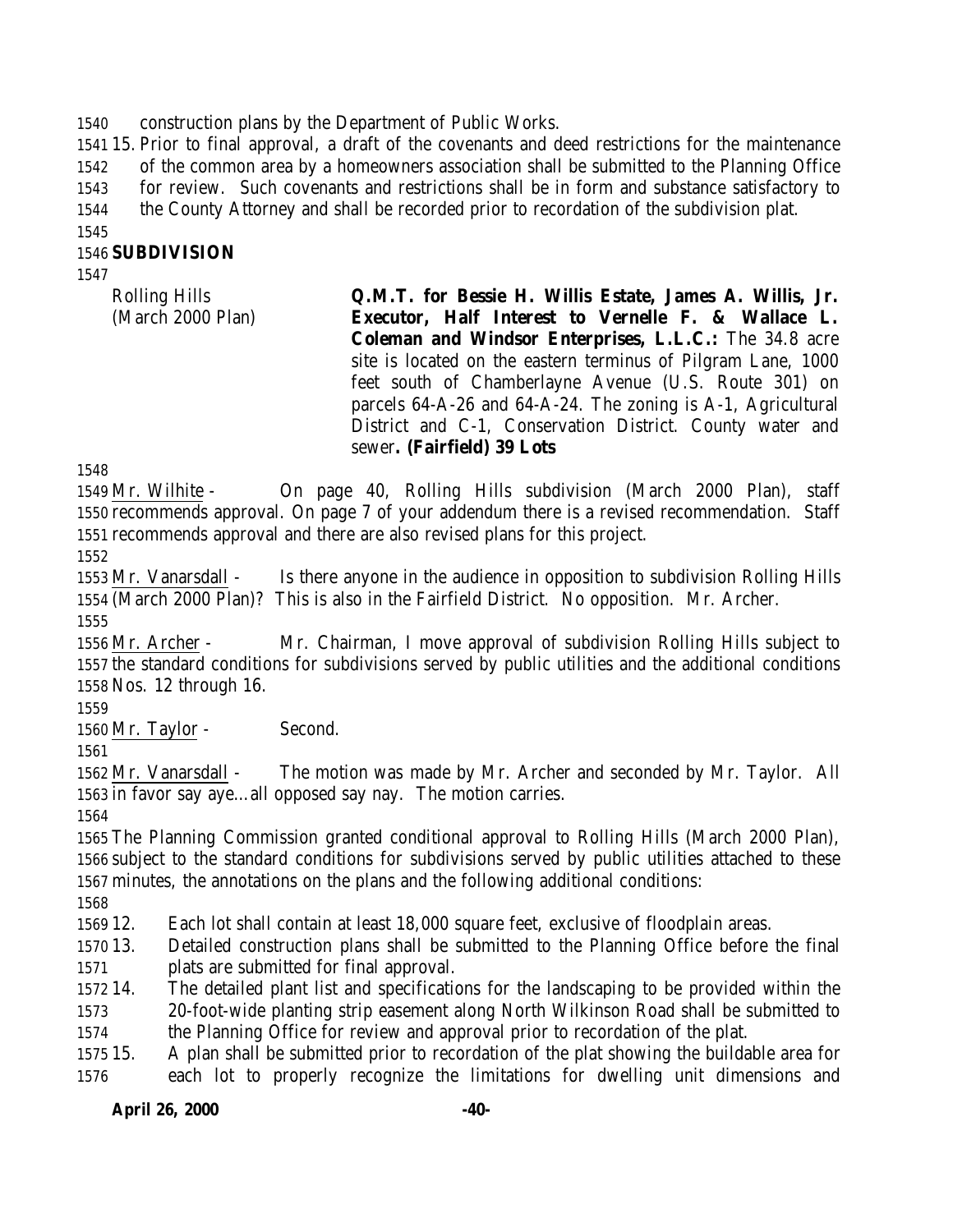setbacks. Buildable area is that area within which a dwelling unit may legally be located considering the front yard, side yard, and rear yard setback requirements of Chapter 24, of the Henrico County Code.

 16. Prior to final approval, a draft of the covenants and deed restrictions for the maintenance of the common area by a homeowners association shall be submitted to the Planning Office for review. Such covenants and restrictions shall be in form and substance satisfactory to the County Attorney and shall be recorded prior to recordation of the subdivision plat.

### **SUBDIVISION**

Moss Estates (April 2000 Plan) **Thomas & Associates L.L.C. for Kenny Wilbourne Realty & Construction Company:** The 1 acre site is located at the intersection of Oakleys Lane and Yates Lane on parcel 147-A-77. The zoning is R-3AC, One-Family Residence District (Conditional). County water and sewer. **(Fairfield) 4 Lots**

 Mr. Wilhite - Finally, on page 41, Moss Estates (April 2000 Plan), staff recommends approval.

 Mr. Vanarsdall - Is there anyone in the audience in opposition to subdivision Moss Estates (April 2000 Plan)? This is also in the Fairfield District also. No opposition. Mr. Archer. 

 Mr. Archer - Mr. Chairman, I move approval of subdivision Moss Estates subject to the standard conditions for subdivisions served by public utilities and the additional conditions Nos. 12 through 15.

1599 Ms. Dwyer - Second.

 Mr. Vanarsdall - The motion was made by Mr. Archer and seconded by Ms. Dwyer. All in favor say aye…all opposed say nay. The motion carries.

 The Planning Commission granted conditional approval to Moss Estates (April 2000 Plan), subject to the standard conditions for subdivisions served by public utilities attached to these minutes, the annotations on the plans and the following additional conditions:

12. Each lot shall contain at least 9,500 square feet.

 13. Detailed construction plans shall be submitted to the Planning Office before the final plats are submitted for final approval.

 14. A plan shall be submitted prior to recordation of the plat showing the buildable area for each lot to properly recognize the limitations for dwelling unit dimensions and setbacks. Buildable area is that area within which a dwelling unit may legally be located considering the front yard, side yard, and rear yard setback requirements of Chapter 24, of the Henrico County Code.

15. The location of the "no parking signs" required along the 40 foot right-of-way shall be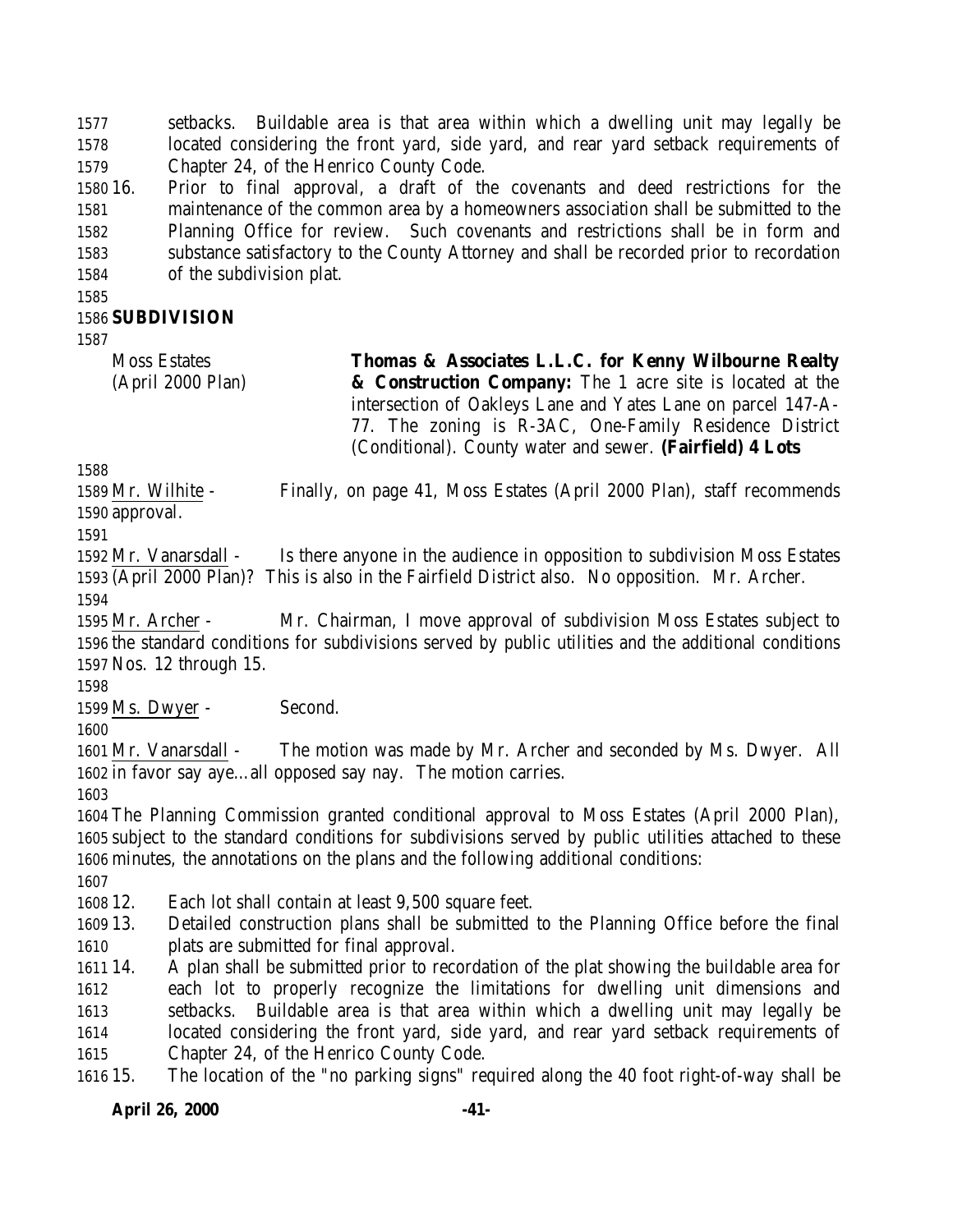shown on the construction plans. The developer shall include "no parking signs" in his request for street signs and such installation must occur prior to requesting the first occupancy permit. The Zoning Conformance Officer shall inspect for continuing compliance prior to issuance of each subsequent occupancy permit until County acceptance of the street.

Mr. Vanarsdall - I believe that's the end. Mr. Secretary.

 Mr. Marlles - Okay. Mr. Chairman, as I indicated before the break, there were two late additions that are on page 8 of your addendum. Both of those are subdivision requests. We could take those up now or we could take them up at the end of the ten o'clock agenda, whatever the pleasure of the Commission is.

Mr. Vanarsdall - Why don't we address them right now.

 Mr. Marlles - Okay. The first addition is a subdivision Cambridge, Section 4. The staff report will be given by Mr. Wilhite.

# **SUBDIVISION**

Cambridge, Section 4 (April 2000 Plan) **Koontz-Bryant, P.C. for Wilton Investment Corporation**: The 4.269 acre site is located at the northern terminus of Bayswater Terrace, approximately 480 feet north of Nuckols Road on parcels 9-21-D-101, 9-1-A-7, 9-1-A-8 and 9-A-36. The zoning is R-2C, One-Family Residence District (Conditional). County water and sewer. **(Three Chopt) 2 Lots**

 Mr. Wilhite - Cambridge, Section 4 is a recorded subdivision. As a part of the original conditional approval, there were some areas within the subdivision left as reserved to allow the developer to try to incorporate portions of the adjacent lots in Cross Creek subdivision; to do some land swaps. We have two on the agenda here, Sections 4 and 5. On the cover map, that appears on your screen, the location of those sections within Cambridge subdivision does appear. First, Section 4 is reserved area from Cambridge, Section 2 and the addition of parts of Cross Creek, Lots 7 and 8. And it also incorporates some portions of common area left over in Cambridge, Section 2. Two additional lots are being created. Staff is recommending approval with the annotation that a public drainage utility easement, that shows up on part of Lot 9 of Cross Creek subdivision, be shifted. Lot 9 is not a part of this subdivision request. Staff does recommend approval.

Mr. Vanarsdall - Are there any questions of Mr. Wilhite?

 Mr. Taylor - On that last condition, Kevin, will the public drainage easement be on Lot 9 of the Cambridge subdivision?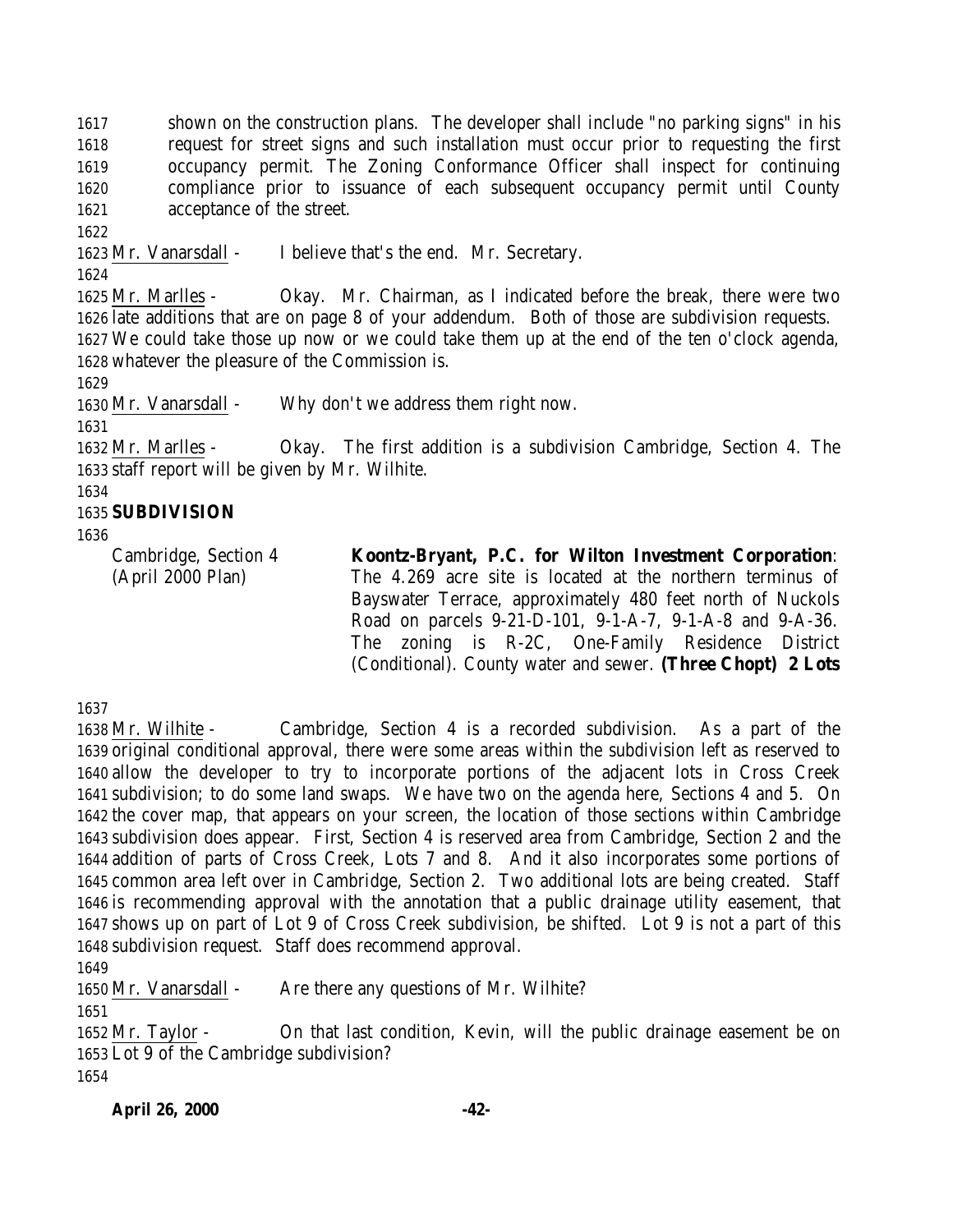Mr. Wilhite - It would be on Lot 8 of this section of Cambridge. There was a drafting error on that portion of Lot 9 there is no easement there now and Lot 9 is not a part of this subdivision request. Mr. Taylor - That has to be part of the motion then. Mr. Wilhite - Well, it is an annotation so that's fine. It just remains an annotation on the plan. Ms. Dwyer - Don't these easements usually amounts to eight feet on both sides of the property line, is that why it was originally drawn in here on Lot 9 in the subdivision? Mr. Wilhite - Well, there is an existing drainage and utility easement that runs through the middle of these lots 7 and 8. You can see the parcel line on the map. These easements are being relocated to not interfere with the buildable areas for these two lots. Ms. Dwyer - So, they will be along the new property line. Mr. Wilhite - They will be along the new property line. That easement would have to be shifted off Lot 9 because the owner of Lot 9 is not a party to the subdivision request. Ms. Dwyer - So, does that mean that there will be less of an easement along that… Mr. Wilhite - Well, that would be up to Public Utilities/ Public Works. They may need all 16 feet shifted onto what appears as Lot 8 of this subdivision. It may be reduced down to eight feet. Ms. Dwyer - Okay. That was my question, is whether they would put all 16 feet on the new Lot 8 in Cambridge. Mr. Wilhite - Yes, ma'am. 1686 Ms. Dwyer - Okay. Mr. Vanarsdall - Are there any other questions of Mr. Wilhite? All right, Mr. Taylor. Mr. Taylor - Mr. Chairman, I would move that the subdivision for Cambridge, Section 4 (April 2000 Plan), be approved by the Commission subject to the annotations on the plans and the standard conditions for subdivisions served by public utilities. Mr. Archer - Second. Mr. Vanarsdall - The motion was made by Mr. Taylor and seconded by Mr. Archer. All in favor say aye…all opposed say nay. The motion carries. 

The Planning Commission granted conditional approval to Cambridge, Section 4 (April 2000

**April 26, 2000 -43-**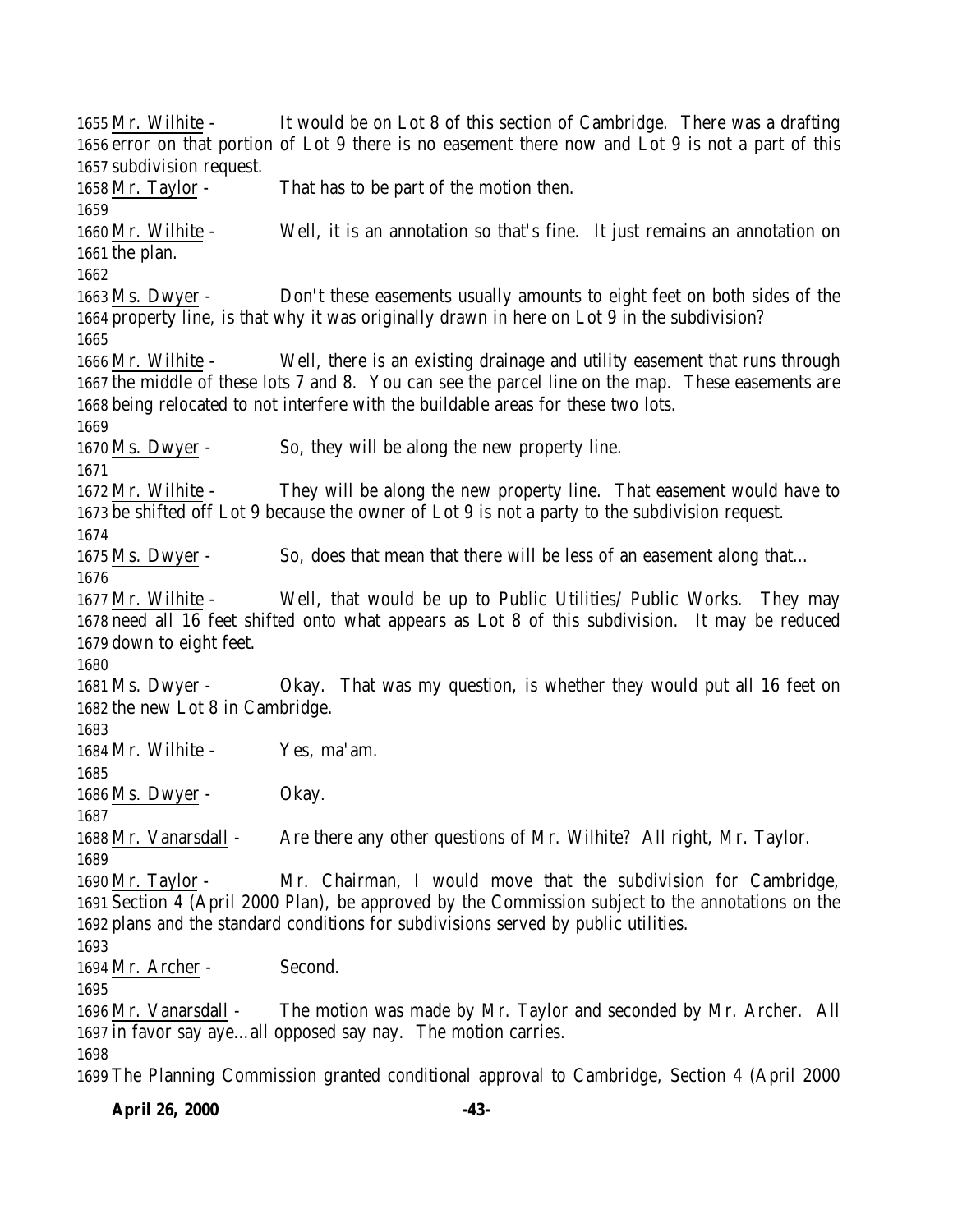Plan), subject to the standard conditions for subdivisions served by public utilities attached to these minutes and the annotations on the plans.

#### **SUBDIVISION**

| Koontz-Bryant, P.C. for Wilton Investment Corporation:       |
|--------------------------------------------------------------|
| The 2.315 acre site is located at the eastern terminus of    |
| Bayswater Court, approximately 300 feet east of Bayswater    |
| Terrace on parcels 9-21-D-102 and 9-1-A-10. The zoning is R- |
| 2C, One-Family Residence District (Conditional) and A-1,     |
| Agricultural District. County water and sewer. (Three Chopt) |
| 1 Lot                                                        |
|                                                              |

 Mr. Wilhite - Section 5, one additional lot is being created on a reserved area of Cambridge, Section 2, plus a portion of the adjacent Lot 10 of Cross Creek, Section 1. In order to meet the current cul-de-sac lot requirements, recently, as part of the code amendment, there will be an adjustment between existing Lot 12 and this proposed Lot 13. With that annotation on the plan, staff recommends approval.

1712 Mr. Vanarsdall - Are there any questions for Mr. Wilhite?

 Ms. Dwyer - It doesn't look like any additional frontage is being provided along the cul-de-sac. What is the purpose of the adjustment?

 Mr. Wilhite - This Lot 13 currently is reserved area, it's not an approved lot. They do have sufficient frontage on the cul-de-sac to meet cul-de-sac lot requirements. However, they do need to adjust the lot line between Lots 12 and 13 to meet our requirements.

 Ms. Dwyer - What I'm curious about is how the change in our amendment how affected this design. So, do they have to have more buildable area?

 Mr. Wilhite - Well, under the current cul-de-sac lot requirements, the side property lines have to radiate from the court without a break in them until they meet the minimum front yard setback.

| 11L1                  |                                                       |
|-----------------------|-------------------------------------------------------|
| 1728 Ms. Dwyer -      | So, that was the specific requirement that they need? |
| 1729                  |                                                       |
| 1730 Mr. Taylor -     | That's the requirement for a little jog there.        |
| 1731                  |                                                       |
| 1732 Mr. Wilhite -    | Yes, to eliminate the jog.                            |
| 1733                  |                                                       |
| 1734 Ms. Dwyer -      | Thank you.                                            |
| 1735                  |                                                       |
| 1736 Mr. Vanarsdall - | All right. Are there any more questions? Mr. Taylor.  |
| 1737                  |                                                       |
|                       |                                                       |

| <b>April 26, 2000</b> | -44- |
|-----------------------|------|
|                       |      |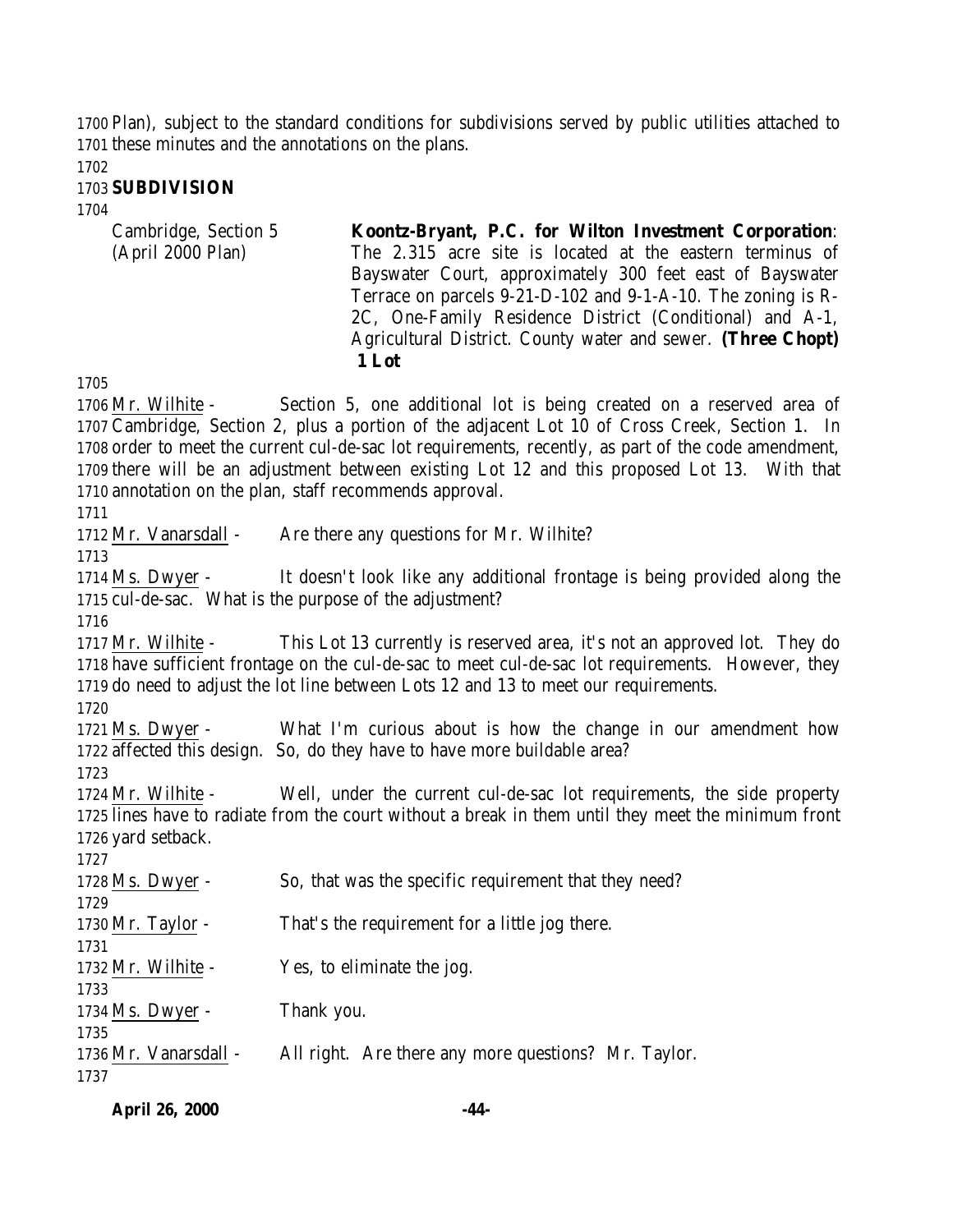Mr. Taylor - Mr. Chairman, I would move that the Commission approve subdivision plan for Cambridge, Section 5 (April 2000 Plan) subject to the annotations on the plan and standard conditions for subdivision served by public utilities.

Mr. Archer - Second.

 Mr. Vanarsdall - The motion was made by Mr. Taylor and seconded by Mr. Archer. All in favor say aye…all opposed say nay. The motion passes.

 The Planning Commission granted conditional approval to Cambridge, Section 5 (April 2000 Plan), subject to the standard conditions for subdivisions served by public utilities attached to these minutes and the annotations on the plans.

 Mr. Vanarsdall Thank you, Mr. Wilhite. Now we will start with the regular ten o'clock agenda.

 Mr. Marlles - Mr. Chairman, the first item on the ten o'clock agenda is a landscape plan, LP/POD-9-99, Collegiate Upper School.

### **LANDSCAPE PLAN**

LP/POD-9-99 Collegiate Upper School - Science Building **The Collegiate School and Draper Aden Associates**: Request for a approval of a landscape plan as required by Chapter 24, Sections 24-106 and 24-106.2 of the Henrico County Code. The 1.19 acre site is located on the southeast corner of Mooreland Road and Tarrytown Drive on part of parcels 112- A-1, 112-A-2 and 1111-A-26. The zoning is R-1, One-Family Residence District and R-2, One-Family Residence District. **(Tuckahoe)**

 Mr. Vanarsdall - Is there anyone in the audience in opposition to landscape plan LP/POD- 9-99, Collegiate Upper School - Science Building, in the Tuckahoe District? No opposition. Mr. Strauss.

 Mr. Strauss - Thank you, Mr. Chairman. Since the time the agenda was prepared, the applicant has met with the neighborhood regarding this proposal. As of a result of that meeting, additional evergreen screening was requested by the neighborhood, which the applicant has provided under a revised landscape plan. You have that revised landscape plan with your addendum this morning. Staff recommends approval of this plan. However, yesterday two neighbors that live on Santa Clara Drive came to the Planning Department to request an additional evergreen screen behind the science building and some additional minor changes. I've met with the applicant in the lobby during the break, and we also met with these neighbors, we believe we have an agreement with respect to this additional landscaping. I have what the applicant handed me, a drawing showing some additional planting behind the science building, which I will put on the document table. The proposed conditions include additional evergreen planting behind the science building and some additional field located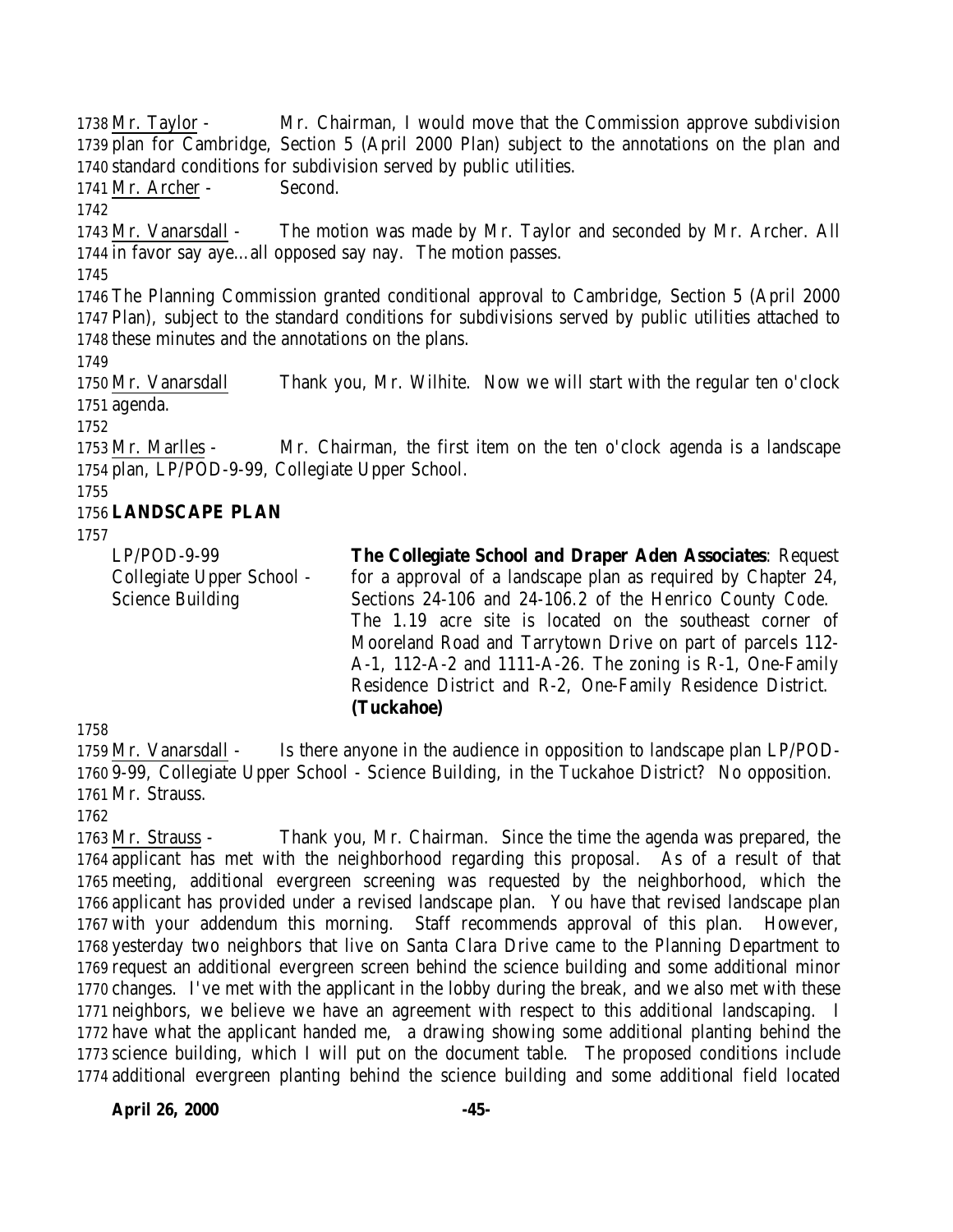Broad Leaf evergreens in back of the future building, which is to the right on your drawing. The applicant is in agreement with these proposed changes. The final plan for signature would include this additional planting. The applicant's representative is Mr. Kevin Barnes of Draper Aden and Mr. Sedivy is also here from the school. And I'll be happy to answer any additional questions you may have.

1781 Ms. Dwyer I can't read this, is it nellie stevens hollies?

 Mr. Strauss - There are nellie stevens proposed to the right. There are existing trees in that area, the neighborhood observed that there were some areas that were open and they would like to have some nellie stevens planted in that area to be field located. And, to the left of that there are six-foot leyland cypresses proposed. There is some visibility allowed from the building to the athletic fields between the trees but this helps cushion the back of the

 building and the neighbors seems to be agreeable to this proposal. 

 Ms. Dwyer - Okay. In your judgement, is that the best plant material to use accomplish that purpose?

 Mr. Strauss - Of course, with the existing trees to the right, there is going to be some partial shade conditions. So, the nellie stevens or foster would be an adequate evergreen tree for that location. We are trying to refrain from using so many leyland cypresses, they seem to be used quite a bit. I would suggest the applicant consider adding some alternate evergreens if he's conducive to that. Right now he's proposing all leylands.

 Ms. Dwyer - So, if we wanted to allow a different type of evergreen, then we would need to note that on this plan.

Mr. Strauss - I will suggest that to the applicant when the final plan comes in.

 Ms. Dwyer - All right. I share your concern about the overuse of leylands and… I'm not sure hollies would necessarily work here, I don't know if there is any expected pedestrian use of that area.

Mr. Strauss - I will have to refer that question to the applicant.

 Ms. Dwyer - Let me just ask you about the parking lot. It looks like some trees have been eliminated from the original plan.

 Mr. Strauss - Some of those trees had to be eliminated because of the presence of fire hydrants and water line easements, but they do meet the 5% requirement.

 Ms. Dwyer - Are all of the ones removed, do they have to be removed because of conflict with utilities?

Mr. Strauss - One or two I believe on the left and right hand sides were removed. I

**April 26, 2000 -46-**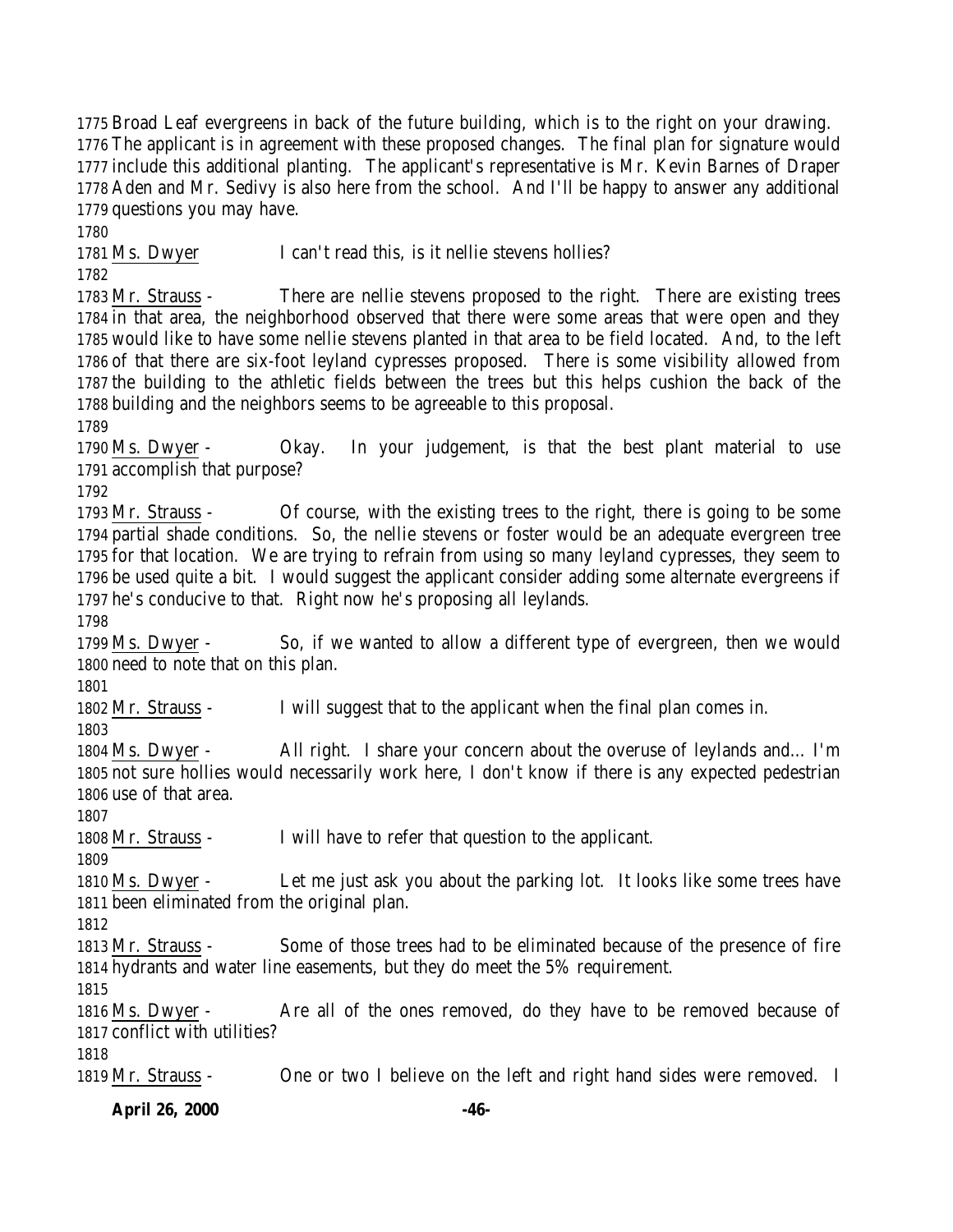guess the applicant can address that. Ms. Dwyer - Would the applicant come forward, please? Mr. Barnes - I'm Kevin Barnes with Draper Aden Associates representing The Collegiate School. Ms. Dwyer - Good morning. You heard our discussion about the type of evergreens and leyland cypresses are okay I just question whether that's necessarily the best for everyone's purposes. Mr. Barnes - Well, I concur with their use and possibly… but that is also what the neighbors had requested. So, we accommodated that request. Ms. Dwyer - I understand. Maybe future discussions with the neighbors could involve some alternative proposals for evergreens. That would accomplish their purposes but not overuse the leyland. As Mr. Strauss calls it, the monoculture of leyland cypresses. Could you talk about which trees have been removed from the parking lot and we are talking about willow oaks here I believe. Which ones have been removed that did not have to be removed because of conflicts with utilities? Mr. Barnes - There is a light pole here in the center (referring to the rendering on the screen) of this island so these two were removed. There a fire hydrant located in this island, directly where this tree is located on this plan. Ms. Dwyer - So, that would remove one tree, does it necessarily removes the other? Mr. Barnes - No, it would not. What we did was we went back in and looked at the tree canopy calculations and realized that we were way over what was required. These islands right now are currently concrete islands. And there is concern by the school that maintaining those trees would prove to be a problem in the long run. Therefore, we were asked to reduce the number or somehow get that to a more reasonable maintainable trees within these islands. So, we have reduced the number. Still they are in excess of 1000 square feet of tree cover requirements but we still have (ordinance?) to provide some shade tree within the islands. Ms. Dwyer - That's a very good idea. Could we put that tree back in that, where the dot is? 1857 Mr. Barnes - I think we can accommodate that if that.... Ms. Dwyer - That would be great. All right. Those are all of the questions that I have. Thank you. Mr. Barnes - Okay. 1864 Ms. Dwyer - Is there any opposition?

**April 26, 2000 -47-**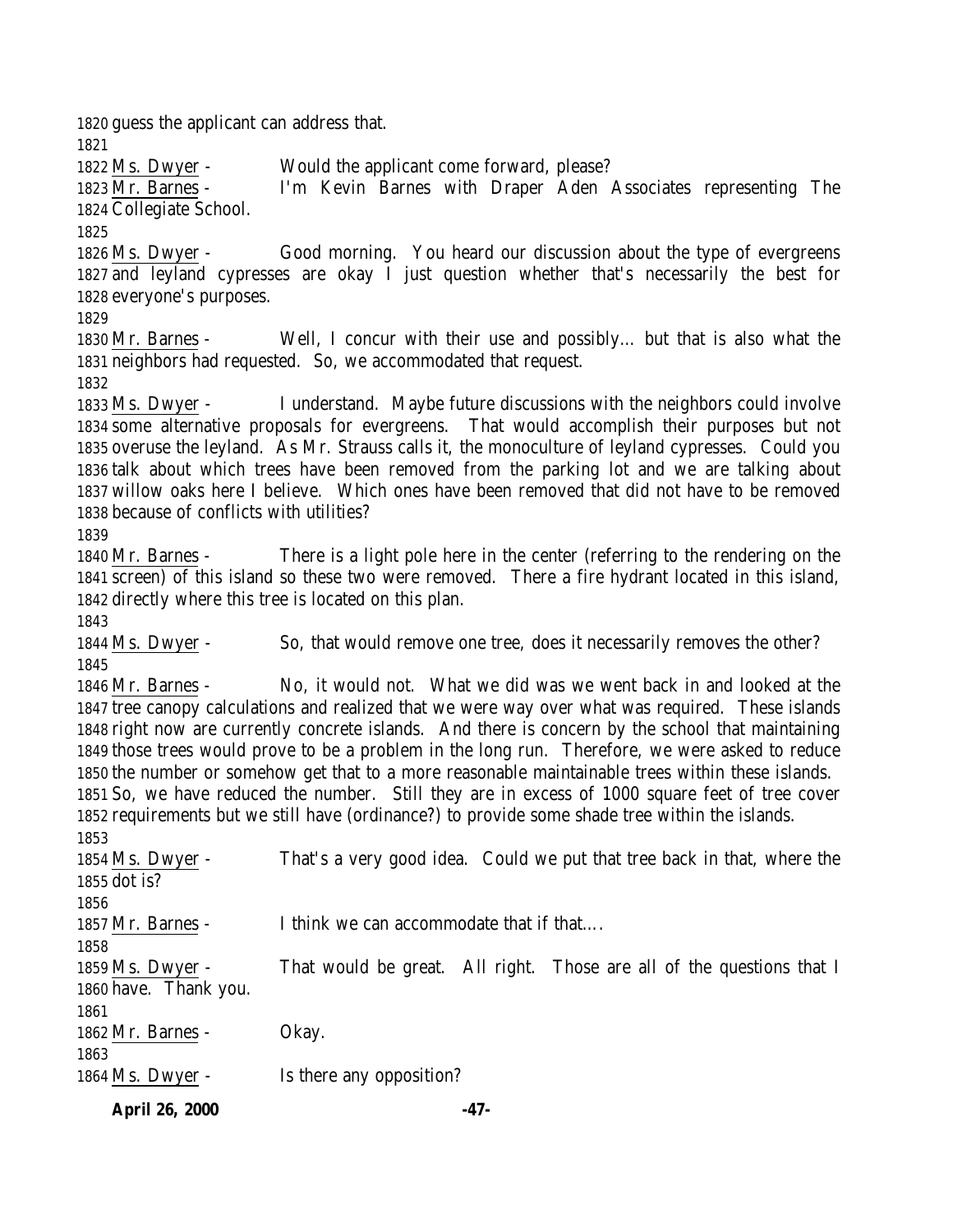Mr. Vanarsdall - No. No opposition. All right. Entertain a motion.

 Ms. Dwyer - Okay. We didn't have anything on the addendum but we did have some revised plan for today or yesterday. Do we need to waive the time limit on that? 

 Mr. Strauss - This plan, I have on the document table constitutes the "revision" we are approving, there's nothing in the addendum.

Ms. Dwyer - Okay. Do we need to waive the time limit or anything on that?

Mr. Strauss - Yes, we would, I believe.

 Ms. Dwyer - I thought maybe we would. I move that we waive time limits for POD submittals for LP/POD-9-99, Collegiate Upper School.

1881 Mr. Archer - Second.

 Mr. Vanarsdall - The motion was made by Ms. Dwyer and seconded by Mr. Archer. All in favor say aye…all opposed say nay. The motion carries.

 The Planning Commission waived the time limit for POD submittal for the landscape plan LP/POD-9-99, Collegiate Upper School - Science Building.

 Ms. Dwyer - Okay. I move for the approval of LP/POD-9-99, Collegiate Upper School Science Building landscape plan, subject to the annotations on the plans and standard conditions for landscape plans. This would be the plan that was submitted and revised as of today, that includes the additional landscaping behind the science building. I will, in my verbal motion, note that it might be possible to change the plant material although we still want evergreens behind the building there as Mr. Strauss and I discussed. Also we are adding back one of the willow oaks in the parking lot.

Mr. Archer - Second.

 Mr. Vanarsdall - The motion was made by Ms. Dwyer and seconded by Mr. Archer. All in favor say aye…all opposed say nay. The motion carries.

 The Planning Commission approved the landscape plan for LP/POD-9-99, Collegiate Upper School - Science Building, subject to the standard conditions for landscape plans and the annotations on the plan.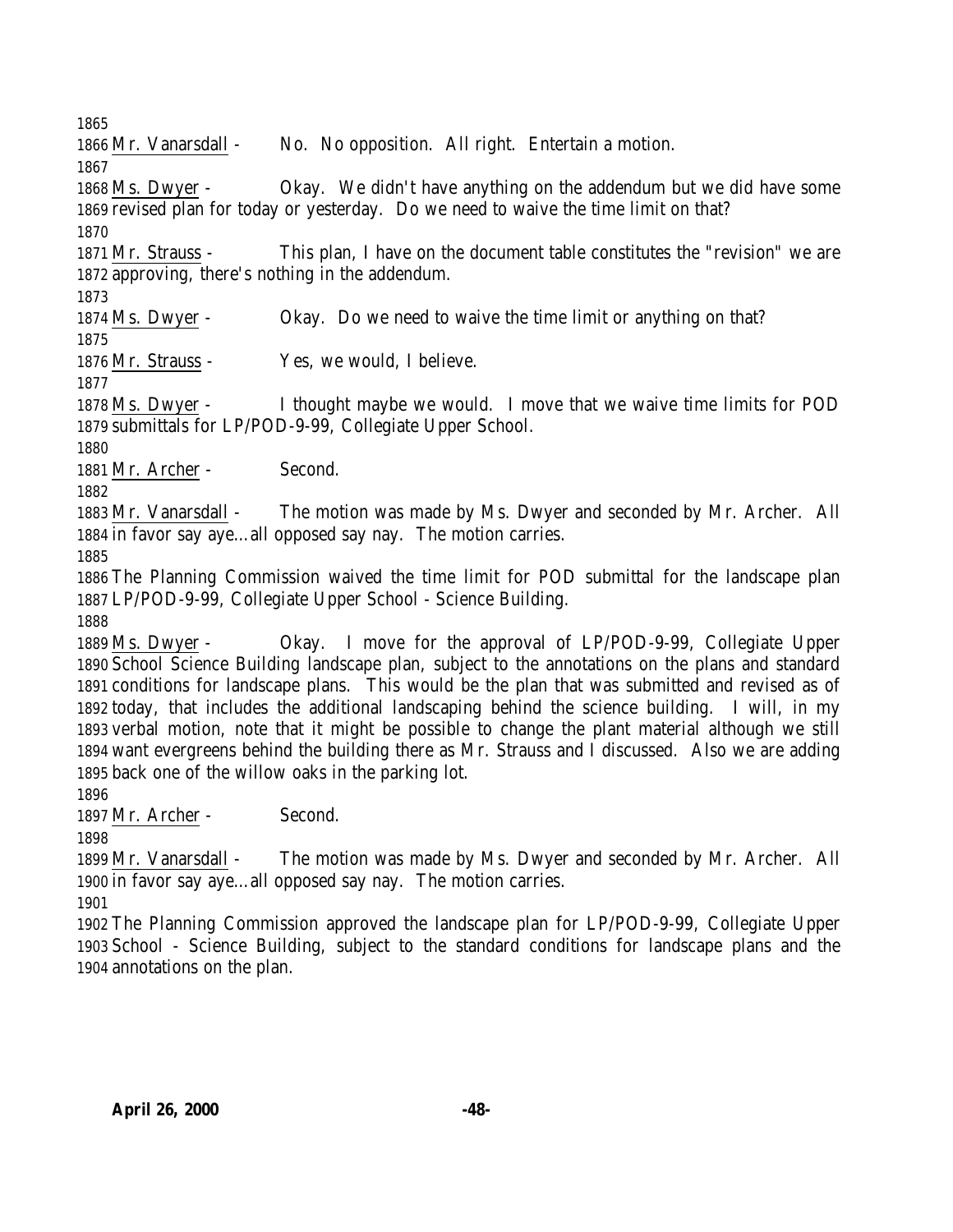#### **PLAN OF DEVELOPMENT & TRANSITIONAL BUFFER DEVIATION**

POD-34-00 Bell Atlantic of Virginia, Inc. Pemberton Road **Resource International, Ltd. for Bell Atlantic of Virginia**: Request for approval of a plan of development and transitional buffer deviation as required by Chapter 24, Sections 24-106 and  $24-106.2(e)(3)(a)(l)$  of the Henrico County Code to construct a one-story, 9,170 square foot addition to an existing telephone switching center. The 1.643 acre site is located on the west line of Pemberton Road (State Route 157), approximately 240 feet north of Mayland Drive on parcel 58- A-22. The zoning M-1C, Light Industrial District

(Conditional). County water and Sewer. **(Three Chopt)**

 Mr. Vanarsdall - Is there anyone in the audience in opposition to POD-34-00, Bell Atlantic of Virginia Inc.? We have opposition. We will be with you in a minute. Thank you. Mr. Wilhite.

 Mr. Wilhite - There is a need for a transitional buffer deviation, originally, along both Pemberton Road on the front and to the southern property line transitional buffer 25 as required there. It has been indicated by the engineer that they are going to eliminate the southernmost parking space on that site, therefore the need for the transitional buffer 25 deviation along the southern property line is not necessary any more. As far as the front, there is a requirement for a transitional buffer 50. The existing setback from the existing right-of- way from the building is just over 50 feet right now. There will be the need for a dedication requested by the Virginia Department of Transportation of an additional approximately 24 feet to meet the requirement of 42 feet from the center line of Pemberton Road. This would reduce the setback to roughly 26 feet. A transitional buffer deviation has been requested. Staff can recommend that this be reduced from 50 to the transitional buffer 25. Staff does recommend approval of that.

 As far as the rest of the site, I spoke to the adjacent property owner, Mr. Nolde, on Monday. He has expressed some concerns over parking and also the BMP for this site. Apparently, there are vehicles for Bell Atlantic parking on his parking lot at this point. And he was concerned about the number of parking spaces that would be provided by Bell Atlantic with this proposed addition. I did receive a letter from Bell Atlantic stating that they would have 10 employees working here, three would be working all day long and they anticipated the need for parking for 21 vehicles. There would be 24 parking spaces proposed with this plan. There is also the space to add approximately two or three more spaces if the need occurs in the future. As far as the BMP is concern, the Bell Atlantic site would be using an offsite BMP. They do have to get an agreement with the adjacent property owner. Public Works requires this agreement to be in place prior to their signing of construction plans. So, all those items would have to be worked out prior to their starting construction on this site. Mr. Nolde is here to address his particular concerns on this project. I'll be happy to answer any questions that the Commission has.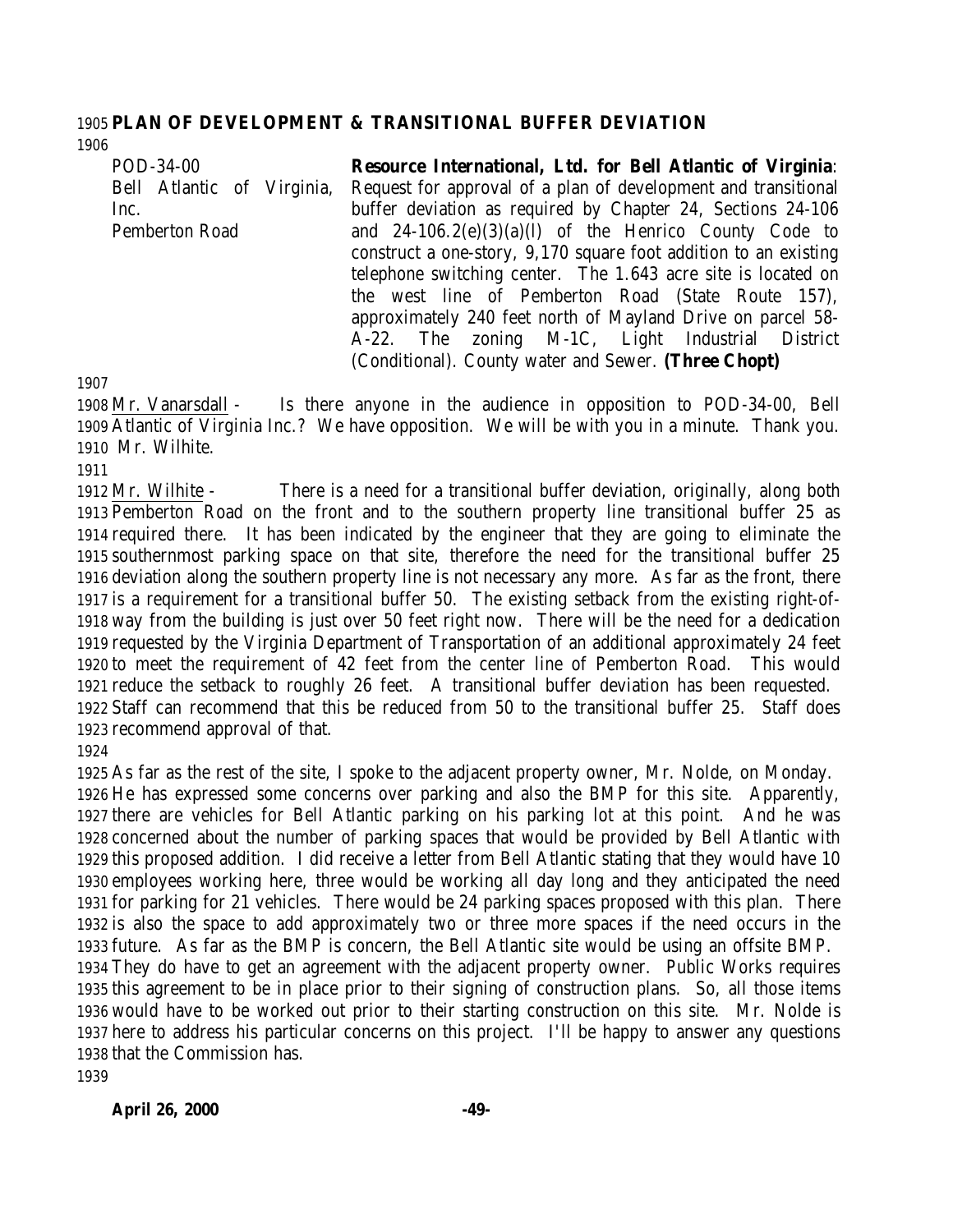Mr. Vanarsdall - Are there any questions of Mr. Wilhite? All right. Thank you, Mr. Wilhite. And now we will hear from the applicant.

 Mr. Sharpe - I'm James Sharpe with Resource International representing Bell Atlantic as the site engineer. I'm here to answer any questions that the Commission may have. We have been in discussion with Mr. Nolde. As far as the BMP is concerned, his compliance calculations included our site with more impervious cover than we are proposing. If you remove our site from the BMP, their BMP is no longer in compliance. So, I trust that that agreement would be worked out. Again, we are providing parking in excess of the maximum anticipated by Bell Atlantic for this site.

| 1951 Mr. Vanarsdall - | You know that you have some opposition, do you want to save some |
|-----------------------|------------------------------------------------------------------|
| 1952 rebuttal time?   |                                                                  |
| 1953                  |                                                                  |
| 1954 Mr. Sharpe       | Yes, sir.                                                        |
| 1955                  |                                                                  |
| 1956 Mr. Vanarsdall - | What, about two, three minutes?                                  |
| 1957                  |                                                                  |
| 1958 Mr. Sharpe -     | Two or three minutes should be fine.                             |
| 1959                  |                                                                  |
| 1960 Mr. Vanarsdall - | All right. Thank you. All right. Come on down.                   |
| 1961                  |                                                                  |

 Mr. Nolde - Good morning. I'm John Nolde and I represent the property owners located on Stillman Place One and Two. Mr. Coston just arrived, he's one of the other owners. We learned of this project on last Wednesday and at that point I called Mr. Sharpe and asked him some questions and he referred me to Mr. Dudley Parrish at Baskerville. I asked him to provide me with the drawings and the elevations of the building, at that point in time, through a voice mail to Mr. Parrish at Baskerville. Again, on Monday after I had a brief look at what was in the Planning Office, I asked Mr. Sharpe to provide those and I've also asked Skip Martin to provide those and at this point I haven't gotten them. I would like for y'all to defer this for a very short period of time so that our engineers and architects could have a chance to look at that to see if there are any other objections that we might have. You've been told about two of them, one concerning parking and most of it was Cavalier Phone Company. I'm also concerned about parking during construction and where that's going to be in the effect it's going to have on our property and there are some other easements and agreements that we need to have. I don't foresee any problems working them out but I would just like some more time to determine exactly what we need to do. 

| 1 <i>011</i>          |                                                                          |
|-----------------------|--------------------------------------------------------------------------|
| 1978 Mr. Vanarsdall - | How much more time are you speaking of, Mr. Nolde?                       |
| 1979                  |                                                                          |
| 1980 Mr. Nolde -      | A couple of weeks.                                                       |
| 1981                  |                                                                          |
| 1982 Mr. Vanarsdall - | Mr. Taylor.                                                              |
| 1983                  |                                                                          |
| 1984 Mr. Nolde -      | I don't know what the schedule is for this to come back and I don't want |
|                       |                                                                          |

**April 26, 2000 -50-**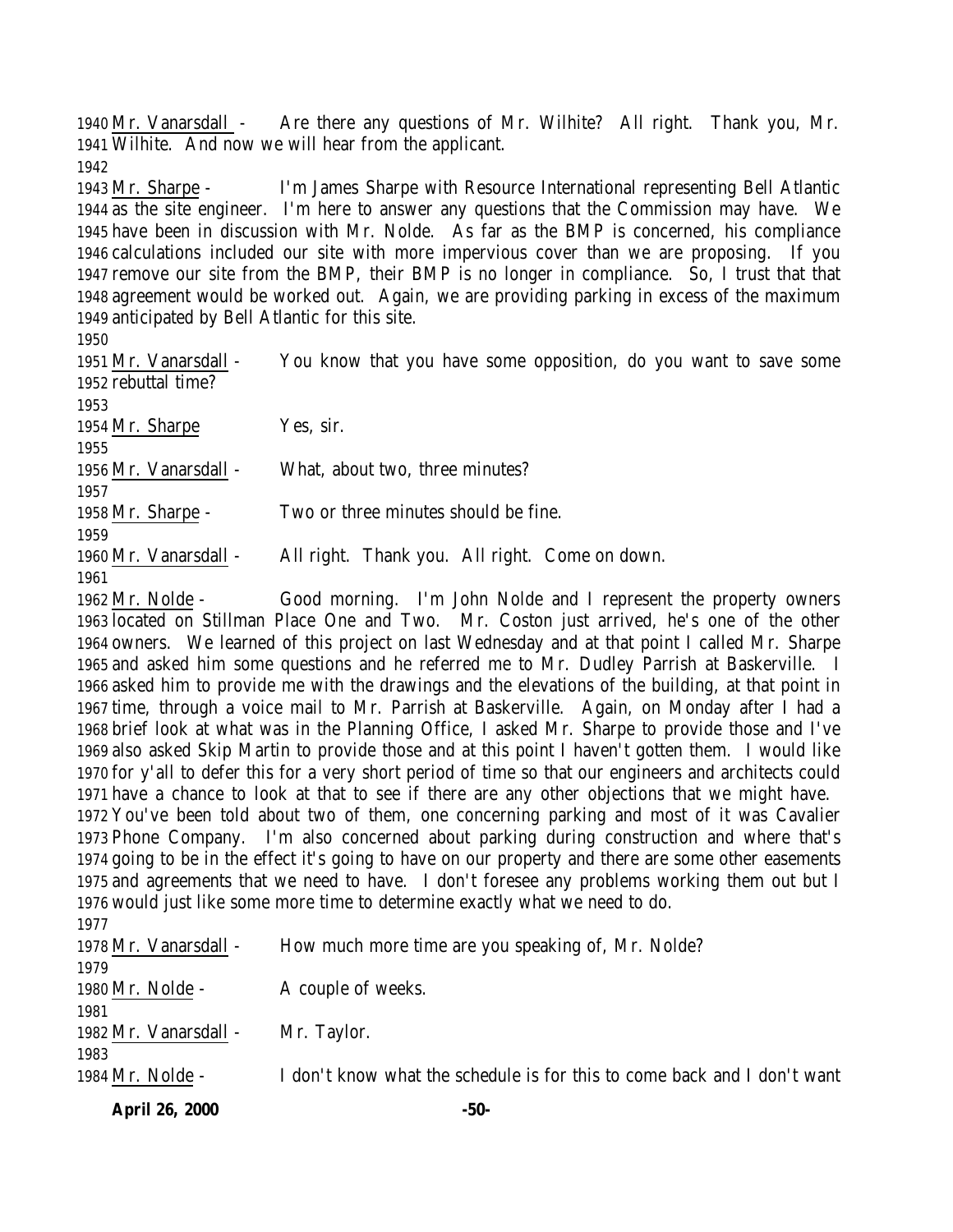to hold them up. In concept, we are not in opposition with what they are doing, we just want to make sure that what is done, easements granted and joint agreements that would have to be granted are to everybody's favor, obviously, including mine and Mr. Coston. 

 Mr. Vanarsdall - Mr. Taylor, what do you want to do. Mr. Taylor - I want to hear from Mr. Sharpe, if I might, after you are finished. Mr. Nolde - Sure. Unless you have questions for me, I have nothing further to say. Mr. Vanarsdall - Are there any questions for Mr. Nolde? All right. Thank you. Mr. Taylor - Mr. Sharpe, would you agree to a deferral for a couple of weeks to get these items square away? 

 Mr. Sharpe - We would rather not, Mr. Taylor. We are providing more parking than is required. We are providing the architectural elements in accordance with the rezoning case. There's a possibility of maybe a couple of more parking spaces on the site. We can sequence the site so that the parking goes in first, the one at the rear. There is already asphalt sufficient there for parking on the side strip, which would provide some interim parking. I would rather get approval now subject to the BMP agreement.

 Mr. Vanarsdall - Mr. Sharpe, what I'm hearing from Mr. Nolde is that he hasn't had a chance to look at what you are doing. Did I interpret that correct?

Mr. Nolde - Yes, sir.

 Mr. Taylor - I feel it would be fair to give him some time to look at it, Mr. Sharpe, just a couple of weeks. Just to make sure that all of the I's are dotted and all of the t's are crossed and everybody is in agreement and everybody understands exactly what's going to be developed. I think that in the long run, that would be better from the community's point of view.

 Mr. Sharpe - Understood. We are looking at a time schedule here and two weeks is not incredibly difficult but it is difficult. They need to be occupying this building by October 1, 2000.

 Mr. Taylor - How soon do you think you would be able to meet Mr. Nolde's meeting requirements and get the details ironed out?

 Mr. Sharpe - That's depending on the negotiations between Bell Atlantic and Mr. Nolde, as quickly as possible.

 Mr. Taylor - Mr. Nolde, have you discussed this with Bell Atlantic?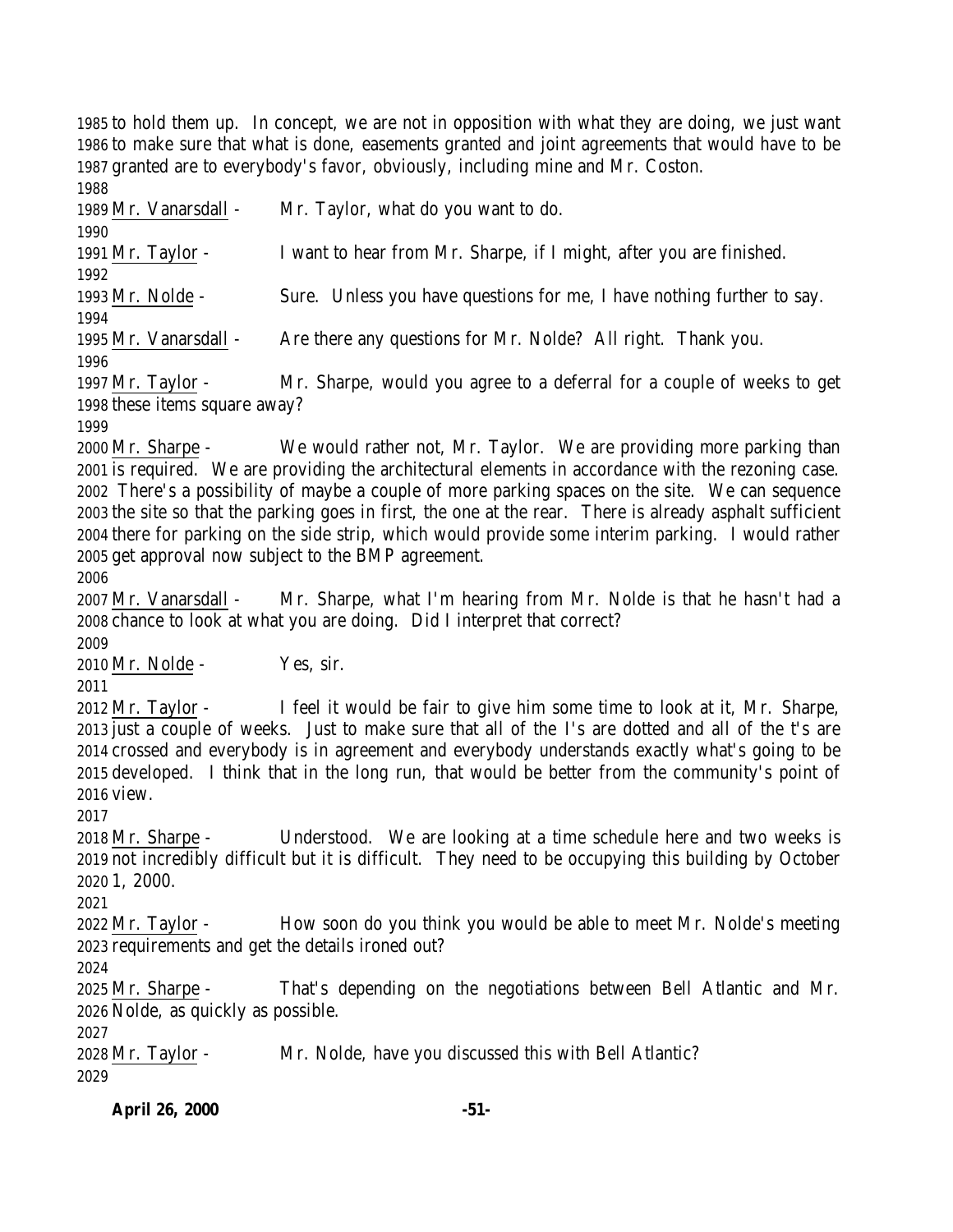Mr. Nolde - Not to any (unintelligible he was not at the mike, he was speaking from his seat in the audience).

Mr. Vanarsdall - You will have to come to the microphone.

 Mr. Taylor - How about we extend the deadline to next Friday at the close of business? That gives you a week and a half to work on it.

 Mr. Nolde - Provided they provide us with the drawings. We haven't yet gotten it. I've been told they would be glad to give them to us but I haven't seen them.

 Mr. Vanarsdall - Al, the next meeting is May 11, 2000, and it would be a night meeting, so that's two weeks. If you defer it a week we wouldn't be able to take any action on it. We either have to do it for two weeks or 30 days. We should do it for 30 days and that would throw it back into the POD meeting, but that would be up to you. In other words, we have to take action on it after you review everything and you get together with him and so the nearest time we could do it would be May 11.

 Mr. Nolde - I mean, I would like to expedite it as quickly as it could for them. As I said, we aren't trying to hold them up on it but we would like to see exactly what we are getting into.

 Mr. Vanarsdall - You may be able to take care of it in two days but we can't take care of it in less than two weeks. That's our next meeting, May 11, at night. Can we get that on the agenda, Mr. Marlles?

Mr. Marlles - I believe so.

Mr. Taylor - That would have to be a motion.

 Mr. Sharpe - We would be happy to give him the drawings and the like. As far as the timing of contacts, Mr. Nolde contacted me on the  $17<sup>th</sup>$  and requested the drawings and I referred him to Mr. Parrish saying that we would furnish them if Bell Atlantic gave us permission to. The first contact with Bell Atlantic was made yesterday, is my understanding from them. A 30 day deferral is not acceptable.

 Mr. Taylor - I think what we will do, sir, is go to May 11 at our next meeting. The Director said we could do that and the Chairman is in favor. So, Mr. Chairman, what I move is we defer POD-34-2000 action on this until May 11, 2000, at the Commission's request. 

 Ms. Dwyer - The motion was made by Mr. Taylor and seconded by Ms. Dwyer. All in favor say aye…all opposed say nay. The motion carries.

 The Planning Commission deferred POD-34-00, Bell Atlantic of Virginia, Inc. to its May 11, 2000, meeting at 7:00 p.m.

**April 26, 2000 -52-**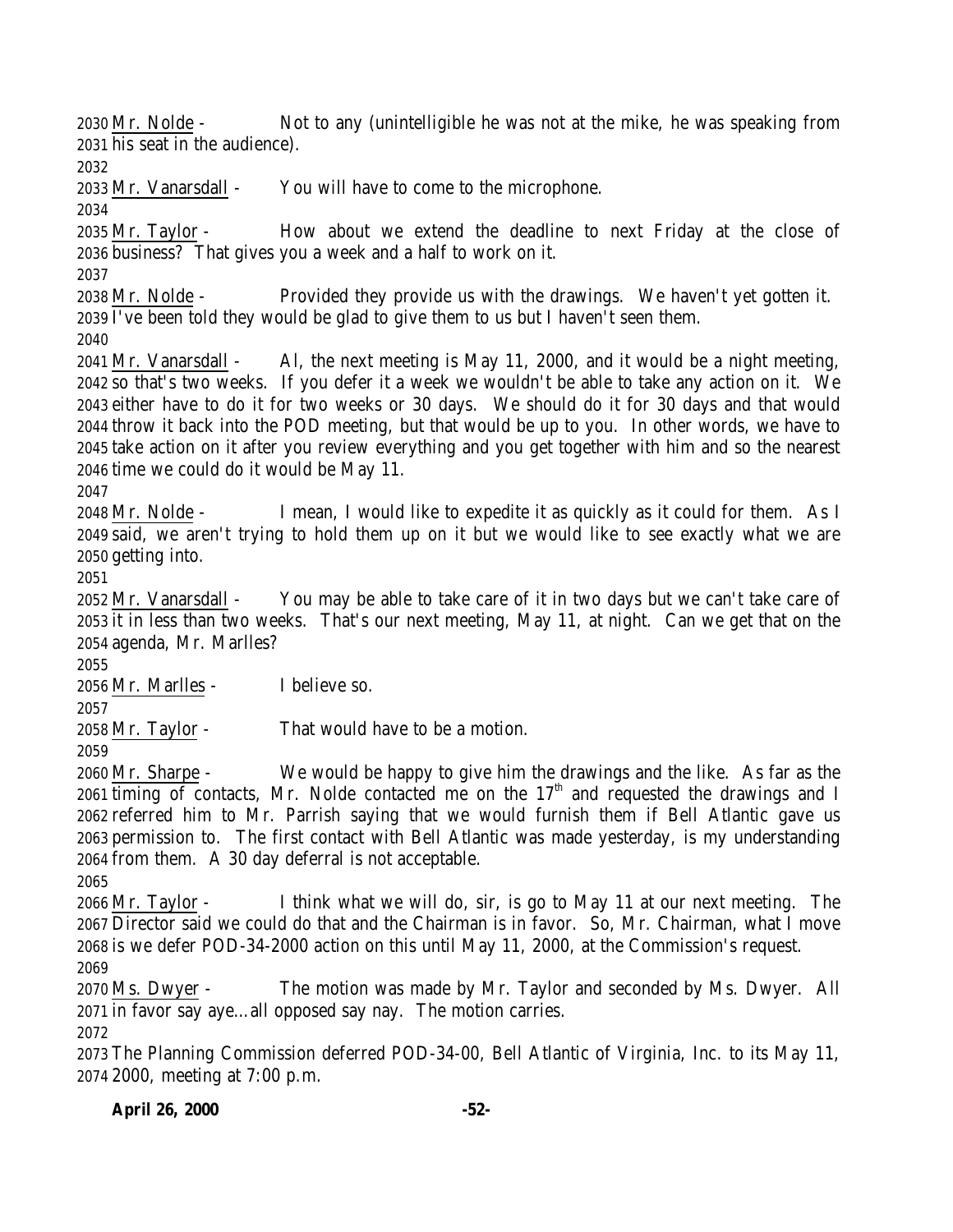#### **PLAN OF DEVELOPMENT & SPECIAL EXCEPTION**

| POD-29-00   |          | Youngblood, Tyler & Associates, P.C. for HHHunt                         |
|-------------|----------|-------------------------------------------------------------------------|
| The Gardens | $\omega$ | Twin <b>Corporation</b> : Request for approval of a plan of development |
| Hickory     |          | and a special exception for height as required by Chapter 24,           |
|             |          | Sections 24-106 24-94(b) of the Henrico County Code to                  |
|             |          | construct 18, three-story, apartment buildings totaling 378 units       |
|             |          | and a one-story, 4,950 square foot clubhouse. The 40.77 acre            |
|             |          | site is located on the east side of Twin Hickory Lake Drive at          |
|             |          | intersection with Hickory Bend Drive on part of parcels 27-A-           |
|             |          | 5A, 27-A-9A and 27-A-11. The zoning is R-5C, General                    |
|             |          | Residence District (Conditional) and C-1, Conservation                  |
|             |          | District. County water and Sewer. (Three Chopt)                         |

 Mr. Vanarsdall - Is there anyone in the audience in opposition to POD-29-00, The Gardens @ Twin Hickory? No opposition. Mr. Whitney.

 Mr. Whitney - Good morning, Mr. Chairman, Commission members. Staff has received a revised plan on this project that addresses all of the outstanding issues we had at the time of the preparation of the agenda. I would note that your addendum has a revised staff recommendation. This does include a special exception for height. Staff would make no recommendation on that. The applicant, represented by Webb Tyler from Youngblood, Tyler & Associates, is here to make his presentation on the special exception. If the Commission accepts the special exception, staff would recommend approval of this plan of development. I would note, however, condition No. 23 "the subdivision plat for Hickory Bend Drive," should read "shall be recorded before any occupancy permits are issued" that would be in place of the word "building." With that, I will take any questions you may have.

 Mr. Vanarsdall - Are there any questions for Mr. Whitney by Commission members? Thank you, Mr. Whitney. Do you want to hear from the applicant Mr. Taylor? Mr. Taylor - I would enjoy that, Mr. Chairman. Mr. Tyler. Mr. Vanarsdall - Good morning, Mr. Tyler. Mr. Tyler, you don't have any opposition. Mr. Tyler - Mr. Chairman, I lobbied for this being on the expedited agenda but I was told because of the special exception I had to make a presentation, so this is not done because I have not made the effort to get it on the expedited agenda, sir, but rather because I've been told I have to make a presentation, sir. Mr. Vanarsdall - Oh. I didn't know that. 

 Mr. Tyler - For the special exception, I will try to do my best to make it as brief as possible, sir. Good morning. My name is Webb Tyler, I'm an engineer with Youngblood, Tyler & Associates. I'm here today to request your favorable approval of a special exception

**April 26, 2000 -53-**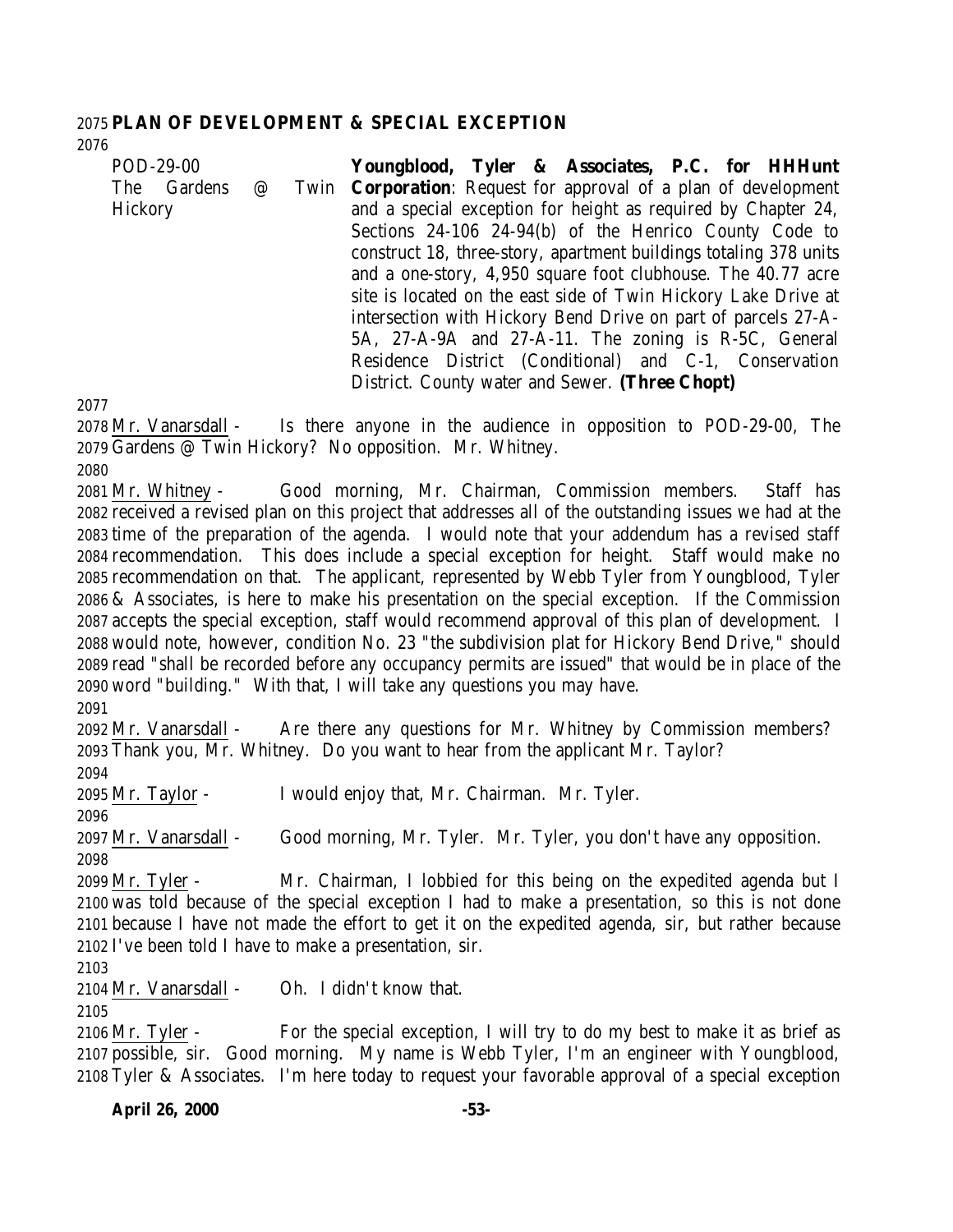to allow for the construction of three-story buildings on this proposed apartment development. According to the ordinance, I have to establish that there is no adverse effect on health, safety and welfare. We believe it does meet that requirement for the following reasons: One. We have greater open space on this particular site. It has a site coverage ratio on a gross acreage 0.28 percent, on a net acreage of 0.44 percent. These are some of the lowest levels that our firm has ever achieved on multi-family developments, thus allowing, because of results of the three stories, allowing greater green space. Additionally, that greater green space allows us to preserve not only wetlands but floodplains. The existing lake that's in the center of the site, is preserved, its wetlands fringe around that. And in that open area, and natural area, we are putting trails through the floodplain. We are putting walking paths around the lake for people to walk or jog along with benches so that they can enjoy the natural habitat of this particular site.

#### 

 Additionally, this site, the buildings will be full residential sprinkler systems. Their exterior skin is 40% brick. The balance of the skin of the building is, of course, glass windows and what is called hardy plank, which is a concrete form of wood appearance horizontal siding. It's basically made out of mortar and concrete and then pressed into the form of horizontal board and sealed and painted. We believe that this higher quality of construction of its exterior skin also contributes to the safer and less fire hazard potential for the community. This quality of construction is allowed as a result of the higher density that is permitted with the three-story construction, meaning the more efficient use of the construction i.e., instead of having two stories covered by the same roof, you have three stories covered by the same roof and only one floor.

 The preservation of the existing trees of this site should be noted. It was a filled site or a borrowed site, actually, from for the construction of I-295. In other words, they took dirt off of this site, as much as 25 vertical feet, and basically built the portion of I-295 with that dirt. This was about 10 or 12 years ago. This site has been what would be referred to as severely marred from the way that God created it. And what we are doing, we are reclaiming this site in much the same way that we are taking what I would consider to be a site that is naturally beautiful, in its interior, but does have natural beauty along its exterior i.e., creeks and lakes on three sides, and taking that interior portion, which has been excavated and placing it back in use in a productive use as well as preservation of the existing pond or lake that was on it that was created by the removal of the dirt from the site about 15 years ago. We believe that there is precedent for you to grant this special exception as this Commission has over the past five years on other projects that our firms and other firms have worked on. Specifically, our firm has worked on the following projects where you have granted a special exception to allow for the three-story construction. They are as follows: Cameron Crossing at Three Chopt and Cox Road; Carriage Homes at Wyndham at Wyndham Lake Drive and Wyndham Park Drive; Cameron @ Wyndham at Old Nuckols Road and Nuckols Road; the Madison @ Spring Oak at Three Chopt and Spring Oak Drive as well as the Chesapeake @ Virginia off of J.E.B. Stuart Parkway up in the Fairfield district. For these reasons, we believe that this Commission is not unreasonable to request this Commission to favorably act on the special exception, and we seek your approval of it. I'll be glad to answer any questions, but, hopefully, I've done a thorough job but a quick job.

**April 26, 2000 -54-**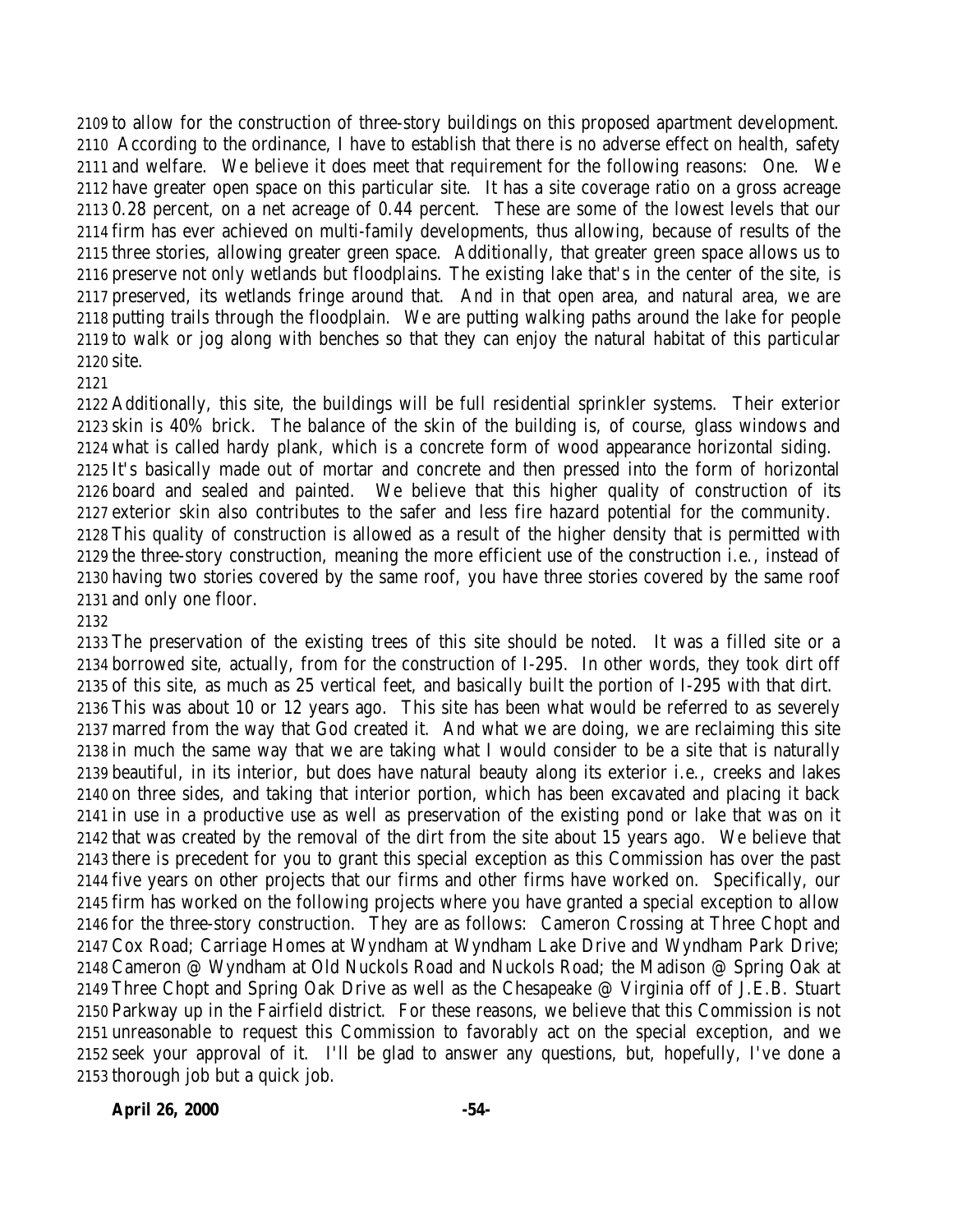2154 Mr. Vanarsdall - Are there any questions of Mr. Tyler? 

 Mr. Taylor - I have one question, with regard to the water feature. Would you describe the water feature in a little bit more detail?

2159 Mr. Tyler - The existing pond is approximately a two-acre pond that was created by the over excavation of the site by the earth moving contractors during the construction of I- 295. Approximately a year and a half ago, the Army Corps of Engineers asserted jurisdiction as waters of the U.S. on that pond as well as a wetland fringe around that pond varying in width from five to ten feet. The pond, the Corps of Engineers has allowed us to utilize that existing pond as a, both a sediment basin during the course of construction. Once the construction is complete, the sediment will be removed and the normal pool will be returned to the existing pond and the wetlands will be restored. If there is any damage, so that that pond will stay in place, it will have some lowering of the water to clear it out once the construction is complete but then the water would be immediately restored back into the pond and the wetlands fringe will be, hopefully, not adversely affected and if it is it will be enhanced or replanted in accordance with our Corps of Engineers permit that we presently are seeking and they have agreed to grant, which we are anticipating sometime late next month, the issuance of that permit. That pond will then serve as a focus amenity for the community in that we are proposing to construct a walkway, a grass walkway path around it as a part of our trail system or sidewalk system. We actually have a trail through the floodplains and the creeks as well as a walking path around the existing pond or lake and that existing walking path would be edged by occasionally having sitting walls so that people can actually sit on the edge of the walkway that's about 20 feet from the pond and eat lunch or whatever, talk to their kids, overlooking the water. But, it is designed to be aesthetic enhancement and not just for aesthetics, but a quality of life. We have always found, historically, that people are attracted to water.

 Mr. Taylor - Thank you, and I want to commend you for all of the work that you are going to provide to make that feature into a nice aesthetic draw for the community.

2184 Mr. Tyler - A good engineer tries to work the best he can with what God has given him. So, that site has been a challenge.

Ms. Dwyer - God and VDOT.

Mr. Tyler - And VDOT, yes, ma'am.

 Ms. Dwyer - What is your site coverage, looking only at the property outside the floodplain? Do you have that with you?

 Mr. Tyler - Yes, ma'am. I want to emphasize for future reference, this afternoon, the site coverage ratio is .44 on the net acreage. In other words, if we take out all the floodplain and all the right-of-ways, we have a net site coverage ratio of 0.44. That means the rooftops, the concrete, sidewalks, and the parking lots constitute 44 percent of the net usable land, which is how the density is calculated, not on the gross. And we have 1.9 spaces per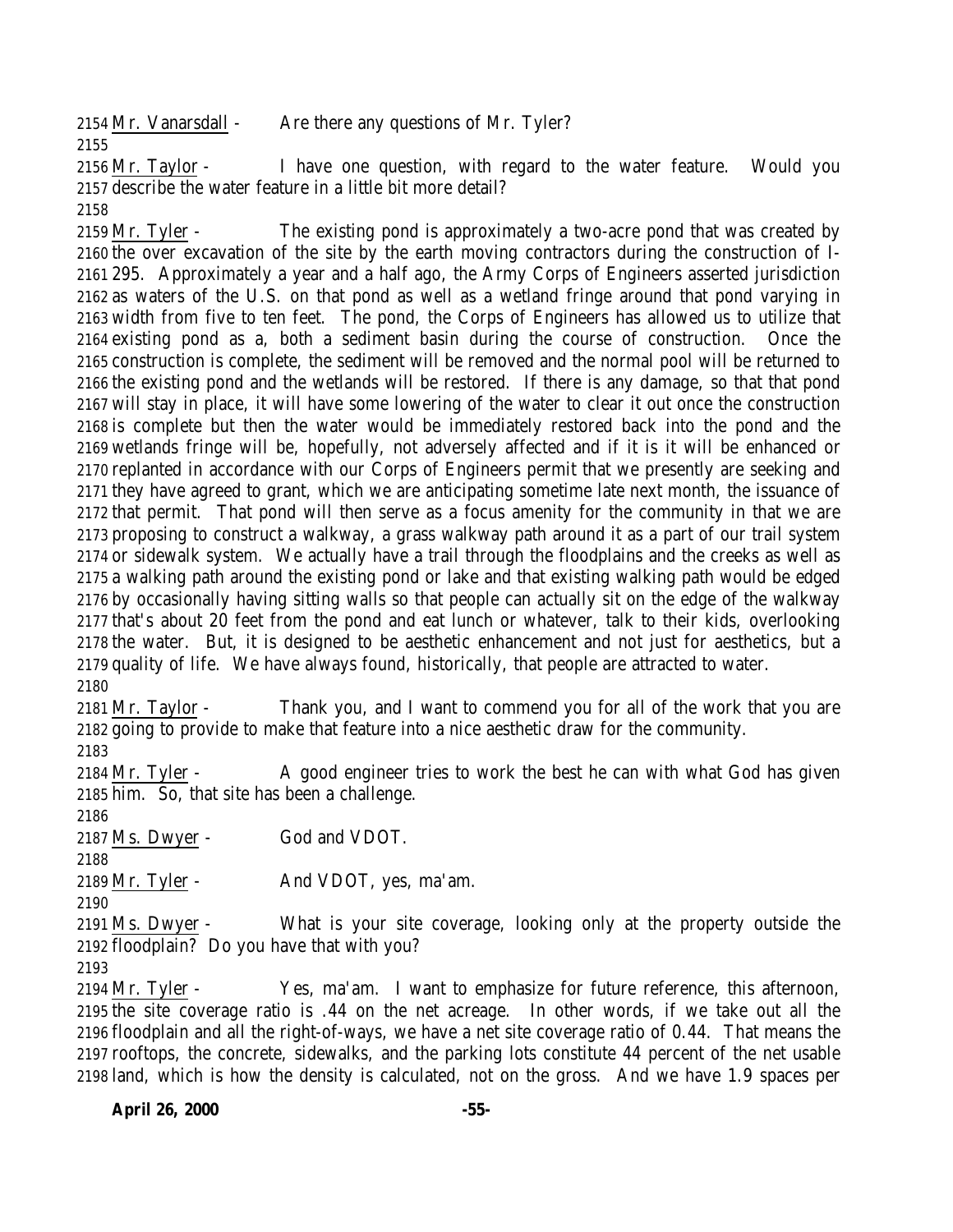unit, which is what the market place has told us that it wants. And we have 90 parking spaces which the ordinance does not allow us to count, those garage parking spaces, but if we did have the opportunity to count them, we would have 2.13 parking spaces per unit. And, needless to say, that still falls short of the 2.25 spaces per unit. By proffer, we are not allowed to have any recreational vehicles in the parking lot and all recreational vehicles must be contained within the garages, the 90 garages, which are required by proffer, 20 percent of those, of the units, must have covered garages. These are enclosed garages also made of the same building exterior materials of brick and hardy plank, same architectural style. 

 Ms. Dwyer - I see that, what appears to be covered parking. Is that what you are talking about when you say garage?

2211 Mr. Tyler - It's not just covered, ma'am, it's enclosed garages with lockable doors. These are not just car ports where the sides are open, but these are enclosed garages with lockable doors.

Ms. Dwyer - And they are detached.

2217 Mr. Tyler - And they are detached from the building.

 Ms. Dwyer - That's an interesting point because I think probably those should count. What we were concerned about, when we wanted to exclude garages from parking calculations, are garages that are a part of the dwelling unit which could be converted to living space and then you could lose the parking space.

 Mr. Tyler - Some of my clients may reprimand me for saying this, but I don't subscribe to the theory that the garages should be counting toward the parking ratio because they are used many times for storage. Even if they are attached, they are used as weight lifting rooms. They are used as pool a room.

Ms. Dwyer - Even detached ones.

2231 Mr. Tyler - Even detached ones. If we go out to the various apartment communities in the County, right now, and raised all of the garage doors, I would suggest to you that you will find probably half of them containing storage, maybe even old sport cars or antique cars, which might qualify as a car but it's not a real legitimate car, it's an adult toy.

 Ms. Dwyer - What is this dead-end road it looks like it's coming from I-295? 

2238 Mr. Tyler - That road is Hickory Bend Drive, which is a 60-foot right-of-way, 52- foot face of curb road that is a traffic relief roadway for the Twin Hickory development and the potential development of the quadrant of I-295, Nuckols Road in the New Wade road area, which presently is right at the interchange of Nuckols and I-295, but it contains residential architectural uses.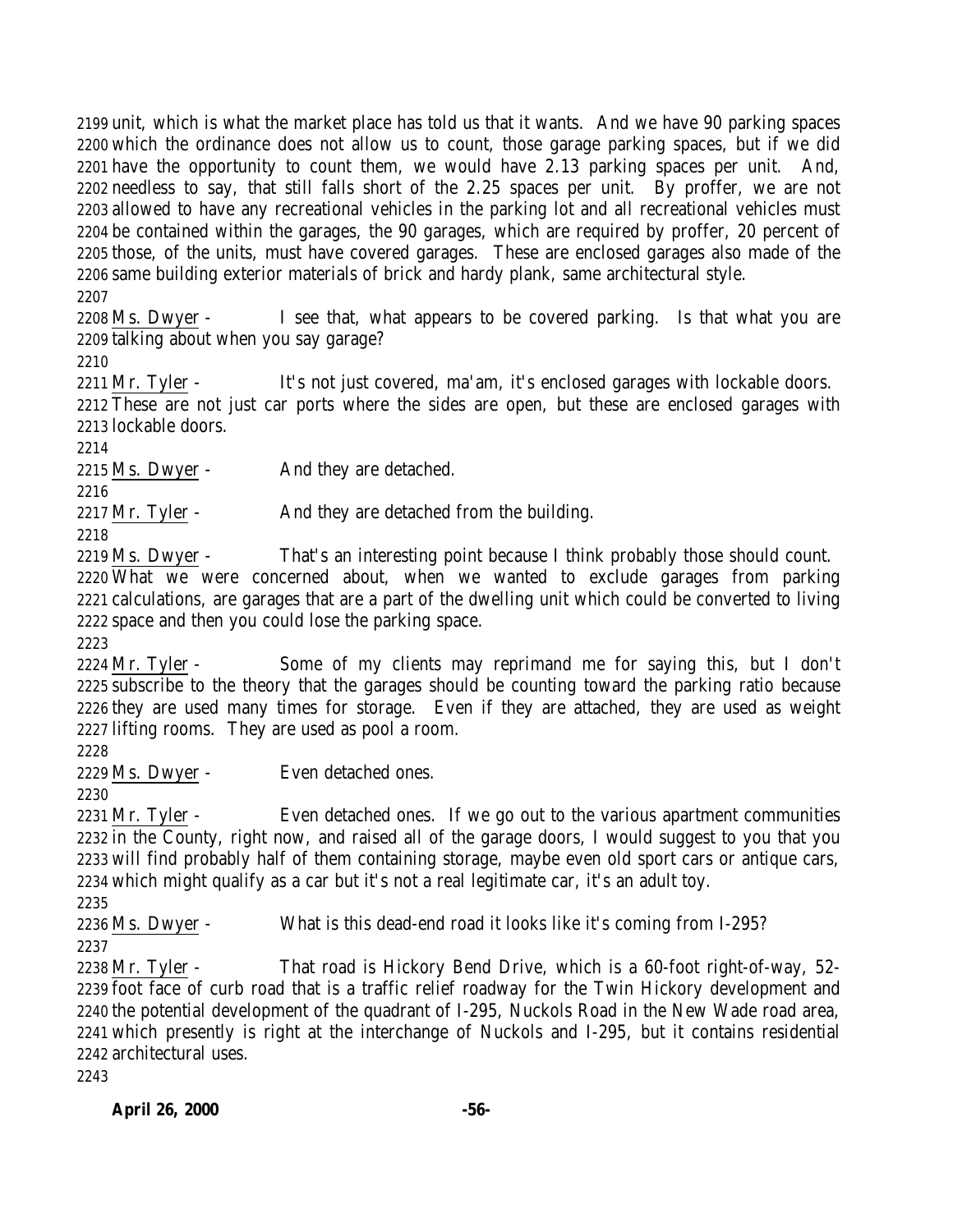| 2244 Ms. Dwyer -                             | Are you talking about Hickory Bend Drive?                                                                                                                              |
|----------------------------------------------|------------------------------------------------------------------------------------------------------------------------------------------------------------------------|
| 2245<br>2246 Mr. Tyler -                     | Hickory Bend Drive.                                                                                                                                                    |
| 2247                                         |                                                                                                                                                                        |
| 2248 Ms. Dwyer -                             | I'm talking about a different, what looks like a different                                                                                                             |
| 2249                                         |                                                                                                                                                                        |
| 2250 Mr. Tyler -<br>2251 Drive.              | This road, right here (referring to map on screen), is Hickory Bend                                                                                                    |
| 2252                                         |                                                                                                                                                                        |
| 2253 Ms. Dwyer -                             | Go south.                                                                                                                                                              |
| 2254                                         |                                                                                                                                                                        |
| 2255 <u>Mr. Tyler</u> -                      | Right there?                                                                                                                                                           |
| 2256                                         |                                                                                                                                                                        |
| 2257 Ms. Dwyer -                             | Yes.                                                                                                                                                                   |
| 2258                                         |                                                                                                                                                                        |
| 2259 Mr. Tyler -                             | That is actually a piece of That's not a stub road, it is a stub of<br>2260 property that was purchased by the J. S. Pipeline Company that acquired that property when |
|                                              | 2261 they actually developed their easement. And their easement, they own that piece of property,                                                                      |
|                                              | 2262 and their easement continues in this general direction along the power line easement, it parallel                                                                 |
|                                              | 2263 with the power line easement, generally. That is for the transmission of petroleum base                                                                           |
| 2264 products. It's an underground pipeline. |                                                                                                                                                                        |
| 2265                                         |                                                                                                                                                                        |
| 2266 Ms. Dwyer -                             | I have one more question about the site coverage. Your 44 percent did                                                                                                  |
| 2267 not include the lake, did it?           |                                                                                                                                                                        |
| 2268                                         |                                                                                                                                                                        |
| 2269 Mr. Tyler -                             | Yes, ma'am, it did. It did include the lake because the lake is not                                                                                                    |
|                                              | 2270 impervious cover. It's not classified as impervious cover.                                                                                                        |
| 2271<br>2272 Ms. Dwyer -                     |                                                                                                                                                                        |
| 2273                                         | Right. But it was included in the calculation as non-impervious cover.                                                                                                 |
| 2274 Mr. Tyler -                             | That is correct. It was included in the calculation of both the gross and                                                                                              |
| 2275 the net.                                |                                                                                                                                                                        |
| 2276                                         |                                                                                                                                                                        |
| 2277 Ms. Dwyer -                             | Okay.                                                                                                                                                                  |
| 2278                                         |                                                                                                                                                                        |
| 2279 Mr. Vanarsdall -                        | Are there any other questions? Okay. Mr. Taylor.                                                                                                                       |
| 2280                                         |                                                                                                                                                                        |
| 2281 Mr. Taylor -                            | Mr. Chairman, I think for this one we need a motion for the special                                                                                                    |
| 2282 exception.                              |                                                                                                                                                                        |
| 2283                                         |                                                                                                                                                                        |
| 2284 Mr. Vanarsdall -<br>2285                | Yes, sir.                                                                                                                                                              |
| $2286$ Mr. Taylor -                          | So, Mr. Chairman, I would move that the special exception for height                                                                                                   |
|                                              | 2287 for POD-29-00, The Garden @ Twin Hickory, be approved.                                                                                                            |
| 2288                                         |                                                                                                                                                                        |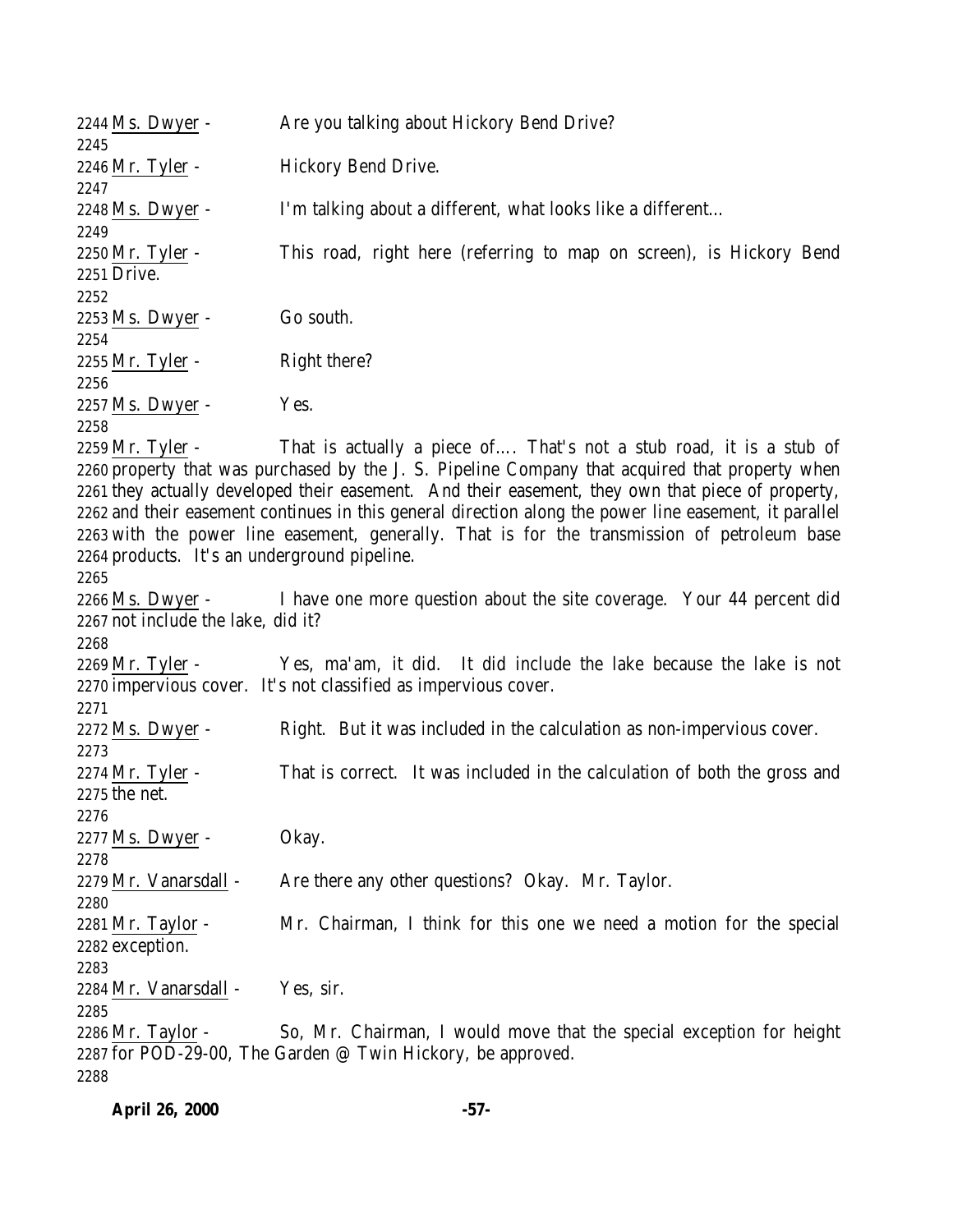Mr. Archer - Second.

 Mr. Vanarsdall - The motion was made by Mr. Taylor and seconded by Mr. Archer. All in favor say aye…all opposed say nay. The motion carries.

 The Planning Commission approved the special exception for height for POD-29-00, The Gardens @ Twin Hickory.

2297 Mr. Taylor - And with regard to the POD, I first want to commend Mr. Tyler on constructive use of the reclaimed water site within the design. We need more of that type of activity in our development and I certainly want to commend you and staff for doing it. And with that, Mr. Chairman, I would move that POD-29-00, The Garden @ Twin Hickory, be approved subject to the standard conditions for developments of this type and the additional conditions Nos. 23 through 30.

Mr. Archer - Second.

 Mr. Vanarsdall - The motion was made by Mr. Taylor and seconded by Mr. Archer. All in favor say aye…all opposed say nay. The motion carries.

 The Planning Commission approved POD-29-00, The Gardens @ Twin Hickory, subject to the standard conditions attached to these minutes for developments of this type, the annotations on the plans and the following additional conditions:

 23. The subdivision plat for Hickory Bend Drive shall be recorded before any occupancy permits are issued.

 24. The easements for drainage and utilities as shown on approved plans shall be granted to the County in a form acceptable to the County Attorney prior to any occupancy permits being issued. The easement plats and any other required information shall be submitted to the County Real Property Agent at least sixty (60) days prior to requesting occupancy permits.

- 25. The limits and elevations of the 100-year frequency flood shall be conspicuously noted on the plan "Limits of 100 Year Floodplain." In addition, the delineated 100-year floodplain must be labeled "Variable Width Drainage and Utility Easement." The easement shall be granted to the County prior to the issuance of any occupancy permits.
- 26. The required building setback shall be measured from the proposed right-of-way line and the parking shall be located behind the proposed right-of-way line.

 27. The developer shall provide fire hydrants as required by the Department of Public Utilities in its approval of the utility plans and contracts.

 28. Prior to issuance of a building permit, the developer must furnish a letter from Virginia Power stating that this proposed development does not conflict with their facilities.

 29. Any necessary off-site drainage easements must be obtained in a form acceptable to the County Attorney prior to final approval of the construction plans by the Department of Public Works.

30. Deviations from County standards for pavement, curb or curb and gutter design shall

**April 26, 2000 -58-**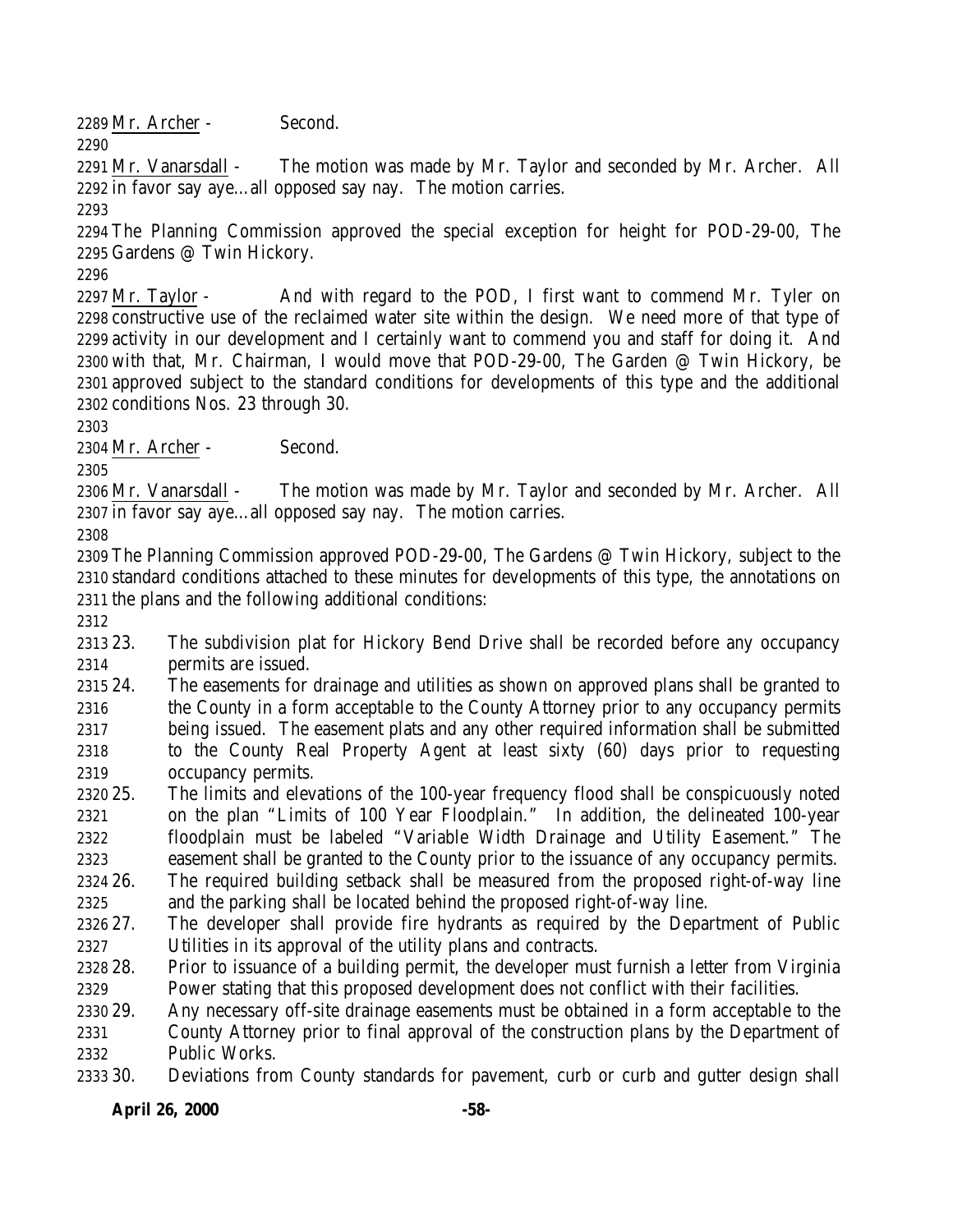be approved by the County Engineer prior to final approval of the construction plans by the Department of Public Works.

 31. Insurance Services Office (ISO) calculations must be included with the utilities plans and contracts and must be approved by the Department of Public Utilities prior to the issuance of a building permit.

 32. Approval of the construction plans by the Department of Public Works does not establish the curb and gutter elevations along the Henrico County maintained right-of-way. The elevations will be set by Henrico County.

Mr. Vanarsdall - Now we are on the last case, Mr. Secretary, aren't we?

Mr. Marlles - Yes, sir. The last case is subdivision for Lake Ridge (April 2000 Plan).

#### 

### **SUBDIVISION**

Lake Ridge (April 2000 Plan) **Q.M.T. for Windsor Enterprises, L.L.C**: The 50.6 acre site is located south of Lakeside Boulevard and west of I-95 on part of parcel 73-A-18. The zoning is R-4, One-Family Residence and C-1, Conservation District. County water and sewer. **(Fairfield) 3 Lots**

 Mr. Vanarsdall - Is there anyone in the audience in opposition to Lake Ridge (April 2000 Plan)? No opposition. Mr. McGarry.

 Mr. McGarry - Mr. Chairman, in May of last year the Commission granted approval for a 20-lot subdivision and a copy of that is the bottom copy in your handout. A subsequent field survey of the floodplain revealed less than expected. So, through a road redesign, this created an opportunity for the developer to get a windfall of three additional lots. This April 2000 plan, the one that is before you, would authorized a total of 23 lots. 

 There is one outstanding issue on which the staff and developer are not in agreement. The developer has proposed a non-standard cul-de-sac for the purpose of gaining these additional lots. The proposed cul-de-sac is 100 feet wide by 150 feet long, it does not have an island. This would appear to be a "sea of asphalt" which will not enhance the quality of those proposed lots. So, to soften that impact on the dwellings fronting one another, the staff is recommending a raised landscape island similar to those provided in other developments that the developer has done, including Millstone. The Department of Public Works finds the design without the island to be acceptable. There is no common area necessitating a homeowners association, therefore, the island maintenance would remain with the County. As a practical matter, the lot owners would probably maintain it. So staff is recommending approval of the plan with additional conditions Nos. 12 through 16 and Nos. 14, 15 and 16 deal with the design issues relating to the island and utilities and landscaping. I'll be happy to answer any questions.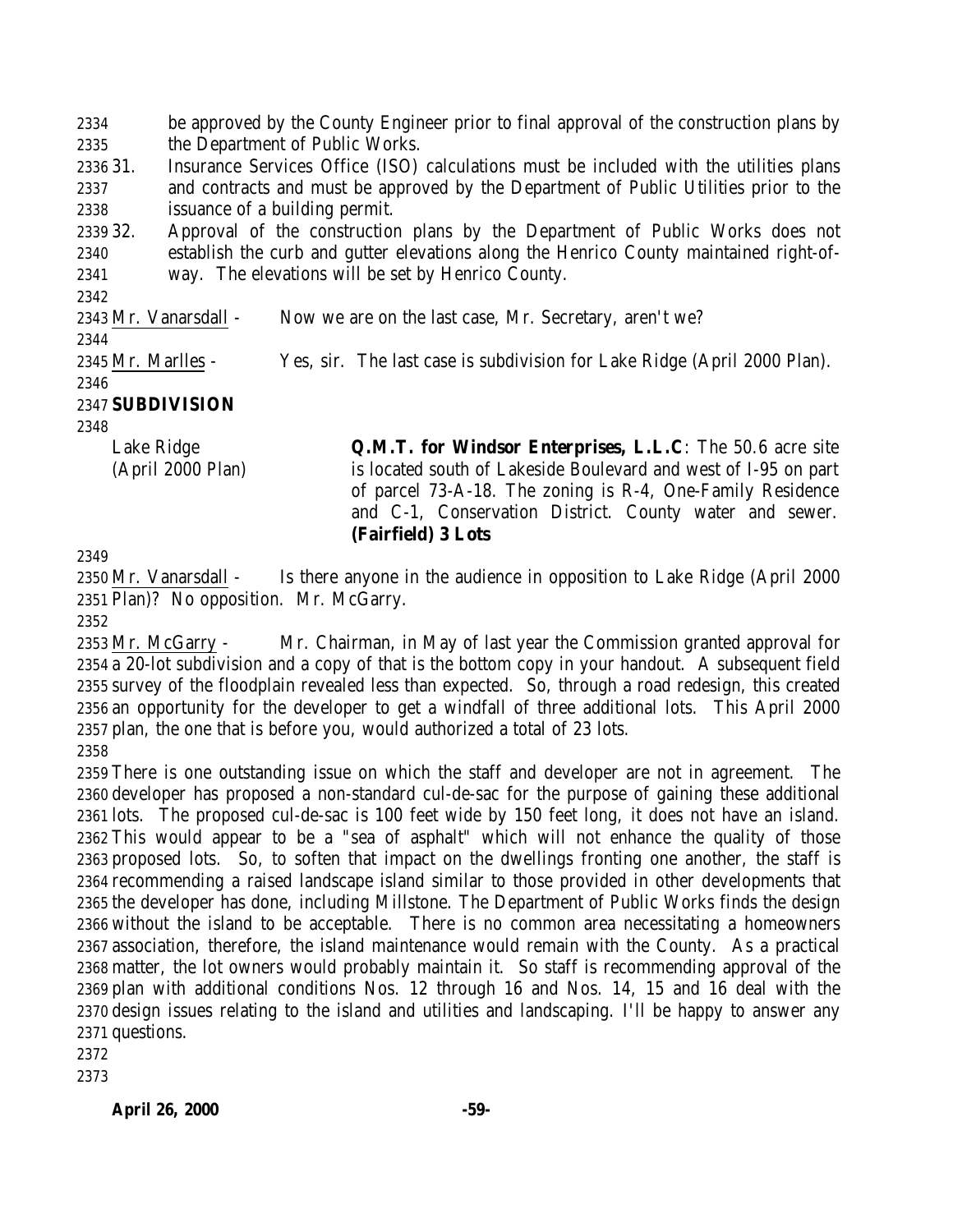|              | <b>April 26, 2000</b>       | $-60-$                                                                                              |
|--------------|-----------------------------|-----------------------------------------------------------------------------------------------------|
|              | 2418 Mr. Archer -           | Have we determined that Public Works would be opposed to the island                                 |
| 2417         |                             |                                                                                                     |
|              | 2416 Mr. McGarry -          | He's on vacation. His engineer is here.                                                             |
| 2415         |                             |                                                                                                     |
| 2414 today?  |                             |                                                                                                     |
|              |                             | 2413 I spoke with Mr. Windsor yesterday and we discussed what the options might be. Is he here      |
|              | 2412 Mr. Archer -           | Or plant some smaller shrubs that would not encroach on the water lines.                            |
| 2411         |                             |                                                                                                     |
|              | 2410 Mr. McGarry -          | Yes, sir.                                                                                           |
| 2409         |                             |                                                                                                     |
|              | 2408 also, is that correct? |                                                                                                     |
|              | 2407 Mr. Archer -           | I can understand why. And it is possible to leave this as a grass area,                             |
| 2406         |                             |                                                                                                     |
|              |                             | 2405 does not want those in their utility easements.                                                |
|              |                             | 2404 would not be allowed to have large trees in the island because the County's Utility Department |
|              | 2403 Mr. McGarry -          | It is possible to do that. If the utility line stay underneath the island you                       |
| 2402         |                             |                                                                                                     |
|              | 2401 Mr. Archer -           | But it is possible to do it.                                                                        |
| 2400         |                             |                                                                                                     |
| 2399 island. |                             |                                                                                                     |
|              | 2398 Mr. McGarry            | It depends on the amount of landscaping that would be desirable in the                              |
| 2397         |                             |                                                                                                     |
| 2396 lines?  |                             |                                                                                                     |
|              | 2395 Mr. Archer -           | Can we construct the island without having to move the water and sewer                              |
| 2394         |                             |                                                                                                     |
|              | 2393 Mr. McGarry -          | That, I believe, is what the I'm sorry                                                              |
| 2392         |                             |                                                                                                     |
|              |                             | 2391 I discussed this, and not move the water and sewer lines out of the island?                    |
|              | 2390 Mr. Archer -           | Mr. McGarry, would we be able to construct the island, I think you and                              |
| 2389         |                             |                                                                                                     |
|              | 2388 10 feet.               |                                                                                                     |
|              | 2387 Mr. McGarry -          | And those lots are shallow anyway. So the most we got of that was the                               |
| 2386         |                             |                                                                                                     |
|              | 2385 Ms. Dwyer -            | I thought I remembered that.                                                                        |
| 2384         |                             | No, ma'am, it is not. It's just an unconditioned rezoning case.                                     |
|              | 2383 Mr. McGarry -          |                                                                                                     |
| 2382         | 2381 Ms. Dwyer -            | Is that in addition to the rear yard setback?                                                       |
|              |                             |                                                                                                     |
| 2380         | 2379 Mr. McGarry -          | There is a 10-foot planting area along I-95, that is correct.                                       |
| 2378         |                             |                                                                                                     |
|              | 2377 and I-95?              |                                                                                                     |
|              | 2376 Ms. Dwyer -            | Is there a planting strip, this is just a 10-foot strip between the rear yard                       |
| 2375         |                             |                                                                                                     |
|              | 2374 Mr. Vanarsdall -       | Are there any questions by Commission members for Mr. McGarry?                                      |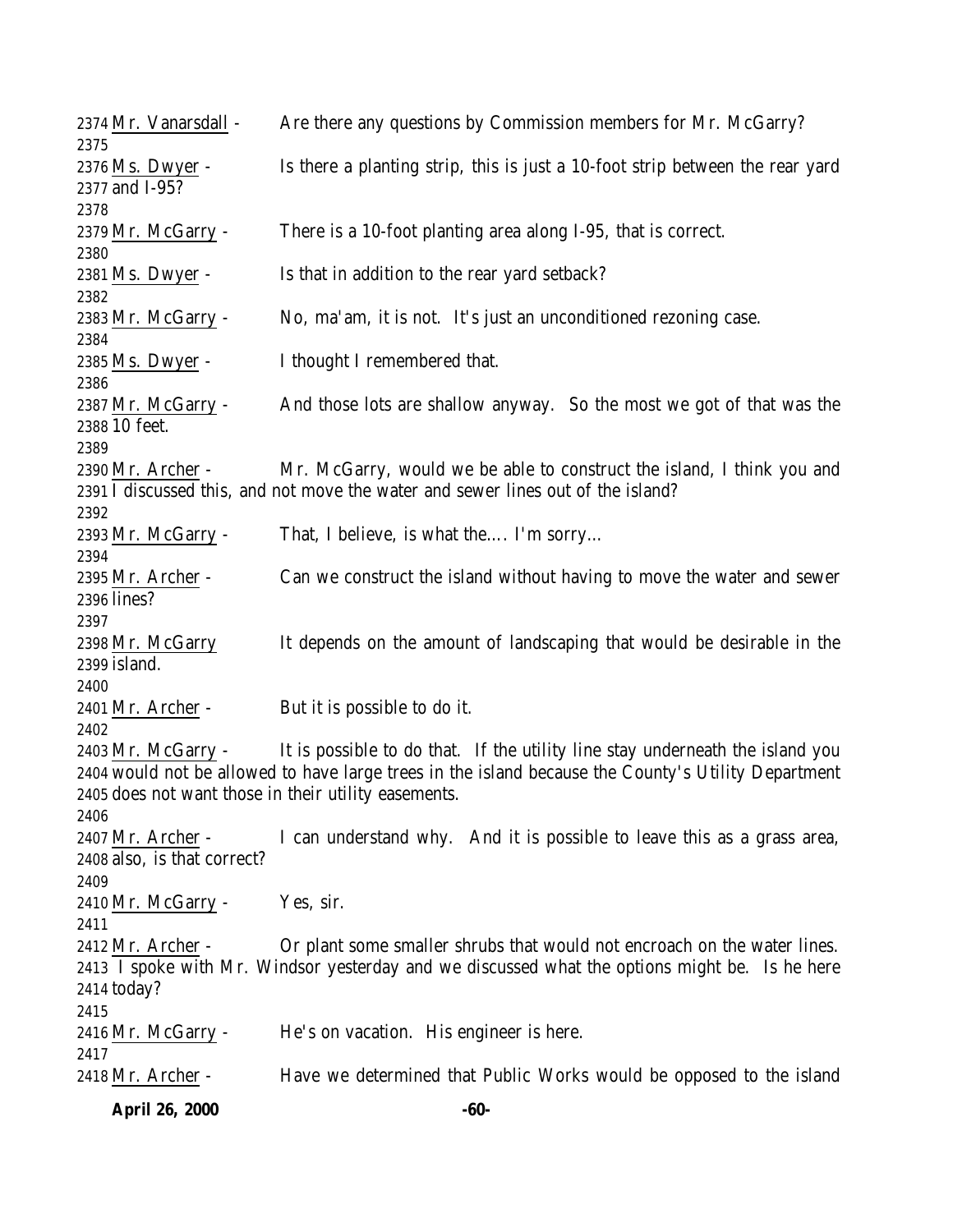and live with it or… Mr. McGarry - They will accept it with or without the island. Mr. Archer - Okay. Mr. Marlles - Mr. McGarry, has the issue of maintenance of the island been addressed? Mr. McGarry - In this particular instance, the maintenance would remain with the County. Staff does not feel that it would be appropriate to set up a homeowners association with the sole purpose of dealing with just the island. In other subdivisions where there is island maintenance, and there are other common areas BMPs and so forth, a homeowners association is set up for that purpose then we make the island a part of the homeowners responsibility. Mr. Marlles - It is my understanding that Public Works still had a concern regarding the maintenance of that island as part of their comments to staff. Mr. McGarry - Well, the options would be to either allow the island to remain as the responsibility of the Public Works Department or require a homeowners association to be set up for the purpose of maintaining it and getting it under private control. Mr. Marlles - They said that option stills exist for a homeowners association, for example…. Mr. McGarry - Yes it is. It still exists. Mr. Marlles - Okay. Mr. Vanarsdall - If there are no more questions, Mr. Archer. Mr. Archer - I think we need to hear from the applicant. Mr. Rohrmoser - Good morning, Mr. Chairman, members of the Commission. My name is Tim Rohrmoser with Q.M.T. representing the applicant. The applicant at this time doesn't take issue with whether we have an island or not. Certainly, in many of our subdivisions we find that desirable. We are noting the apparent dispute between Public Works and Planning regarding maintenance of the island. But, again, in this case there are occasions when we find

 it desirable to have such an island. We think the only issue here is whether we should move the utilities out of the island. In the current configuration the sewer utility would require two manholes in the island. We can provide sufficient landscaping in lieu of deep-rooted trees. We think that would provide a nice buffer in that area. If we are required to move the utilities out of the island, this would require four manholes in lieu of two and an additional water line as well. So, again, that's the only issue that the applicant has. We would like the

**April 26, 2000 -61-**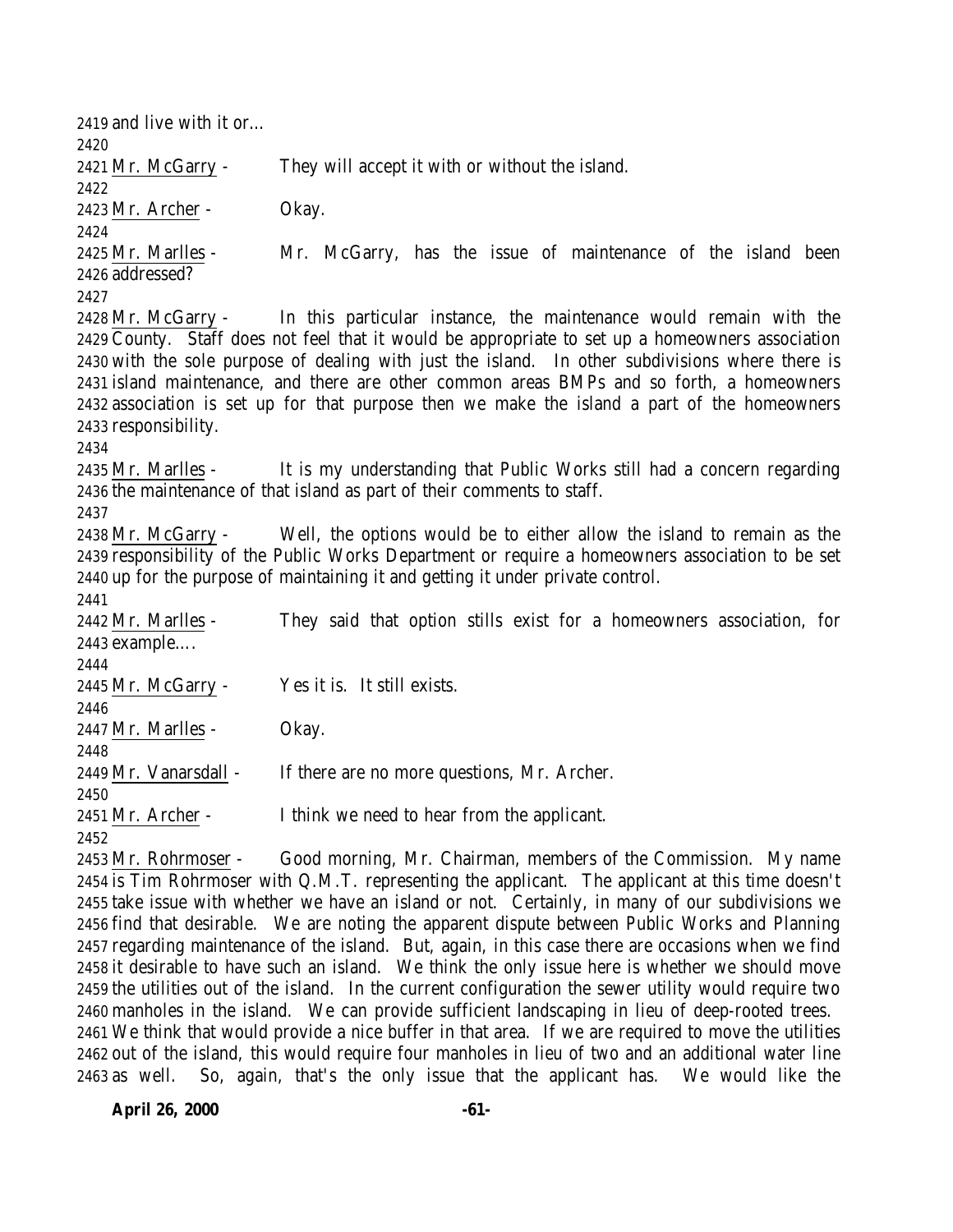Commission to consider allowing leaving the utilities in the island.

 Mr. Marlles - Is the applicant willing to set up a homeowners association to maintain the island?

 Mr. Rohrmoser - He has some objections to that, yes. Again, it's such a small piece of land to maintain. He feels like the property owners will probably maintain that, if they are all concerned about their property values in that area. Wherein an association of all the lot owners, just for the sole purpose of maintaining that island, I think we might be kind of convoluted having meetings just with regard to that piece of property.

 Mr. Marlles - The applicant also has the option of going back to a standard size cul-de-sac as well, correct?

Mr. Rohrmoser - That's correct, in going back to the original plan, yes.

 Mr. Archer - Well, Mr. Secretary, my conversation with Mr. Windsor yesterday, which is after I talked with Mr. McGarry, I'm not trying to create any extra expense for him. At the same time, to have a sea of asphalt that large, it would probably turn into a basketball court, since the advent of these portable basketball goals, I've seen it happen in a few places and that can become a nuisance to some of the surrounding neighbors. So, I would like to see something there that would break up that effect and do away with that eventuality. But, I'm really not quite sure how to do it. A homeowner association, of course, would include all of the homeowners in the entire subdivision, which some of them won't even be near this place. I would think, and one would hope, that the surrounding homeowners would take care of this island, but they may not. I just don't know how to address that. If we could place some plantings that wouldn't be of such a nature that would require him to have to move the water line, perhaps we could.

| I think there is considerable opportunity for plantings there.                                       |
|------------------------------------------------------------------------------------------------------|
|                                                                                                      |
| Something that would be very low maintenance.                                                        |
|                                                                                                      |
| Absolutely. There's quite a lot of room there.                                                       |
|                                                                                                      |
| What about something like junipers, does that root very deeply?                                      |
|                                                                                                      |
| Exactly. That's what we had in mind, shallow root systems and it                                     |
| 2502 wouldn't interfere with utilities and adequate room for maintenance of the sewer lines. I don't |
| 2503 think the water line is a question. It's other water line it at the top of the cul-de-sac.      |
|                                                                                                      |
| So, you wouldn't have any vertical planting, then. No trees or taller                                |
|                                                                                                      |
|                                                                                                      |
| No taller, deep rooted trees.                                                                        |
|                                                                                                      |

**April 26, 2000 -62-**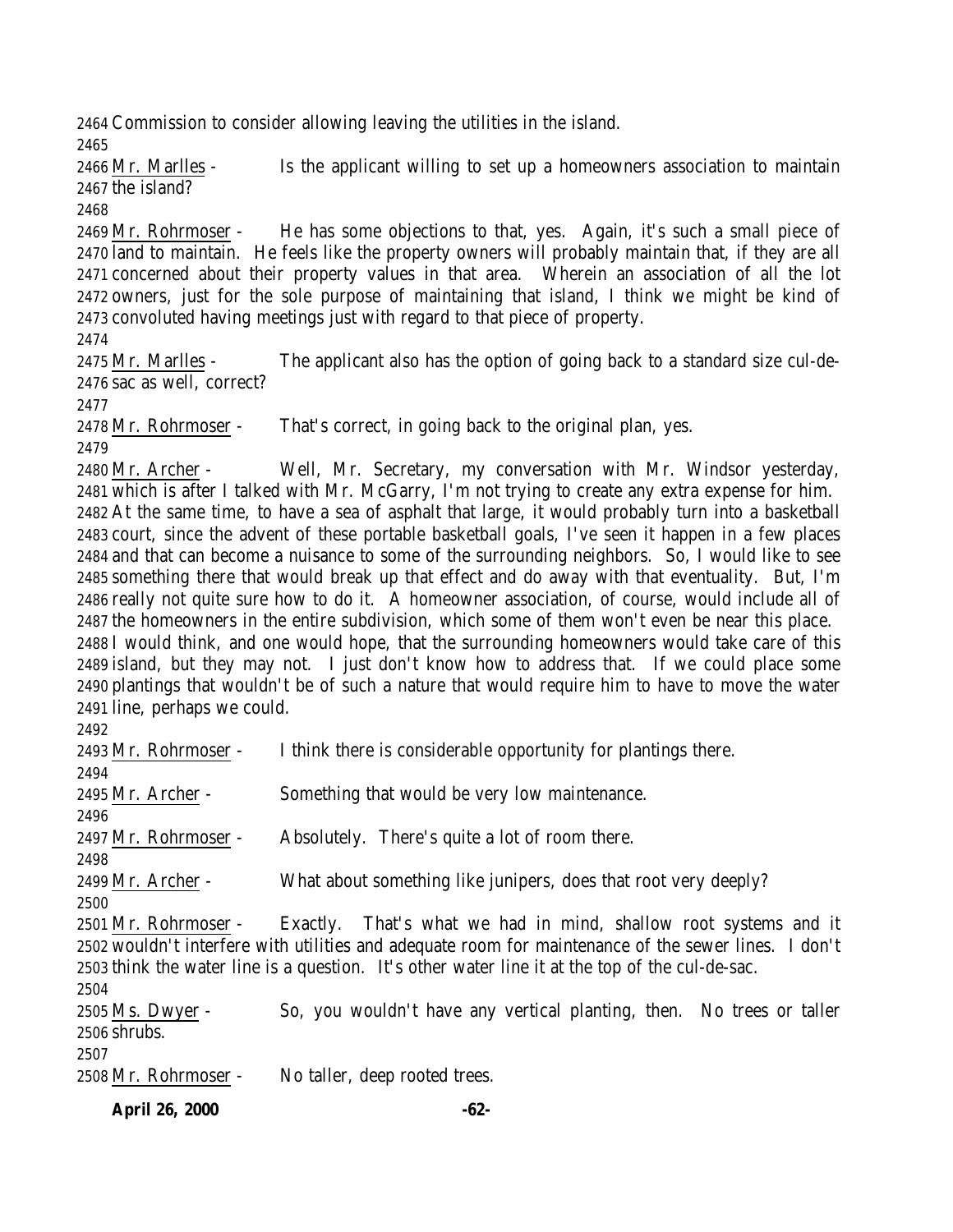| 2509 Ms. Dwyer -      | You are talking about low shrubs, then.                                                               |
|-----------------------|-------------------------------------------------------------------------------------------------------|
| 2510                  |                                                                                                       |
| 2511 Mr. Rohrmoser -  | Possibly hollies, if you want to restrict traffic across the island,                                  |
| 2512 pedestrians.     |                                                                                                       |
| 2513                  |                                                                                                       |
| 2514 Ms. Dwyer -      | Not even a dogwood or something along those lines would work, could                                   |
| 2515 coexist?         |                                                                                                       |
| 2516                  |                                                                                                       |
| 2517 Mr. Rohrmoser -  | Well, I think utilities might have a problem with that.                                               |
| 2518                  |                                                                                                       |
| 2519 Mr. Archer -     | Water lines will attract roots.                                                                       |
| 2520                  |                                                                                                       |
| 2521 Mr. Rohrmoser -  | You would have to discuss that with them.                                                             |
| 2522                  |                                                                                                       |
| 2523 Ms. Dwyer -      | Well, it just seems to me that the purpose of having an island like this                              |
|                       | 2524 would be to have the visual relief. And I just think a flat area with a couple of junipers isn't |
|                       | 2525 going to be provide the aesthetic relief you are looking for.                                    |
| 2526                  |                                                                                                       |
|                       | 2527 Mr. Rohrmoser - I think we could provide shrubbery of the 30 inch to 42 inch height              |
|                       | 2528 easily without offending the utilities and infringing on their ability to maintain that sewer in |
| 2529 there.           |                                                                                                       |
| 2530                  |                                                                                                       |
| 2531 Mr. Vanarsdall - | Are there any more questions, Mr. Archer?                                                             |
| 2532                  |                                                                                                       |
| 2533 Mr. Archer -     | Yes, I guess so but I don't know how to ask them. Mr. McGarry.                                        |
| 2534                  |                                                                                                       |
| 2535 Ms. Dwyer -      | Is Mr. Thompson here to talk about this?                                                              |
| 2536                  |                                                                                                       |
| 2537 Mr. Archer -     | Yes. Is that why you are here, Mr. Thompson?                                                          |
| 2538                  |                                                                                                       |
| 2539 Mr. Thompson -   | Mr. Chairman, members of the Commission. Public Work's concern                                        |

 for the maintenance of this island is that we are not set up to maintain landscaped areas. In addition, it gives us difficulty in getting enforcement when residents use these islands, as they have in the past, to dispose of grass clippings, leaves and the like from their property. With a homeowners association, the resident has recourse within the subdivision. Without a homeowners association that responsibility of enforcement comes to the County. We have to ascertain who is doing the dumping and then take action either from Public Works or from our Community Maintenance group. If it were to be in a natural state, we would be responsible for removing any trees that were left that would eventually die. If it were completed cleared, the only thing we would be able to do would be maintain grass with our contract mowing service on a bi-weekly basis as we do the medians on the roadways. Most landscape islands within the County are maintained by Homeowner Associations, which have proven to be more affective. These islands which aren't maintain tend to become maintenance problems, both for the County and the residents in the area.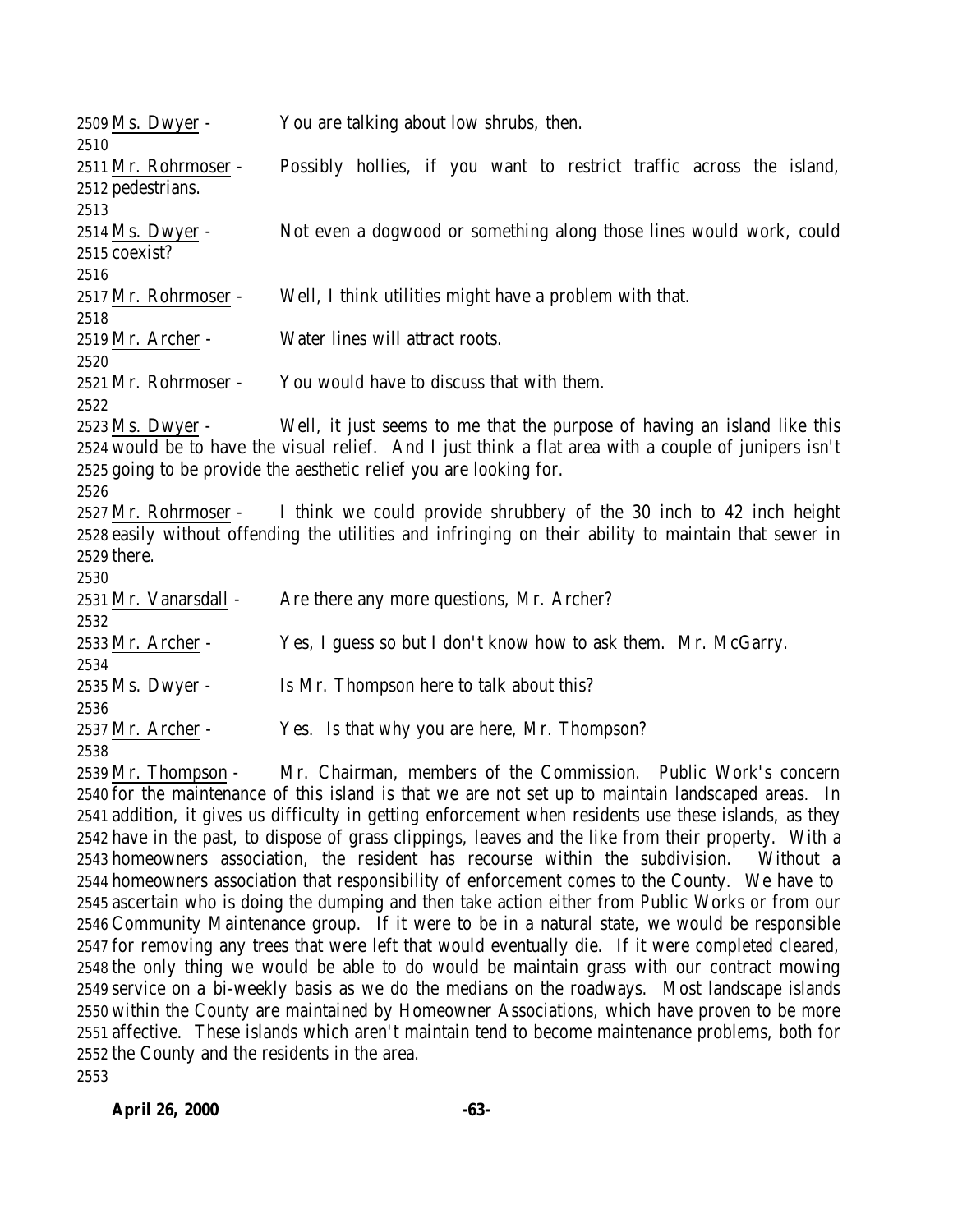Ms. Dwyer - Did these utilities get in here recently as part of the development of this subdivision or were they already there, have they been there for a long period of time? 

 Mr. Rohrmoser - There is a sewer system through the area, but, no, these utilities for this specific area are new to this subdivision.

 Ms. Dwyer - So, you all put these in here expecting that you would have a standard cul-de-sac, is that correct?

Mr. Rohrmoser - Yes. The standard cul-de-sac would have featured one manhole.

2565 Ms. Dwyer - Right. But, now that you are looking at doing an island, the utilities that your recently put in there are in conflict.

 Mr. Rohrmoser - Yes. And if we were required to move out, it would require four manholes, what we call a sea of manholes.

 Ms. Dwyer - And if you went back to the original plan, you would have three few lots?

 Mr. Rohrmoser - That's correct. Again, we understand the problem with maintenance and again… Our applicant's only request is that we be allowed to leave the utilities in. If it's deemed appropriate for a homeowner association, then so be it.

 Mr. Archer - It seems to me that that's going to be the only logical way to get out of the situation is to form a homeowner's association and maybe make everybody happy that way. A homeowner's association is not necessarily a bad thing because it does give the community an opportunity to get together and discuss things of mutual interest. The only problem we have with them is that sometimes they tend to fall by the wayside.

 Mr. Rohrmoser - And we understand. There is no guarantee that the lot owners will take care of that. We understand Public Works position clearly. They have a problem with these areas.

 Mr. Archer - You, as a matter of pride, you would think that they would be willing to take care of that. I would much rather have a homeowner's association than to try to depend on people to volunteer to do it. Would that be suitable to you, Mr. McGarry, if we went that route? And it can be set up in the agreement that a homeowners association would have to be formed.

Mr. McGarry - Yes, sir.

 Mrs. O'Bannon - If I can just make a remark, last night at the Board of Supervisor's meeting we discussed cluster development and that type of thing. This to me is sort of a mini version of the type of problems that we are going to be asking the Planning Commission to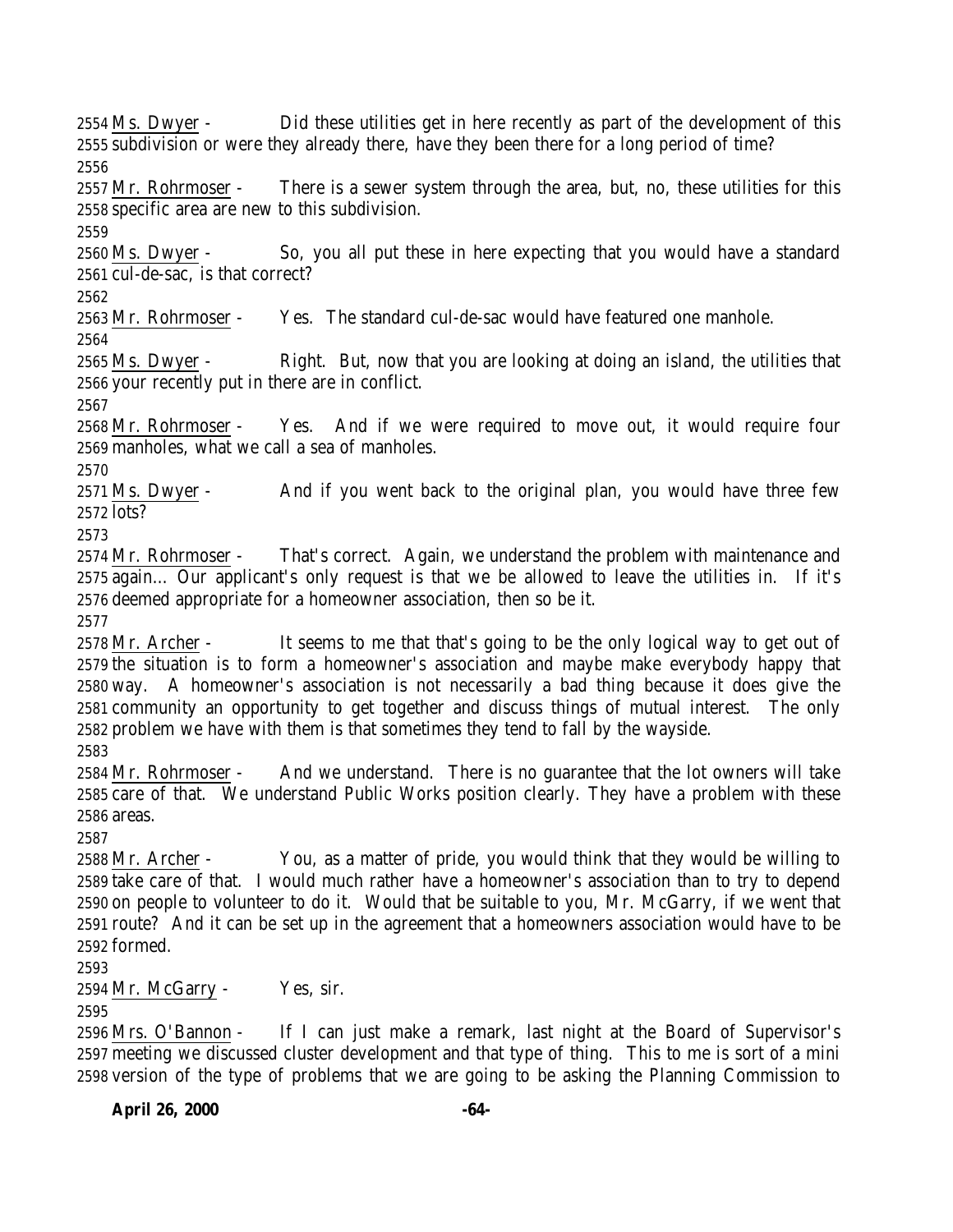discuss in the future when we start talking about common areas and homeowners associations and things like that. And this is a problem that we discussed at great length last night. I think Mr. Vanarsdall was there for part of it possibly, but this is the type of question that comes up a lot. Specifically, when you get groups of homes like this, in this sort of configuration, where they do have some type of commons area. And as we have heard here, the problems you have with homeowners associations in possibly not maintaining them. So, just to alert you, this is going to be the type of discussion we are hoping you will have in 60 days. 

 Mr. Rohrmoser - The only concern we have about a homeowners association is, again, that there are many lot owners that won't appreciate any money going to maintenance of this area. Again, only the residents at the cul-de-sac. It will probably turn into a volunteer action in any case.

 Mr. Archer - Well, you know, the thing is it's such a small amount of work that will need to be done on a regular basis, mostly grass cutting. I don't know if there would be any expense involved in it, except a 1/2 gallon of gas every other Saturday, maybe.

Mr. Rohrmoser - Again, I aspect one of the local homeowners to do it rather than….

 Mr. Archer - It will probably end up that way. That's the way it usually ends up. Mr. McGarry, how can we annotate the plan so that we can defer this action to an association? 

 Mr. McGarry - Staff would recommend that you revise condition No. 15 to eliminate the requirement for the water and sewer to be moved and in place of that substitute that the homeowners association will be required.

Mr. Archer - Does anybody have any problem with that?

Mr. Vanarsdall - Not if you don't.

 Mr. Archer - Can you roughly read that to us, Mr. McGarry, how you want to word it?

 Mr. McGarry - Number 15 would be revised to state that, you would have a substitute No. 15 that says "The Homeowners Association would be required for this development." 

 Mr. Archer - Then how can we determine what plantings will be used in there and who would be in charge of supervising that portion, could that be done by staff, administratively?

 Mr. McGarry - Condition No. 16 talks about the detailed landscaping plan would come to staff for their review and approval.

 Mr. Archer - All right, Mr. Chairman, I think I'm ready. Are there any more questions by anybody?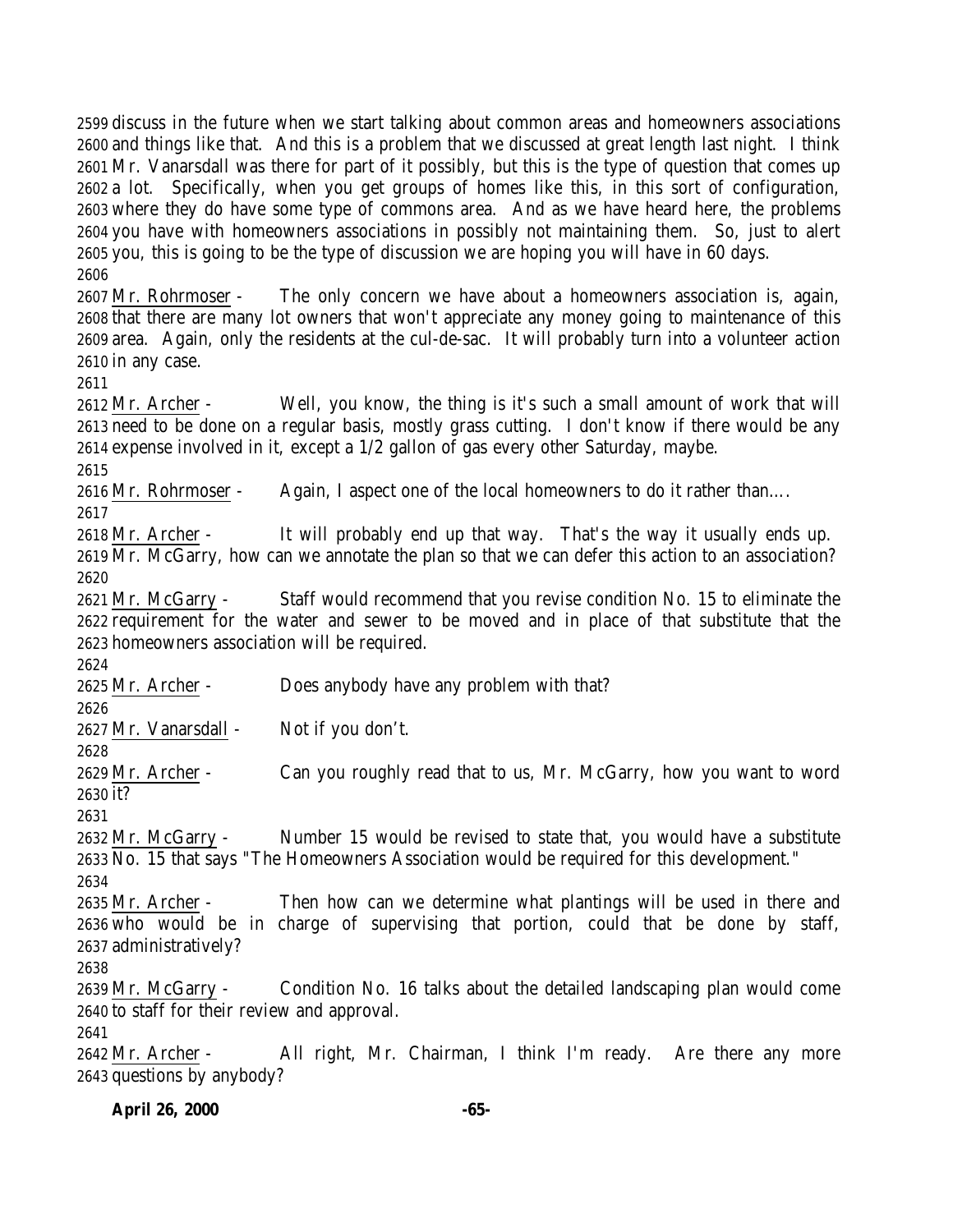Mr. Vanarsdall - No. Whenever you are ready.

 Mr. Archer - All right. In that case, I will recommend approval of subdivision Lake Ridge subject to the annotations on the plans, the standard conditions for subdivisions served by public utilities, the additional conditions Nos. 12 through 16 with No. 15 being revised as mentioned by Mr. McGarry.

Mr. Taylor - Second.

 Mr. Vanarsdall - The motion was made by Mr. Archer and seconded by Mr. Taylor. All in favor say nay…all opposed say nay. The motion carries.

 12. The limits and elevation of the 100-year frequency flood shall be conspicuously noted on the plat and construction plans and labeled "Limits of 100-Year Floodplain." Dedicate floodplain as a "Variable Width Drainage & Utility Easement."

13. Each lot shall contain at least 8,000 square feet, exclusive of floodplain areas.

 14. Provide a raised landscape island, in the non-standard cul-de-sac on Lake Crest Court, which would meet the Department of Public Works approval for dimensions.

 15. Prior to final approval, a draft of the covenants and deed restrictions for the maintenance of the common area by a homeowners association shall be submitted to the Planning Office for review. Such covenants and restrictions shall be in form and substance satisfactory to the County Attorney and shall be recorded prior to recordation of the subdivision plat.

 16. The detailed plant list and specifications for the landscaping to be provided within the Lake West Court island shall be submitted to the Planning Office for review and approval prior to recordation of the plat.

Mr. Vanarsdall - I believe that is the end, Mr. Secretary.

 Mr. Marlles - Yes, sir. Mr. Chairman, that does conclude our cases for the nine and ten o'clock agenda.

Mr. Vanarsdall - Do you want to take up the minutes?

Mr. Marlles - We certainly can do that.

 Mr. Taylor - Before we take up the minutes, Mr. Chairman, I've got one thing that I would like to discuss if I might. At the last meeting we approved a resolution on the Fairgrounds that was presented by Commissioner Quesinberry, and at that time, that we approved that, I wasn't aware that an appeal was pending on the interpretation of these issues by the Planning Director before the BZA when I voted for the resolution that was presented by Commissioner Quesinberry. At this time, I am not sure that the timing to consider the definition of a fairground on May 11 is appropriate, considering the Board of Zoning Appeals' public hearing is scheduled for May 25, and I agree we need to hold a public hearing, but I think it would be more appropriate that we hold that meeting after the BZA acts on the appeal

**April 26, 2000 -66-**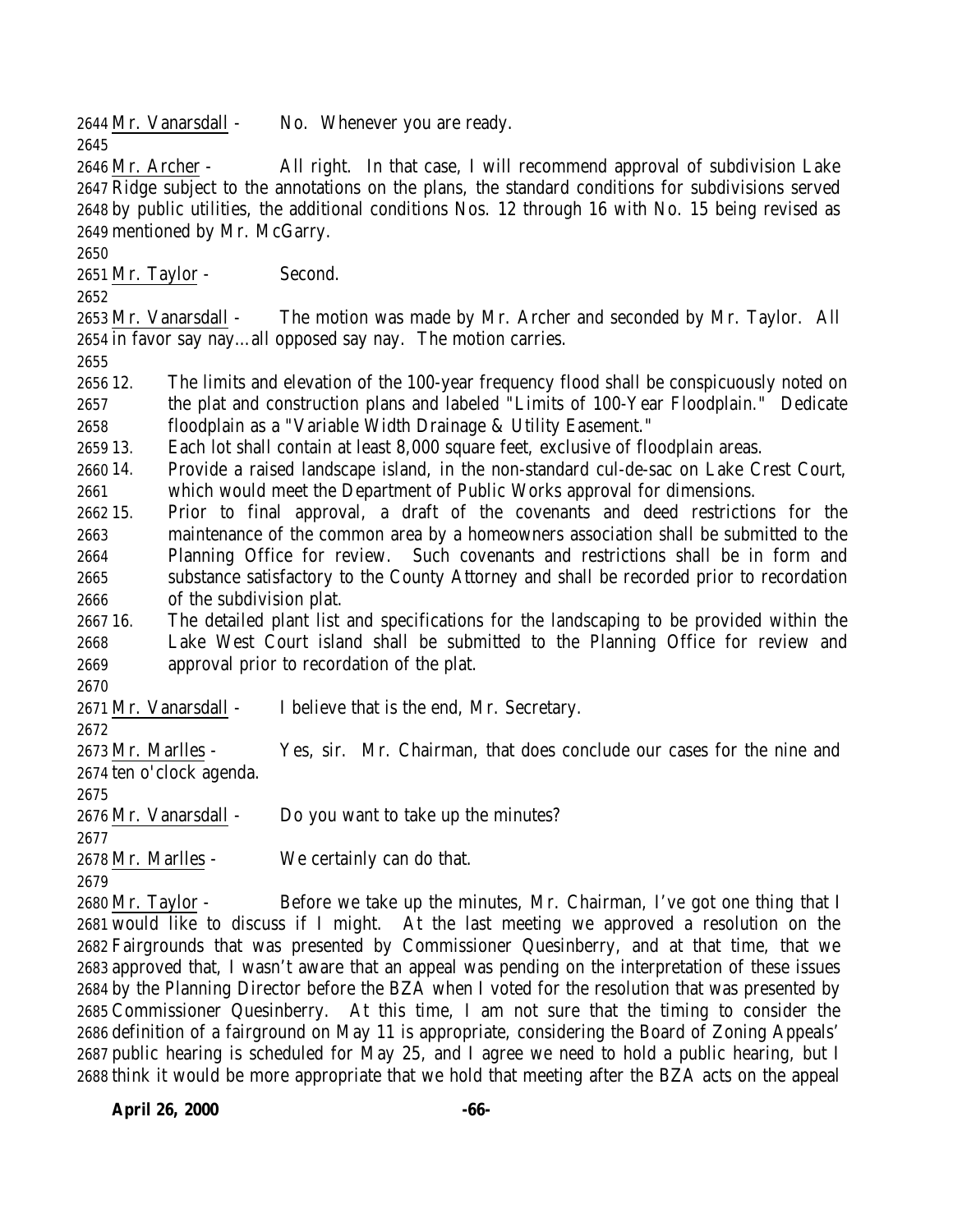of the interpretation of fairgrounds by the Planning Director. Ms. Dwyer - What is the specific issue before the BZA? Mr. Marlles - The specific issue is an appeal on the Planning Director's interpretation of fairgrounds. Ms. Dwyer - This is the same issue that was presented at the resolution, that is whether the term "fairgrounds" should be included, whether the term "fairgrounds" should be included to mean the type of fair that the State Fair is. Mr. Marlles - Correct. Ms. Dwyer - As opposed to a more agricultural kind of fair? Mr. Marlles - Correct. It does relate to the issue that will be considered by the BZA as part of the appeal on May 25. Ms. Dwyer - The same issue? 2709 Mr. Marlles - A very similar issue. Mr. Chairman, if I could just comment on this. I have had a number of Planning Commission members who have mentioned to me that they were not aware, at the last meeting, that that appeal had been filed when they voted on the resolution that has been introduced by Mrs. Quesinberry. Perhaps, their vote or the decision might have been different if they had been aware of the appeal. I think there are probably a couple of options for the Commission to consider. Mr. Taylor mentioned the possibility of postponing the public hearing until after the BZA acts on May 25 and that is certainly one option that is legal. The Commission could do that. The other option, there may be more, but certainly the other option would be for the Commission to perhaps reach consensus, if the majority feels this way, that they intend on deferring this 2720 matter when it comes up on May  $11^{th}$ . My concern at this point is that we have already had 2721 one notice go into the newspaper, a legal advertisement, for this public hearing on May  $11<sup>th</sup>$ , and I think there has also been some indication, at least one newspaper article that this public 2723 hearing will beheld on May  $11<sup>th</sup>$ . Perhaps, if the Commission is willing, by reaching a consensus that the Commission intends on deferring it, it would send a message to our citizens 2725 that this matter very likely will be tabled or deferred on May  $11<sup>th</sup>$ . Again, those are at least two options for the Commission to consider. Mr. Vanarsdall - Well, you certainly have to notify Mrs. Quesinberry. Mr. Taylor - Who, unfortunately, today isn't here. Mr. Marlles - Again, I think we are all sensitive to that issue, too, that Mrs. Quesinberry is not here today to speak to this matter, whereas, the second option, reaching a

**April 26, 2000 -67-**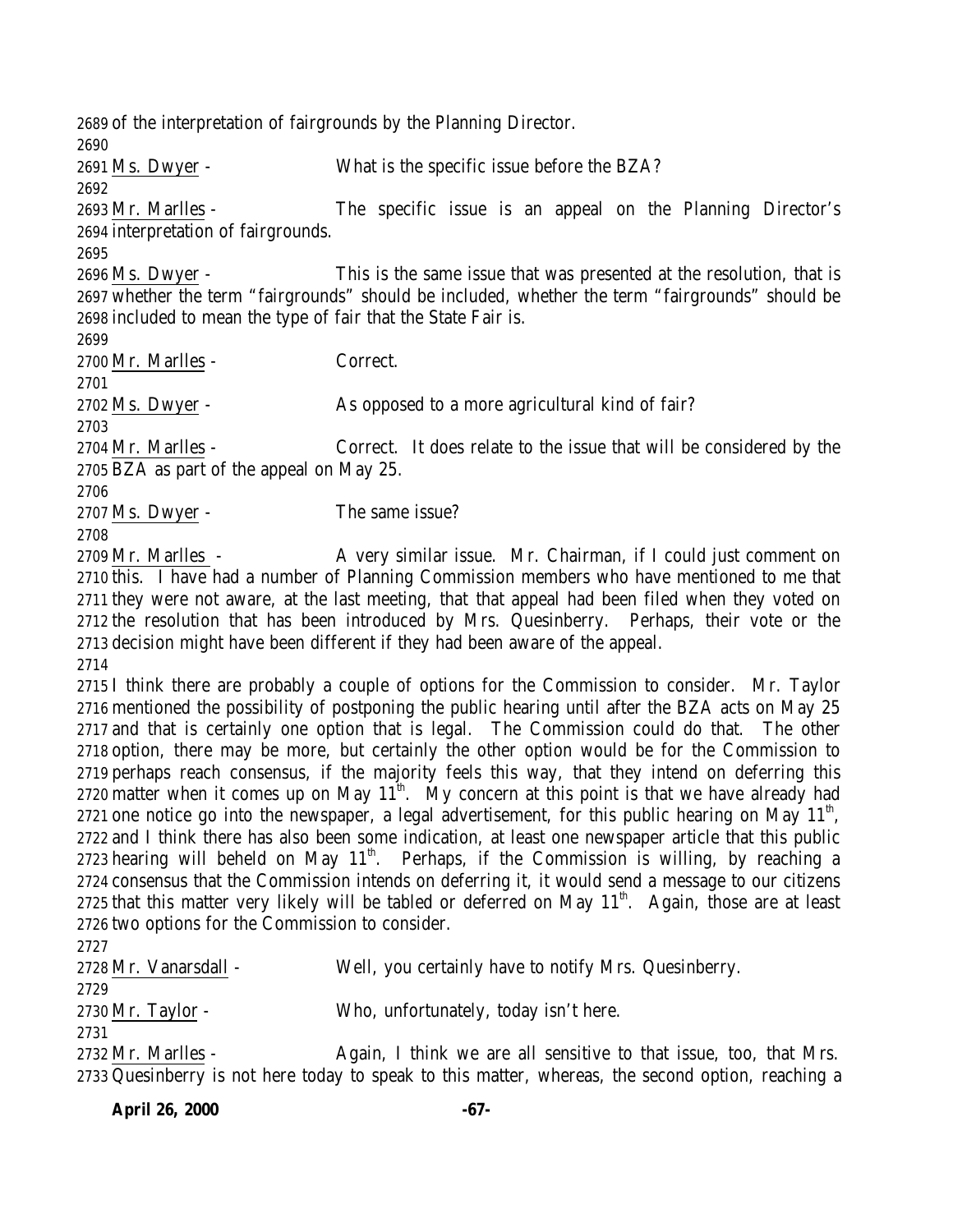2734 consensus will allow Mrs. Quesinberry to present her view at the May  $11<sup>th</sup>$  public hearing. 

 Ms. Dwyer - In light of all of the focus and energy that has been directed to this issue, I would hate to say that we intend to do something. I think if we are going to do something, we ought to do it today. Everyone knows what we are doing. Things can fall through the cracks between now and then. We might intend to state our intention today, and it 2740 may be different on the  $11<sup>th</sup>$ . One way or the other, we should decide if we are going to hear 2741 this on the  $11<sup>th</sup>$  or not, we should decide that today.

 Mr. Vanarsdall - Along the same lines, I think, how would we handle the people who would want to come on the  $11<sup>th</sup>$  for us to tell them we are going to defer it?

Mr. Archer - You'd have to make it a public notice.

2748 Mr. Taylor - And say exactly as Commissioner Dwyer says, if we pick up, if we agree to just move this plainly to the meeting on the  $25<sup>th</sup>$ , we would just say any hearing on 2750 this issue will be deferred from the May  $11<sup>th</sup>$  meeting to the May  $25<sup>th</sup>$  meeting.

 Mr. Marlles - Well, it is after the BZA. If it is the feeling of the Commission that they do, in fact, want to take action to postpone the public hearing, then we certainly could try to get some public notice into the newspaper. We certainly can notify those groups that, perhaps, would have come to speak on the issue. There are certainly some things we 2756 could do to notify the public before May  $11<sup>th</sup>$  if that is what is the desire of the Commission. 

2758 Mr. Vanarsdall - I would certainly vote for that. I don't think it requires staff to 2759 just talk about it today and wait until the  $11<sup>th</sup>$  to take any action.

2761 Mr. Marlles - Again, what staff was trying to be sensitive to was the fact that the Planning Commission member from Varina was not here and… 

 Mr. Vanarsdall - Well, it is unfortunate that it came up, but it came up last night, so it is not anything we are trying to do behind her back. It is a fact we have to deal with. 

 Mr. Taylor - We have to deal with it and dealing with it at the appropriate moment, I think, and I think the more appropriate moment would be after the BZA. 

2770 Mr. Vanarsdall - I am in agreement with that, also. I would be in agreement to do something today.

 Ms. Dwyer - I would just say, trying to be the devil's advocate, since Mrs. Quesinberry isn't here, she might argue that what the Commission and Board does in terms of determining the definition of the ordinance is unrelated to what the BZA may do, as a matter of interpretation of the existing ordinance. I think the object of her resolution may have been to change the current understanding of what that ordinance is. I'm just saying that because that is my interpretation of events. So, while it may be prudent to wait until the BZA makes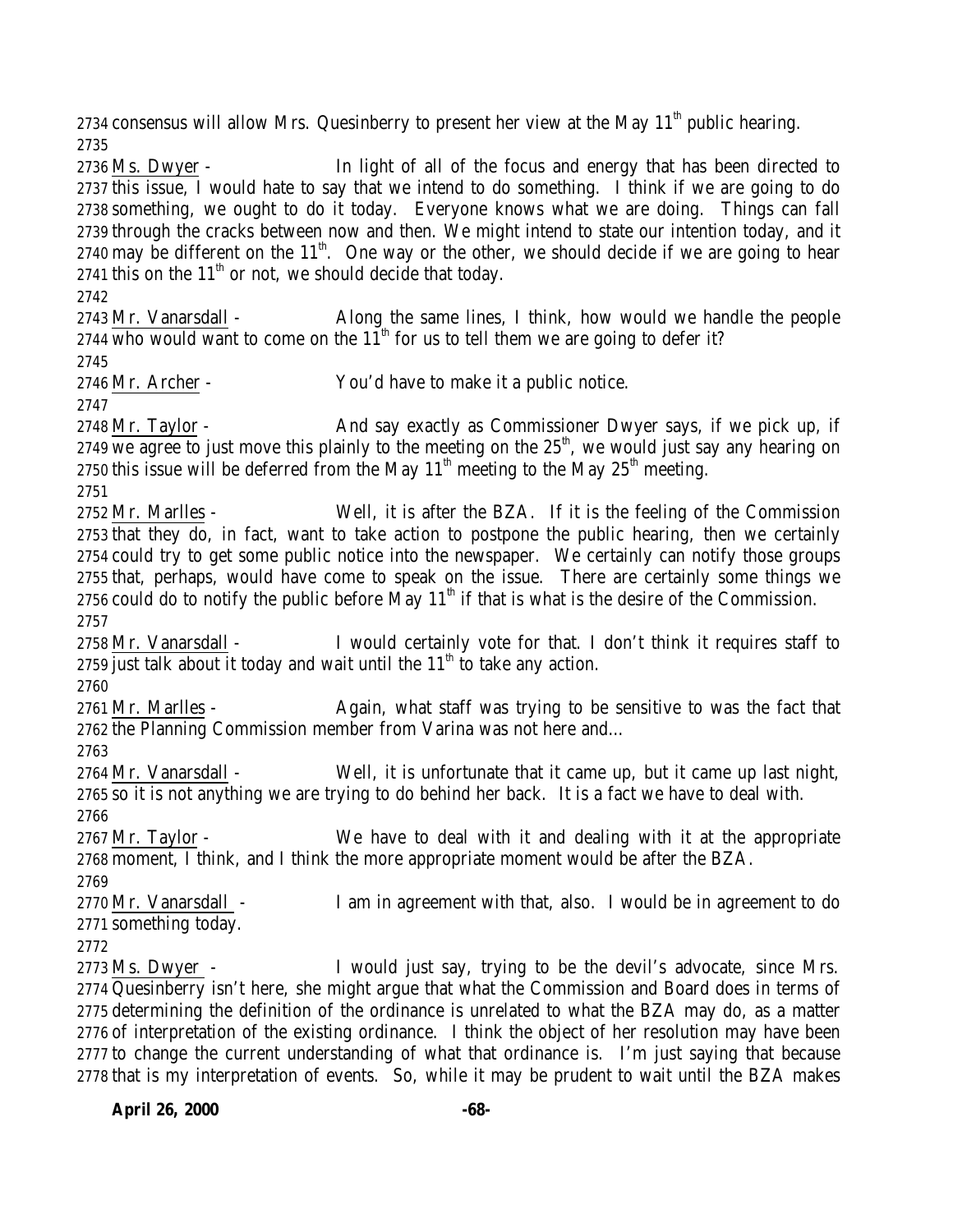**April 26, 2000 -69-** its decision and the BZA interprets it differently that the Director of Planning has, then that may satisfy those who want that different interpretation and no action would be required by us, so I think that may be a prudent way to go, but I also think that Mrs. Quesinberry may believe that the two actions are independent of one another. 2784 Mr. Taylor - I guess I would say that they might be independent of one another depending on whether you are looking at it as a zoning issue or as a planning issue. It is simply, to me, a question of the timing, and my thought is that the timing of the Planning Commission's determination is more or less independent of the BZA, but I don't necessarily think our deliberations or our decisions should precede those of the BZA. Mr. Vanarsdall - I would have never voted for it had I known about what you were 2791 involved in with the  $25<sup>th</sup>$  of May, and I didn't know that. 2793 Mr. Taylor - And my feeling is that no matter how the discussion of the Planning Commission goes, our discussion should be on a different tenor than that before the BZA as to just what nature of that planning would be. Mr. Marlles - Mr. Taylor, is it your proposal still then that the matter of the public hearing regarding the definition of "fairgrounds" be postponed until after the BZA has had their public hearing and acted on the appeal? Mr. Taylor - Yes, Mr. Director, it was. Ms. Dwyer - So, is this a new resolution to counter the original resolution? Mr. Vanarsdall - I have wondered about that. How do you do that? 2807 Mr. Taylor - My motion would be to simply postpone the resolution and that 2808 we postpone the hearing until their meeting on the  $25<sup>th</sup>$ . Mr. Marlles - Or to reschedule the public hearing. 2812 Mr. Taylor - Right. Ms. O'Bannon - I would just like to voice a real concern that Mrs. Quesinberry is not here, because there may be some rationale behind the way she has done her presentation. I will leave it at that – her request. And it concerns me that she is not here and doesn't have a voice considering this is her issue at this point. Ms. Dwyer - On the other hand, time is running out, because we don't have any more public meetings between now and then so we have to act today if we are going to act. Mr. Taylor - That is right. If we are going to act, we have to act today, and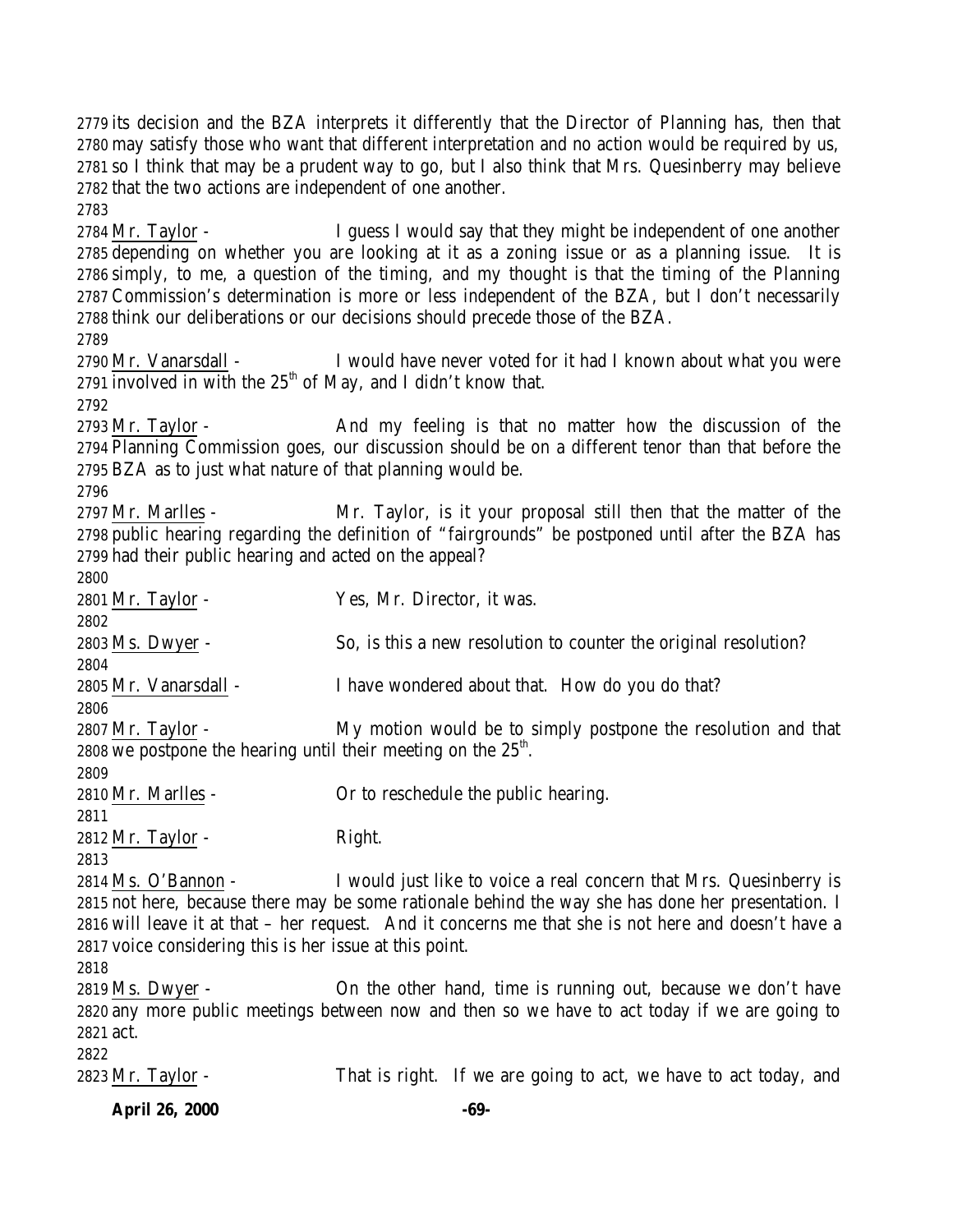the question is, shall we act. Mr. Marlles - I think the Commission is aware that this matter was kind of brought up at the end of the last meeting of the Commission, and I am not sure, again, based on what I have heard from some Commission members, there was not information, or they were not aware of the pending appeal, and may, in fact, not had enough time to even think about the resolution that was introduced. 2832 Mr. Taylor - And, in all fairness to Commissioner Quesinberry, I am not sure if she were here what her thoughts would be because what I seek here is just to postpone this 2834 until our next meeting on the  $25<sup>th</sup>$  and we can still discuss it then. So, I don't know that I am doing anything except letting the BZA go first, and we will just go second. Ms. Dwyer - Well then, you really want to postpone our discussion until after 2838 the BZA makes it decision, and the BZA may postpone its decision until after the  $25<sup>th</sup>$  as well, so I think… 2841 Mr. Taylor - Well, if they did that, we would hear it on the  $25<sup>th</sup>$ . We would just hear it. Ms. Dwyer - I thought your purpose was just to postpone our discussion until after the BZA makes it decision. 2847 Mr. Taylor - I presume they would hear that on their present schedule. Ms. Dwyer - I don't think we can necessarily assume that. All I am saying is, if there is a motion, and that is the purpose, that the motion should be to postpone our discussion until after the BZA makes its decision, rather than tying it to a date, because they may have some deferrals or delays in their process. Mr. Marlles - I would agree with that, too. 2856 Mr. Taylor - I guess that is right. So... Mr. Vanarsdall - Why don't you make that a motion? Mr. Taylor - Mr. Chairman, I would move that the Commission enact to defer our planned discussion on the Fairgrounds until after the meeting of the BZA on the same subject. Mr. Archer - Would you like to say the first meeting after the BZA meets, the first POD meeting? Mr. Taylor - I would say the first opportunity after the BZA meets. 

| <b>April 26, 2000</b> | -70- |
|-----------------------|------|
|                       |      |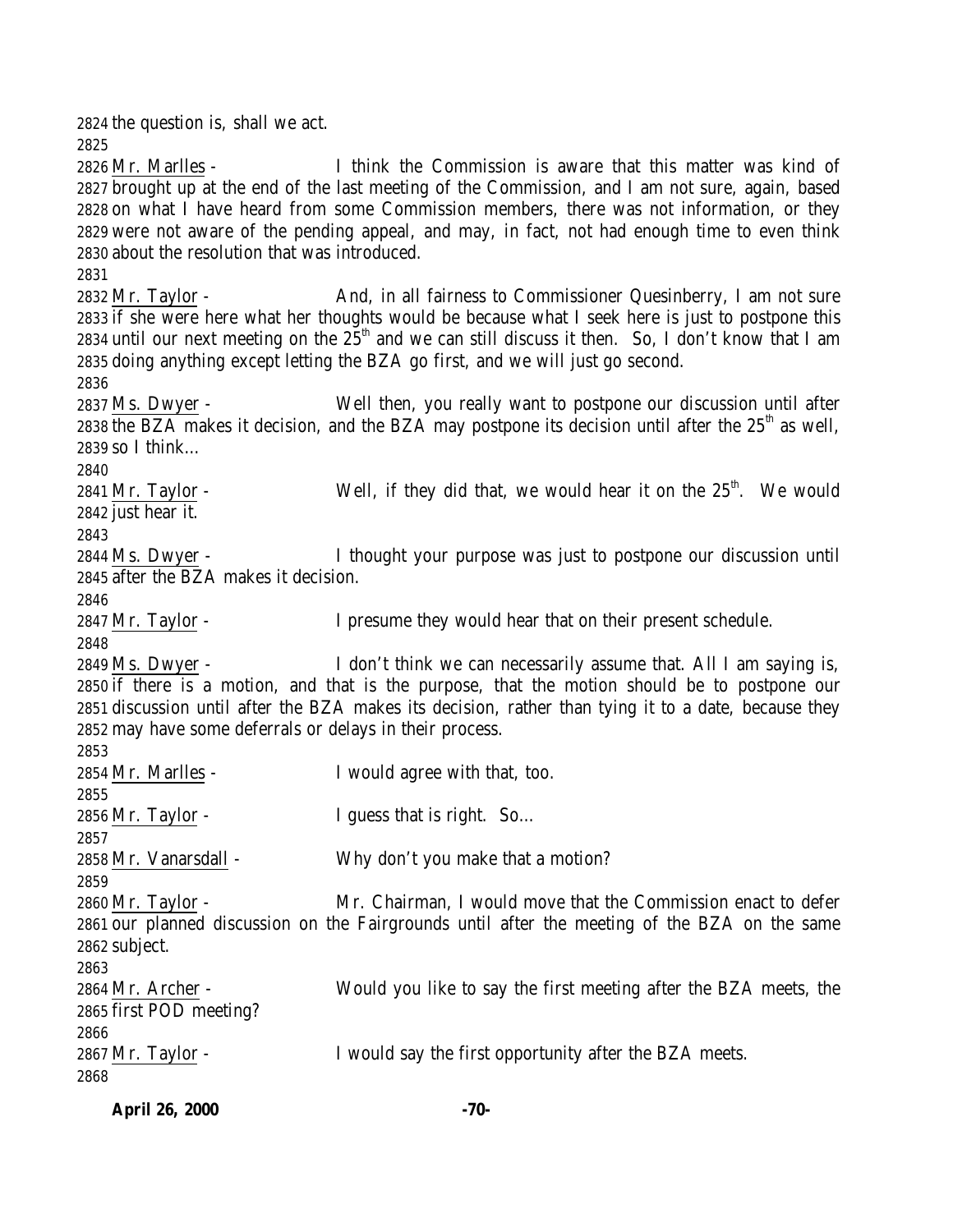Mr. Vanarsdall - Because if we don't, we can leave it open until anytime. Ms. Dwyer - The first opportunity after the BZA decides. Mr. Taylor - Correct. I will amend that to say the first meeting after the BZA makes their decision. Mr. Silber - We have to advertise it, so that would give us time. Mr. Vanarsdall - Anybody going to second it? Mr. Archer - I will second the motion, Mr. Chairman. Mr. Vanarsdall - The motion was made by Mr. Taylor and seconded by Mr. Archer. All in favor say aye. All opposed say no. All right, we have three ayes and one no. Ms. O'Bannon - And I abstain. Please let the record reflect that. The vote was as follows: Mr. Taylor – aye Mr. Vanarsdall – aye Mr. Archer – aye Ms. Dwyer – no Ms. O'Bannon – abstained The Planning Commission voted to defer the public hearing on the resolution regarding "fairground" until the first meeting after the BZA makes their decision. Mr. Vanarsdall - I'm sorry. What did you say? Ms. O'Bannon - Please let the record reflect that I abstained. I again have concerns that Mrs. Quesinberry… Mr. Marlles - Mr. Chairman, just to comment on that last motion, it would be the first Planning Commission meeting we can advertise, get the proper advertising in for the public hearing, after the BZA acts. Mr. Vanarsdall - OK. All right. That is good. Mr. Archer leaves during this time Mr. Marlles - Mr. Chairman, we do have a number of items that were scheduled for work sessions after lunch, beginning at 1:00 p.m. We do have staff here from the Public Works' department, from the Environmental Design Division, that are prepared to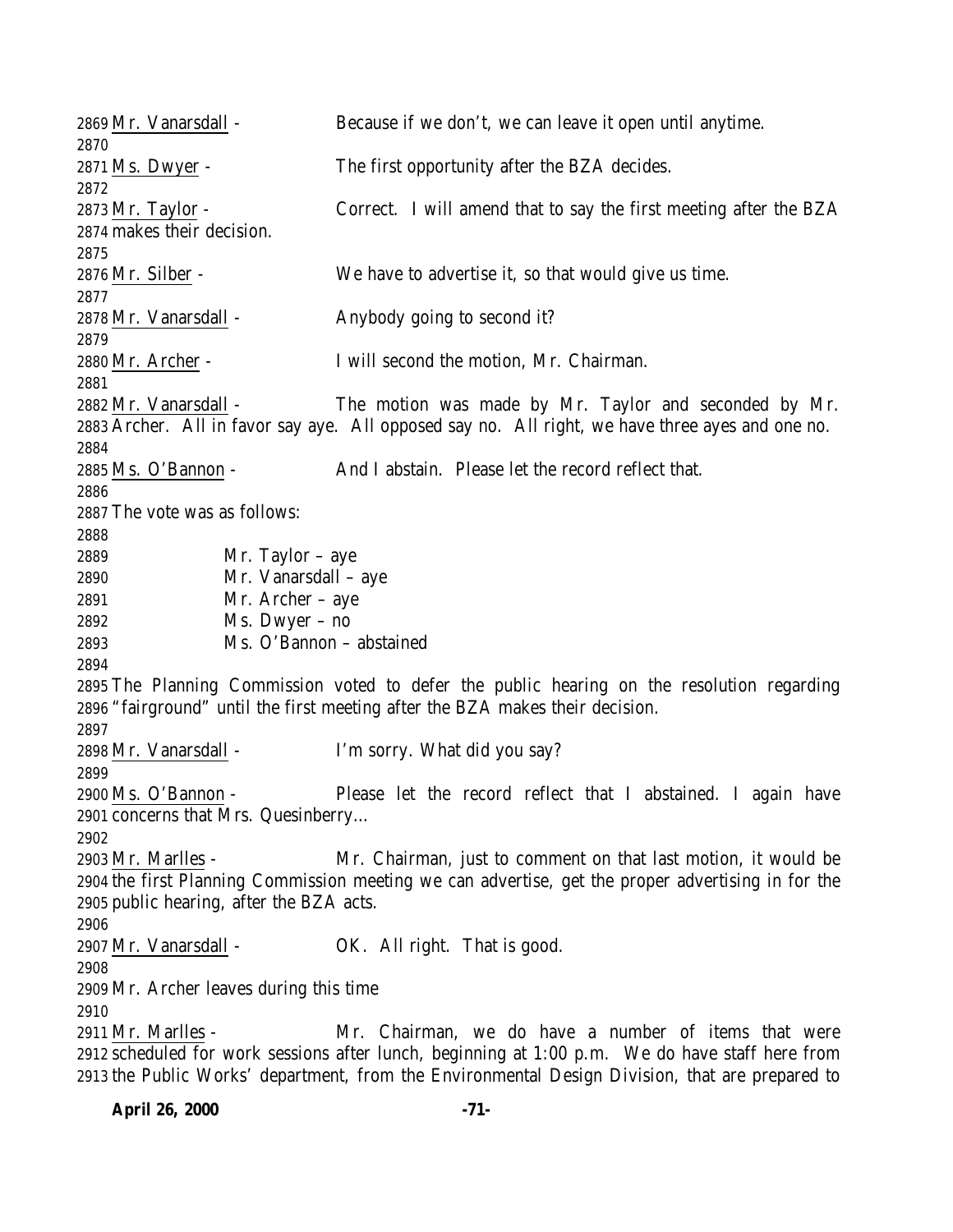do their presentation now if it is the desire of the Commission. I believe that presentation is going to run about 30 to 45 minutes, somewhat in that range. Eric, are you still there? Is it the desire of the Commission to take this presentation up now? 

 Mr. Vanarsdall - We might as well, but that is up to you all. I don't mind. 

# **WORK SESSION: Department of Public Works Environmental Design Division's Role in Reviewing Development Proposals (Staff Presentation by Jeff Perry)**

Mr. Marlles - Mr. Perry.

Mr. Vanarsdall - Mr. Perry, I am not butting out on you, but I've go to answer

this phone.

 Mr. Jeff Perry - Mr. Chairman, members of the Planning Commission, I certainly do appreciate the opportunity to be before you today. For those of you who might not remember, my name is Jeff Perry and I am the Environmental Manager for the Department of Public Works. Mr. Chairman, I have provided the Planning Commission with a proposed agenda for today's work session, and with your permission, what I would like to accomplish today is briefly introduce you to the environmental laws that we work under, and what our review responsibilities are. I'd also like to go over the environmental plan review process prior to the Planning Commission meeting, and then after the Planning Commission meeting. Hopefully, this will give you an idea of when a project comes before the Planning Commission what has really gone into it, and what we have looked at. I will spend a little time discussing when the environmental division recommends non-approval of a project to the Planning Commission, and some of the reasons why we do that. And, then, finally, I plan on spending most of our time discussing the five areas of concern that you raised during our last meeting on February 2.

 But before I get started, I would like to quickly introduce some of the staff I have with me today. They are here not only to help me answer any questions you might have, but to kind of give you an idea as to the expertise we possess in our section when we deal with some of these environmental issues. First off, I'd like to introduce Keith White. I don't know how many of you have met Keith before. Keith is a P.E. from the University of Virginia, and Keith reviews a lot of our plans, but, more importantly, I think, Keith has spent 5-1/2 years working for the Chesapeake Bay Local Assistance Department. That is extremely invaluable when citizens come forward with concerns about RPA questions and so forth. Keith, having reviewed the plan, I think we are pretty much consistent with the Act and you should feel comfortable when those issues come up, that Keith has pretty much addressed them before they got to you.

 In addition to Keith, I have Robin Morgan with us today. Robin is the County's wetland and permit expert. Robin also graduated from UVA in biology and Robin spent four years working for VDOT doing wetland delineation, working on permits, road projects, and from there she went to Williamsburg Environmental Group where she did a lot of work also with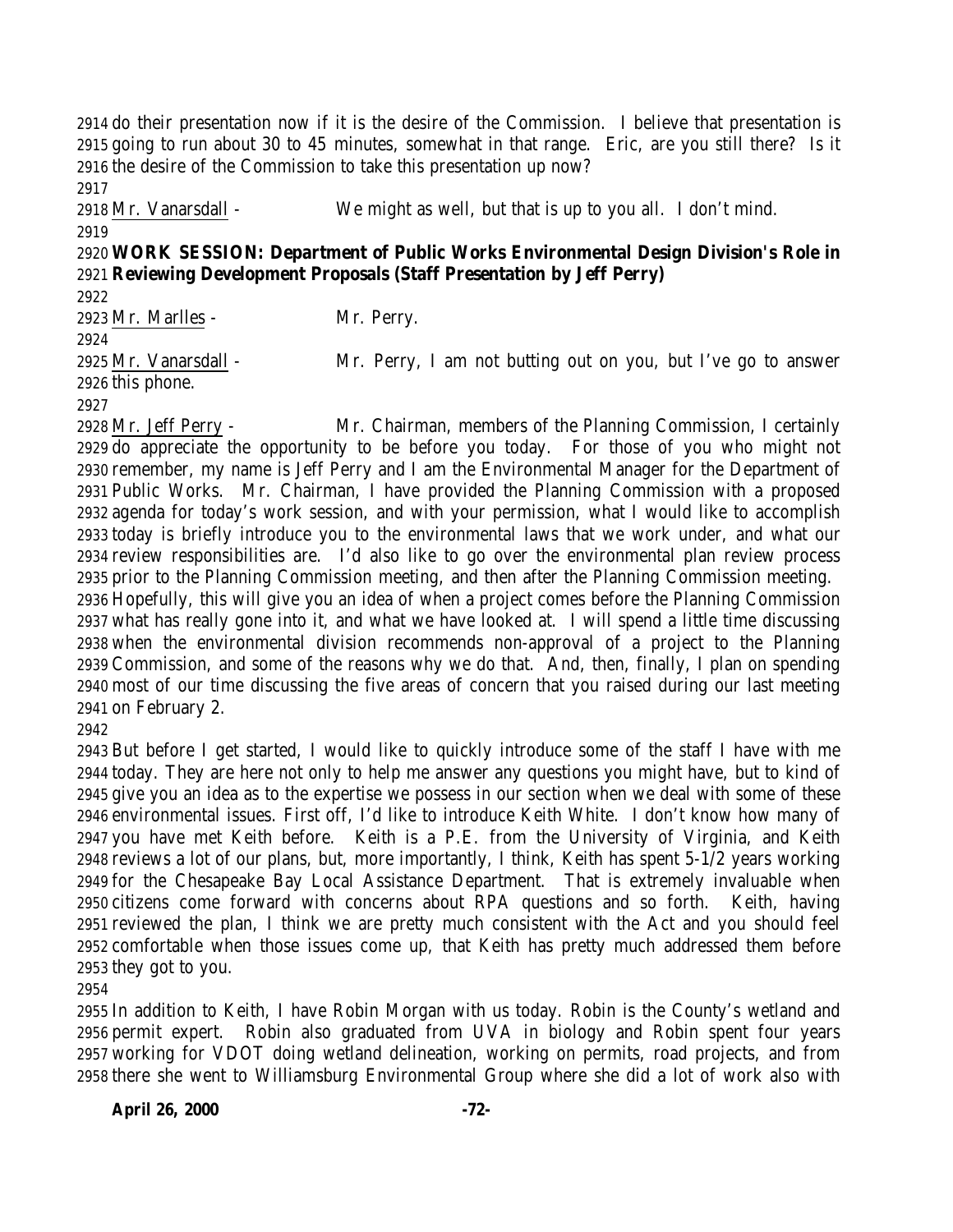wetlands and permitting. So, again, when those issues come up, wetlands and we have some discussions with developers, where the wetlands begin and end, Robin is a great resource and we rely on her heavily, in addition to relying on her for road jobs and school sites and things like that.

 Mike Hackett, Mike overseas our erosion control program. Mike is a Certified Plan Reviewer and Inspector. It is a big job. He has five inspectors under him that he supervises, so anytime there is an issue, and a project is under construction Mike addresses that. Also, with me today I have John Newton. John is an environmental inspector and he is representing the other inspectors today. John graduated from Virginia Tech and is an E.I.T. In addition to his role as inspector, we use John for a lot of things, including some of the oil-water separators I will be going over with you today. John reviews all of those oil-water separators and all of the calculations and he is a great resource.

 Lastly, and I will get started here shortly, I have got Scott Jackson. Scott works in the Design 2974 Division, but not for long. May  $12<sup>th</sup>$  Scott is going to move over to the Environmental Department and I am really glad for that, looking forward to it, and he is going to share in a lot of the plan review responsibilities, and Scott graduated from VMI and, again, a super resource. 

| 27 I O                   |                                                                |  |  |  |  |  |  |  |  |  |
|--------------------------|----------------------------------------------------------------|--|--|--|--|--|--|--|--|--|
| 2979 Mr. Vanarsdall -    | You've got a good mixture down there, Tech, UVA and VMI.       |  |  |  |  |  |  |  |  |  |
| 2980                     |                                                                |  |  |  |  |  |  |  |  |  |
| 2981 Mr. Perry -         | I really do. Mr. Vanarsdall, I am blessed with just a terrific |  |  |  |  |  |  |  |  |  |
| 2982 staff, I really am. |                                                                |  |  |  |  |  |  |  |  |  |
| 2983                     |                                                                |  |  |  |  |  |  |  |  |  |
| 2984 Ms. O'Bannon -      | Is this what it takes to decide on a BMP?                      |  |  |  |  |  |  |  |  |  |
| 2985                     |                                                                |  |  |  |  |  |  |  |  |  |

 Mr. Perry - Well, you will see that. You will see everything we do, and with that, I would like to get started just quickly going through the three laws that we deal with and what our review responsibilities are with those laws, the first being the Chesapeake Bay Preservation Act. As you know, that Act is to protect and improve the water quality of the Chesapeake Bay and its tributaries, and due to that Act, we are responsible to identify where the Chesapeake Bay buffers are in our County and see that they are protected through the development phase. With that, I know you have heard of the terms RPA and RMA and in about three or four minutes, I will show you an example of an RPA and explain how an RPA works. I know you all have some interest in that, so if you will just bear with me I will get to that. Another review responsibility under the Chesapeake Bay Act is identifying wetlands, because our buffers are based off of wetlands. In addition to that, we are required to see evidence of water quality permits, Corps of Engineers and DEQ permits that may be necessary for a project. And before we can sign a set of plans, we need to make sure not only that we see those permits but we understand the conditions of those permits. Lastly, a big responsibility is water quality runoff from development sites, and these are the BMPs. With the Chesapeake Bay Act any project that is developed within a Bay area – that project has to address storm water runoff and treat it before it gets into our storm sewer system and then get into any streams. The second environmental law that we are bound by is the National

**April 26, 2000 -73-**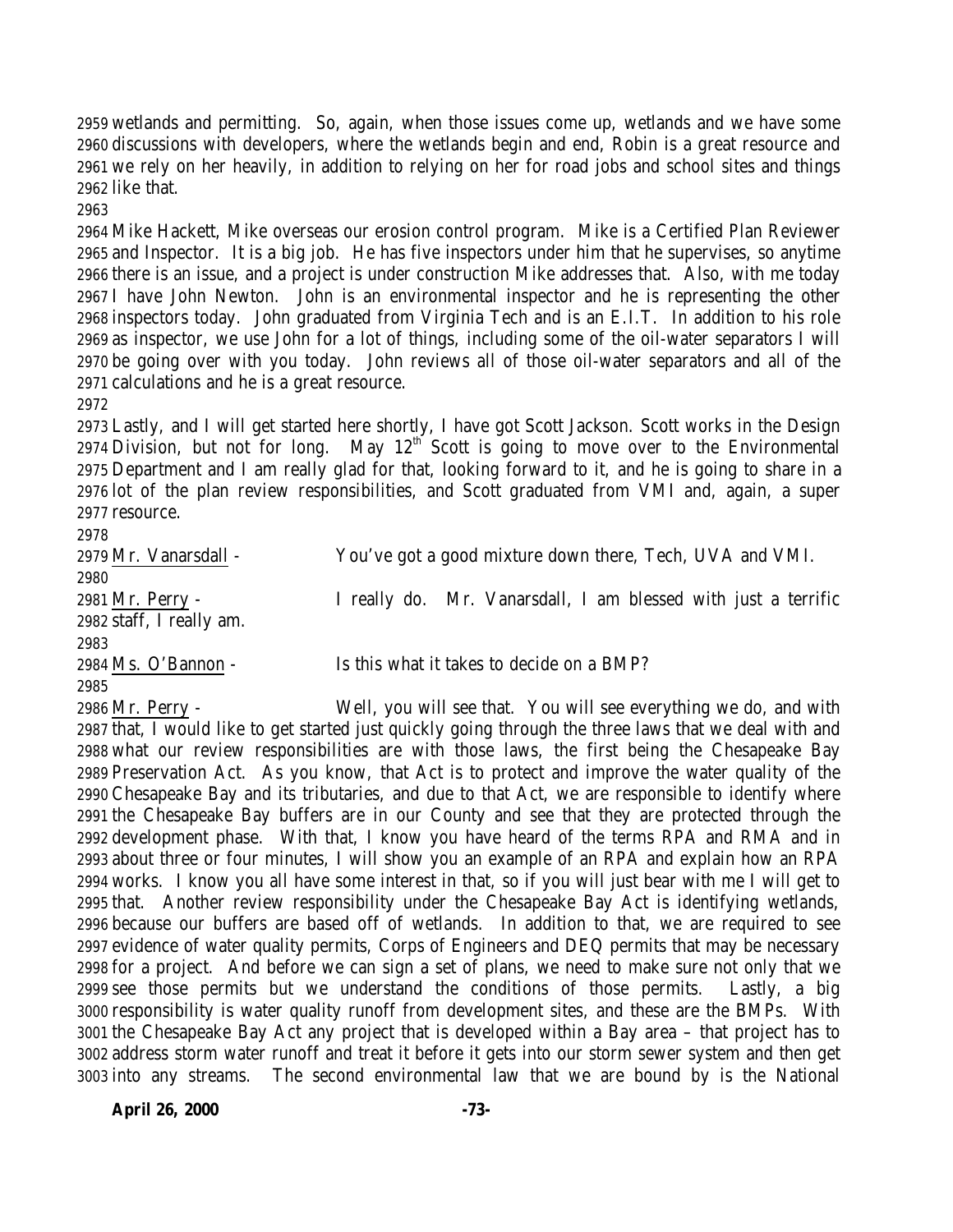Pollutant Discharge Elimination System, or NPDES, and this is really an interesting law. What it is, is the County is responsible for the quality of water entering its storm sewer system, so as developments are proposed, we have to be able to control the quality of the water that is going into our storm sewer system. That is when we start getting into things like oil-water separators, where we start requiring oil-water separators for gas stations and for people who handle petroleum products. I will show you some examples here in a few minutes.

 Also, dumpster locations. Obviously, if you have a dumpster that leaks and it sits over an inlet, and it leaks directly into our storm sewer system, that is going directly into the creek, the NPDES law wants us to look at those types of situations. Trash racks are very similar, especially when you get into the fast food industries that generate a lot of paper. Obviously, if there is litter on the ground and a storm comes along, it washes into the inlet so we have requirements for trash racks, and I will show you those as well.

 NPDES also addressed runoff from development sites, just like the Chesapeake Bay Act did, and what it said is that localities that have a population greater than 100,000, which obviously Henrico is, that you address runoff from your development sites. So, what that did is that basically brought water quality requirements, these BMPs, into the areas outside of the Chesapeake Bay Act, so, in fact, we have water quality requirements in all developments in the County due to these two Acts.

 NPDES also requires BMP inspections. They recognize BMP's will be contracted and NPDES requires that localities go out and inspect these BMPs periodically to make sure that they function properly. So, that is another review responsibility that we are stuck with, so to speak.

 Lastly, and I won't spend much time on this because it kind of explains itself, the Virginia Erosion and Sediment Control law. Our responsibilities there are to actually go out on all projects and review erosion and sediment control. It is a huge task. Right now I think we have 560 active projects in the County. In addition to that, we have 18 mining operations. Some of those mining operations are huge and it does take a lot of time to get out on these sites and inspect them. With that, what I would like to now move into is the RPA, because you will hear me mention this throughout my presentation, RPA, and maybe I can spend just a few moments to go over what an RPA actually is.

 Ms. Dwyer - Could you give us copies of this, of your slides or maybe your PowerPoint presentation? Mr. Perry - I could. Very easily. I think we already have it here. Mr. Taylor - I have one additional question. Under the NPDES permit system, does every business need an NPDES permit or is there a general permit? Mr. Perry - No, sir, and that is a great question. What it is, EPA has set up

**April 26, 2000 -74-**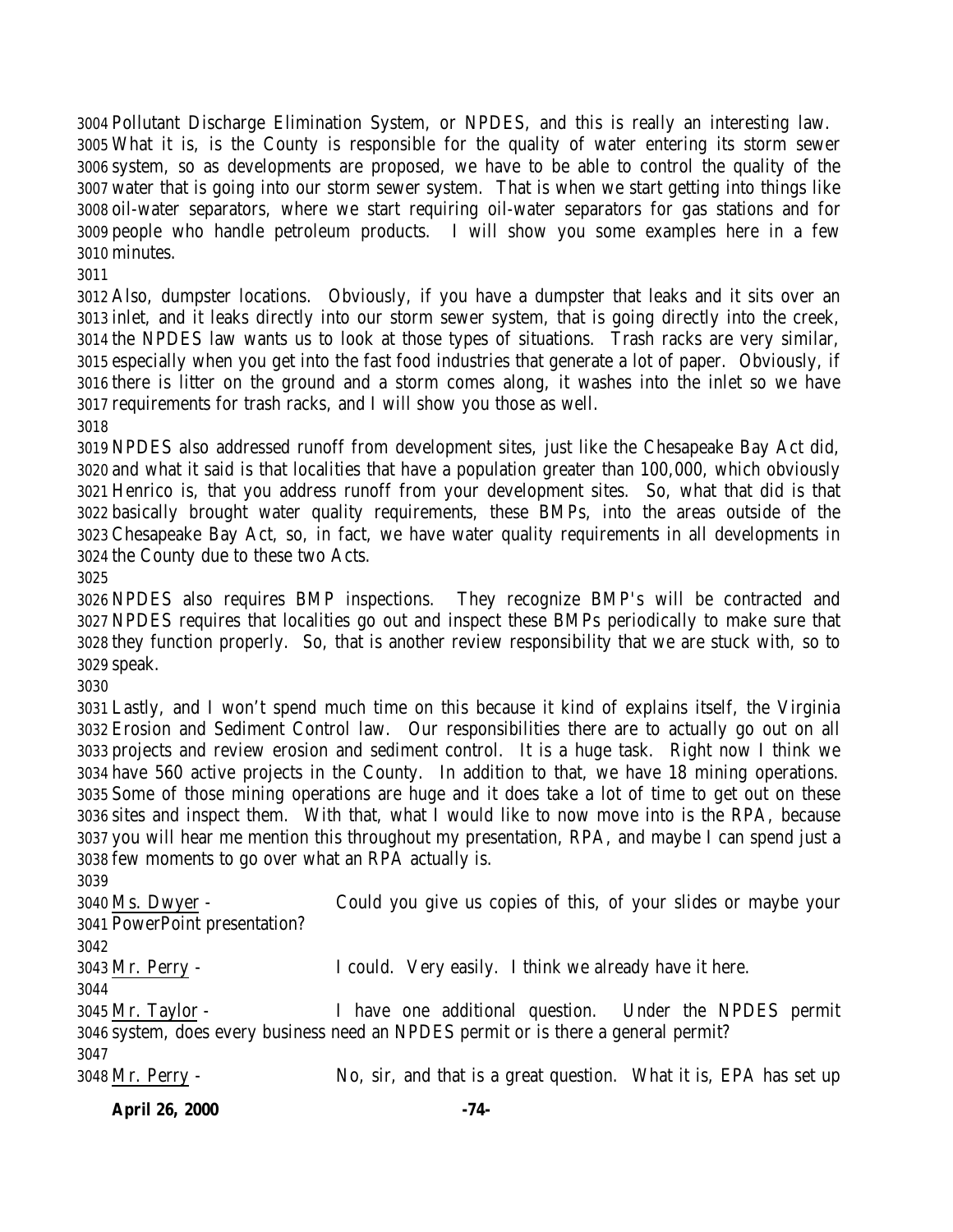what they call a SIC Code, a Standard Industrial Classification Code, so every business that comes into the County has a code associated with it. Depending on your code is whether you need to get a permit or not. An example would be, let's say you are a recycling facility. A recycling facility would generate a lot of possible contaminants going into the storm water, so they will say, "OK, that SIC Code – anybody who is 5015 – I think that it is for recycling – is responsible to get a NPDES permit. However, someone, let's say, who sells something, like a Wal-Mart will have a different SIC Code, those SIC Codes for those types of activities – commercial types of activities – won't be required to get an NPDES permit. So, that is how they do it certain Standard Industrial Classification Codes are required to get NPDES permits, and it is based on what the principal use is on that particular business and that determines whether they need an NPDES permit or not. Mr. Taylor - Those are for individual businesses. Mr. Perry - Well, it is more of a classification. In other words, anybody who does recycling is under that Code and would then need an NPDES permit. Mr. Taylor - That is the Federal system? Mr. Perry - That is Federal. That has been passed on to DEQ and then really somewhat passed on to the localities, because we have to go out and inspect these facilities to make sure, in fact, that they are storing their chemicals properly and so forth. Mr. Taylor - And that is an annual inspection? Mr. Perry - Yes. It is difficult with the number of sites we have, but we try to make it annual. Yes. Mr. Taylor - Is compliance with the NPDES system, in your experience, inspections, generally are the requirements complied with properly on all of the permits or are there numerous small infractions? Mr. Perry - There are some infractions, and some situations, depending on where they are storing material and how they are storing material, then there is more of a risk. What these businesses have to do, if you get a permit, you have to come up with a spill pollution prevention plan, for your business, which shows you how you are going to faithfully control your runoff, and that is something that is provided when you go to inspect that business. For the most part, we get some, it is a new program, so it is hard for me to say we get total compliance, but I guess for the most part we are satisfied. When we aren't we give them notice and then we come back out and re-inspect. Ms. O'Bannon - I have a question. Dry cleaning facilities, is this something you have to get a lot of permitting for? Mr. Perry - Yes.

**April 26, 2000 -75-**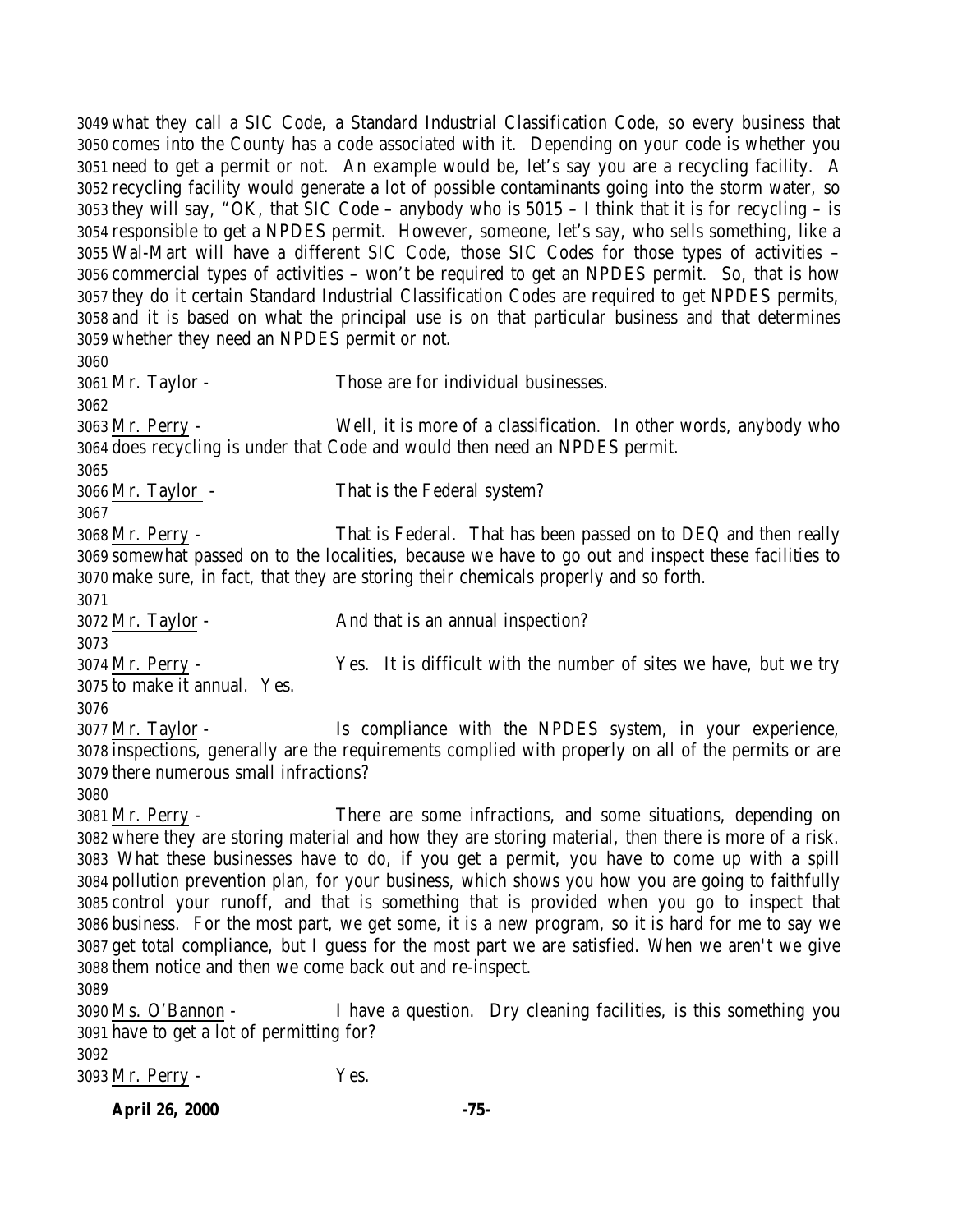Ms. O'Bannon - This is a two parter. 

 Mr. Perry - We don't inspect all businesses, because, remember, under this permit, we are in charge of what comes into our storm sewer system, so there are cases where someone does not connect to the County Storm Sewer System, they discharge, let's say, directly to a stream, and those cases their permit is direct with DEQ and the County would not inspect them because we have no authority over that, because they don't come through our system, so we don't inspect, even though they might have an NPDES permit does not mean that we necessarily inspect that site.

 Ms. O'Bannon - The question, the reason I asked the question about the dry cleaning facilities is, is there in our ordinance or zoning we often eliminate that in shopping centers and so on, you know, when zonings come up or it is proffered out – dry cleaning facility – but I understand there is a new type of dry cleaning process that does not cause the same type of pollution or something, and we have added those in the, in proffers recently, and I am curious to find out.

 Mr. Perry - I understand what you are saying, but there are certain, don't forget there is a sanitary sewer that handles anything internal, anything that is processed under the roof, we don't get into that at all. What we deal with is rainwater getting where someone may store their chemicals outside. Now a lot of time in a dry cleaning operation most everything is under the roof, and, therefore, that is something strictly that would be dealt with through the sanitary sewer and their requirements on strong waste and so forth, through our Utility Department. So, we are basically outside. Did that answer your question? 

 Ms. O'Bannon - Part of my concern about having dry cleaners in shopping centers is all of the air pollution, I guess you could call it that, but fumes.

Mr. Perry - Right.

 Ms. O'Bannon - The concern that I am asking these questions is directly related to work the Planning Commission might do in getting proffers on shopping centers and that sort of thing. That is my reason for asking it then. Also, in working with the rewriting or the newer version of the Chesapeake Bay Preservation Act, Chesapeake Bay 2000, it was an issue that came up with chemicals and so on, but this question, this new drying cleaning procedure, it keeps popping up. I didn't know, I thought maybe you had something specifically about this new procedure. No. OK.

 Mr. Perry - It is something that could be looked into, though. You have aroused my curiosity. That is for sure. OK.

 Mr. Taylor - While we are on BMPs, one thing I have noticed is the wide variety of BMP designs and some people have gone to great lengths to design them and provide hydrophilic type vegetation for them and screening, and other people, other institutions don't do that. Do we give a guide to everybody that is in the process of doing the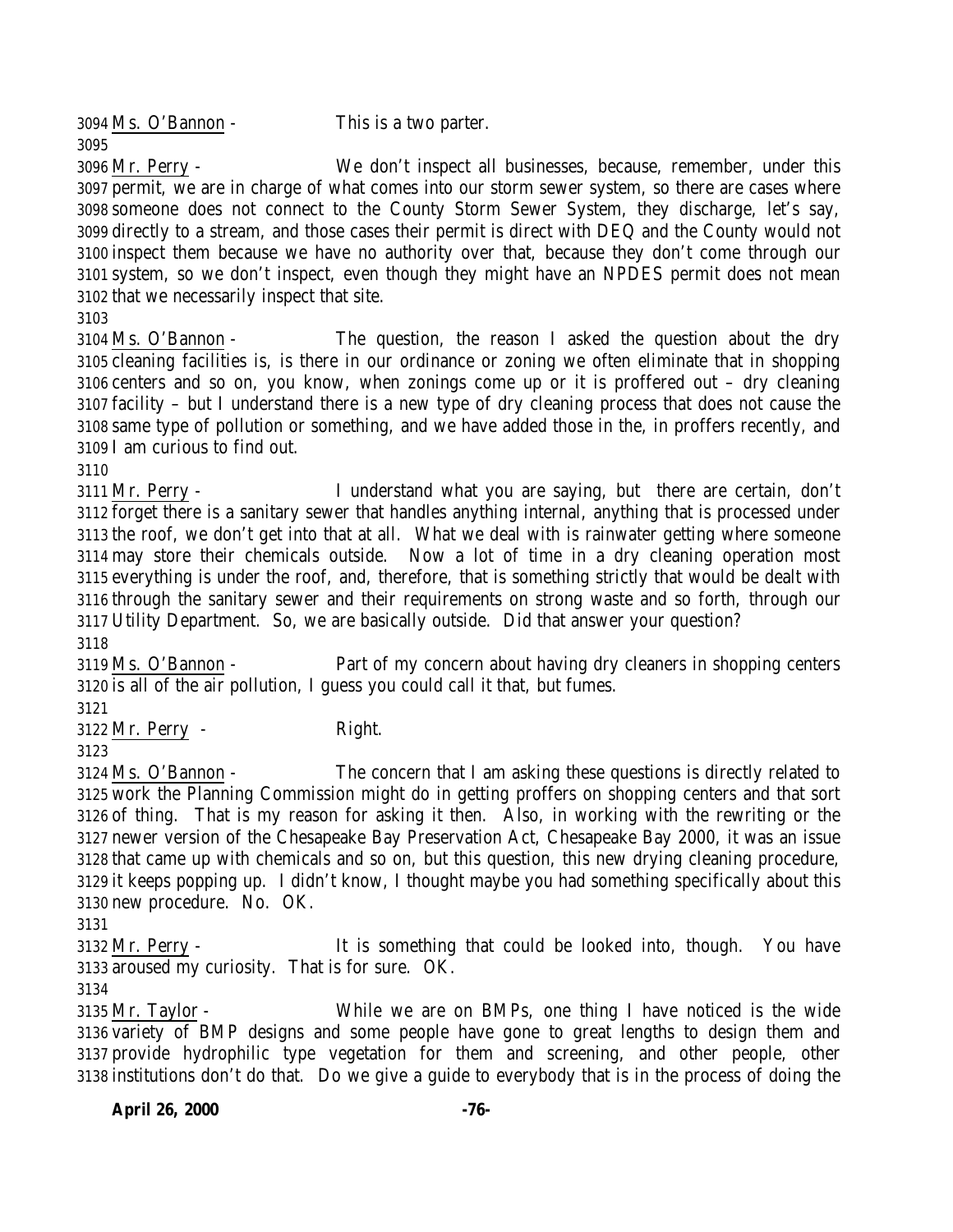BMP designs or have a recommended design that would, perhaps, encourage planting of hydrophilic type plants?

 Mr. Perry - We do have a storm water quality guideline manual that basically deals with BMPs. Most of those issues identified in that manual are things like side slopes. Do they need to be in, let's say, a subdivision 4-1 flat, or do they tend to be safer, easier to mow, easier to maintain vs. commercial, which might be 3-1. The actual landscaping of the BMP basically is something that is worked out, I guess, through the Planning Department as part of their landscape plan. We have some reservations about allowing people to, let's say plant trees on side slopes, because if a tree falls down it tears the embankment out of the BMP. So there are some issues like that, as well, let's say mulching below the water quality line. When a BMP fills up with water, it is designed to fill up to a certain elevation, and obviously if you put plants in there that were mulched, that mulch would wash down and then clog the holes of the stand pipe, and, therefore, the BMP wouldn't function anymore, so we do have some restrictions and some guidelines that are provided in this manual. Now, to be honest, it is more restrictions than anything.

 Mr. Taylor - It is clear that some people go to great lengths to landscape it and plant it and probably maintain it and they look very attractive along Broad Street, and then some, look just like a mud hole, and I wonder if there is some way we could encourage the former treatment rather than just the latter?

 Mr. Perry - I think we do try to encourage it. 

 Mr. Taylor - But there is no limitation to using weeping willows or vegetation…

 Mr. Perry - To get into those trees, they actually have to be outside of the BMP because of the danger of falling in an ice storm and pulling the bank out, and so forth. 

 Ms. O'Bannon - I think you said restrictions. The purpose of the BMP is to move chemicals, nitrate and phosphorus and so on from where it goes in. If you put a lot of plants in it, people tend to want to fertilize them with 10-10-10 and then you are adding nitrogen and phosphorus and so on. You want a nice green grassy looking BMP and I've seen it happen in subdivisions, where the Homeowners Association is taking care of the BMP, and that want it to look real nice, but they end up adding the chemicals that it is designed to remove, so you have got a Catch-22 in that you have something there that is supposed to look probably like a mud puddle, because it is going to be a look bit mushy because it is removing these chemicals as they go down into the dirt and go into the water table, so if you make them too nice. It is like you said, you have to move the trees and bushes outside of it or on the edge of it, perhaps, if it is going to have water in it. Often they are designed with prickly bushes to keep kids out, for instance.

 Mr. Taylor - The ones that I have seen that have cattails in it, you're exactly right. They look like wetlands and they look like a marsh. They look much more attractive

**April 26, 2000 -77-**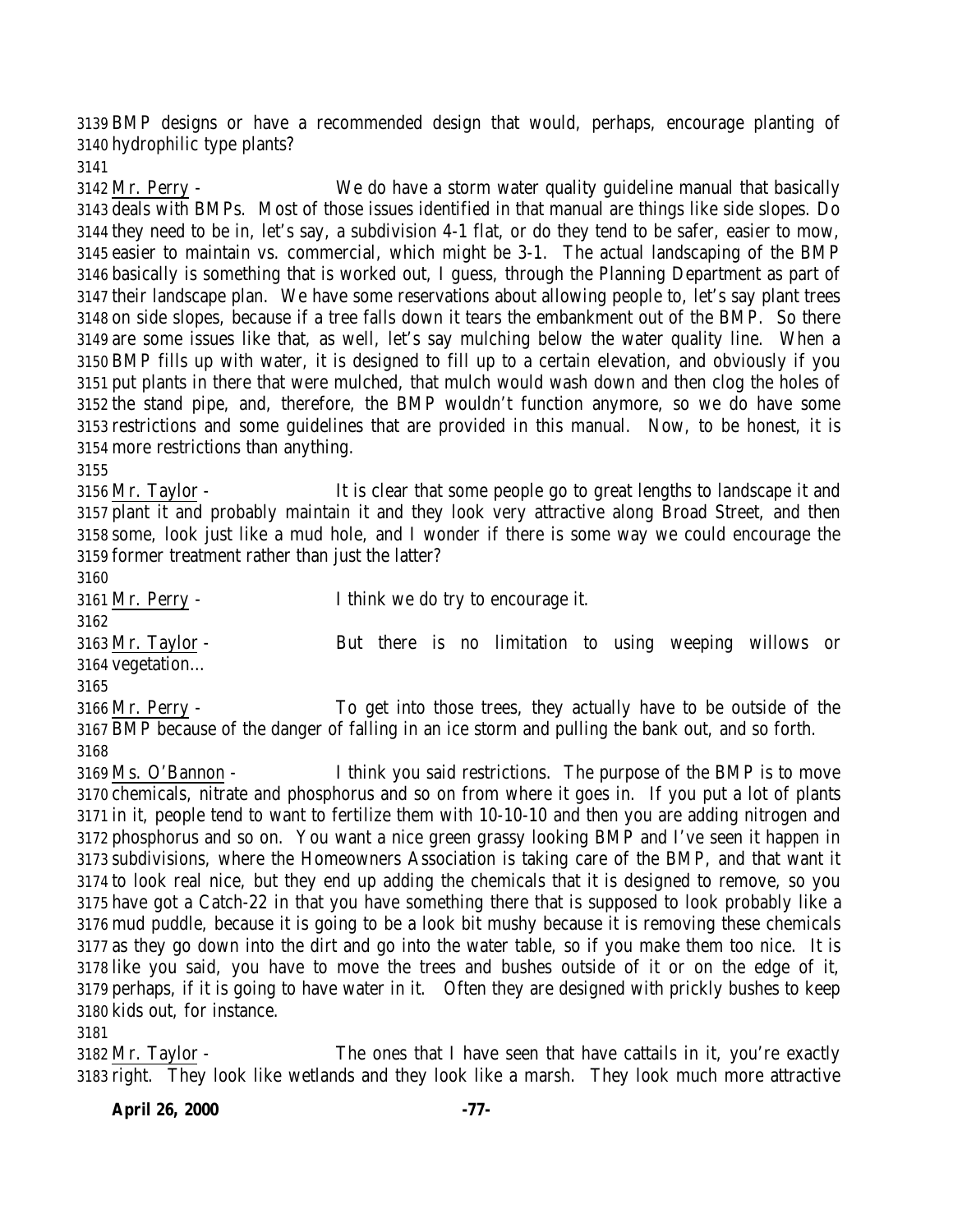than ones that are just barren and denuded of any type of vegetation. I would guess those that had that type of vegetation really serve to absorb more nutrients and more of the trash than the ones that are just scraped out and left unplanted. So, the question would be, what can we do, what should we do to encourage planting and reasonable landscaping within the BMP in the hope that everybody understands that being wetlands that they do have cattails that this is good, and they certainly do not need, if they are getting lots of nitrogen and phosphorus with the runoff, they certainly don't need to encourage or improve on that fertilization. Thank you. That is all I had to say.

## 

 Mr. Perry - Sure. Thank you. Again, I guess we will start with just making sure that the Commission is familiar with or comfortable with RPAs and what they actually are. As you can see, at the top of this slide, you have a perennial stream and a perennial stream is simply a stream that flows year around, with the exception of an extreme drought. But we have perennial streams and we have something called intermittent streams that may flow during the winter time, wet times like we are having now, but basically during summer months dry up. And what the Chesapeake Bay Act does, it focuses on, as far as RPAs are concerned, it focuses on perennial streams. So, we are talking about streams that flow year- around. What happens is the RPA is a 100-foot buffer off of that stream. However, as in this diagram, it is wetlands adjacent to that stream. What they call contiguous to that stream. So, the RPA is actually a 100 foot buffer that is off the wetlands if they are present, so if you had 100 foot of wetlands adjacent or contiguous to a perennial stream, your buffer would actually be 200 foot from the stream, because there would be 100 foot of wetlands and then there is 100 foot buffer attached on to it. If there were no wetlands there, it would be a 100 foot buffer off of the perennial stream. OK, and we tried to, in the diagram, we tried to give you a little plan view right below that – and that is probably the view you most often deal with here. As far as this 100 foot buffer area, this is "Do not Disturb Area" with the exception of a BMP, which can be located in the landward 50 foot of that 100-foot buffer. I know that is a little confusing. But that is only if it absolutely has to be there and I am going to show you a little example later on where we take exception to someone putting in a BMP within the buffer, because we don't feel that is the only place that it could go. The only other encroachment allowed into the 100-foot RPA buffer would be through an exception with the Director of Public Works, and that exception has to demonstrate that there is a hardship, and that hardship can't be money. You can't come in and say, "Well, I just can't get the lots I need. I need to get in that buffer." It does not work like that. An example of a hardship may be where someone has a home that preceded the Act. Let's say that it was built in the 1970s, and they wanted to put an addition on to their house or they wanted to put a pool out back, and obviously when they bought that home there was no RPA. They did not know that it existed. That would be something that could come forward to the Director and say, "Hey look, since this Act has been passed, I can't build an addition." After we look at that, we may allow some encroachment, but they would have to provide possibly an additional RPA somewhere else on their lot, or maybe add some more trees out there. So, there is an exception opportunity, but it is not based on money. It is basically, they have a hardship. OK. Everybody satisfied, or are there questions on the RPA. OK, great. 

I guess now I will get into the presentation itself. Plan submittal. Probably the most valuable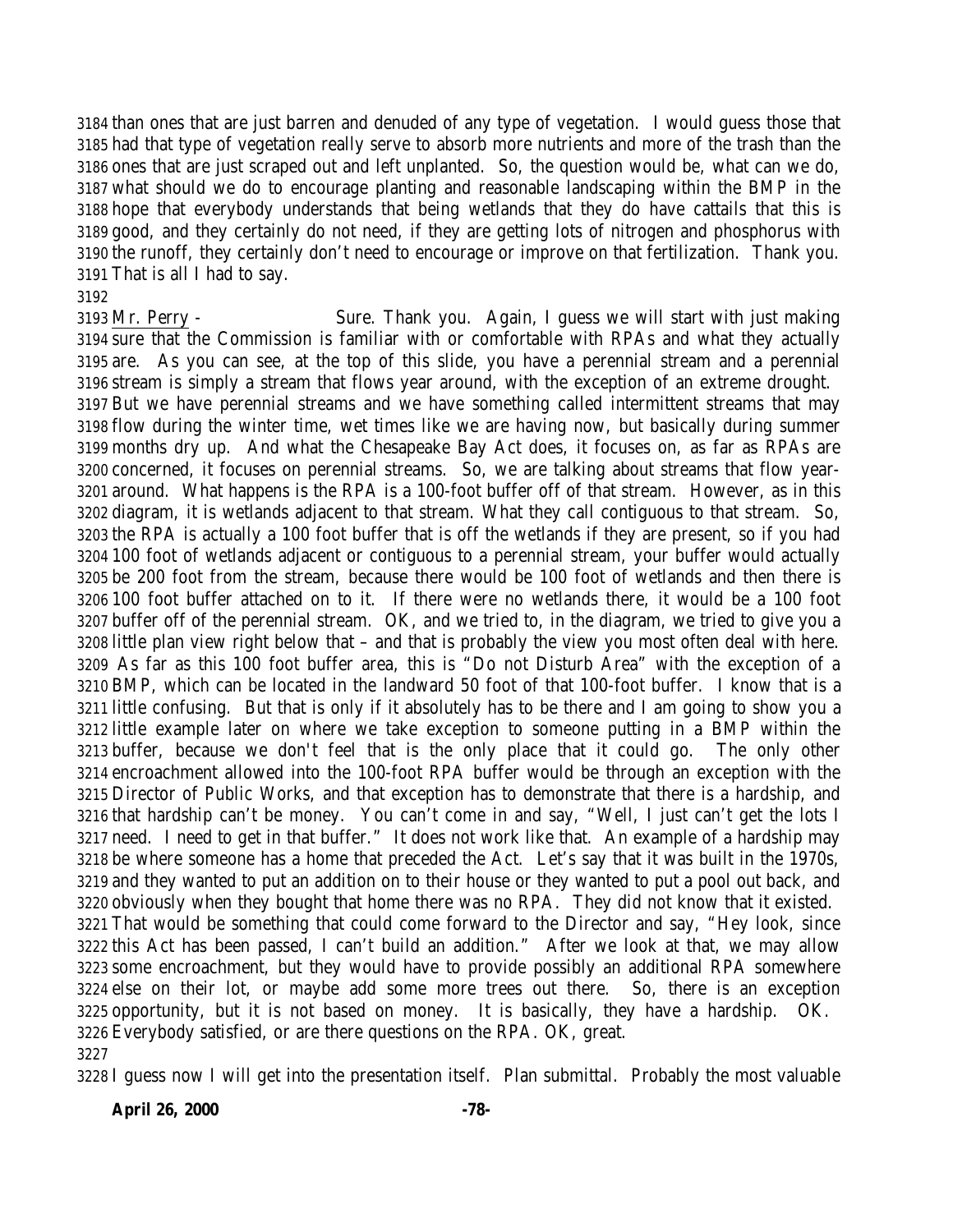tool we have in the Environmental Division when someone submits a plan is the ESA, Environmental Site Assessment. An ESA is required for all projects and plans cannot be accepted into the County review system if the ESA is not completed. We shouldn't be accepting a plan into the County, because what that does is, basically the ESA is almost a questionnaire. You have an example in your package and it identifies. Mr. Vanarsdall - Where does the ESA come from? Who does that? Mr. Perry - The applicant fills it out. The applicant fills it out. The developer would have his engineer fill it out and what that does is - it tells us "do you have a tributary stream, a perennial stream on your property, yes or no." So, we need to know right out of the gate, do you have these Chesapeake Bay areas on your property that may limit your development or affect your development, and, obviously, we can't review a plan unless we know that. Mr. Vanarsdall - So, at this point, the applicant or the developer has gone over the land. Mr. Perry - Absolutely. Mr. Vanarsdall - He knows enough about it to fill out this form to get to you. Mr. Perry - That is correct. That is exactly how it works. Ms. O'Bannon - Is this a form that has to be filled out? Is this a Henrico County form or is this an EPA form? Mr. Perry - It is a Henrico County form. It is found on the Environmental Plan Sheet and again it is attached to all plans. Ms. O'Bannon - Do other counties use the same form, similar form? Mr. Perry - Other counties may have a similar form that is filled out. I don't know how other counties actually do it. 3263 Mr. Vanarsdall - It's not a governmental universal form? Mr. Perry - That's correct. Mrs. O'Bannon - My question is, it is a Henrico County way of doing it? Mr. Perry - Right. And we have in the past, we have made minor changes to the form as a matter of fact. Ms. Dwyer - And so this is a part of the POD submittal.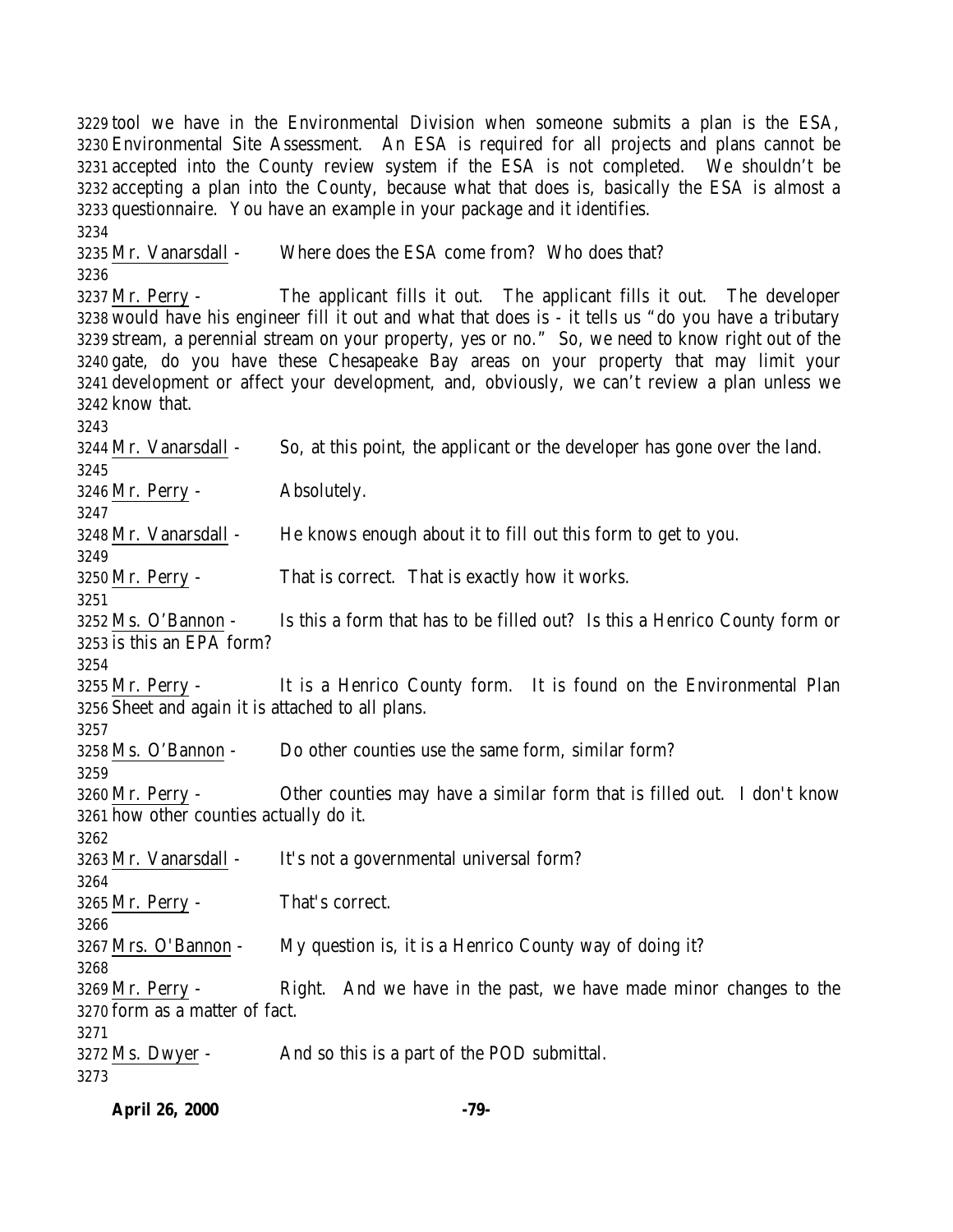| 3274 Mr. Perry -                          | This is part of the POD submittal.                                    |
|-------------------------------------------|-----------------------------------------------------------------------|
| 3275                                      |                                                                       |
| 3276 Mr. Vanarsdall -                     | So, you take this form and you                                        |
| 3277                                      |                                                                       |
| 3278 Mr. Perry -                          | POD and subdivisions.                                                 |
| 3279                                      |                                                                       |
| 3280 Mr. Vanarsdall -                     | You take this form and you and your people review then you don't take |
| 3281 the applicant's word for it, do you? |                                                                       |
| 3282                                      |                                                                       |
| 3283 Mr. Perry -                          | We are going to show you all that. You are stealing my thunder.       |
| 3284                                      |                                                                       |
| 3285 Mr. Vanarsdall -                     | I am, I'm sorry.                                                      |
| 3286                                      |                                                                       |
| $3287$ Mr. Taylor -                       | Jeff, where the license number is it has to be a "P" or               |
| 3288                                      |                                                                       |
| $\sim$ $\sim$ $\sim$ $\sim$ $\sim$ $\sim$ | $\cap$ ille a lead in the independent of $\cap$                       |

 Mr. Perry - Or a, I believe it can be a registered professional landscaper. So, what happens, they fill the sheet out and this gives us our information. So, what we do, as Mr. Vanarsdall already indicated, we conduct a field visit to verify this ESA information. And what happens is these plans are shotgun out to our inspectors. And inspectors, like Mr. Newton here, will go take this and go out to the field and he will start to verify. He will take the plan, he will take the ESA and he will try to ascertain if in fact these areas are accurately shown. Now from time to time, we will have questions regarding wetlands because, again, if you go back to that previous slide, a lot of these RPA buffers are based off of wetlands. So, it we have a situation when we are not sure about the wetlands, the inspector will contact Robin, and she will go out and here she is sticking a soil probe in the ground (referring to slide) trying to determine if the soils are hydric soils. And she will actually verify, do we agree with those wetlands or do we not agree with those wetlands and do we agree with RPA buffer or don't we. So a big part of our job is to go ahead and verify those boundaries. 

 What we do then is we have a meeting every Monday. We bring that information back in and we discuss the project. Was the information accurate? And at that point, we will sit down, Robin will be there, Keith will be there, looking at the Chesapeake Bay issues, Robin the wetland issues, and we will go over those issues, and also the type of development, and we will start to form our comments. We will fill out an environmental comment sheet that I've also attached, it's a three-page sheet, and this is where we start getting into some of the things we would like to see from the developer. Some of the issues he may have not answered at this time. We will get into things like, okay, it looks like your development is going to be a gas station and you need to go ahead and provide us with some details on oil/water separators. We will also fill out the form and say, did we agree with your ESA information. So, this is a comment sheet and pretty much covers all the issues. And I think I have included that in your package.

 Okay. We are meeting crazy. So, from our Monday meeting we go to a Tuesday meeting with the design staff and public works, and there's a real good reason for this. Certainly, we don't want to give the developer back, or the applicant back, conflicting information. And an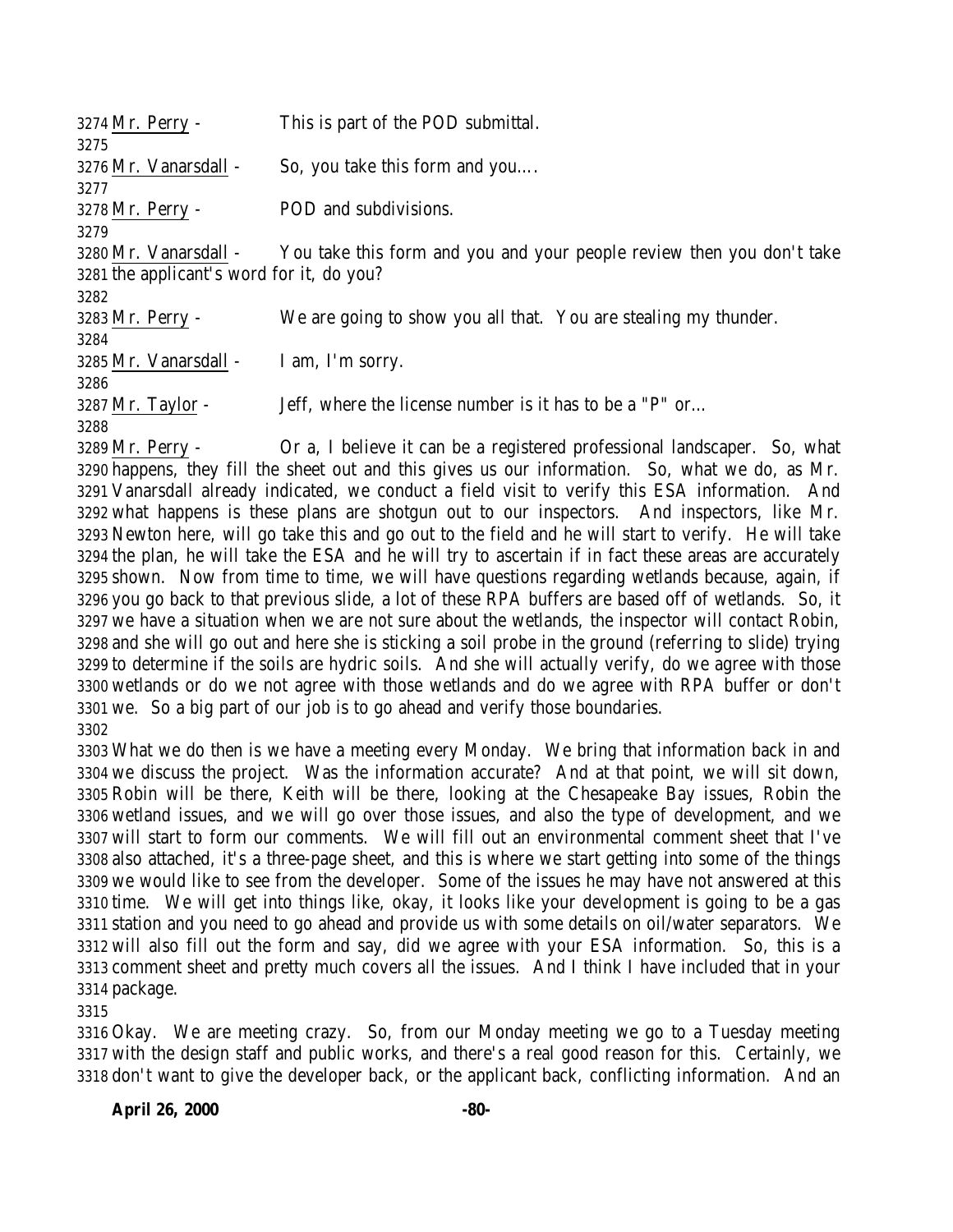example of that would be: We wouldn't want our design division, after reviewing the plans, to say, "Hey look, we think we need to pipe this stream in." Then we would turnaround and say, "This stream needs to be protected because it is a Chesapeake Bay stream and you need to have a buffer on it." Certainly, that's not something we would want. So, collectively, in Public Works, we sit down to discuss our comments and the design division's comments and kind of come up with a consensus on what our comments should be and we proceed with that. At that time we also discuss the erosion and sediment control narrative. We start getting into, even though we don't have a formal erosion control plan, we start looking at where are these sediment basins going to be cited. We start thinking long term because that is a big part of the development project. If you get a 10 or 12 acre site, how are you going to control that erosion throughout the entire project? So we start to look at that at this point. And then we discuss, most importantly, our recommendation to the Planning Commission and what's that going to be. And, again, what we are talking about is approval or non-approval and I will go over some situations here in a few minutes of where we might not recommend approval. Okay. After our Tuesday meeting, staff/developer meetings are on Thursday, and we come face to face with the developer and the applicant, to go over our comments. And we give them our sheet and pretty much go down it and at that time we let them know what our recommendation is to the Planning Commission.

 Ms. Dwyer - What to you do on Wednesday? Mr. Perry - We have other meetings Mrs. O'Bannon - I'll tell you what, the Chesapeake Bay 2000 Agreement says on Wednesday you are going to do this presentation to school kids in high schools. Ms. Dwyer - Could I just ask one question? Mr. Perry - Sure. Ms. Dwyer - This is all in preparation for POD and subdivision. This does not happen prior to zoning. Mr. Perry - That's correct. Ms. Dwyer - So, you are going to talk today about what you do before a zoning case? Mr. Perry - That's easy. We don't do anything. No. At this point, we are not involved in the zoning process. I didn't include that as a part of my presentation, but at the end, if you would like to revisit it, I'll be glad to do so. Okay. What do we do after you act on a plan? There are a lot more issues that we deal with. No. 1. Before we can sign a plan, we have to, again, make sure that the applicant has the permit in hand. If it's required, if he's filling in wetlands or crossing a stream and he's required to have a permit from the Corps of Engineers, DEQ, certainly we don't want to sign those plans until we are sure that he has those permits and we understand the conditions. This is just a quick example of what a permit

**April 26, 2000 -81-**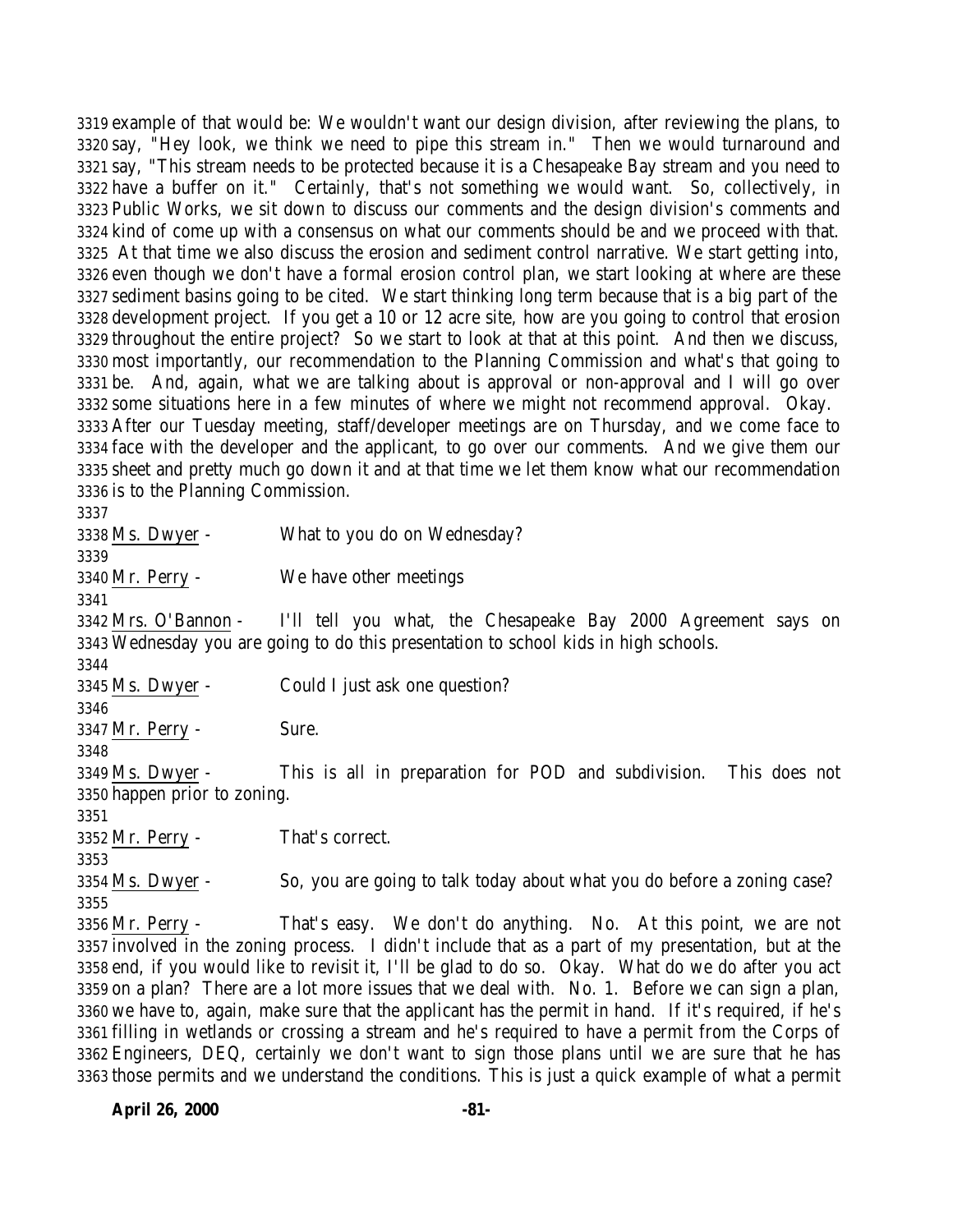would look like (referring to document on screen). Oil/water separators, dumpster pad locations and trash racks. I'm just going to give you a little idea of what these things actually look like. I'm going to show you three slides here. Oil/water separators, again, John reviews these oil/water separators. This is a big tank. It is above ground, it's at Route 1 and Parham Road and it's ready to go in at a gas station located there. What this will do is it will go in the ground and then, if you are familiar with going in a gas station, you have a concrete pad and then there's a trench drain that will run around that concrete pad. And as people fill up and change there oil, antifreeze and they spill this all on the concrete pad, they will come out an 3372 periodically wash these areas down. What will happen is the water will go into the trench drain, from there it will go into this oil water separator where it will separate the pollutants and the clean water will bypass the system into the storm sewer system and then periodically they will come out and pump these out. Mrs. O'Bannon - Is this required in older gas stations? Mr. Perry - It's difficult to go back and retrofit someone for a new law. Certainly, as they come in to be redeveloped, yes, we require that. Mrs. O'Bannon - They are required to dig up there gas tanks every so many years and so on. Mr. Perry - Right, which is a little different then an oil/water separator. Mrs. O'Bannon - I know that, but I mean they wouldn't be required to do this when they dig up their gas tanks or something? Mr. Perry - Not unless they have had to file a POD to do that, then it would come through our review system. And a lot of those changing over to plastic gas tanks, didn't require a POD. Mrs. O'Bannon - So, older gas stations won't have this type of system? Mr. Perry - There are still several gas stations, many gas stations, that do not have oil/water separators at this point. Mrs. O'Bannon - But a new one that comes forward with a POD would end up having to do this? Mr. Perry - Yes, ma'am. 

Mrs. O'Bannon - Okay.

 Mr. Perry - Okay. Dumpsters and their locations. Obviously, there is a dumpster here (referring to screen) and you can see the inlet in the background. This really illustrates why we are so concerned about the placement of dumpster pads. We are particularly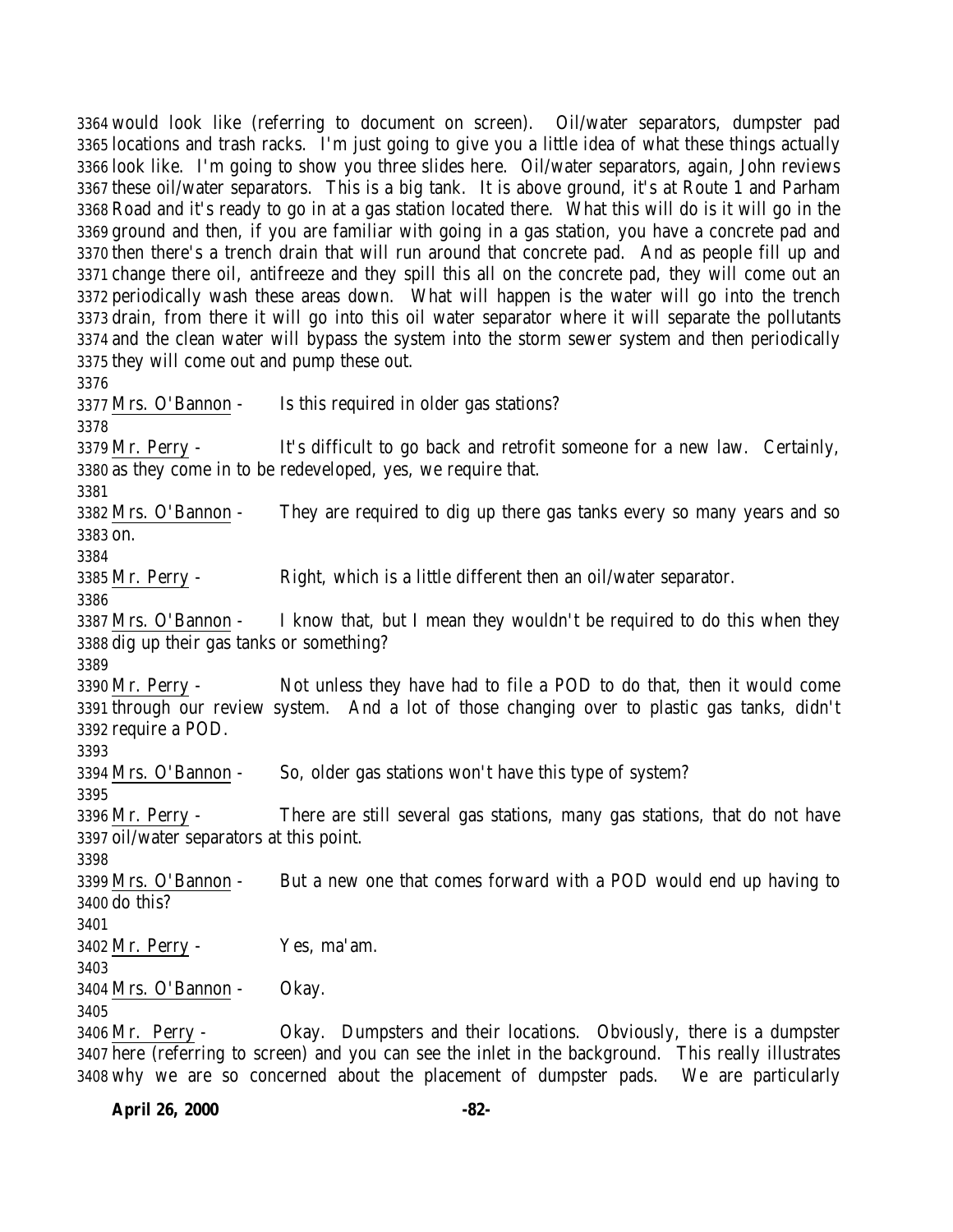concerned, a lot of them leak. Obviously, you know the operation, when someone comes to empty those dumpsters you know not everything gets into the truck all the time. So, we are really concerned about that. When a plan comes through, we are really going to look at where….

 Mr. Vanarsdall - That's behind Willow Lawn, isn't it? Mr. Perry - Excuse me. Mr. Vanarsdall - Isn't this one that you are showing up behind Willow Lawn? Mr. Perry - Yes, it is. It's Ruby Tuesday. He knows his areas. Ms. Dwyer - Jeff, since you are looking at things now that may involve Planning, is

 Planning involved in that Tuesday meeting? 

 Mr. Perry - They are not involved in our Tuesday meeting, but when we meet on Thursday at the staff/developer meeting, they will hear our comments. Our comments are actually forwarded down to the Planning Department.

 Ms. Dwyer - That's usually soon enough to catch something that may…. I mean, dumpster locations may be something that the Planning Department may have input into. 

 Mr. Perry - Correct. Every once in a while it's something we may discuss with the Planning Department, depending on our comment. We would get together with them and, again, try to talk off the same sheet of music. Trash racks. You may be seeing more and more of these in your area. Again, we target businesses, new businesses that are coming on board. They generate a lot of paper, fast foods, shopping centers. I know in the past, and you've all got lakes in your areas, and I'm sure you have heard from property owners that I've got cups floating in my lake and you know we always have to clean them out. And, again, this is an opportunity for us to stop some of that. And, basically, if they don't clean it, and their parking lot floods, and patrons come through their area shopping, then they better get out and clean it and dispose of it properly. So, again, that's something after the Planning Commission see the plan, but something we still look at before we approve a final plan. 

 And they give detailed erosion and sediment control plan and review. Here, you can see we are going over it (referring to screen). This is really a big job because you have to follow a project not just through the initial grading but what happens to all that dirty water when they start putting the storm sewer in. Does that still go to a basin? So, you've really got to sit down and think a project all the way through to determine whether the erosion control is going to function properly. And then you have to sequence it. 

| 3451 Mr. Vanarsdall -    | So, this is done after we take action on it.                               |
|--------------------------|----------------------------------------------------------------------------|
| 3452<br>3453 Mr. Perry - | That's correct. After you take action on it, because at that point there's |

**April 26, 2000 -83-**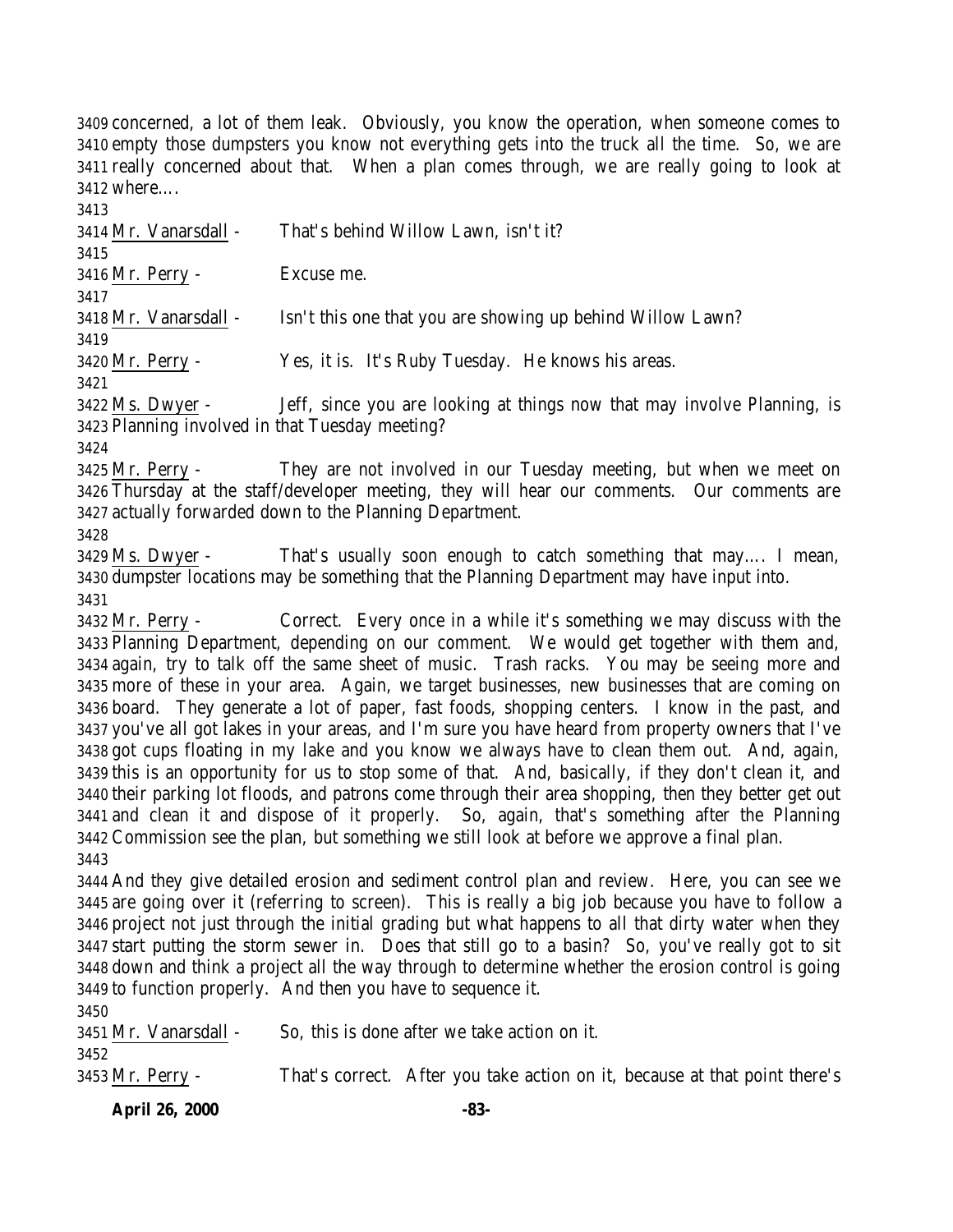not enough design information before you see it to really to get down to the actual sequence of it. Now, before you see it, we get into some general locations of where basins may be. The real detail isn't done until after you see it, that's correct. Okay. This is something I'm kind of proud of. It's something we started several years back, but pre-construction meetings. What we have done is, a plan isn't officially approved until we sign it, Environmental Division, at pre-construction conference. And what happens at this conference, we will take the plans after Planning has signed them and Public Works internal. They will be routed to the Environmental Division, folks in the field, and someone like John would take the plans, if the project is in his area, he will go out and he will actually meet with the contractor, with his engineer on the site. And John would go out and he will actually check the flagging. The tape has to be up. It's not unusual if the tape is not up for us to roll the plans up and say sorry you can't have your pre-construction conference today. When you get all your flagging up of the bay areas and the wetland areas and the areas that are supposed to be protected, you call us when you get that up and will come back out and meet with you.

 Mr. Vanarsdall - That's what I wanted to ask you. Who puts… I've seen the tape but I've never seen anyone putting it up or taking it down. Who put that up?

 Mr. Perry - The applicant puts it up and, again, we certify it and we go out to make sure it's in the right location.

Mr. Vanarsdall - But you have already told him where to put it.

 Mr. Perry - We have already initially agreed with… What normally happens, Mr. Vanarsdall, is, they usually tie ribbons, the first go around, okay. We will come out and look where the ribbons are and said, "yes" this is the general line. Then once we agree on it, then they will put the tape up. Then we will come out at pre-construction time and make sure the tape is in fact up and it's where our original agreement was. So, that's kind of how that works. So, here we are. We have inspected it. At the same time, we go over the narrative with them, erosion and control. That contractor needs to understand that sequence. He needs to sit down, and we tell him, look the first thing that goes in place is a sediment basin. You can't clear for your pad. You can't clear anything until your basin is in. And this is the time where we actually sit down face to face with that contractor and we lay the rules down. So, it's really important at the pre-construction stage. And, then, finally, once we are satisfied that we have done that, we actually go ahead and sign the plans. And, at that time, the contractor and the developer actually has an approved set of plans from Henrico County. So, we are pretty much at that point, we are satisfied with that all of the environmental issues have been taken care, and hopefully you are satisfied that all of the environmental issues, more importantly, have been taken care of.

 With that, I just want to touch basis, real quickly on when does the Environmental Division not recommend approval to Planning Commission because sometimes in our package we recommend that you not recommend a project. And the first instance is, if insufficient information isn't available to evaluate the environmental impacts of the proposed development. In other words, someone may have filled out that Environmental Site Assessment sheet,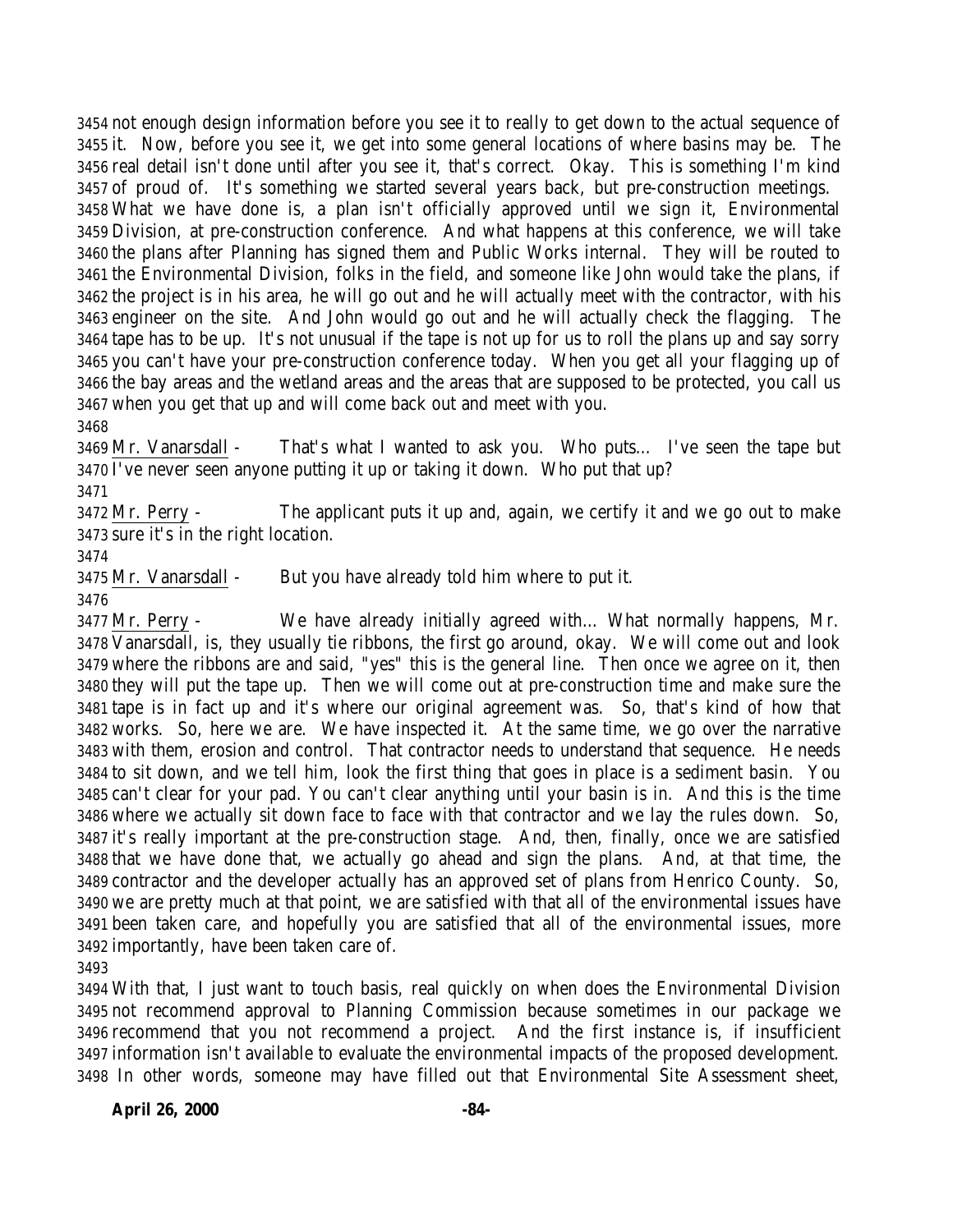checked all of the blocks that we discussed earlier, and it got into the system, but in fact didn't show it on the plans. So, they said they had a perennial stream or RPA buffer but it wasn't shown on the plan so we didn't have anything really to take out to the field to look at. So at that point, if that plan is in the system and it has gotten this far, we would recommend non- approval. And what usually happens is the plan is withdrawn, even sometimes before you even get it. And they really they have to go out and take care of it. And the second is, information shown as inaccurate and will effect the proposed plan in a significant way. That, in fact, the plan that you are looking at or suppose to look at, will in fact lose lots or effect development. Here is an example: We disagreed with the RPA buffer and the buffer in this case is the green line, (referring to screen) that 100-foot buffer and that's where we thought the line should actually be. By actually coming up with the correct line, those three red areas represent three buildable areas that would have been lost. In addition to losing those three buildable areas, the cul-de-sac is probably going to change. That whole road configuration would change. In addition to that, there is a BMP, and if you look at the BMP it is to the far left of your screen, you can see the grading lines that have actually gone down into the RPA. So that grading it would actually have to disturb below that green line. We don't think that's necessary. We think that the BMP can be pulled up slightly to avoid the RPA all together. So, when we look at all those issues, and when we look at the fact they would be losing lots, the fact that the road configuration may change, this is an example where we would write on our comment sheet we are recommend non-approval because we want to make sure that what you are looking at, the plan, is actually going to be the accurate plan. And in fact because of the changes, we would require this layout maybe much different in it's final form. So, I hope you all are comfortable with that. But, those are the times when the Environmental Division would go ahead and recommend non-approval to you all. You would make that decision at that point but we feel like that at least we would have done our job by calling it to your attention.

 Okay. Issues of concern at our February 2, 2000, meeting when I met with you last time. We had five issues, well I felt like we had five issues that you brought up. Maybe I can tell you a little bit about what we did about those issues and maybe discuss them a little bit further. The first is wetlands impacts. Front and side yards versus rear yard setbacks in subdivisions. If proposed lots have wetlands in the front or side yard they must be shown and impacted and appropriate permits must be obtained. What we do here, this is a requirement of the Department of Public Works. We do not want to leave wetlands in people's front yard and side yards that are going to become a problem for them. You can have situations where someone has a wetland in their front yard and they would look at it and say "Well it really doesn't look all that bad" and they are looking at it in June and then they go out on a day like today and there's six inches or eight inches of water standing in their front yard and then it's a huge issue for them. We want to avoid that issue. If they have wetlands in front and side yards, you consider them an impact and you get the appropriate permits. I think that's been very successful for the County on eliminating those phone calls to you all and to Board members saying how could the County let this happen. How could they leave a swamp in my front yard? So, we don't let that happen. 

Ms. Dwyer - So, as a practical matter, when you say it is permitted and taking care

**April 26, 2000 -85-**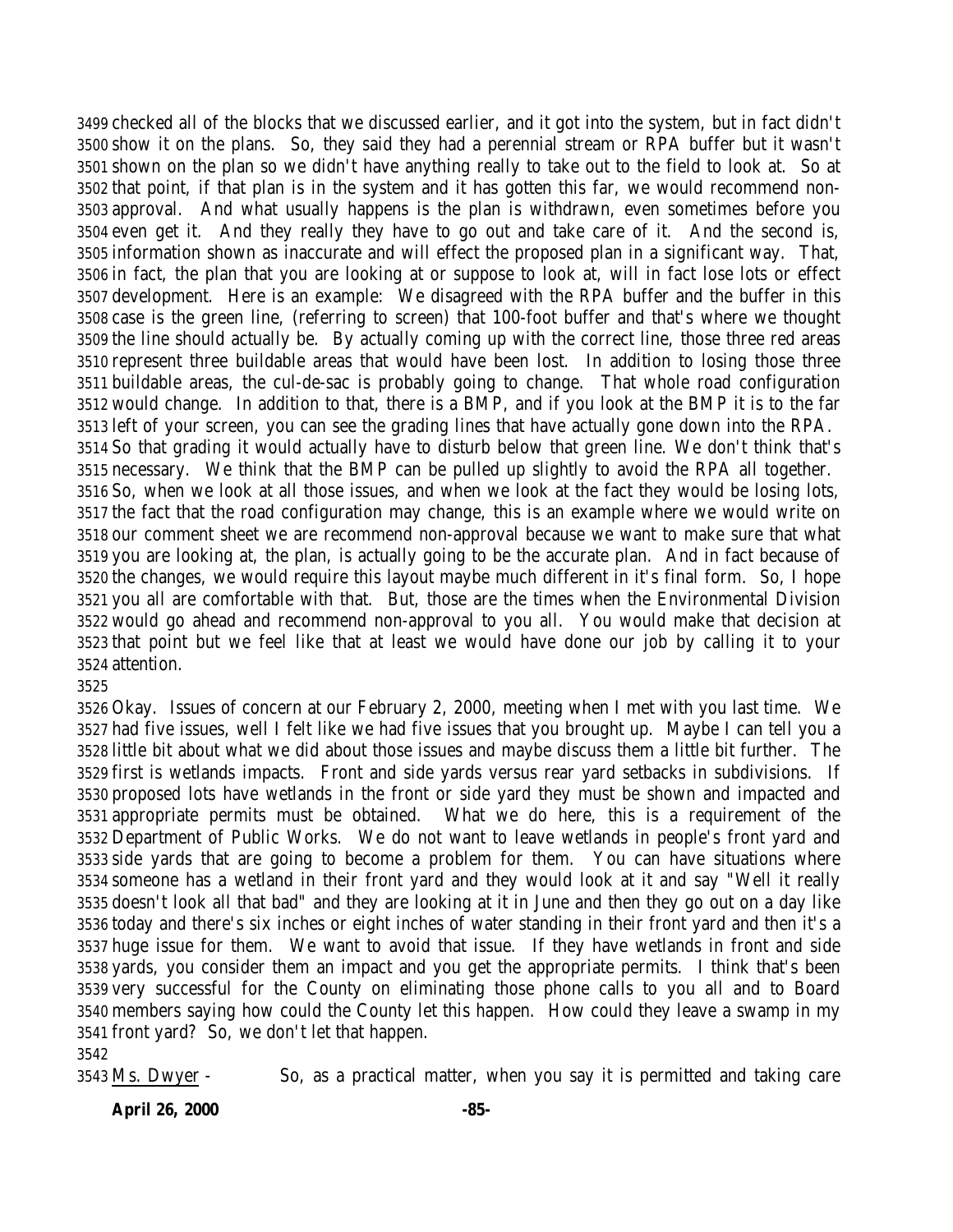of, does that mean it is filled in and redirected or compensated for? 

 Mr. Perry - That's correct. And I'm going to get into a little of the permitting mitigation but you hit it right on the head. That's exactly what happens. Rear yards, either wetlands or RPAs, it is a little bit different. They are allowed to leave wetlands in rear yards. Here is an example. Lot 22, the dotted line represents the buildable area and you can see the yellow or light green, I am not sure. I guess light green is where we required impacts to provide a 10-foot setback from the wetlands that are shown in blue to the actual buildable area. What this means is, we were having situations where we were having buildable area come right up to wetlands, and when it came time to build a house, they physically could not build a house without getting into the wetlands. I mean the corner of the house was right on it, so we started requiring a 10-foot setback from the buildable area, from the wetlands, just to insure that they could at least build a house. OK. So, we do allow wetlands to remain in rear yards. 

 Ms. Dwyer - Are people notified of that? What kind of notice does the person have if they are buying a house with wetlands?

 Mr. Perry - If you don't mind, could you just wait a second. The questions come up, "Is this enough?" OK, because what you are looking at is – you are basically saying from the back of your house to that wetland, you've got 10 feet. Ten feet is not a whole lot, and it is particularly not a whole lot if you come out and you see a dry wetland outside, you might say, "This isn't a problem." This might be June. You might say, "Well, that is not too bad. I can pull up some of those logs and it is not too bad." However, you can also come out there and in January, February and March, and say "Gosh, I bought this lot in June. It didn't look like this. This is 10 feet from my house. County, you've got to come out here and do something. I have got a problem." So, the question really that has come up is, "Is 10 foot enough?" That is an issue right now that we are dealing with internally. I know I have talked with Randy Silber and I know Bob Pinkerton and Bob Thompson have been involved, and we plan on sitting down in the near future and addressing this, because it is coming up more and more. Obviously there was an article in the newspaper here recently regarding wetlands coming up close to people's homes and concerns, and it is a big issue, and I think it is an issue that, hopefully, internally we are going to address and possibly come back before the Planning Commission with a recommendation of what we are proposing. 

 Mr. Marlles - Jeff, isn't it true that a lot of the complaints that we hear really occur or come from property that was developed prior to these regulations being in effect in terms of standing water and drainage?

 Mr. Perry - I would say, honestly, John, that we see both. If the problem you are getting into is some of the newer developments do that, trying to avoid impacting wetlands because that costs them money. They have to mitigate. They will try to push that envelope and try to get as many homes close to those wetlands but without impacting them, as possible. Because, it is costing them money. So, even new development generates a lot of complaints once the people have moved in and gone through a lot of seasons – rainy seasons – and realized that this wetland area out there can, in fact, be really wet, so it is pretty much a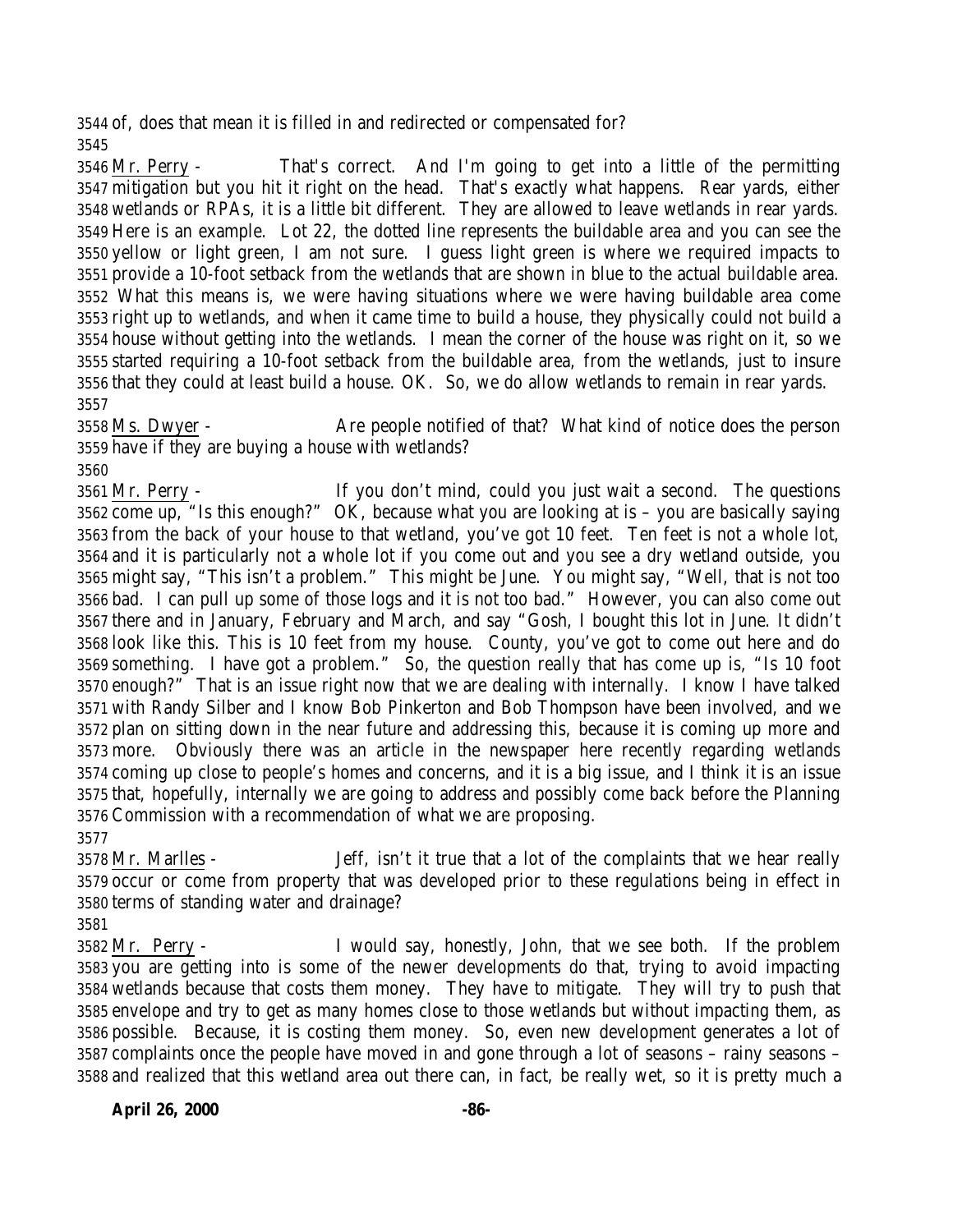tradeoff. We get it from both sides. Ms. Dwyer - What options might we consider requiring more land that is out of the wetlands? Mr. Perry - Exactly. We are possibly going to a minimum rear yard where if someone does have a wetland in their backyard, let's say the rear yard is 35 feet for that entire subdivision, you could go to that person and say, "Look, we realize that you've got wetlands, but you have got the same amount of backyard as that person over there and that person over there, and we have made sure that you have 35 foot of usable backyard. Those wetlands are just additional. That is just one of the ideas that we are entertaining at this point. Ms. Dwyer - So, the required rear-yard setback would have to be outside of the wetlands, although the rear yard could contain additional property that didn't have it. Mr. Perry - Yes. Mr. Vanarsdall - That reminds me of the controlled density thing. Mr. Perry - Why does it just remind you of it? We don't have to get into it today. Mr. Taylor - Another thing might be to require that any wetlands on a property be required to be divulged by the real estate agents at the time of settlement. We had a case with Mr. Glover not too long ago with the Chairman and I where a lady complained that once she bought her house it was no apparent wetlands. No one said anything. She moved in and then the tide came in and she had about 2 feet of water in her backyard, and it was a big surprise. Ms. O'Bannon - There are two or three issues there. That requires a State law, and it also is a thing that has to be revealed. There is a long list of things that realtors say they do, and you just sign off on it, and they consider that as having revealed it. Many, many times at closing people will just sign the paper and don't realize that it has been revealed, but that would require a State law to specifically pull that in. Mr. Taylor - Is that a State law now? Ms. O'Bannon - Well, the State laws, I don't know exactly if that is now, but all they have to do is say, "Here, sign this." That is the disclosure part of it. Mr. Perry - We are going to deal with that next. OK. How are potential homeowners made aware of wetlands and RPAs that exist on their property? Ms. Dwyer - We are not going to ask any more questions. You have covered it all.

**April 26, 2000 -87-**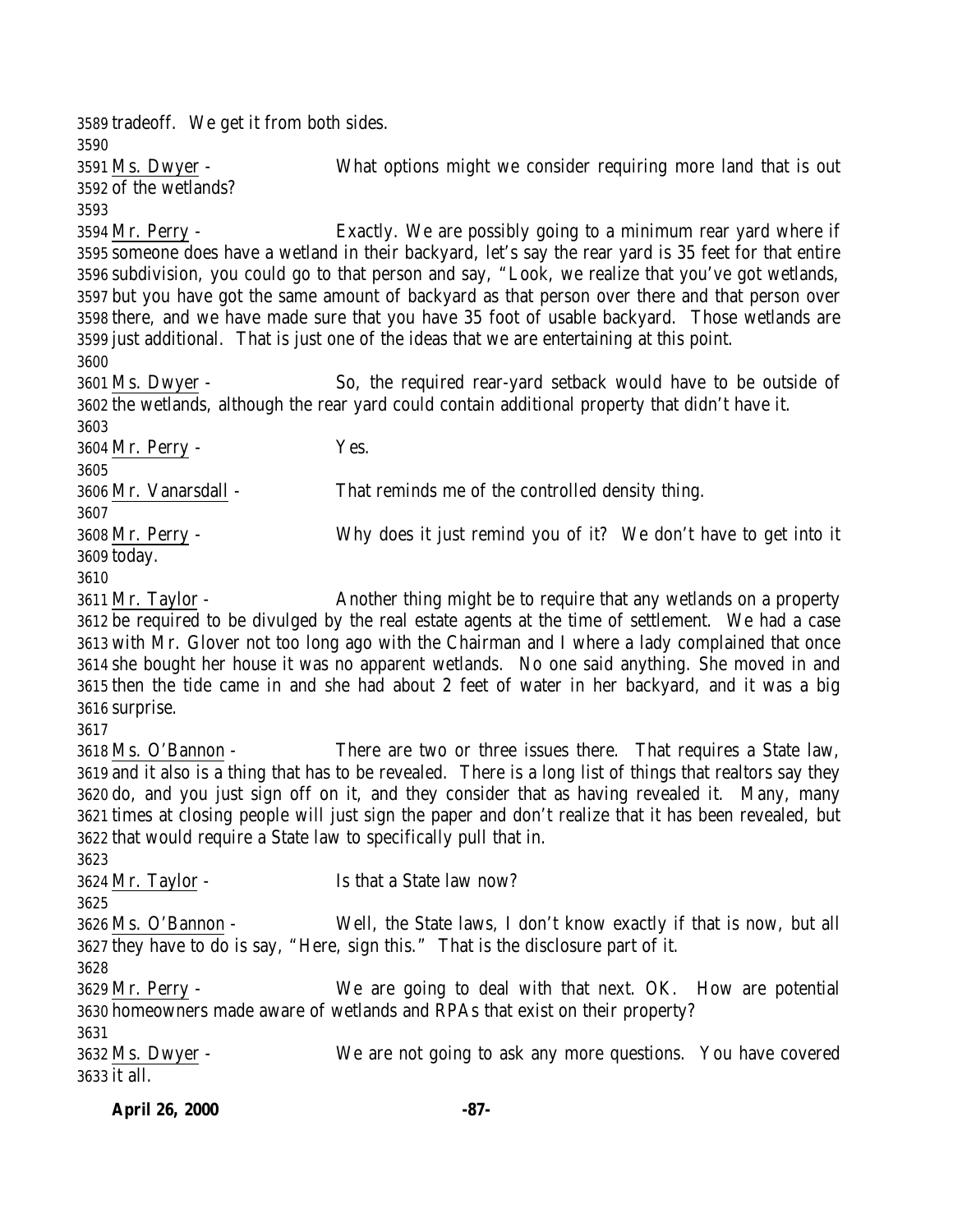Mr. Perry - Really, what we do right now, currently, is that we require asterisks and appropriate notes on the plan, and you have this in your package. I know it is hard to read up here, and I apologize for that, but we could not shrink it anymore. What we require is that on that plat – wetlands to remain on that spot or RPAs to remain on that lot – that we asterisk those lots and put the appropriate notes, so anybody who reviews that plat, at closing or whatever, knows that there are limitations on those lots. OK. So, we have done that and I will give you a couple of seconds to look at those notes, but really the question is, "Is that working?" OK. Ms. O'Bannon hit the nail right on the head when she said that we get a lot of complaints. "Yes, it was on my plat. I don't think I ever saw my plat. At closing they gave me a stack of papers and I signed everything, and County, I just didn't know. You mean to tell me that I can't build a garage here. I can't build this garage in this RPA area here. And, why didn't I know they were wet?" So, we are taking a different approach. We have tried the plat for several years now and we have a different idea, and a new idea. I knew it was here somewhere. A proposal that on lots that are going to have wetlands and through a main or RPA areas, that we ensure developers put up a sign, and we will provide a sign. He will put up a sign initially – along when he puts up the barricade tape and ensure that at CO time that the sign is up, so when that owner walks on that property, on that line which is the wetland line or the RPA line, and I will pass this around if you like. When that property owner comes out, I mean, by putting asterisks on the plat and putting signs upon the lots, shouldn't be able to come to the County and say, "Hey, look. I didn't know I had wetlands on my property. I didn't know I had RPA on my property. It helps us actually with enforcement, because one of the issues we really wrestle with, and I can tell you it has become quite an issue that we wrestle with, is when several families have wetlands and RPAs that they are supposed to protect and leave on their property. We get a call from an owner and say, "Look, I left my wetlands on my lot. However, these three people down there went ahead and filled the wetlands in. What are you going to do about it? We know they are protected under the law." We go out and knock on the door and say, "Hey, look. You violated your RPA, your wetland line." They turn around and say, "It wasn't me. The builder did it when he built the house. When I got here it was already like this." We go see the builder and the builder says, "No, when I left that house, that RPA was still there." Now, wait a minute. Which is it? So, what this sign will help us to is at CO time, we know that when that builder left and that property owner bought that home, that, in fact, those buffers were still there and no signs were up. Then we will know if anybody goes back and violates those buffers, and when we get calls to take action, we will know who the responsible party is. 

 Mr. Vanarsdall - And I am going to add something to the bottom of this sign that says, "Removal of this sign means a \$1,000 fine." I would like to see that added to the sign. I think it is a great idea. I think it is wonderful, but I know we have had problems in the past with people purchasing property in subdivision. For instance, one side of the street was supposed to say, "No parking," and when the realtors would go out there, I know they removed the no-parking signs, and our Public Works Department had to go back out and add No Parking signs. When the person who purchased that property said later, "I know it was noted on my plat that it was no-parking in front of my house. But, when I saw the property and chose to buy it, the sign was not there." I would like to see a big penalty for removing the signs.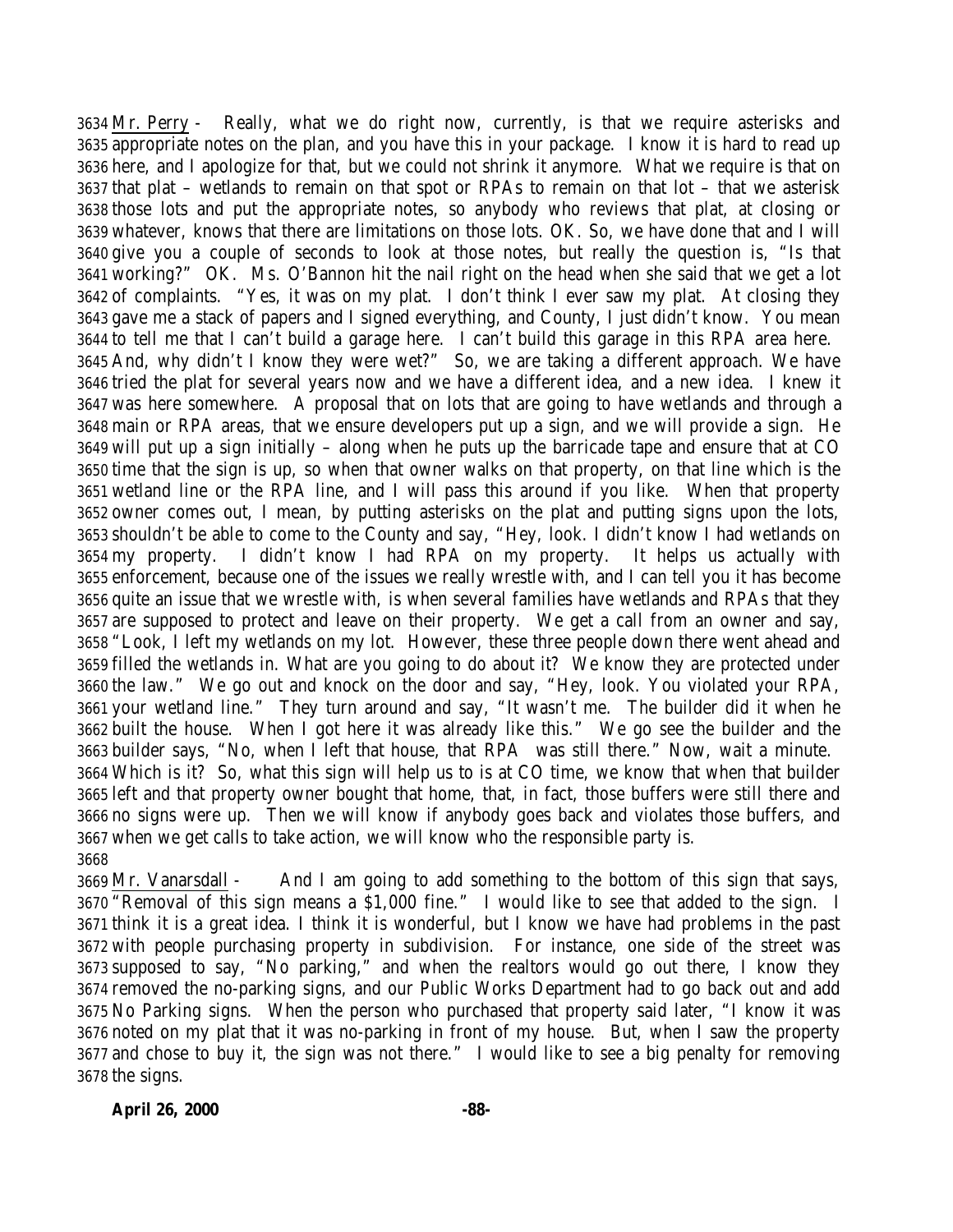Mr. Perry - I guess what that would take, ma'am, is getting someone in the County Attorney's office to find out if we have that latitude under our current ordinance. Ms. O'Bannon - If we cannot, I want an ordinance to come forward that says something to that effect. I think it is that important, that if you can figure out who removed the sign, because I think that important part, and that is exactly what you are trying to do, and I just want to make sure that that happens somehow. Because I've seen it happen too many times, exactly what you said, that it was there when I saw the property, but when the person bought it, somehow it gets removed. So, if we can add that. Mr. Perry - We will definitely look into that. That would be great. That would help us a lot. Ms. O'Bannon - And I would like to see a big penalty for removing the sign. Mr. Perry - I wrote \$100,000. I had better change that. Ms. O'Bannon - Of course, you've got to enforce it and I understand that. That is the other back part of this that you hear from folks, but wasn't there when I got out and walked around the property and when I got ready to buy it. Ms. Dwyer - Is this sign supposed to stay there forever? 3702 Mr. Perry - It varies, but seriously, we are targeting, hopefully it would stay until someone sold the property, but, Ms. Dwyer - Or you would have the same problem with the subsequent purchaser. Mr. Perry - We understand that, but at some point you just try to do your best. Ms. O'Bannon - I agree. Mr. Vanarsdall - What do you attach this to? Some kind of a tree? Mr. Perry - Hopefully trees, and we have some spacing, and we have some guidance, but obviously not all RPAs are forested, so actually we would have to have some post, and we are going to have some specs on that, on what those have to be. OK. The third issue, and I know you are all getting hungry, is permitting and mitigation. Mr. Taylor, I

 know you brought this up. You had some questions on permitting and mitigation and wetland banking, and I just wanted to touch very briefly on it to make sure, hopefully, that maybe you will understand the permitting program a little better. I am not sure I understand it all the time because it is so complicated. Currently, under the Nationwide 26 program, which is the Corps of Engineers permitting program, developers can impact up to a third of an acre without

**April 26, 2000 -89-**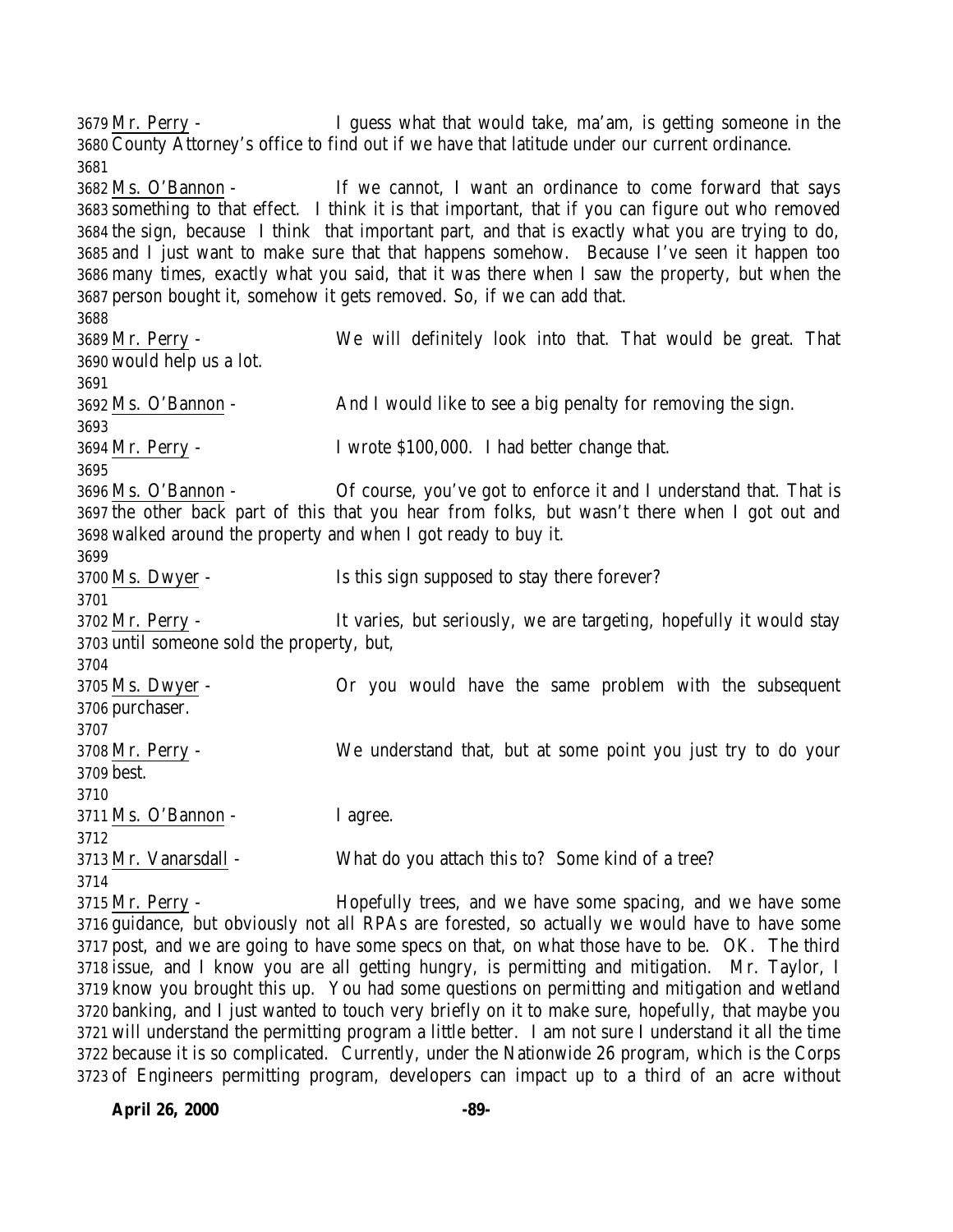having to mitigate. Mitigate is either create wetlands, which costs money, Buy out of a wetland bank, which is the going rate is \$55,000 an acre, it is up from \$35,000 two years ago, and I understand in northern Virginia it is \$125,000 an acre. Preservation. Preservation is not at a 2 to 1 ratio as the others are. That can be as much as 10 or 20 to 1, but I am going to really focus on creating wetlands and a wetland bank, because really the agencies steer you away from preservation. Again, it is 2 to 1, so what happens to a developer and the reason why you see wetlands in backyards and developers trying to put wetlands possibly even into common areas, beside homes, and I am going to give you an example here, and, quite frankly, I don't think there are any around, but it costs them money. So, what they try to do is try to impact up to that third of an acre, because that is almost a free third of an acre.

 Ms. O'Bannon - If I can ask you something. What we hear from the developers is that we are forcing them to do this. That is their side.

 Mr. Perry - Forcing them to do what? Impact wetlands? Ms. O'Bannon - Forcing them to preserve them. They have often said that that 

 Mr. Perry - We force them to, the complaint I hear, is that we force them to impact wetlands in the front and side yards. OK, because, obviously, they'd like to preserve those, as well, because it goes against them, and what a developer normally will do is, will have impact for his roads and his infrastructure and things like that, and that goes against his third of an acre.

 Ms. O'Bannon - What they are saying is that having the home say, on the eastern half of the property and then having the western half of the property be a wetland, and then making or attaching these – the homeowners' association would have to maintain that. They say that we are forcing them to do that by that type of legislation and I don't necessarily mean Henrico, but they are forced to do that that way. That was the comment they made. 

 Mr. Perry - What happens under the Corps of Engineers' regulations, the first thing you have to do to any wetland is avoid it. OK? Then you have to minimize your impacts. OK. Then you have to mitigate for any impacts that you do have, so what happens a lot of times is a developer will try and set these wetlands up so he can prove that he has tried to avoid as many wetlands as possible. So, I don't know. 

3760 Ms. Dwyer - But the idea is that – from what – and I heard your comment there, he is not forced to, he could attach that to the back of a house. Is that it? And have that one homeowner be responsible for it? 

 Ms. Dwyer - I think what you are talking about is – there has been a debate about the creation of a common area that has to be maintained by homeowners, and the Board has been concerned about being able to enforce that, and so the developers are saying, "Wait a minute. You are requiring us to have these areas to preserve these areas because they have wetlands, and now you are telling us that we are having issues relating to homeowner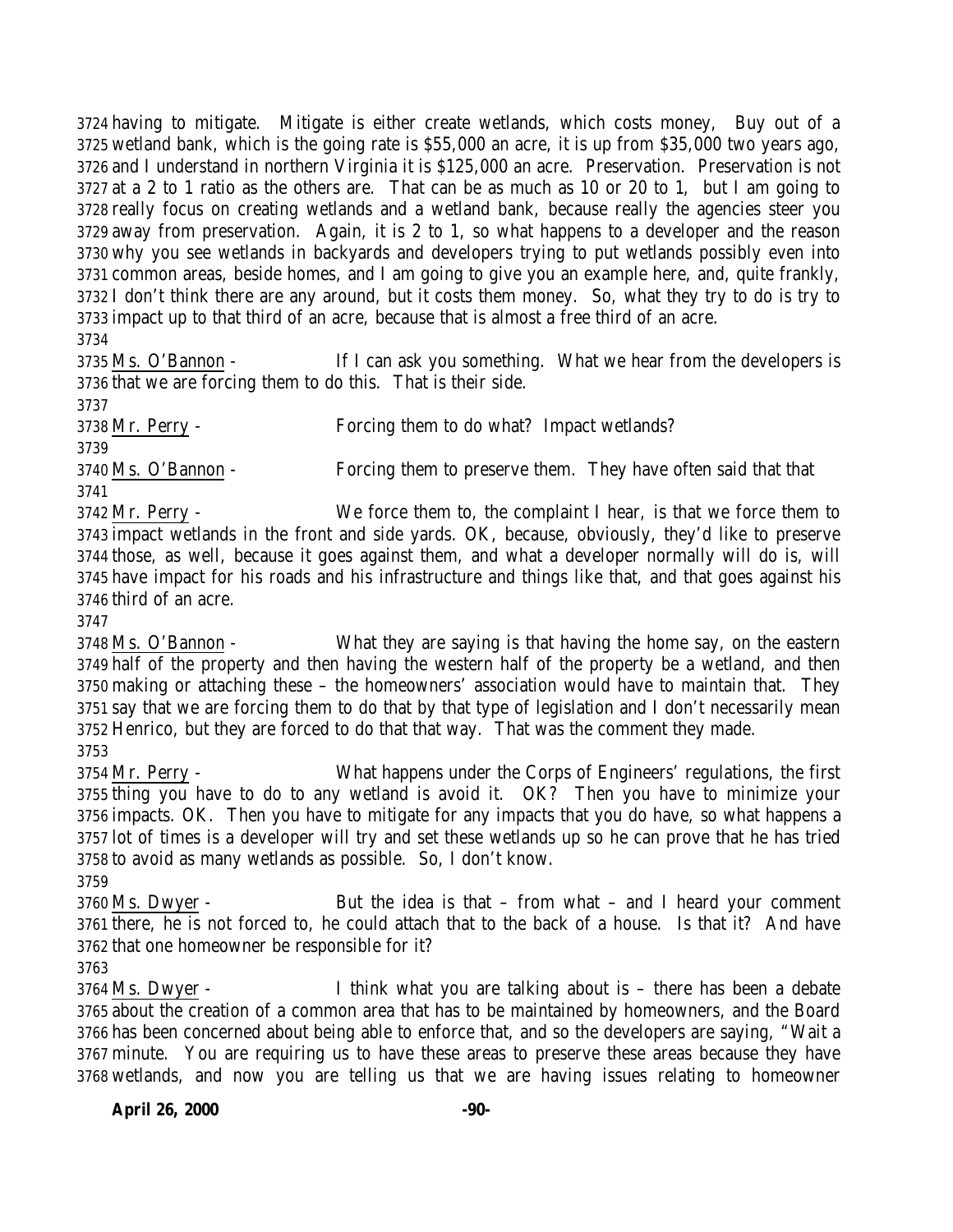maintenance of those in the future.

 Mr. Perry - I understand that, but I guess my issue with that would be that we are not forcing them to maintain any wetlands. They could impact them as long as they got permits to do that. And we have always said that, and I think that is some of the issues, and I am looking at Bob and Mr. Pinkerton, excuse me? Right. Except for RPA wetlands because they are buffered anyway. They are protected, but when you get into some of these – what we call headwaters wetlands, smaller wetlands, in fact we have tried to get them to impact them in a lot of cases to provide more back yard. So, that is why I was a little confused. We normally don't ask them to preserve them, as much as we ask them to impact them to eliminate complaints and so forth.

 Ms. O'Bannon - Is the question then a matter of money for them? What the development costs to them, to do what we are asking them to do to impact them, and so that is probably why they say that they are being forced to preserve or have these associations take care of them. I am not saying that what they are saying is correct. That is just what they are saying. I am trying to get a feel for this, because it will come up again. 

 Mr. Perry - Right. What happens is, anything over a third of an acre, that they are proposing for their entire development, starts costing them money. OK. They have to create wetlands, and that really is a big issue to them, and what is going to happen even 3790 more so is on June  $7<sup>th</sup>$  this year that threshold is going to drop from a third of an acre to a  $10<sup>th</sup>$ 3791 of an acre, so anytime they have to impact more than a  $10<sup>th</sup>$  of an acre on their entire subdivision or POD, they are either going to have to create wetlands or mitigate wetlands. So, now you are going to see developers trying to preserve more wetlands because they have only 3794 got up to a  $10<sup>th</sup>$  to work with, and after that it is money out of their pocket, so that is really what it comes down to.

 Mr. Taylor - Jeff, is that one-third or one-tenth of an acre apply whether the parcel is 100 acres or one acre?

Mr. Perry - That is correct. Across the board. OK.

 Mr. Taylor - Jeff, one more question because we just had a presentation from Webb Tyler on the Twin Hickory development in which he is actually developing an old quarry or an old area into twin lakes, and I thought it was very good, adaptive use of that area for wetlands. When a developer does that, do we give him additional credit for, let's say the acres he encompasses within that, as let's say, an offset, if he has a couple of lots that he has to impact or that, you can't trade those.

 Mr. Perry - That would be strictly negotiated between the developer and the Corps of Engineers. We don't because the Corps is the one that would be giving him a permit for any impacts, so if he says, "Look, I am going to impact an acre wetland; however, I am going to preserve and I am going to create these other wetlands by taking this quarry and doing something with it, and so forth." That is a negotiation between him and the Corps to try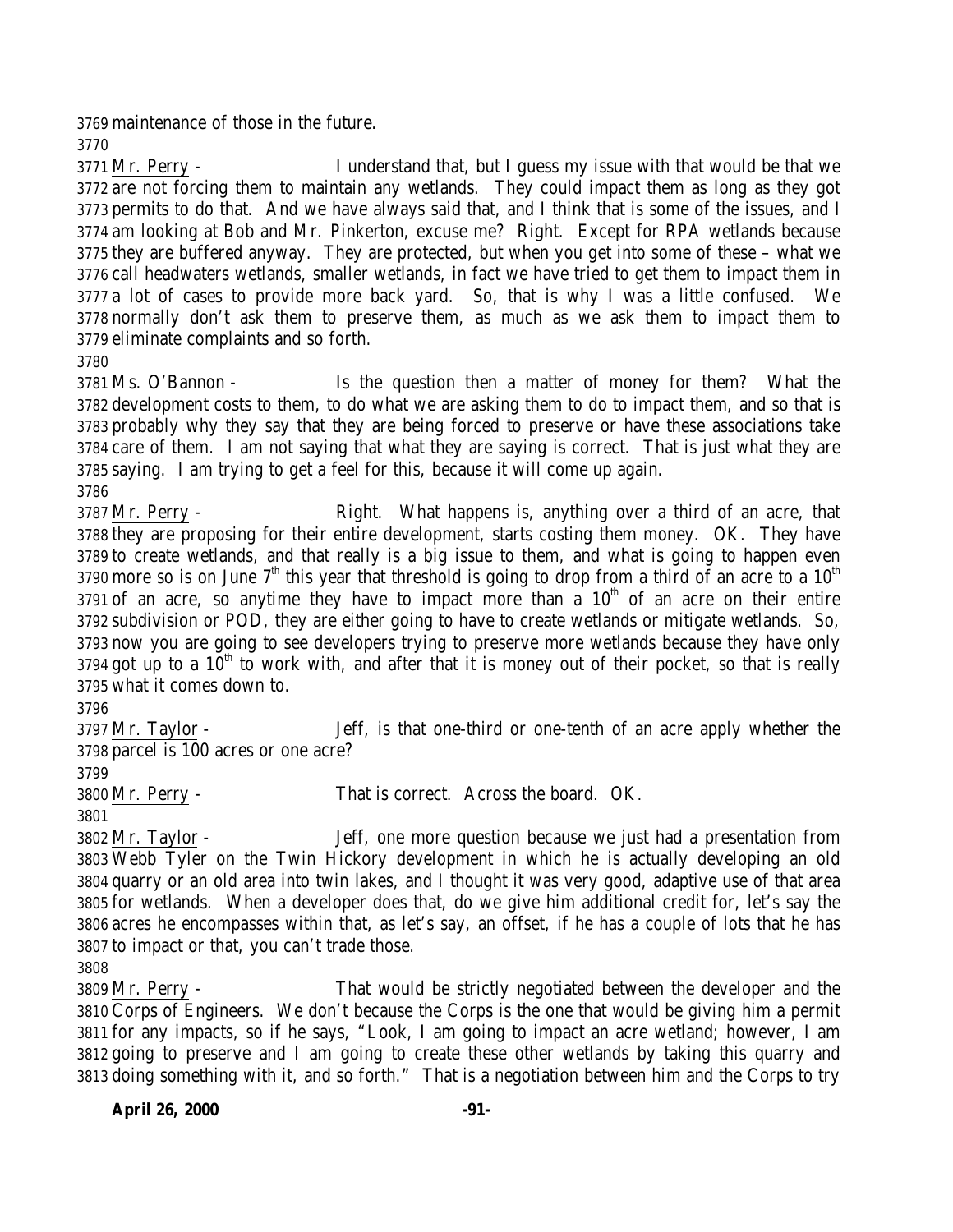and reduce his requirement to create additional wetlands, or basically to work in his behalf. 

 Mr. Taylor - Does the County participate in those tradeoffs? Or negotiations? 

 Mr. Perry - We would make sure that as part of that permit that we understood what those tradeoffs were, and, that, in fact, if he had to create wetlands we knew where he was going to create wetlands as part of that development, and would make that part of the plan, but no, we don't get into the negotiations between the Corps and the developer. 

 Mr. Taylor - It seems appropriate that the County would be involved in that. I don't know if that is better off. OK, thank you.

 Mr. Perry - And I am going to revisit the common area. That is going to be No. 5, but under No. 4, a question that was raised, and Ms. Dwyer, I believe you raised it, the question the last time we were here, and it concerns somewhat our erosion control inspection and how often we have to do it, and we do it within 48 hours after rainfall, and at least every two weeks on development projects. It is extremely difficult for us to do. Here is one of our inspectors and he is going out and checking a basin to make sure that it is functioning properly, and when you start looking at the numbers, you can see that we have 560 active projects spread out over five inspectors, so we are pushing 110 projects for each inspector. When you start getting out there twice a week and after every rainfall within 48 hours, it becomes extremely difficult. What we do is we try to prioritize our projects. Obviously some projects are in a phase where it needs very frequent inspections, but once all the piping is in, the dykes are in, the basins are in, and all the water is diverted during a storm to a basin, then that inspection doesn't become as critical as maybe another area, so we try to prioritize our projects, but I will be honest. It is a heck of a job that these folks do by getting out there, and I am particularly proud – and I will take two steps and jump up on my soap box – I've had a chance to go to several meetings where the State has shown up and basically listed the amount of phone calls that they get concerning erosion control or problems. And quite consistently, we are at the bottom in the number of complaints that they receive, but yet we are at the top with the amount of land that is actually disturbed where we have ongoing operations. It is really no reflection on me as much as our inspectors, and know that I am particularly proud of them.

 With that, No. 5, Wetlands and Common Areas Vs Homeowner Lots. This is a big issue and here is a great example, I think. If you go back to something I was discussing with you before where we require impacts both in front and side yards. What you see in green and the green and blue area, I apologize, is obviously wetland are. The green would be wetlands where we would require that to be impacted because they are located in the front and side yards. However, in this particular development, what the developer did is, the area between the yards, is called common area. OK. So, in essence you have wetlands between these yards, but it is not really soggy yard. It is common area. We require the impact in green, but the wetlands in blue can remain, and I hope that makes sense. Under our policy, so when you start getting into your issues and say wetlands and common areas, I certainly understand what you are up against. And, at the same time, the developer, in his defense, has to avoid wetland

**April 26, 2000 -92-**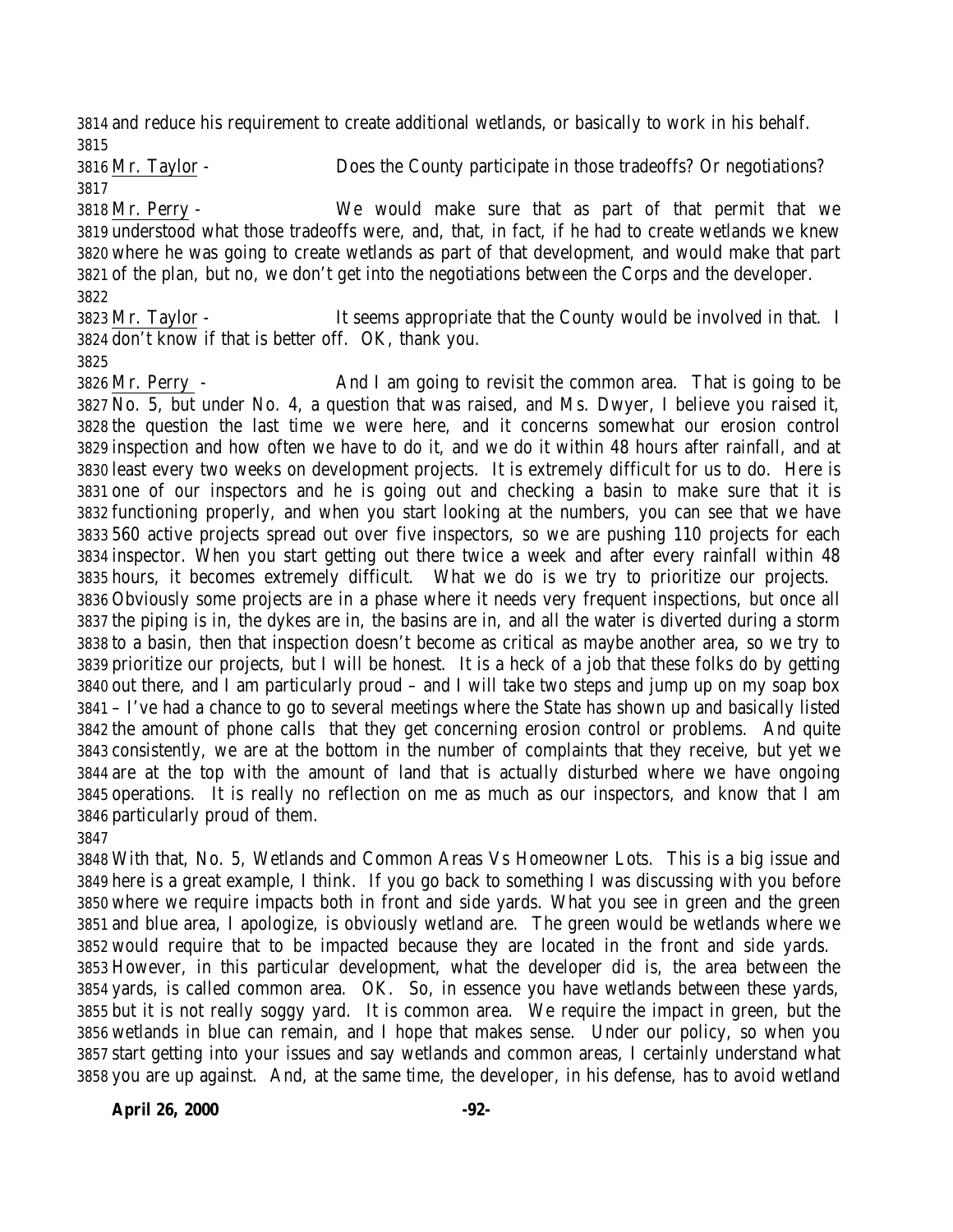impacts, so he is saying, "Well, look. I need to minimize my impacts, so I am letting these wetlands remain through this common area, and, in essence, they don't have to be impacted, because they are really not in anybody's side yard." So, that is, and unfortunately, if you go back to that slide where we had all of that water, there is no guarantee, I can't come to the Planning Commission and say, "This wetland is going to look extremely dry, and it is not going to be a problem," because when we go out and look at it, it might be June, and I have no earthly idea what that is going to look like in February, March and April, during the rainy season, and in foot there may be two feet of standing water out there, and will the phone calls come? Just because that wetland is in the common area and not on their lot? Chances are they may. I'm not sure the person living in that home is really concerned whether that is the common area or not if there is a foot of standing water 25 ft. from the house. So that is an issue we are wrestling with, and I wish I had an easy answer for that, but I don't. And, with that, I think…

 Ms. O'Bannon - Would it help to get creative with the lot design? Mr. Perry - Excuse me. Ms. O'Bannon - Is that where it is helpful to be creative with the lot designs and the way they are done, say not with the cul-de-sac there, back it up. Mr. Perry - You mean providing more side yard for each of those homes where they move further away from the wetlands? Ms. O'Bannon - Different lot design. Just… Mr. Perry - That may be something I would defer to Planning. When it gets into the lot design, I really don't have a lot of expertise in that area. I don't know what could be done about that. I don't know if they have some immediate suggestions. Mr. Vanarsdall - Let me ask you something. I just saw Hank Wilton come in, so I will use him for an example. He would purchase a piece of property and then he'd file a case. How soon do you and your people, what time frame would you get in on that? A week, two weeks, three weeks? Mr. Perry - As soon as he gets to the Planning Department, they basically shotgun those plans out to all of the agencies. We strive to have a 10-day turnaround time. OK. Which enables us to send that back to them, to staff developer, and to the Planning Commission, so they know our recommendation and they know we are satisfied with the wetlands and the way they are and where the buffers are shown and so forth. That is how that works, but we obviously don't get into this type of issue at that point. At that point we don't know what some of the impacts actually will be, to be quite honest. We just know if the wetlands are shown accurately and the RPA is shown accurately, and some of the fine details haven't been worked out. 

**April 26, 2000 -93-**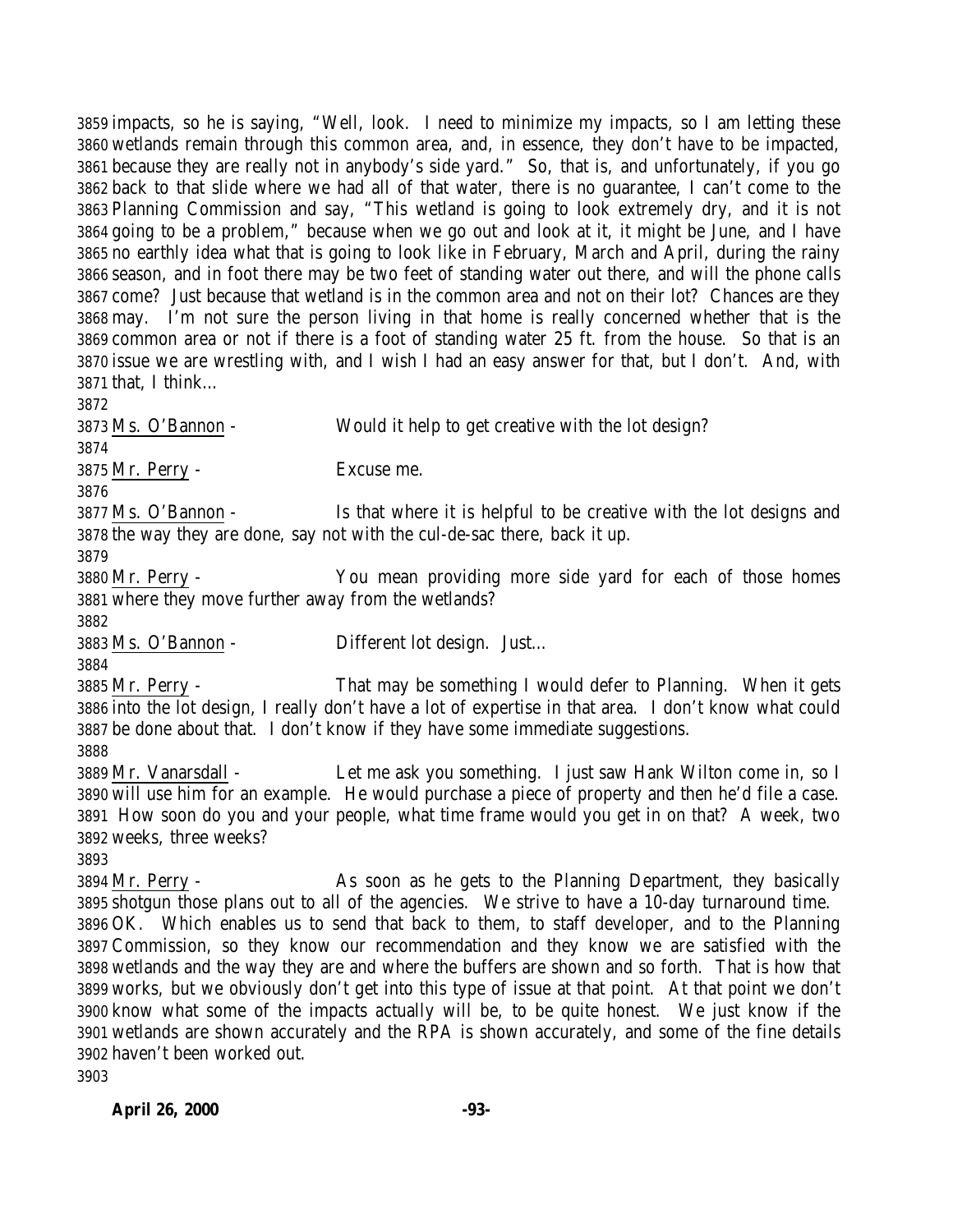Mr. Vanarsdall - We had an all-day meeting over at the Cultural Arts Center on a piece of property called the Cross property, 385 acres on Staples Mill, Cross Ridge it is going to be called. And a lot of people continue to say, "Well, I know there are wetlands in there, and I know you are not going to be able to do what you want to do." I guess that happens everywhere, doesn't it? I guess.

 Mr. Perry - Right. We wouldn't actually look at it until the plan was actually submitted, but if it was, and I am not familiar with that development, but if this was just a conceptual type of idea, and people were getting together, we would not have been involved with it at that stage.

 Ms. O'Bannon – The only question I have, real quick, and I don't want to spend a lot of time on it, if there are older subdivisions that were platted years ago, and in them there were these areas where there was a stream even, and I am thinking, quite frankly, of one lot that is for sale in Countryside. Literally, the lot is in – the whole lot virtually – is a stream bed and a wetland – yet someone plans to build a house there. These are infill properties on formerly platted lots, in an old subdivision. How do you handle something like that? 

 Mr. Perry - OK. The first thing is, if there is a stream running through it, I would immediately think Chesapeake Bay Act, however, there is a provision in that Act that if the lot was recorded prior to 1989, which is when the State law was passed, that buffers and the intent of the act can't make that lot unbuildable, so, in fact, where we require 100 foot buffer if it was a new development they wouldn't be able to build on it because they couldn't get into that 100 foot area, but if that lot had been recorded, and I am not familiar with it, but if it had been recorded prior to 1989, we would have to insure at least they could build a principal dwelling in there. Again, obviously if there was a floodplain there, it may be excluded from being able to be built because of floodplain, and maybe some other factors, but strictly from the Chesapeake Bay area, they may be able to build in that area just because they were recorded prior to the adoption of the Act.

 Ms. O'Bannon - And that is part of the question is somebody who bought that prior to say 1989, and anticipated holding it until their retirement to sell it or build a house on it, to make money, so what you are saying is that lots like that basically are grandfathered? Is that it?

 Mr. Perry - Well, certain parts of say, the Chesapeake Bay Act, but again, it is the stream that might have a floodplain associated from it, and it wouldn't be grandfathered from the floodplain. I am not sure what that is, but, hopefully. It is the same thing with wetlands. I mean if it had wetlands located on it, they would still have to deal with, if they were going to impact wetlands, whether they could get a permit and so forth. Well, it would not be grandfathered from that, but the big tickets items, Chesapeake Bay Act, they possibly would be grandfathered from.

 Ms. O'Bannon - And I am not picking on that particular lot. I am using that as an example.

**April 26, 2000 -94-**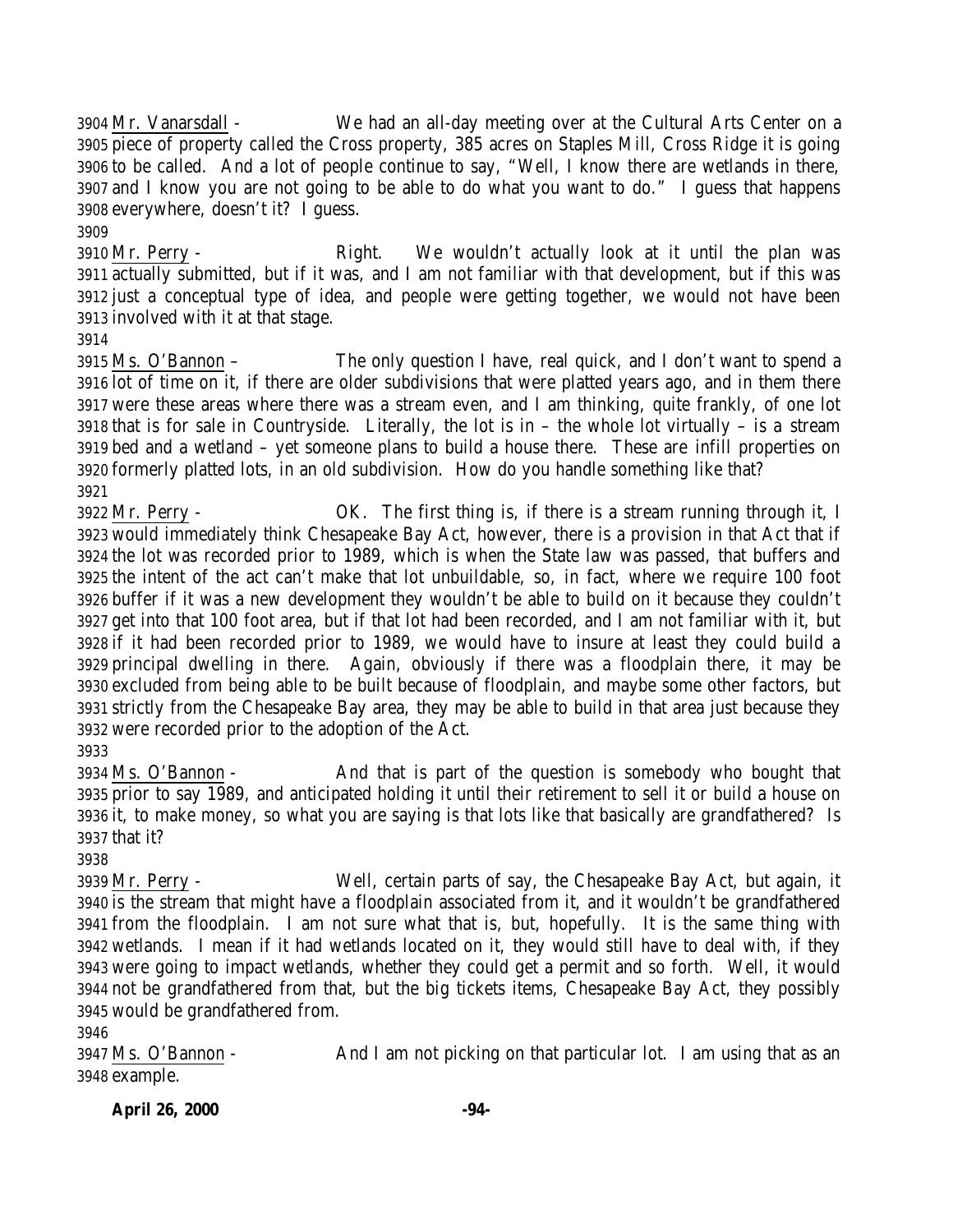**April 26, 2000 -95-** Mr. Perry - Sure. Mr. Vanarsdall - Anybody else have anything? Jeff, I want to thank you very much. I think that I just learned a little bit about it. I think we might want to do this again in more depth and substance. Mr. Perry - That would be great. Anytime you'd like us to appear before you and go over some issues, whether they are BMPs, RPAs, we will be glad to come back. Mr. Vanarsdall - I am surprised to know that you work closely with the Corps of Engineers, but I thought the Corps of Engineers had more control over everything. Mr. Perry - Obviously, they control the wetlands and they are the only ones who can go ahead and issue permits. But that really is an arrangement between the Corps and the developer or the applicant. State law requires us to see evidence that they do have a permit before we do sign a plan, so don't, obviously, want to sign a plan that is illegal because they didn't get a permit and so forth. Mr. Vanarsdall - I want to thank you and thank all of the people who came with you. I didn't know you had that many people and all the experts, and that, and I also want to thank Bob Thompson and Bob Pinkerton for allowing us to be a part of this. We appreciate it very much. Mr. Perry - I want to thank you. I really enjoyed it and great questions. I appreciate it. Mr. Vanarsdall - Now, Mr. Secretary, would you advise us what we are going to do about lunch? Mr. Marlles - Yes, sir. Mr. Chairman and members of the Commission, we are running a little bit ahead and a little bit behind, both. The Commission has not had a chance to break for lunch and we have been going since 9:00 a.m. What I would recommend is the Commission take a short lunch break of maybe 20 or 25 minutes and then reconvene up here for our 1:00 p.m. work session on the proposed ordinance amendments. Mr. Vanarsdall - One thing, with Chris being sick, he may have had some changes on these minutes. Mr. Marlles - We can hold off on those. Mr. Vanarsdall - Do we need a motion to hold off on these? Mr. Marlles - No. Just don't act on them. Shall we break until 1:30 p.m. **AT THIS TIME THE COMMISSION RECESSED UNTIL 1:30 P.M**.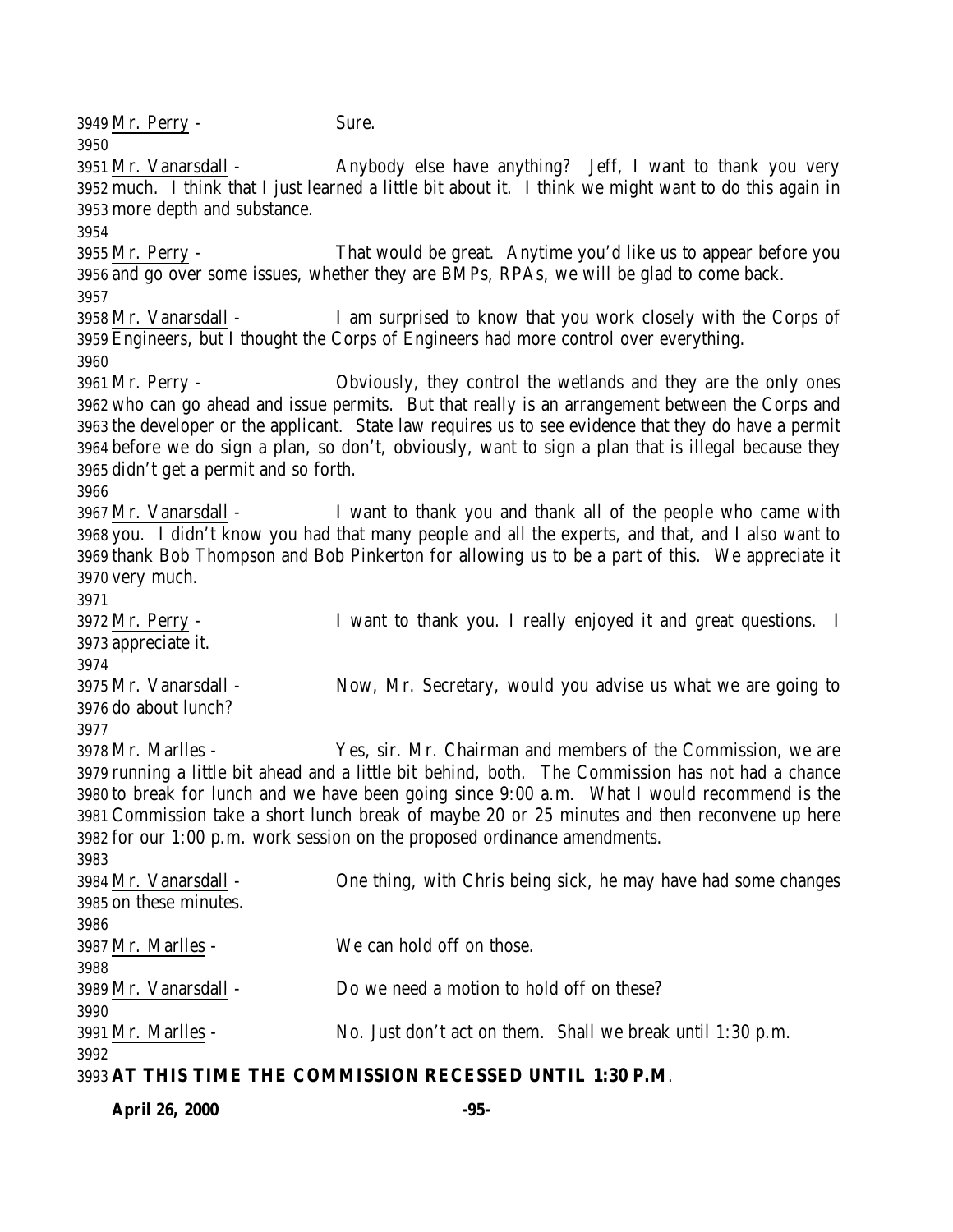Mr. Vanarsdall - The Planning Commission will now reconvene. We are, Mr. Secretary, I don't believe we have enough people to vote, but we have enough to hear the presentation. Ms. Hunter is going to give it. Go ahead, Mr. Secretary. 

 **Proposed Ordinance Amendments (Staff Presentation by Jo Ann Hunter)** 

## **a. Multi-Family Development Standards**

## b. **Single-Family Residential Buffer Requirements**

 Mr. Marlles - OK, Mr. Chairman and members of the Commission, the next item on the agenda is the proposed ordinance amendment dealing with multi-family development standards. That staff presentation will be by Ms. JoAnn Hunter. We expect Ms. O'Bannon to be joining us.

 Mr. Vanarsdall - She will be back. We just won't vote on anything. 

 Ms. Hunter - Thank you, Mr. Chairman. At the last public hearing for the multi-family ordinance amendment, the Commission asked staff to prepare a Concept for density incentives. Staff did prepare this concept and handed it out to Commission at the end 4013 of the zoning meeting on April  $13<sup>th</sup>$ . We have received two items of additional information 4014 since that time. One was forwarded to you on the  $14<sup>th</sup>$  of April. That was a proposal by Mr. 4015 Theobald, representing the developers, and also a letter on April  $17<sup>th</sup>$  which was from Henrico Affordable Housing Partnership. I have copies of either one of those things. I apologize that they went out in three separate packets, so if anybody is missing any of that information, I can get you a copy of it here this afternoon. Staff did develop this density incentive proposal and we have come up with 13 design elements that can be used to increase the density by up to ½ unit per acre for each element that is met. We are aware of four other localities in the state that use density incentives for multi-family projects. We researched all four of those localities. All of them use percentages for their bonus increase. Because the Henrico Ordinance has two different zoning districts that allow multi-family, the R-5 and R-6, we felt that the percentages would not work well for us, because you didn't want one element being rated higher in the R-6 District, so we have come up with a fixed increment for each of the units incentive. What the Commission asked us to do is propose taking the lowest density that has been proposed in this multi-family process and allow the density to go up to what the current standards are today. So, in the R-5 District, that would be the base density for the multi-family ordinance if this was adopted would be 10 units per acre, with the option of going up to 14.5 through density incentives. In R-6 it would 14 going up to 19.5. Right now our highest density is 19.8, but because everything stays on a half-unit, you would not be able to get the 19.8. Town houses in R-5 and R-6 would be eight units, and the base density in the Ordinance with an option of going up to 12 with the incentive, 7 for townhouses and condominiums, with the option of going up to 9 units per acre. In developing the process, we tried to keep it as simple as possible. The elements that we have chosen will look familiar to you. They are all elements that we have been talking about since the very beginning of this project, and it is the items that we felt like identify a quality development. We also believe that it was important to have

**April 26, 2000 -96-**

benchmarks in the elements. When we first looked at the Ordinance, the Hanover ordinance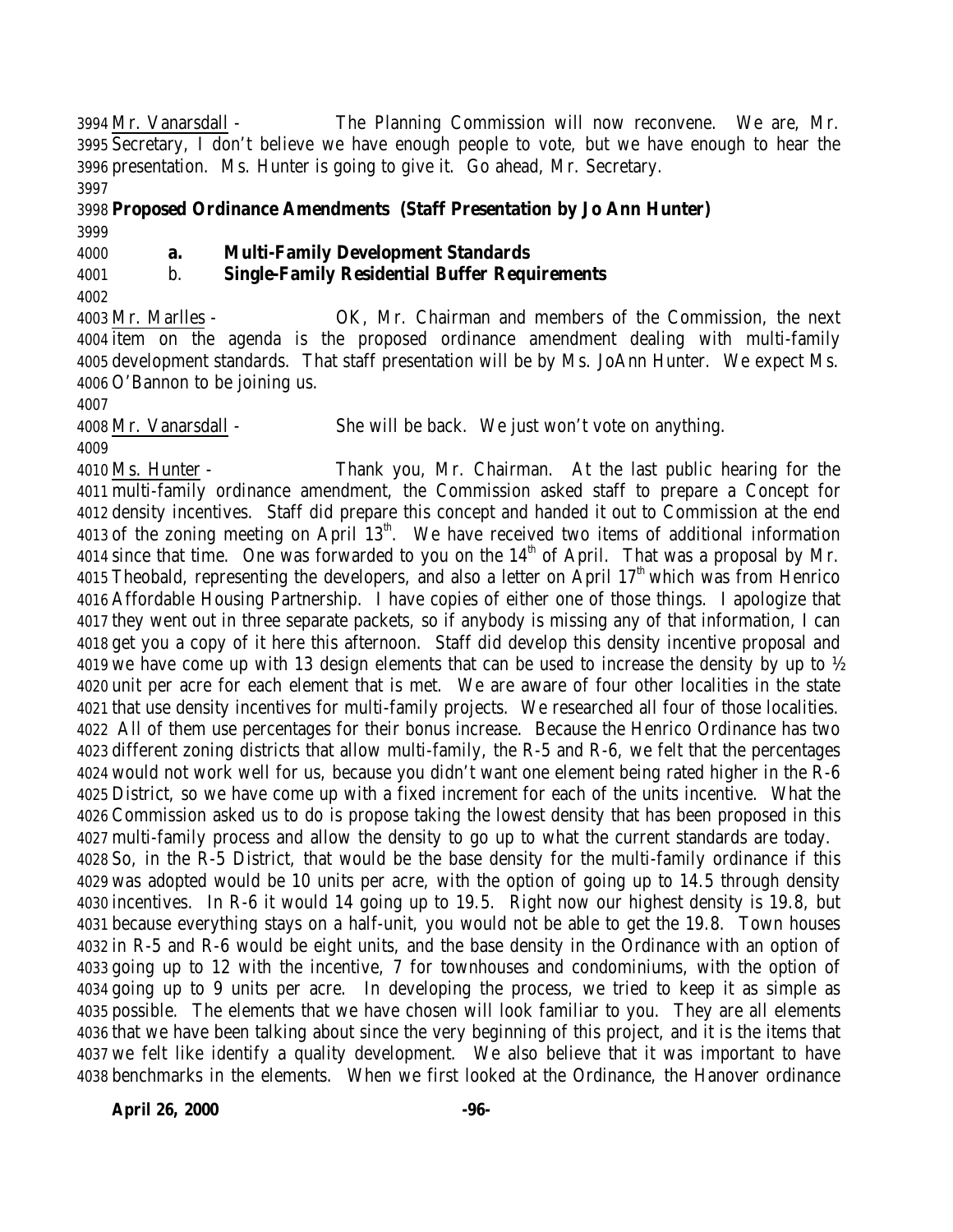was presented to us as a good model for us to look at. They used terms like "excellence in pedestrian treatment" and very vague unquantifiable things, and we didn't feel like that would be a good way to go, because it is important for the development community to know up front whether they can meet these incentives and what density they could get at the rezoning stage, instead of waiting for the plan of development stage. So, for all of our elements except for two, we tried to make them have clear, definable benchmarks. The first two are the ones that don't have the benchmarks, landscaping and site design, that you can't really put a quantifiable element of what is better or what you want. It really depends on the site and the specific circumstances. So, the first one would be landscape design, and it would include an incentive that states "The landscaping package providing unusually extensive landscaping and planting of entrances, recreational areas, parking areas, street frontages and areas surrounding buildings or open space and protection of specimen trees. An increase in density may be authorized only when the design of the project is clearly superior to the landscaping of typical projects of its type in the community, and where the applicant goes beyond the minimum standards. If the Planning Commission, during the POD stage, felt that the developer met his incentive 4054 standards, then they could have a  $\frac{1}{2}$  unit increase in density. The other one is site design. Unusually attractive and superior building layout which retains, relates to and enhances the natural vegetation and terrain of the site, or incorporates natural design features, such as preservation of scenic vistas and natural areas. In order to promote superior design, an increase in density may be authorized only in cases where the design of the project is clearly superior to the design of typical projects in the community and where the applicant goes beyond the minimum standards. And once again, that is a ½ unit increase if that standard was met.

 The next one is recreational structures. In our ordinance, this was one item that we have constantly had some concerns from the development community that the staff recommendation was far from what the developers were suggesting or recommending. What we are saying in our ordinance is that you need to provide 10% of open space, and then within that 10% you needed to provide 40% of structures. There has been some concerns that that would be very difficult to meet, so what we are proposing now in the ordinance, is to set aside the 10% acreage, but it wouldn't require any structures, and then if they put structures within those open areas, then they would meet the density incentive. We have actually reduced that down to 25% of the recreational area would need to have structures. Another feature is building materials, and what we are proposing is that if 60% of the exterior of all of the principal building is brick, then they would get ½ unit of density incentive. When the developer's proposal came in, they also had identified brick as an element that should qualify for density incentives, and their numbers were much lower than ours, so we went back and took a look at ours, that maybe ours was a bit excessive, and we questioned did the cost to provide for the 60%, did it justify a ½ unit. What the developers were proposing was if they had 31 to 40% brick, then you'd get ¾ of a unit density incentive and 41% or more, 1-1/2 units. We went back and took a look at proffers that we had been getting on the brick proposal, and the proffers typically ranged between 40 and 50%, so we are proposing to revise our recommendation to bring it more in line with the development community, and if 30% of the exterior of all of the principal building is brick, then they would get a ½ unit per acre. If they do up to 50%, they get 3/4s of a unit, and 60% would be one unit per acre. I think that puts it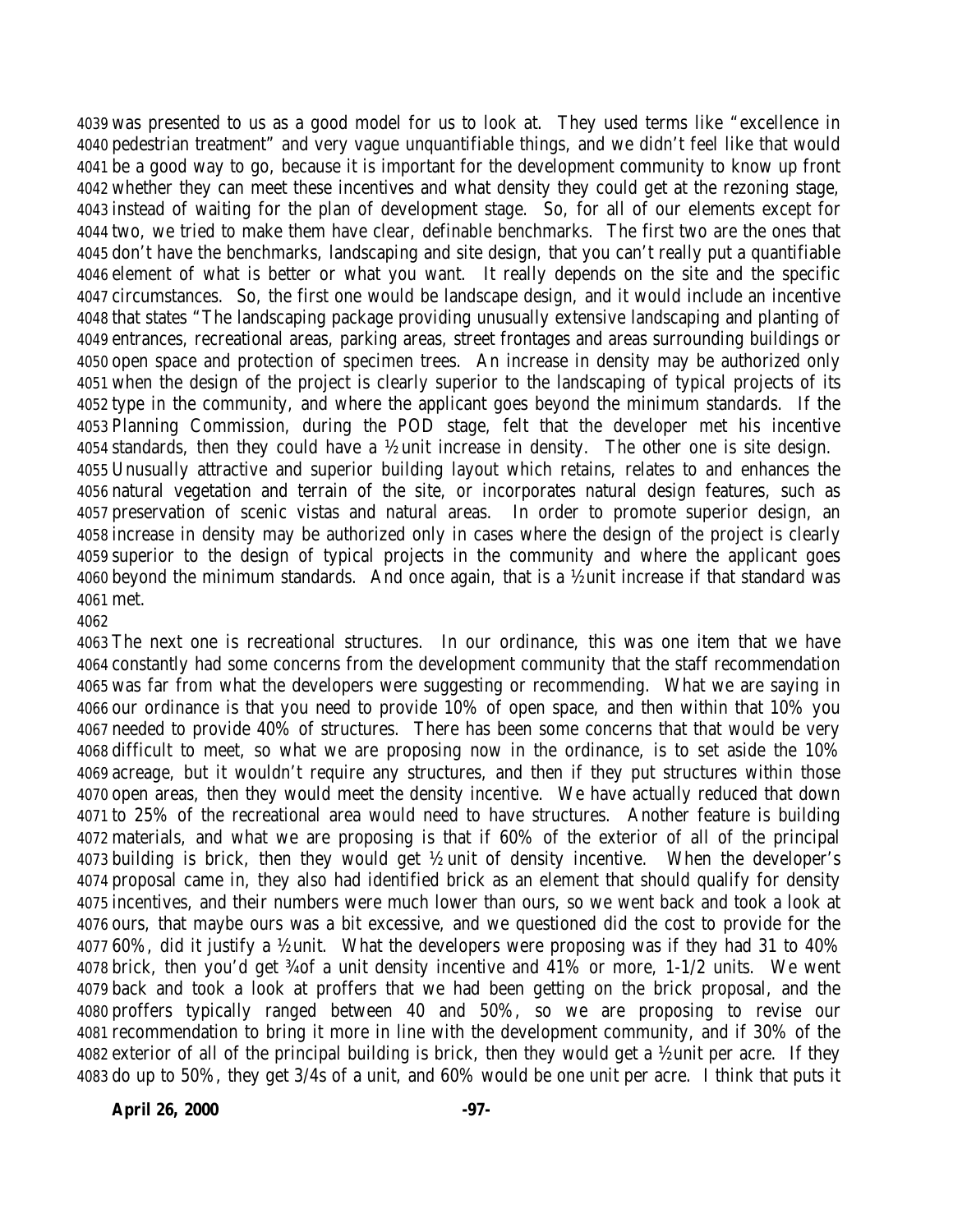on more equitable terms with the cost involved with putting in brick buildings.

 Another one that we spent a lot of time talking about was recreational vehicle parking. This is because we had taken it out of our proposed ordinance. Now, if the developer sets aside an area for recreational vehicle parking and appropriately screens it, they can get ½ unit per acre of density incentive.

 Storm water management facilities. If they design and utilize them as a water feature, that would allow another density incentive, and also buffers, if a perimeter buffer of 50 feet is maintained. The current ordinance is proposing 25 feet and if they increase it to 50 feet, then they could get additional density.

 Pedestrian circulation system. If sidewalks are provided along one side of major driveways and pathways or trails are used to provide pedestrian circulation and access to open space, recreational and other common facilities, they could get a density increase of ½ unit per acre. 

 Sound suppression. If walls between units have a minimum sound transmission coefficient rating of 55, they could have ½ unit of acre. What that sound transmission coefficient deals with, that is in the BOCA Code, and it deals with how walls are put together and what the material is between walls to reduce sound.

 Ms. Dwyer - Ms. Hunter, may I ask you a question about this particular slide? On the pedestrian circulation, are we expecting sidewalks and pathways or trails to be provided?

 Ms. Hunter - Yes. It would be the entire pedestrian transportation system. They would need to put the sidewalks in along the major drives in the community and we

would also want trails connecting to the common facilities.

 Ms. Dwyer - You might want to say in that sentence then, "also, or in addition" just to make it clear that that is not an alternative option.

4116 Ms. Hunter - Not one or the other, but both.

 Mr. Taylor - One thing while we are on that, Ms. Hunter. You've got sound suppression between walls between units. You may want to give some thought to sound suppression from unit to unit vertically through the slabs. I know that some areas have the opportunity to pour the concrete slabs which will reduce the sound suppression between the floors of the unit.

| 4123                |                                                                |
|---------------------|----------------------------------------------------------------|
| $4124$ Ms. Hunter - | The vertical as well as the horizontal sounds?                 |
| 4125                |                                                                |
| $4126$ Mr. Taylor - | That might be another scoring element or part of this element. |

| $4128$ Ms. Dwyer - |  |  |  |  |  |  |  |  | I think it should be part of this, because if you don't have a |  |  |  |  |  |
|--------------------|--|--|--|--|--|--|--|--|----------------------------------------------------------------|--|--|--|--|--|
|--------------------|--|--|--|--|--|--|--|--|----------------------------------------------------------------|--|--|--|--|--|

**April 26, 2000 -98-**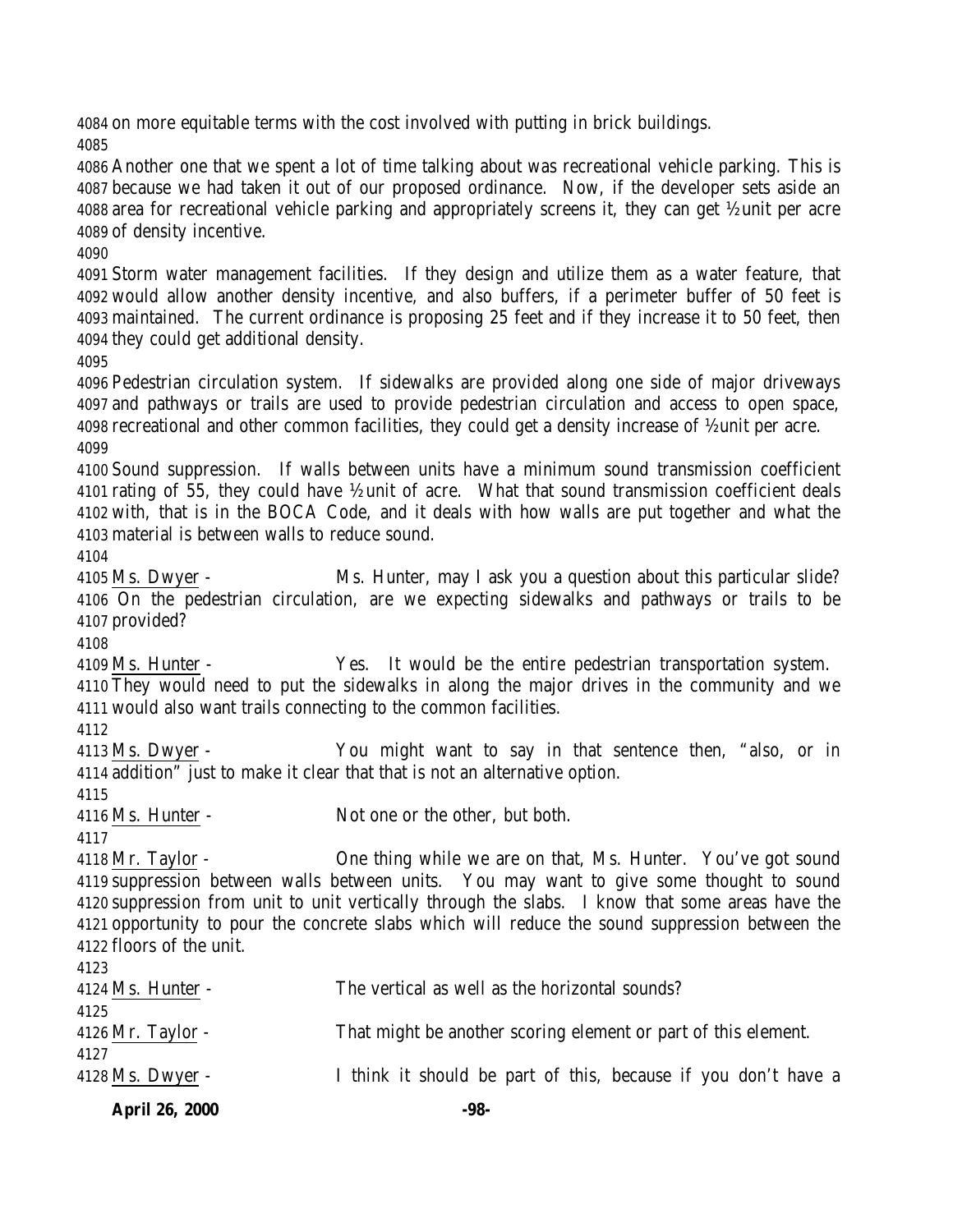sound suppression vertically but you have it horizontally, it still may not accomplish what your goal is. Is this coefficient? I have no understanding of this – of the relative merits of this coefficient number. Can you give me some sort of comparison? 

 Ms. Hunter - There is a chart in the BOCA Code. I did not bring it with me, but the Building Inspections office has that and would have the ability and know how to review this and make sure that we meet these standards.

Ms. Dwyer - Is that an expected average standard?

 Ms. Hunter - It is not the highest standard, but it is much higher than what they could build under current standards.

 The next one is dedication of public land, if they dedicated a site that is suitable for a school or 4143 a fire station, they could get a density increase of  $\frac{1}{2}$  unit per acre.

 If unit size is at least 50% of the units exceed 900 sq. ft. or 1,000 sq. ft. for condominiums, and 1,200 sq. ft. for townhouse units, you would also be eligible for a density increase. 

 Garages, and this would typically apply to more of the townhouse-type units, but for owner- occupied units that have a substantial number of units with garages, at least 70% of the units would have either front-loaded garages that are set back, so you don't have those snout-houses or side or rear-entry garages.

 The last element is just kind of a catch-all. It is a unique element that distinguishes the development from typical projects. That could be a historic structure on the property and they decide to preserve it, or if there is something unique about their project we can't identify at this time, they would be eligible for this ½ unit of density.

 That's our 13 density incentives. Mr. Theobald is here. I know he will also be presenting 4159 what he has sent to you, what I have sent to you on the  $14<sup>th</sup>$ . I found out earlier today that there is yet another proposal that may also be presented to you. When we looked at our proposal compared to the ones that were done by the development community, it was interesting to note that they were surprisingly similar. They had six elements and we had 13. All of the elements that they had, we had, and in four of the six elements, believe it or not, we were more generous than the development community, so I think we are fairly close together in my opinion. If the Commission is comfortable with this proposal and density incentive concept, we can put it into ordinance language and include it with the multi-family ordinance. Again, I want to remind you that the public hearing today is on the multi-family ordinance as well as the residential setback ordinance. The only modification that we have made to the multi-family ordinance is that we have revised the HVAC language to address the concerns at the last meeting that they would be just ground-mounted or roof-mounted or the ones we are trying to screen, and then the recreational language that I discussed as part of the incentive. We have made no changes to the residential setback ordinance. This is our third advertised public hearing on these two ordinance amendments. We have also had three other work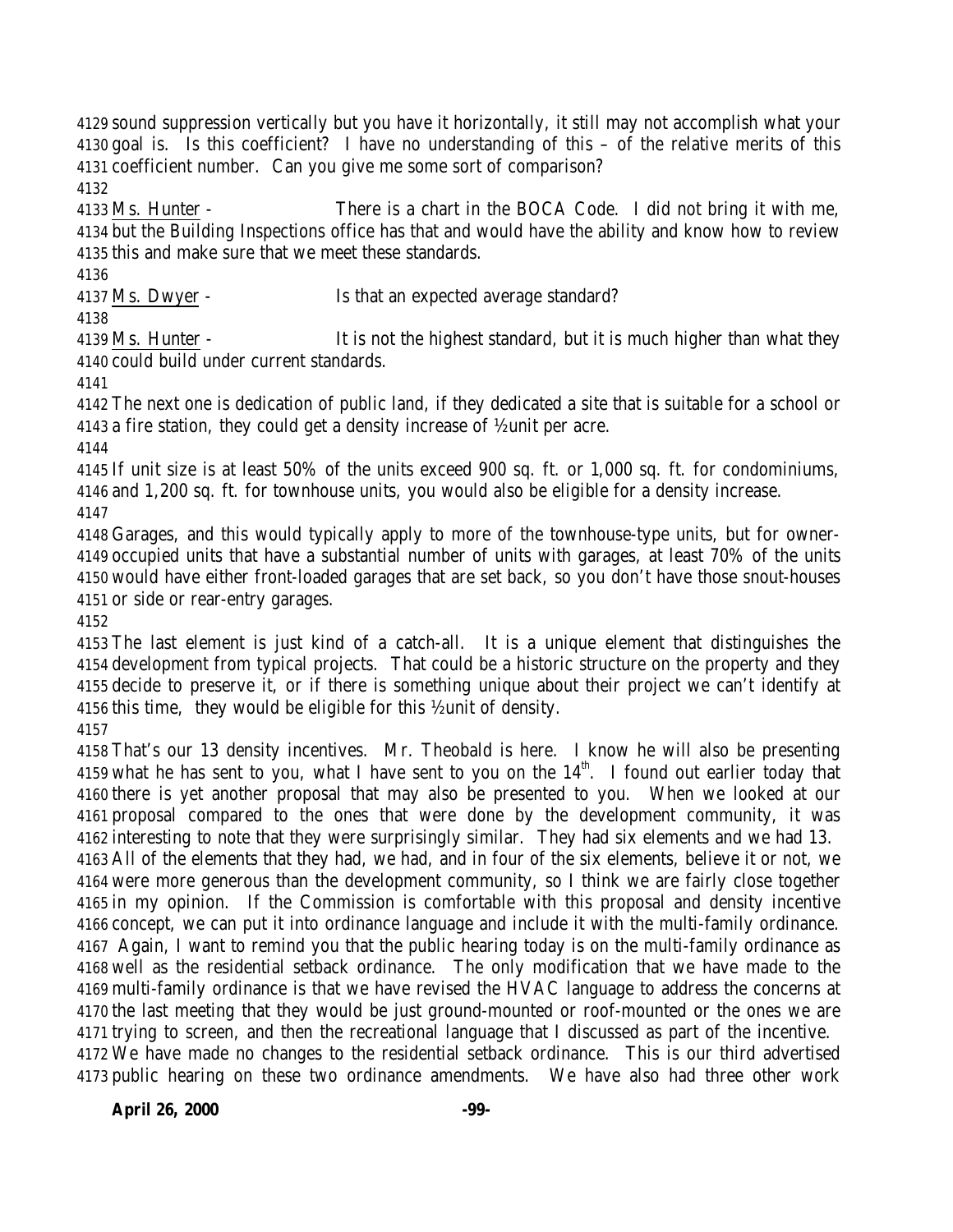sessions. I would encourage that, if we do get a quorum, that we can move this forward. This is not set in stone after it leaves the Commission, if there are one or two, or a few minor items that the Commission wants us to look at, we can continue to work on it before it gets sent to the Board. At this point, staff is recommending approval of both of these ordinances and would ask the Commission to forward it on to the Board. I would be happy to answer any questions you may have.

 Mr. Vanarsdall - Any questions for Ms. Hunter? Thank you. Good job. This is a public hearing and anyone who wants to speak is welcome provided that it is just to speak to this subject.

 Mr. Theobald - Mr. Chairman, ladies and gentleman, I am Jim Theobald. I am speaking today on behalf of the Home Builders Association of Richmond and, if I might, I would just spend two minutes summarizing points on the other part of the ordinance, so that we can focus on this point. Just for the record, I have made comments at three preceding work sessions, etc. so I feel it is important to preserve the record and just to continue to state our concern with regard to the other parts of the ordinance, with the grandfathering provisions, which I still don't believe result in fundamental fairness to landowners. We continue to be concerned about the overall reduction in densities. The increase in the parking ratios, we still believe the 2.25 to be in excess of that which is reasonably required; the defect bond provision for private roads; legislation of recreational areas and the impervious cover not to exceed 40%. I think my comments have been, hopefully, noted at prior hearings and I don't intend to take any more of your time on that but just intend to take those same points up with the Board as this moves on. That having been said, with regard to the multi-family development standards and the concepts of density bonus, I do believe that the scenario being put forth by staff and the one that I submitted with assistance from Mr. Tyler, are remarkably similar. And I think we can work well with either or both. I do have, at the risk of just mudding the water, I do have sort of an additional one for your consideration as it moves on or should it move on today or should you decide to have additional work sessions. What I will pass out to you is really an outline or a skeleton of a potential way to cobble staff's proposal and my proposal together. This was developed after, I guess, different discussions with different developers, Home Builders, Mr. Tyler, Mr. Taylor and, again, it's just a different approach with elements of the other two….

 Ms. Dwyer - Excuse me, did you say you had a work session with Mr. Tyler and Mr. Taylor? Mr. Theobald - No. Ms. Dwyer - Oh. 

 Mr. Thobald -No, discussions. And this was just an effort to recategorize many if not all of the same issues in a slightly different package to provide you with another scenario to consider. When I sat down after the last public hearing to consider how we might effect density incentives my main objective was to try to keep it as simple as possible and as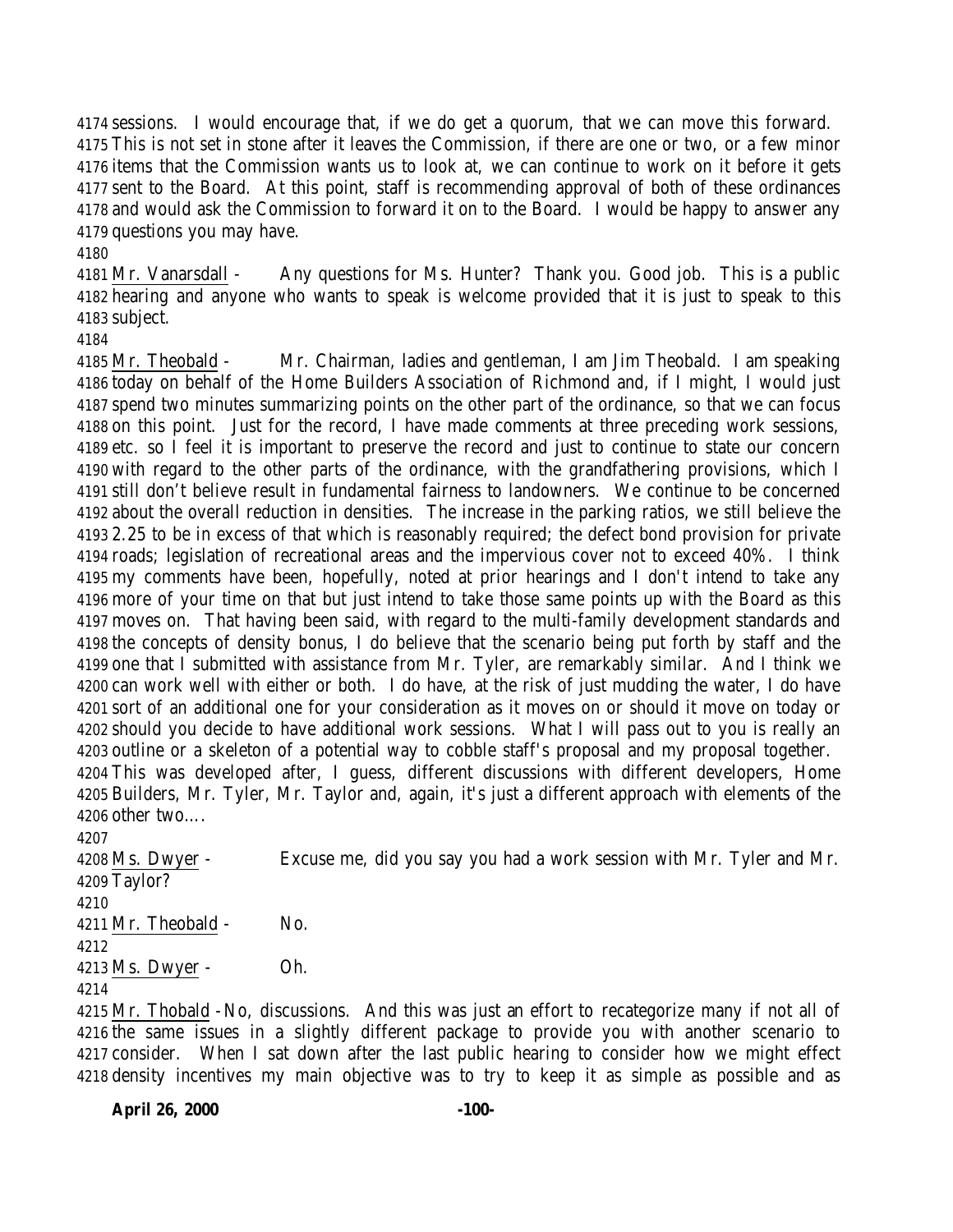objective as possible and enforceable. As you know, at least when you get to the POD stage these matters are to be ministerial and they either meet the state of the criteria or they do not. And what I was attempting to do was perhaps over simplify so that staff was not put into a position of wondering whether Plan A represented a more excellent approach than Plan B and query whether either made it over some imaginary line. My other goal was to set forth a system that was capable of being proffered at the time of zoning. But, prior to having to do full engineering on a POD so that an applicant would know, potentially know, when they came out of zoning whether they had achieved a certain minimal density. That's important in terms of the way that the apartment land is bought and sold. When developers contract to buy a piece, it's priced based on the number of units you are ultimately able to achieve. The second factor in those contract is probably eight or nine out of 10 contracts go hard or firm, no contingencies, buyer can't get out of it once you have zoning because the seller's land has been zoned for some very specific use and looking project and the seller doesn't want to get it back in a fashion that he can't develop. So, my idea was have the criteria as such that if somebody wanted to proffer x amount of landscaping or (unintelligible) amount of brick. At that point, when they left the Board of Supervisors for zoning approval, they would know that they had achieved an extra one and a half per acre and thus their contract could be firm and they would continue on.

 I left open the door that when they actually did their final engineering, should they provide additional brick or additional open space or additional landscaping, that that credit could in fact increase through the POD process. But, at least there was an opportunity for everyone to know where they were and I guess take away from staff the problem of having to have a rather vague standard where Mr. Wilhite might interpret it one way, Mr. Whitney another and then you know who acts the referee on a case by case basis. And that was the problem I had with the Hanover scenario. Excellence in fill in the blank, just in my opinion is not legally enforceable to begin with. I don't know what it means on a ministerial basis. So when I set up these categories, that was my goal. The other goal was to try to link the amount of credit for density with the cost of the amenity being provided. And so if an amenity like brick is more costly than say providing a pathway, then to the extent we provided the more costly amenity there was a commensurate increase in density to justify that cost. 

 I was also looking for a way that basically, if we were going to start at 10 units per acre that made it medium difficult to get back to 12 where we are today without this bonus program and your proposal, you know, 12 units an acre, but harder to achieve the full 14 1/2 units, which I think is probably, would be your goal. So, I thought that the one that we put forth was perhaps, came from the same place as staff. I really think these two are very close and I think we can certainly work with what staff has proposed. It's not that dissimilar, it's a matter of waiting, in my opinion, the benefits. And as JoAnn stated, I think in some instances, she and staff were more flexible than perhaps we had even suggested. And while I really like the idea of getting more credit for unique landscape design or that's unusually extensive. And typically the kinds of cases that I am privilege to work on, that's not a problem for my clients. I don't honestly know how you are going to take a look at that on a case by case basis and I don't know how you'd be able to look at that at the time of zoning without really full board landscape plan and engineered site plan. So, I have some concern about that. Same with site

**April 26, 2000 -101-**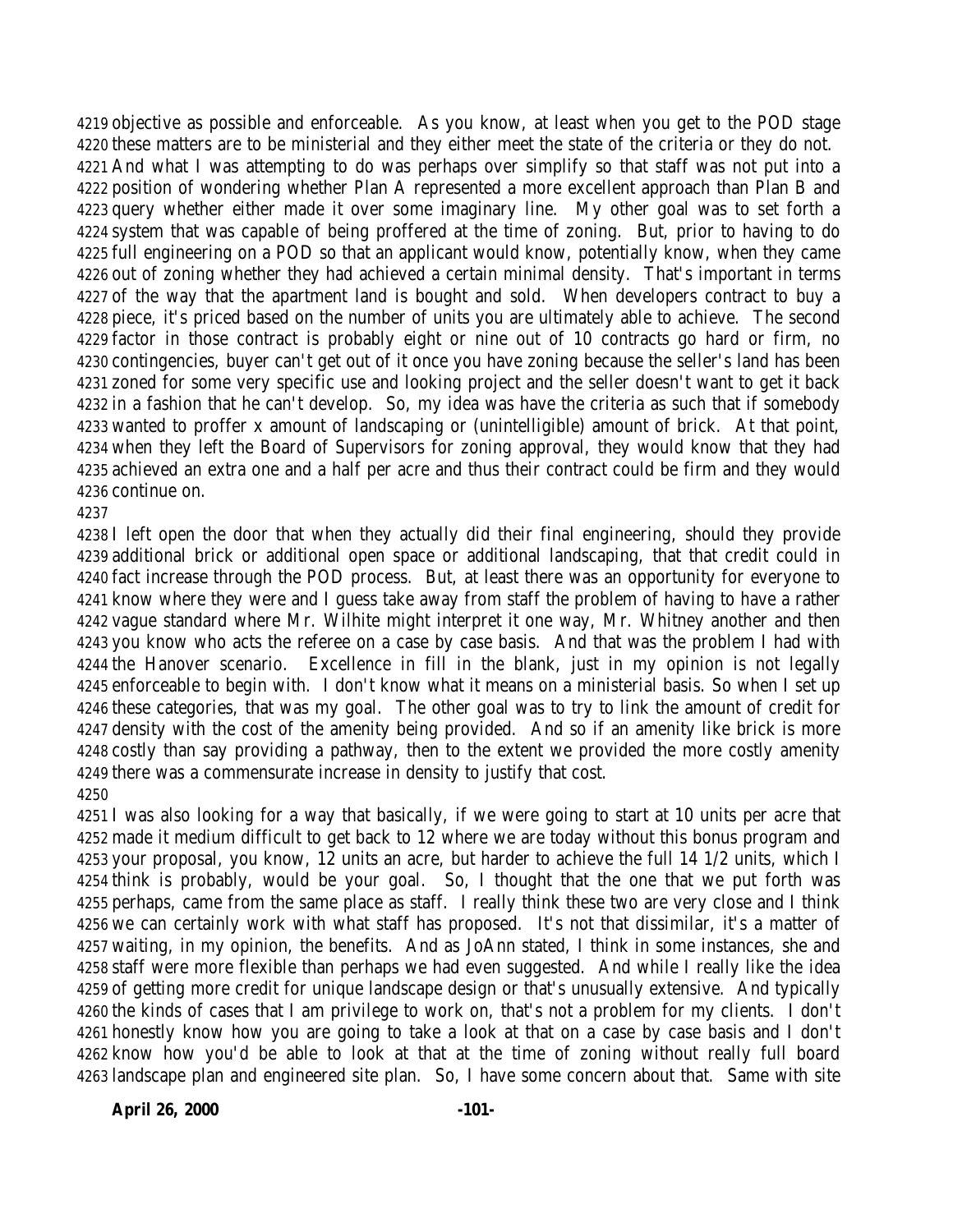design, unusually attractive it's sort of in the eye of the beholder. And I don't know how someone is going to tell me a zoning whether I've met that mark or not. So, I guess the thing I'd ask you to consider is whether you find any value in being absolutely objective so as to take away a lot of discretion for enforcement issues and consistent with administerial notion of what are essentially POD manners all be it capable of being proffered. And then consider how we might weight the various things. But we are happy to work and continue to work. Some of this gets done in a vacuum because you all have asked staff to prepare a draft and the development community was asked to prepare a draft. And by the time we run it by all the people we have to run it by we always run out of time in terms of really being able to sit down and try to cobble the two together. But, these are so close that I'm confident that it can be done and I appreciate the efforts of staff in getting there. And, again, this third alternative was just sort of designed to be maybe a little different approach as to how to look at this whole issue.

4278 Ms. Dwyer - Did you work with staff in coming up with this proposal? Mr. Theobald - No, I did not, which, my letter? Ms. Dwyer - The Best program that you submitted to us today. 

 Mr. Theobald - No. I did not. Those were based on, basically, additional discussion with members of the Home Builder, me, Mr. Tyler and Mr. Taylor.

 Ms. Dwyer - I just want to say for the record, I've never known in the development of something like this for developers to work with a single Commissioner to the exclusion of other Commissioners bend the exclusion of staff to develop an alternative proposal to something that staff was presenting for recommendation to the Commission. And, I'm surprised that that's the way it worked this time. I'm disappointed and surprised. 

 Mr. Taylor - I'm surprised…. At one stage of the game I thought that, when this first came up, at one of your earlier meetings, I was granted some license to at least share my thoughts with the development community and I did that. So, if there is any fault here, it is totally mine and I meant no harm with it. I wanted to do it, perhaps, to add some of my experience and provide what I thought was a look ahead at something at think has a great deal of merit and a great deal of potential. And I did it with the best of intentions. 

 Ms. Dwyer - Mr. Theobald, I notice that you still have some of these subjective terms in your best program approach, landscaping excellence for example, unique elements. So, those criticisms that you had of the staff proposal have not been eliminated.

 Mr. Theobald - They have not. Again, this is… I am most comfortable with my proposal in my letter. And this was just yet another scenario as scenarios were being put on the table for you to consider in terms of providing some framework that we all might try to resolve this issue so that it could move forward.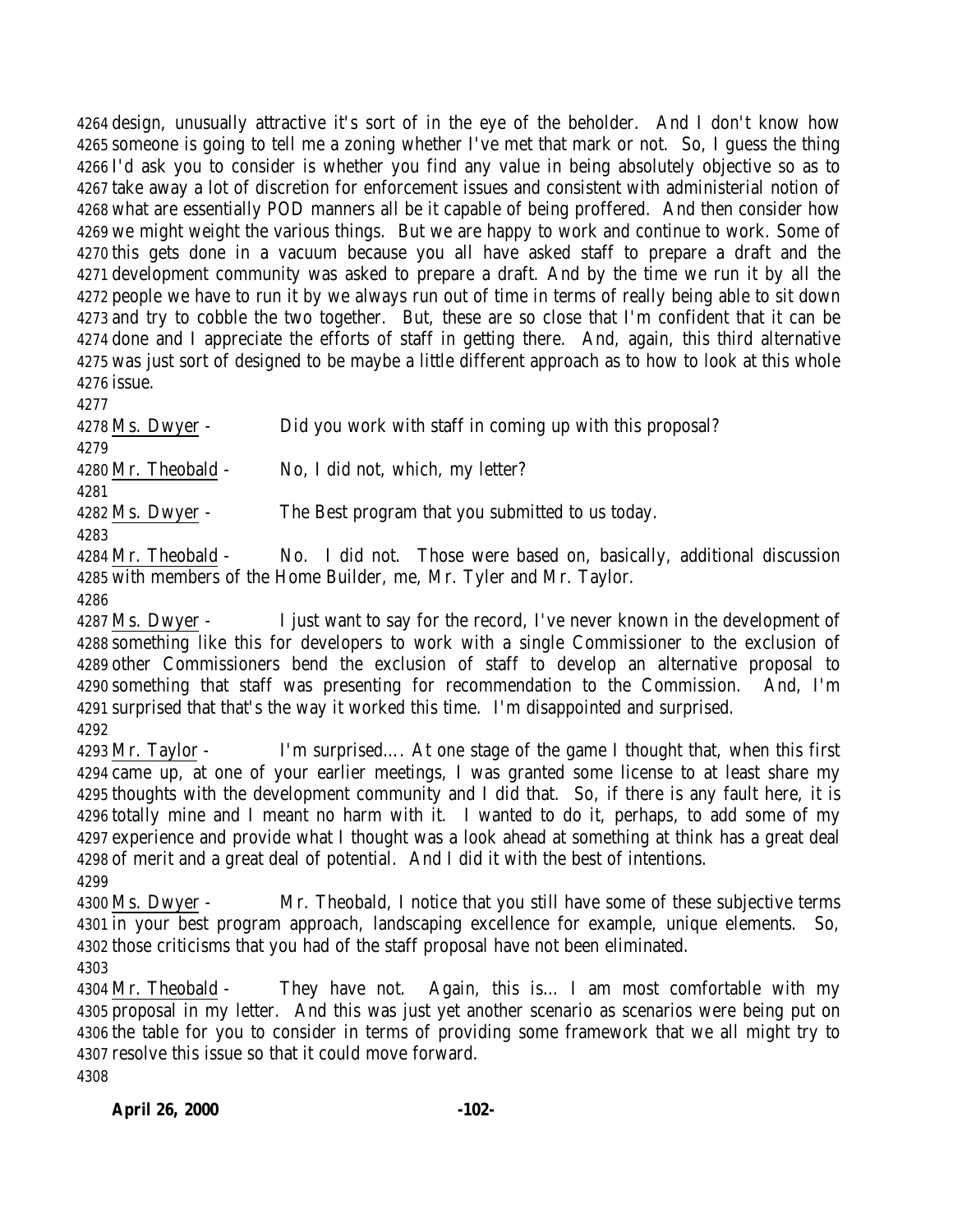Mr. Vanarsdall - Are there any more questions of Mr. Theobald? Thank you, Mr. Theobald. 

Mr. Theobald - You are welcomed.

 Mr. Vanarsdall - Thank you for your opinion and your effort. Who would like to speak next? Good afternoon, Mr. Tyler.

 Mr. Tyler - Good afternoon, Sir. In the interest of time, I just wanted to emphasize a couple of points. I know it's been a long and arduous…. For the record, my name is Webb Tyler and I'm an engineer with Youngblood, Tyler & Associates. I know it's been a long arduous effort. It is very important. First off, I would like to compliment the staff. I was pleasantly surprised from totally independent view, Ms. Dwyer, that we came so close together. I can assure you that there was no consultation between staff and us on staff's plan or our plan or what's being presented to you. I do have conversations with other Commission members from time to time. Just as I've had conversations with every member of the Board of Supervisors. And that open communication allows us to come up with the best plan. My emphasis today is I wholeheartedly support the density incentive plan. I believe it is the best plan for insuring long-term quality. It is my hope that it's not just for multi-family but in the future can be used, or similar could be used on other types of zoning classifications. And I stand before you today in hopes that you will adopt a density incentive plan. Although, I believe that it should be a little bit more toward our approach, I will not walk out crying if it is purely you all's approach because it can be adjusted. I would like for you to understand why I believe that it should be closer to our approach and that is clients come in and they say to me as an engineer designer "Webb, I want you to design a multi-family development" and I'm going to say "Well, how many can I acre" and they are going to say "Well, it's zoned for 10 now we are trying to get up to 12 1/2. Now how do we get it to 14 1/2." And what they do is they look at the economics of each of those bonus densities and they say, well, whatever is the least costly, all right, that gives us the most bonus density then let's do that. For example: It's cheaper to put in shrubs than it is to add brick. And so they are going to want to put in the shrubs because they get more bonus density than they would be to getting the brick. So, therefore, I stand before you today as a citizen, not as an engineer, not representing anyone, but as a citizen and tell you that we need to equate the bonus density to the cost of the improvement. In other words, if the cost of adding brick… a 20% increase in brick is \$800.00 per unit but the cost of only adding \$200.00 worth of additional per unit, then the relationship of 800 to 200 should be the bonus density. So, that the designers don't skew the system but that it is weighted approximately equally. And I think staff has done a very fine job. On there proposal, they actually allow you to have opportunities more than just getting to the 14.5, they actually allow you to get to a higher level although the cap is at 14.5. So, you get more of an a' la carte approach rather than a blue plate special which was our approach. I compliment them on that approach.

 I believe that there are still some fundamental issues. I know that Mr. Silber has put a lot of staff time in this. JoAnn certainly has. They have put their heart and soul into it. I'm sure that we can work with them, assuming that we are authorized by this Commission to work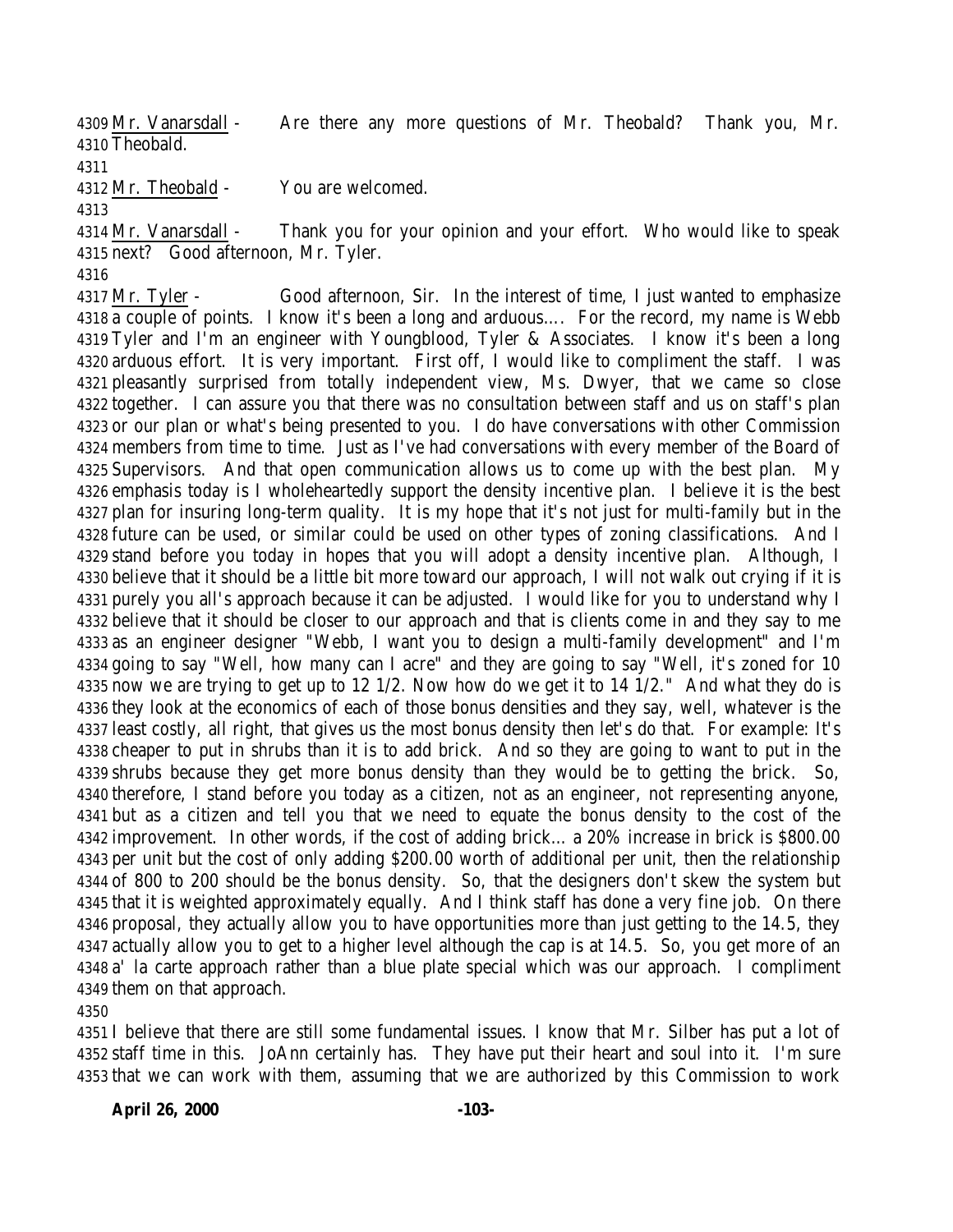with staff between now and the Board of Supervisors to yet fine tune it a little bit. I think we would be desirous of that opportunity. Those areas are such things as the site coverage ratio. This morning the Commission approved a plan at 40% net site coverage ration, 44% net site coverage ratio. So, we could not achieve maximum density of 14.52 units if we still had a site coverage ration on the net of .4. We still believe that the parking ratio is too high. We still seek your consideration of grandfathering. There is a lot of confusion whether or not you've proffered a plan during a zoning case versus not having a proffered plan. Right now the legal counsels are telling us that we have to have an approved POD in order to be grandfathered in under the old ordinance to give comfort. And it is a significant financial matter as I've previously discussed. But, I think we have made major strives toward what is the beginning or the birthing, I hope the birthing, of a very vital tool to insure a continuation of quality in our community and I think that's what we are all hopeful for. Whether or not it is fined tune yet, I think nothing gets fine tuned when it is first developed. It takes a little time in actually going through the process. I haven't taken a project through the process. So, we may be coming back you and saying well we need to fine tune it a little bit here and there. And as long as the Commission can keep an open mind about it, I think the system of density bonus is a very fine system and I wholeheartedly support it.

4372 Mr. Vanarsdall - Are there any questions of Mr. Tyler?

 Ms. Dwyer - Mr. Tyler, would say all of the, I'm looking at the Best program, is that what you and Mr. Theobald are presently asking us to consider or is there the third one that…. 

 Mr. Tyler - No ma'am. It's just that… You have really four alternatives in front of you. You have this, the Best Program, you have Mr. Theobald's letter, both of which I worked on, you have Hanover County, which obviously I did not work on. You have staff, which obviously I did not work on. All of those have some positive characteristics. It is very difficult to leave it in a subjective nature. I represented an engineering firm, that's actually going to have to implement this and we want to make it a tighter or quantifiable to where someone can read the ordinance or the design standards and understand what they have to do and the reward that they receive. All right. Hanover County, for example, does not provide that. It is more of a very subjective, it's a matter of opinion of whoever is doing the scoring, and that's very difficult to work with. We believe more in a quantifiable approach of where the categories are weighted to the cost of that quality enhancement. But, what you have before you are alternatives that quite candidly I believe that Hanover County is too vague. I think… 

Ms. Dwyer - I think we can eliminate Hanover County.

 Mr. Tyler - I think the staff's plan has many positive things but as an example, not to be critical, no one is going to put up a garage for a half a unit. All right. Because the garage is going to cost you \$15,000 a unit. But, they are going to landscape the heck out of it for an extra \$100.00 a unit for a half a unit. But, yet, you equate them as the same. So, I can assure you that the landscape architects will have enhanced jobs because the multi-family developers are going to say, "We are going to landscape the heck out of this because it only cost \$100.00 bucks a unit." And it will be a very poor day that they will get garages because of \$15,000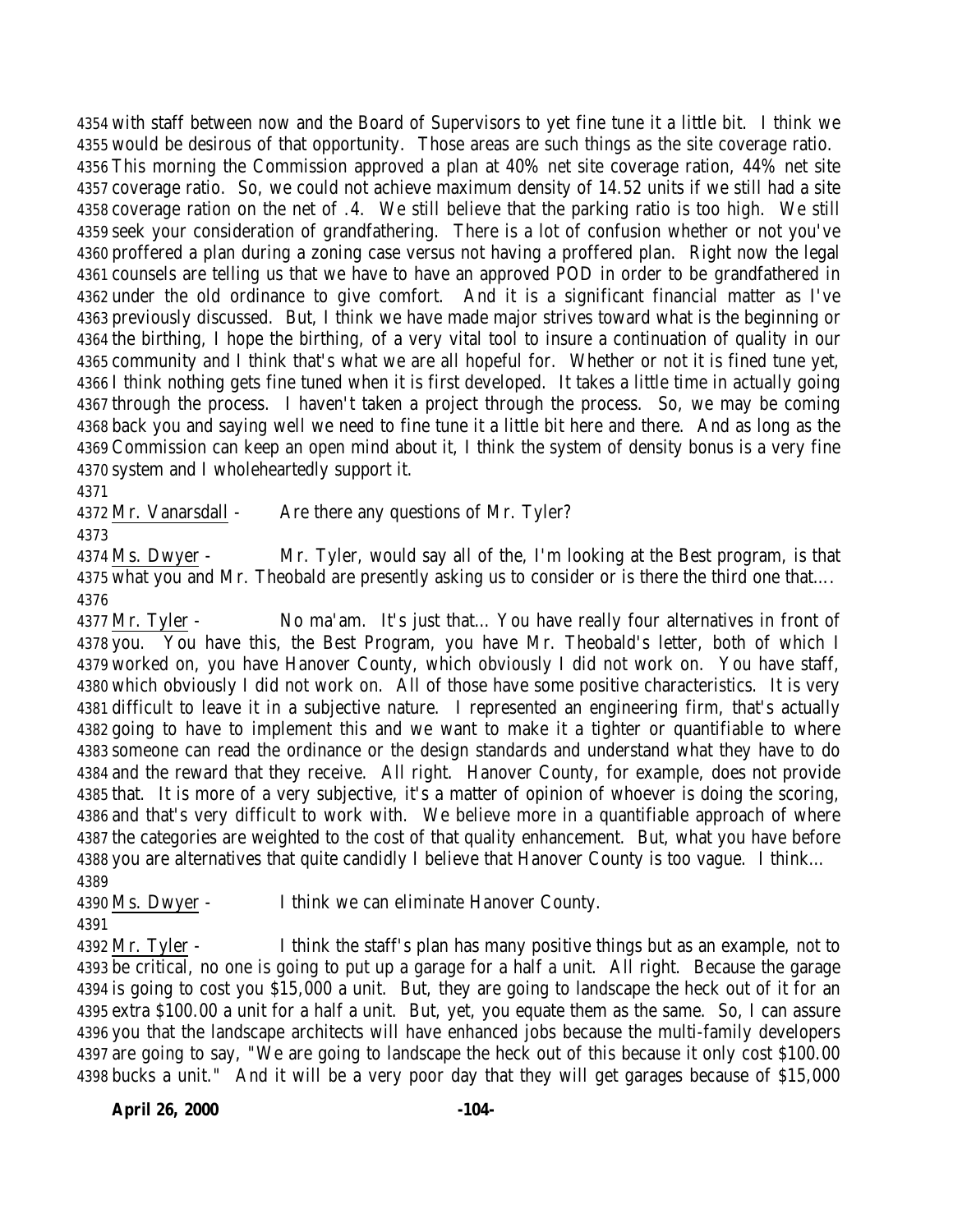per unit.

 Ms. Dwyer - Yes, I share your concern about the fact that all of the features that we have, the 13 that are in staff's plan, may not be equal.

 Mr. Tyler - Exactly, but there are many good points about staff's plan. And what we would like to do is have the opportunity, with your blessing, to work with staff to try to get…. They don't have an understanding of costs on a regular basis.

 Ms. Dwyer - One thought I had was to assign, instead of giving each a half a unit, give some of them a quarter of a unit, some of them three quarters of a unit, rather than… This is a little more complex, the Best Program. And I see unequal elements in here, while just glancing at it while you were talking, briefly, as all the time I've had to look at it. So, for instance, external amenities, you know, you are giving a whole point for something that we are only giving a half point to….

4415 Mr. Tyler - There are different approaches and we seem to be settling down between the staff's plan and Mr. Theobald's letter.

 Ms. Dwyer - Right. But, what I'm thinking would be a good idea, would be to take staff's plan and to assign quarter, half, three quarters, whole points for those depending on costs involved.

Mr. Tyler - Yes, ma'am.

 Ms. Dwyer - I think that would be a reasonable approach, and that would not require tremendous amendments to what staff has proposed. But it would have the added benefit of assigning a weight system to that.

 Mr. Tyler - Not to be disrespectful to Planners, but their job is not to understand cost of construction. It would be helpful if a party, with your blessing, could give them some understanding or some knowledge of what the cost of these individual items are. That would be most beneficial to getting a plan that when I come back in front of you it is not distorted where it's skewed to the lowest cost of the items but the high-cost items are forgotten.

 Ms. Dwyer - Well, we could then, as one option, approve staff's plan but recommend that staff work with developers to assign weights to each of the design elements that have been outlined.

Mr. Tyler - We would welcome the opportunity, ma'am.

 Ms. Dwyer - And I would trust staff to do that because I have no more input on that factor then they do. So, I don't think I would have anything personally to add to that discussion. But, in the interest of moving it along, that would be one proposal that I think might work.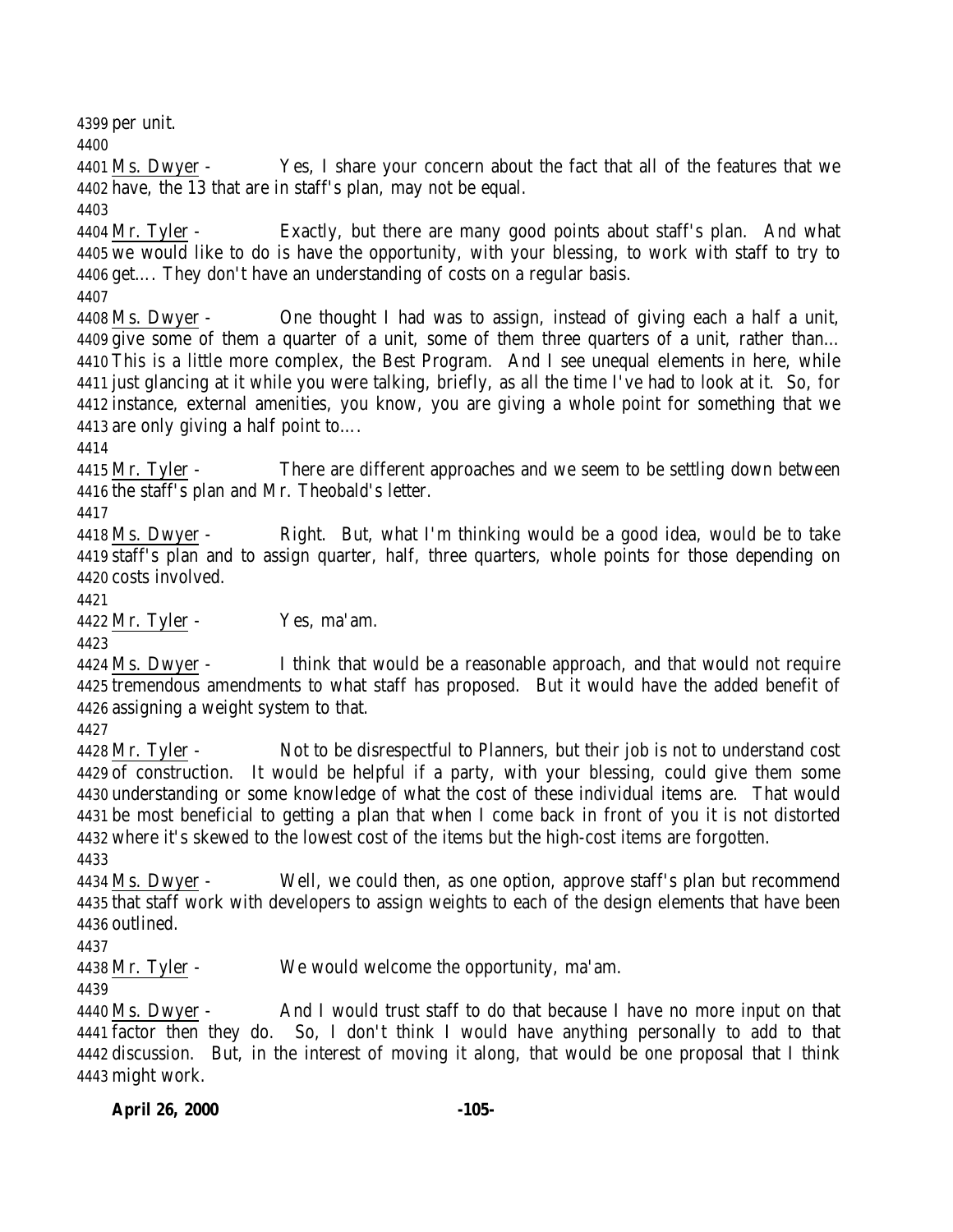**April 26, 2000 -106-** Mr. Silber - Mr. Tyler, I have one question. You mentioned that from the plan of development that was approved earlier today, on the apartment complex, you mentioned several times that the site coverage ratio, based on the net acreage, you couldn't achieve what was proposed in the ordinance. Mr. Tyler - It was .44 of the net. Mr. Silber - My reading of the ordinance, as proposed, says that impervious cover shall not exceed 40% of the growth acreage of the site. Ms. Tyler - Yes. But, my point to you… Although today I was only at .28 because of the gross, right? Supposed that site was not surrounded by three creeks and had no floodplain on it and it was on top of the hill, then there would be the gross and the net acreage would be the same. And if that site, that we were discussing this morning, had no floodplain on it whatsoever, then the gross acreage and the net acreage would be one in the same. And so the gross acreage ratio would be .44 and it would have been able to meet the .40 regulation as currently proposed. Mr. Silber - I understand. I think the point is though that that plan that you submitted easily met the requirements based on the gross the way its…. Mr. Tyler - That's very much true, but if we took that site and we went over to Camron at Virginia Center, which has no floodplain on it or we went over to the Carriage Homes at Wyndham or we went over to Camden at Wyndham those three projects have no floodplain on them whatsoever and so therefore that typical project would not be able to meet the site coverage ratio of the site. Mr. Silber - So, you would rather the language be modified to not reflect gross acreage that reflect net acreage and have it at a level like 45%. Mr. Tyler - Yes, sir. Mr. Silber - Okay. Mr. Vanarsdall - Are there any other questions of Mr. Tyler? Thank you very much for your input and your help. Mr. Tyler - Thank you. Mr. Vanarsdall - Who would like to be next? This is a public hearing. Rev. Sikes - Hi. My name is Reverend Lisa Sikes. I'm the pastor at Christ United Methodist Church and I'm Chair of Henrico Affordable Housing Partnerships. I'm very pleased to be here today. Before making any comments at all, I'd like to preface remarks with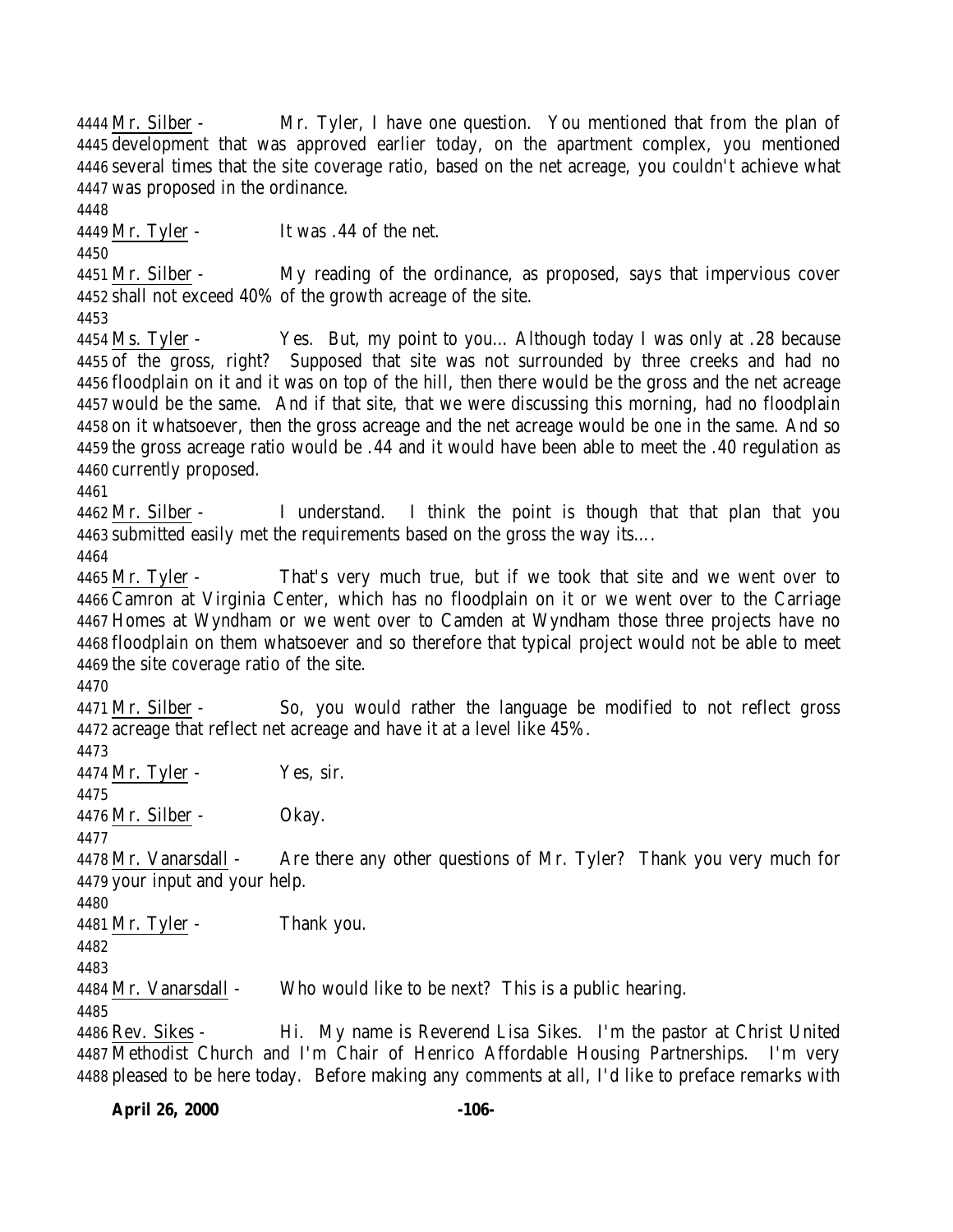a question in regard to the report. I understand that one of the categories for which density increase can be allocated is unique element. I'd like to know what unique element refers to. Is it a physical attribute or if it has something that might bear more upon the issue of affordable housing? I'm not sure of that. So, I would like to ask that first. 

 Mrs. Hunter - The unique element, we left very open ended. It is something that the project can offer to the community that's different than what others offer and if the Commission feels that it justifies the density incentive, that would meet the standards for unique element.

 Mr. Silber - We had also talked about it possibly being, for example, if there is a historic structure on the site, that was preserved in the development, or if there were Civil War Battlefield sites or earthworks that could be preserved, those would be unique situations. We didn't think it would be appropriate to try to spell out all of those.

 Rev. Sites - Well, let me speak to one that my heart and soul urges me to say. I would love to see, overtly, included on the list that I do not see there. I'm pastor of a church in Henrico County that's in a very economically diverse area of Monument Avenue close to Horsepen Road. I have seen first hand a great demand, a great need, that is not being met in those houses that are available in Henrico County for those with low incomes, working low income families to have dwelling space, security and safety. There has been quite a displacement. And it encouraged me some time ago to began becoming interested and educated in the area of affordable housing. And I'm very concerned, indeed like all of you, with physical attractiveness and including different architectural elements. But as a pastor too, an a advocate, I'm very concerned about the inclusion of different income levels, different racial backgrounds in our communities. I attended not long ago in this same room a meeting regarding a public hearing for Community Development Block Grants. And much of what was said at that meeting is that there are charitable funds and federal funds. And as Henrico County, much of the low-income housing is done by non-profits and organizations like Habitat for Humanity. And those are very commendable efforts and organizations. But, I fear that what they are able to do separately, and not always with an overall plan for the County, is not satisfactory in terms of meeting the demands of those who are low income in Henrico County and suffer displacement for one reason or another. If we do want to leave it up to the private sector to make sure that low-income people can find and afford not only decent but good safe housing. That seems to me to that it would be very appropriate that we encourage private developers. That we encourage them to increase the supply, because I know from first hand from those that show up at my church that there is not supply enough for the demand in western Henrico County. And so I really want to place the before the Commission as a heart felt appeal. I know Montgomery County in Maryland has got a really state of the art cutting edge ordinance on the books that in development often they encourage 15% of a new development over a certain size to be affordable housing. That means that it's distributed throughout the County that poor people are not in one particular compartmentalized area. And so they have the benefits of being in a broader community often very stable that is able to help them gain affluence and stability. For many low-income families their houses are their savings account, their future planning. The places where they are able to locate assets. So, it's a great

**April 26, 2000 -107-**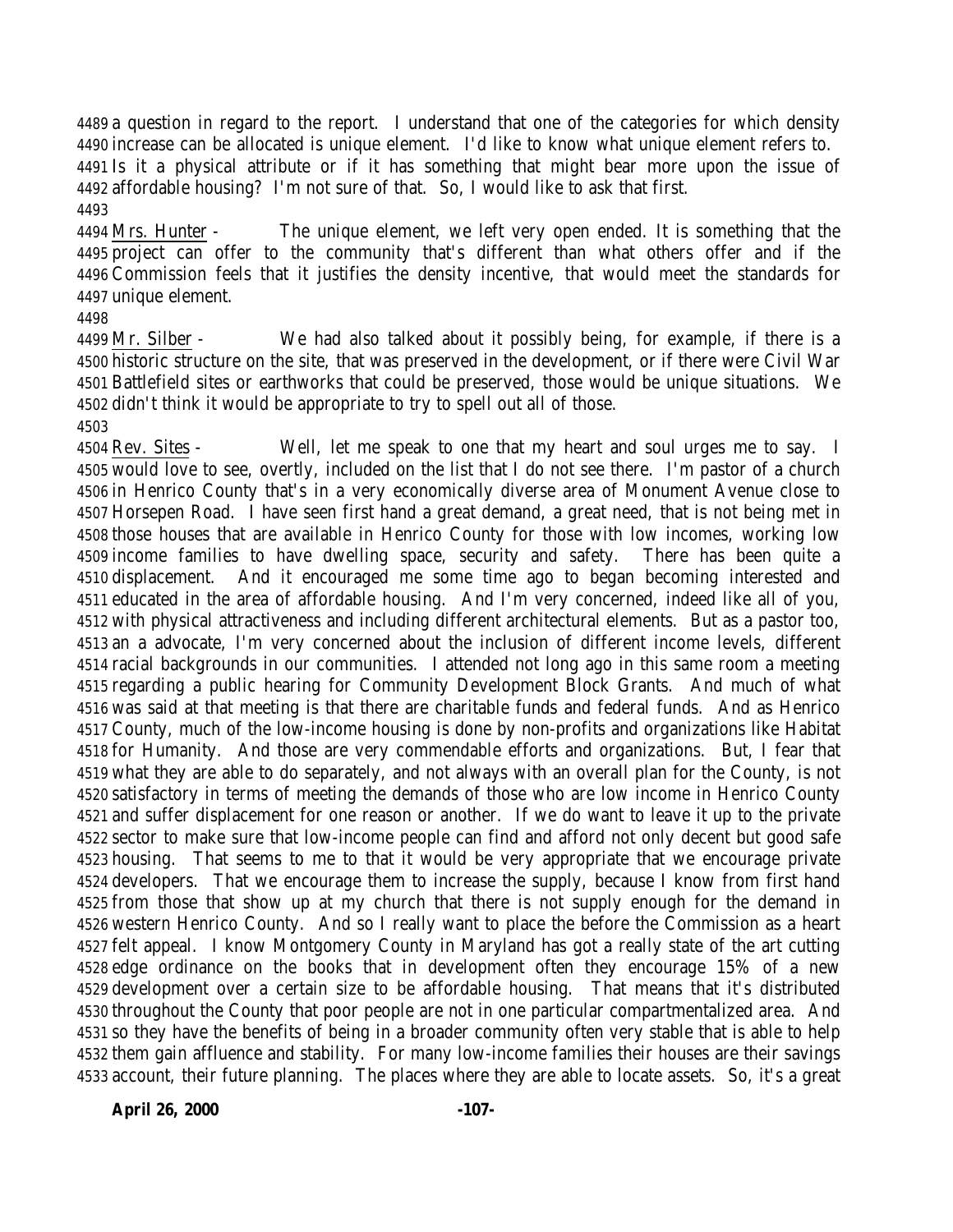concern to me that there is affordable housing available to be purchased. And I know it's a goal of Henrico County, that's been stated that all of its citizens should have access to housing and of course ownership is a helpful thing for the County and for the individual. And so I just want to ask the Planning Commission, if you will, to help me to understand is that something that is not deemed to be appropriate for this particular ordinance or has it been disqualified for some particular reason, just because I feel like it is so very important? 

 Mr. Marlles - Rev. Sites, maybe I'll take a chance at answering it first. But, I think the primary objective of this process, and it is a part of a much larger process that the County has been going through for the past several years, is try to improve the quality of our single- family and multi-family residential housing stock. I hate to use numbers, but you may or may not be aware that right now in Henrico County we have over 30,000 rental housing units. That far exceeds any of our neighboring jurisdictions by I think a factor of two or three. So, at this point in time, I would say the emphasis is probably on improving the quality of the existing multi-family housing stock as, affording housing stock, as opposed to trying to increase the supply of newer affordable housing units. But the main point is the objective here is to improve the quality of the housing stock that we have, multi-family in this particular case as opposed to increase the number of affordable rental housing units. 

 Rev. Sites - One of the things that I have learned as I've started studying, I must admit I'm very new to the area, is that often when low income housing is in a great percentage and it's clumped in one place, it tends to deteriorate. Some of our housing stock is there but it's very deteriorated probably not what I would want to live in were I at that income level. And the thought of being visionary and of Henrico County, encouraging private developers to distribute low-income housing not only for the sake of increasing the supply. And I know we compare ourselves to Hanover and Chesterfield and Richmond a lot, but we also need to look at the residents in Henrico that need this. If we look at supply and demand within Henrico, we don't have enough supply to meet the demand. So you can look at it that way too. But, to come up with a plan that will distribute affordable housing and encourage it now. Because, of course, the trend is that we will only need more as the baby boom increases in age as divorce rates are going higher as you've got single mothers head of households. The need is going up. And I think to be proactive, and understand that this trend is only going to increase, and try to develop affordable housing in a way that it will be an asset to the County and to maintain paintings of quality of the housing stock rather then having it in one section where it sometimes is liable to higher crime rates, dilapidation, less care and not rental housing but owned housing. I think that is something to truly be encouraged. 

 Ms. Dwyer I think that this is obviously a complex issue and I think what Mr. Marlles is saying, what we have bitten off here is quality of development. That's what we are trying to focus on. I think what you are looking at is a much larger issue that probably needs to be addressed in another way, in a way other than this particular ordinance. So, to answer your question, from my point of view, we are looking at the quality of individual piece projects in developments that may come to us. I think if we want to have a look at the affordable housing issue in Henrico, that that should be done. I would like to start the discussion, first of all, with factual information about what do we consider affordable housing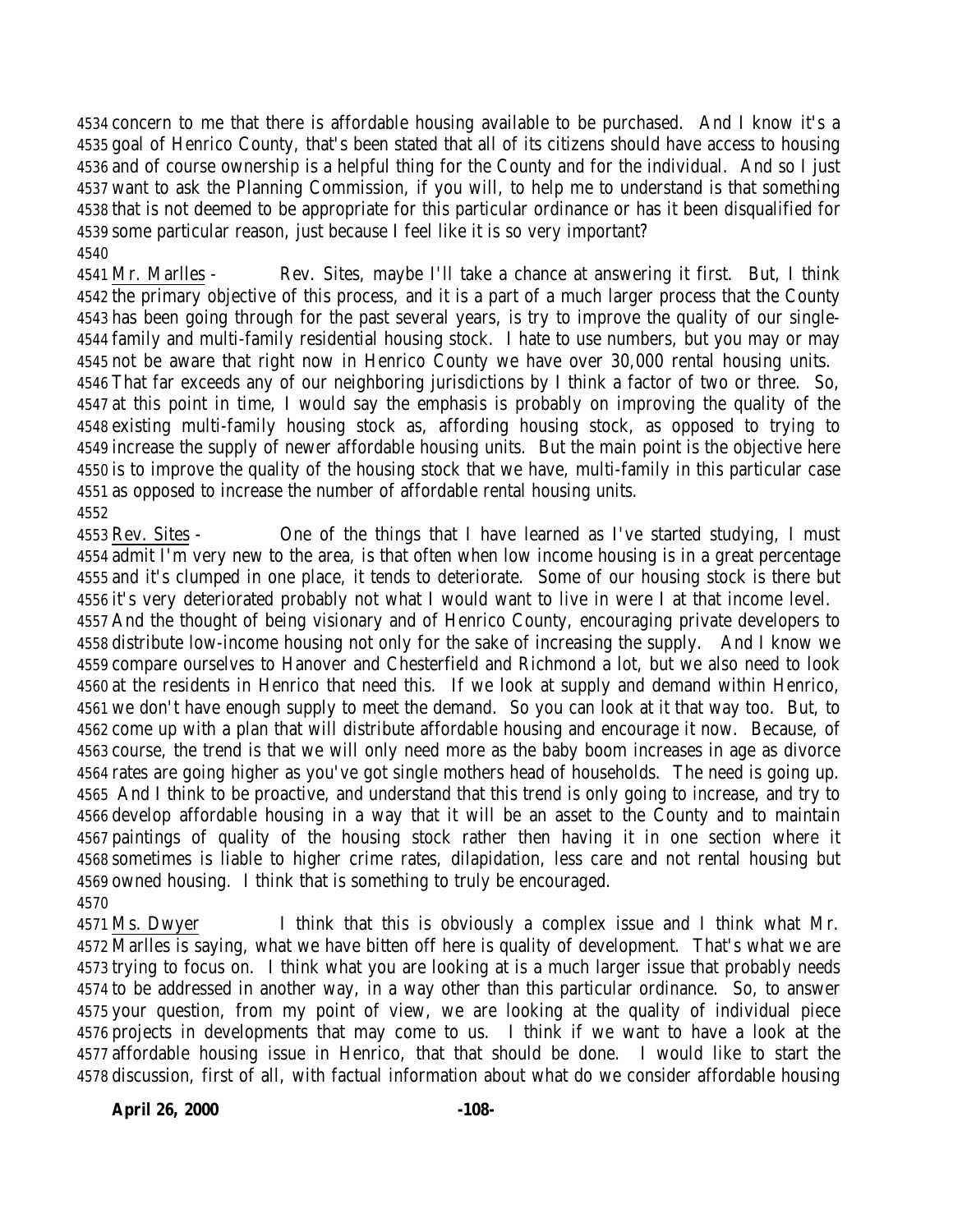to be. How do we define that? What in fact to we have in terms of rental units and owner occupied units? I think sometimes we operate on antidotal incidents. And I know that your parishioners may have suffered with the Crestview changes that have taken place recently. 

 Rev. Sites - Well, certainly there may be the change of up to 800 units in the Three Chopt area they declined, an elimination of those. 

 Ms. Dwyer - Right. I understand but that may be not be necessarily, as greater impact that that has had on the micro community that you are a part of, it may not be reflective of the County as a whole. So, I'm just saying that I think it is complex issue and I think it involves funding, where is the money coming from. It involves issues of property interest and property rights. When you want to say, well we want more affordable housing in this area or the other area, there are some areas of the County, in my district for example, we are almost fully developed. We don't have options to add a lot of any housing type in my district because we are fairly well developed already. So, the opportunities for new development may be elsewhere. So, we have to consider that as well. So, I guess the short answer, from my prospective to your question is that, we need to perhaps take a global look at this and look at the factual pieces of it and have the policy makers make a policy decision. 

 Mrs. O'Bannon - I will say, that last night we had an extensive discussion, where I believe Mr. Marlles did a presentation, or there was another gentleman, that did a presentation on the definition of affordable housing and I believe it was a house at \$110,000. I've been in this room for two days I think so I can't remember exactly. But, \$110,000… What was that? 

 Mr. Marlles - For a family of four it's actually higher than \$110,000 but within Henrico County we have approximately 47,000 units that are assessed at \$110,000 or less. 

 Mrs. O'Bannon - And if you look at the surrounding counties of Chesterfield and Hanover and I know that Hanover has virtually none, I mean very, very, little. Another thing that I know we have discussed with your group is the purchase of homes, which is what I think you are getting at. One of the things Henrico I think has handled very well, is integrating people who are at lower income levels into higher income level communities. In my neighborhood alone, there are two houses that are rented Section 8. I live in a section called River Road Hills, and if you know anything about western Henrico, River Road is a high-level of income neighborhood. There are two houses in my section that are Section 8 rental houses. Mrs. Dwyer lives in a neighborhood with two houses, to my knowledge, at least two, maybe more, and she lives in an area that's also very high-level of income that, again, has Section 8 housing which is reduced rent due to income or adjustment for rent that are subsidize by the federal government. So, I believe they have been very nicely integrated because if you drive down those streets you would have no idea which houses those are. I think that's what we have done very well in Henrico County when you talk about affordable housing or at least rental housing in that case. I dare you to pick those houses out too. I know you are looking for affordable means to purchase housing and I know that the type of things you are asking for, and as I have mentioned before, and looking at how this is done in other communities, I spent time in Baltimore recently, we chatted about that a little bit at lunch, also in Albermarle County and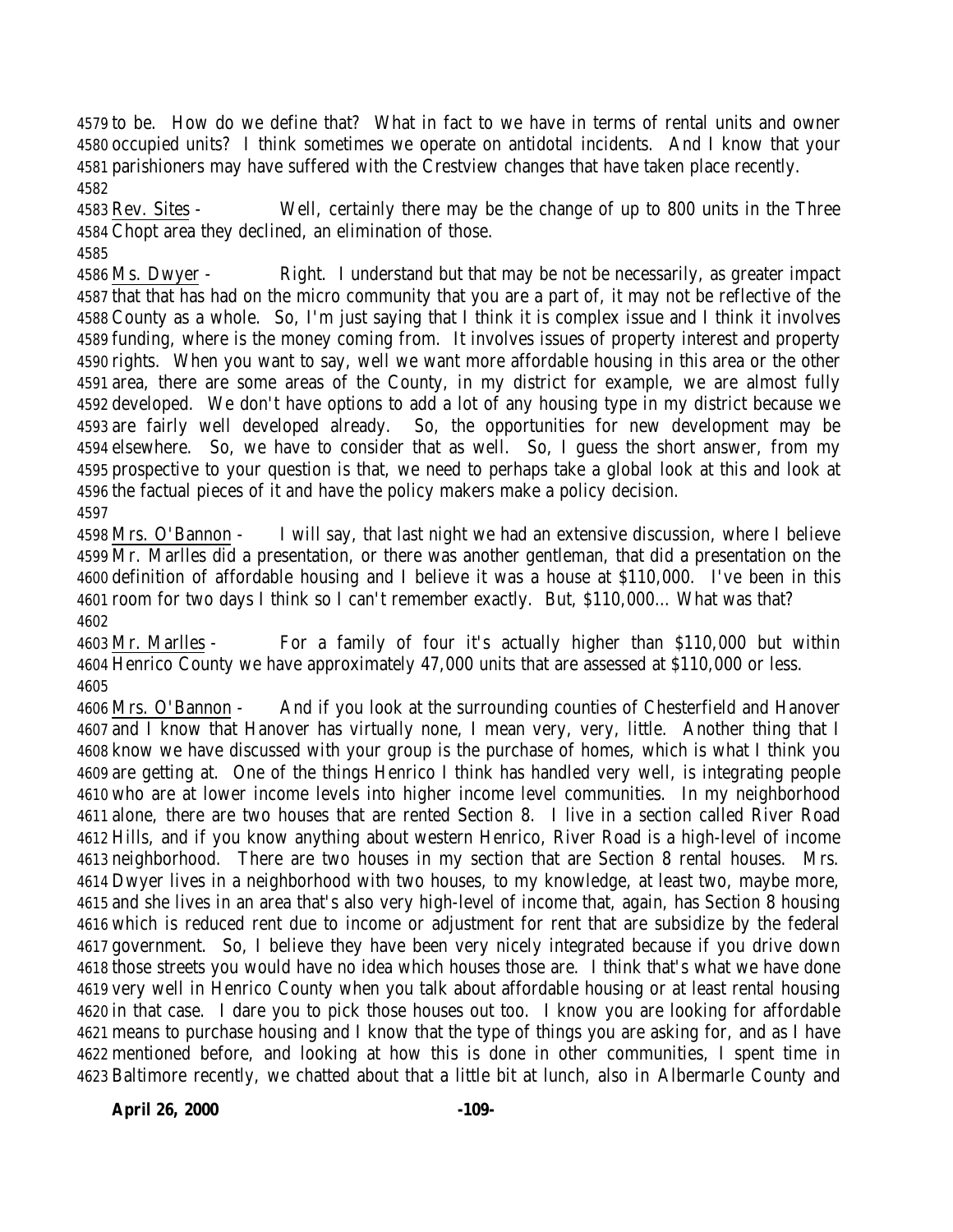how they have handled that. These are the types of things, when you talk about policy, that we are looking at and do plan to look at. But, I don't want to get beat up on that Henrico has not done provisions for these things.

Rev. Sites - Oh, no I'm not saying that at all.

 Mrs. O'Bannon - And this is why I asked Mr. Marlles about the question because we do have quite a lot of it already in the County.

 Rev. Sites - There is. There is a lot of affordable housing and much of it is occupied. Certainly, praise need to be given to Henrico County for what it has done. I guess the issue that I am trying to raise is can we structure our ordinances in such a way that it would encourage private development of new affordable housing throughout the County and a systematic way. So, that it is not haphazard and so those with low income have access to be in a part of the County in which the choose and to thrive there. I have noted that Albermarle County and Montgomery County have got those density bonuses for affordable housing in this sort of ordinances. So there are some counties who's done it. I understand that it may be something in the future for Henrico County to look at, but I lift that up to you and appreciate any concern and thought that you will be able to give to it. 

 Mrs. O'Bannon - And I assume you are going to be talking to the folks in Goochland and you are also going to be talking to people in Hanover and Chesterfield for exactly the same problem, is that correct?

 Rev. Sites - It is a regional issue, and if it is to be addressed well, I believe instead of just saying we've done our share, you know, let someone else do theirs, I think we all have to hold each other accountable and work for the highest standard that we can have of a uniformed treatment of affordable housing and concern for those people who need to live in it. 

 Mrs. O'Bannon - Consider that the owners of that property would like less government control over their property also, right?

 Rev. Sites - Yes. And that's the thing about incentives for private development of affordable housing. With private development of affordable housing with bonus densities issues, you can get away from some of that red tape and let the private sector and the market forces to continue to help fill a true ethical and social need. Thank you very much for hearing me.

 Mr. Vanarsdall - Thank you, Rev. Sites. While that was a good subject, I would appreciate it if you would stick to the Multi-Family agenda. And whenever the Board wants us to look at affordable housing they will let us know. Who else wants to speaks? 

 Ms. Koontz - My name is Jane Koontz. I live at 9184 Hoke Brady Road in the Varina District. I'm speaking for the Varina Beautification Committee today. Our committee endorses the density incentives proposal by the Henrico County Planning staff. In fact, I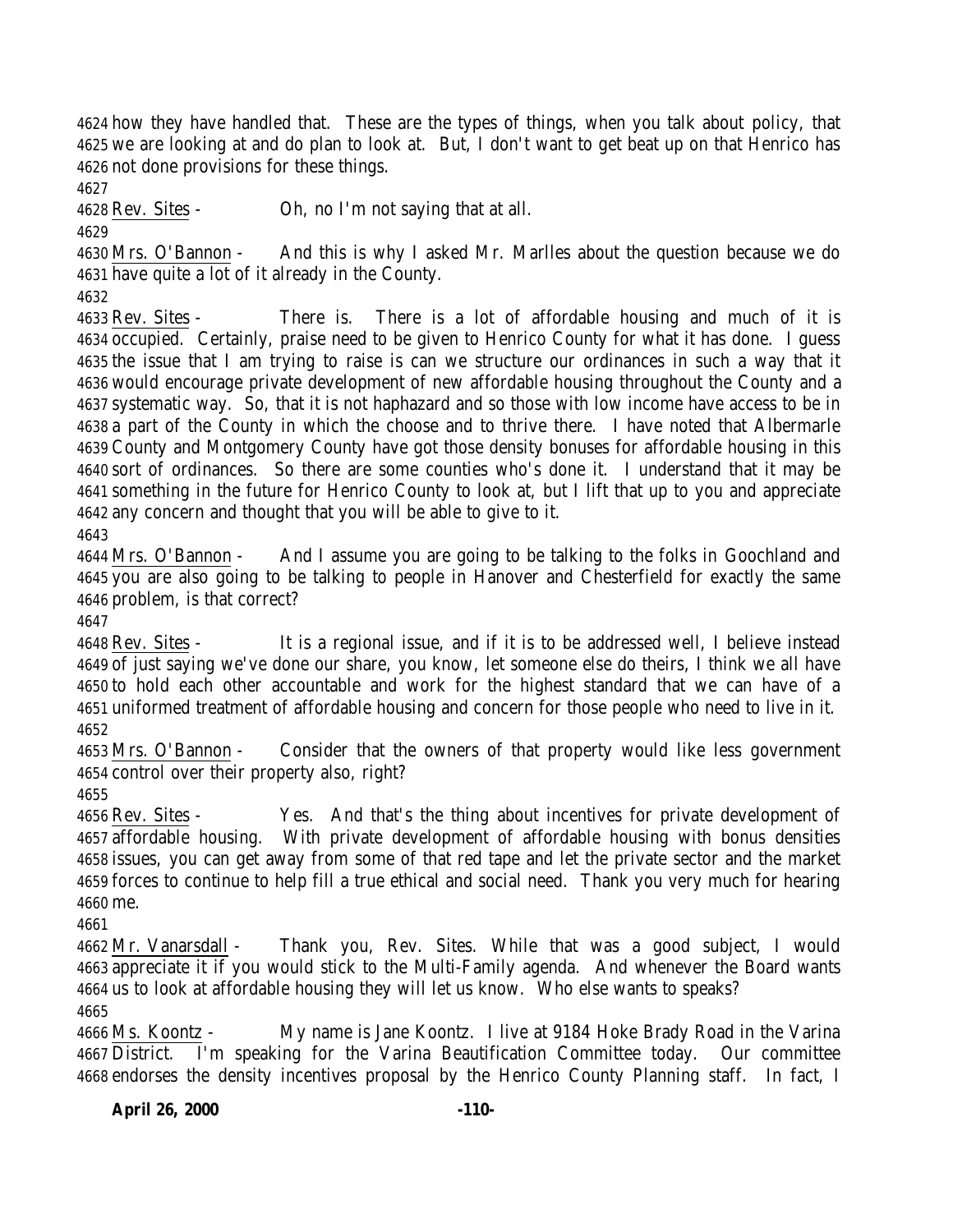commend it. We feel that the design features qualifying for density increases provide a very important first step for our County toward quality development. And we also requests that the Planning staff investigate similar incentives for other residential categories in Henrico County, other than multi-family. This is one thing we would like to see, maintenance of existing wooded areas and open space incorporated into the design features. We very much would appreciate the incorporation of protecting wooded areas and open space, other than site feature No. 3, if that could be elaborated upon. Might this aspect be included in feature No. 2 or No. 13 or where would you suggest that this feature be incorporated? I'm asking this as a question.

 Mr. Vanarsdall - All right. Are there any questions by Commission members? Ms. Dwyer - Maybe Ms. Hunter could answer that question. Ms. Hunter - I think when we were designing the site design and the landscape design,

 both, into some manner, speak to that issue. Because those two are the subjective ones, if the Commission feels that a developer is doing a good job at maintaining woodland features then they would be eligible for that density bonus either through the landscape design or the site design option.

Ms. Koontz - Thank you.

Mr. Vanarsdall - Thank you, Ms. Hunter. Is there anyone else?

 Ms. Snyder - Good morning. I'm Nelda Snyder also from Varina Beautification. I just have a quick question. In going over this list of 13 possibilities, is it possible that someone building townhouses or in the RTH district or condominiums, could choose, they only have four spaces to come up under the plan from 7 to 9, they can only get four density incentives. I'm I reading that correctly, from 7 to 9? So they could choose four features that would not substantially address anything to do with architectural styling, landscaping, buffers and so forth. They could pick the sound proofing, the increase size inside the floor space, the recreational vehicle parking, which would be off I would assume somewhere and then either a recreational structure in the back or a recessed garage. And none of that would really address the overall amenities of a project that would be the most visible from the outside and influence people the most. And I wondered if that could be addressed in any way, such as, an encouragement of a developer choosing among these different density incentives so that one whole section such as architecture and landscaping, the whole thing visible from the street doesn't get left out entirely.

 Ms. Dwyer - I think that's one of things that Mr. Theobald and Mr. Tyler were trying to get to with their clustering of these incentives under a certain category. One category would do with building characteristics and under their plan the maximum you could get for building characteristics such as soundproofing would be one point, will say. Site feature and others would… so I think that that's one way to get at your concern. I guess your question raises another issue and that is the difference in the spread between the minimum and maximum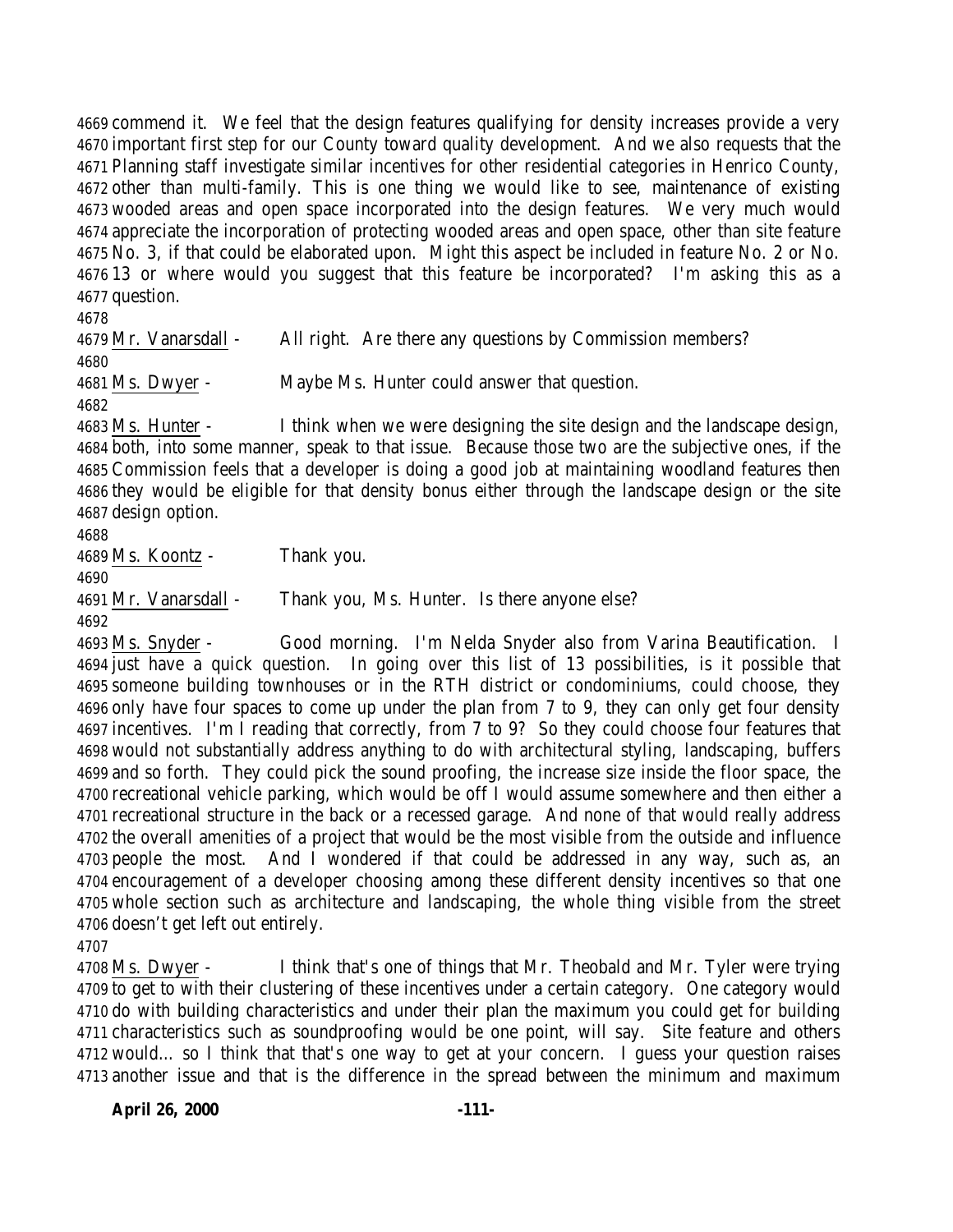number of units. Ms. Snyder - Right. 4718 Ms. Dwyer - For the rental units you can get four extra units per acre, and for RTH and condos you can only get two additional points. So, I do think that does need to be addressed somehow. When you only have a two point spread, somehow the incentives need to be smaller… need to be proportionate I should say. Ms. Snyder - Especially, since those two are the ones that may be most likely to have garages so recessing a garage 20 feet back for a better style may not be as great an issue. Ms. Dwyer - We are trying to make is simple, but I think your point is well taken. So, one way to handle it might be to cluster these, as has been recommended in this Best Program Outline, another might be to say for something that might give you a half a point when you have a four point spread, you would only get a quarter of a point when you have a two point spread. Does that make sense to anybody? Ms. Snyder - Yes. So, it would encourage more of a variety. Ms. Dwyer - So, you would have the same proportionate requirement for both. So, it seems to me that there might be two ways to do that. Ms. Snyder - Okay. Thank you. Mr. Taylor - If I might add, I think Mr. Tyler brought this up. The choices of which items you pick are at the discretion of the designer. But, in making it an economic incentive, you are making each of these an economic incentive. And by working with the development community to look at the relative economics that can be adjusted. In other words, a pool may be a high, or it may be chosen to be a low scoring feature. Whereas, we might put trees to be high and that would do as some people would indicate, that will skew the values in favor of trees so when you are willing to pay more to support the project, for trees, we will simply get more of what we score higher. And we can constantly adjust this. We could even put in low- income housing in here, a certain number of low-income units, and we could provide a relatively high score for that. If that be the judgement of this system. So, it's kind of like a menu in a Chinese restaurant. You are either going to get one of this and one of that. And you can pick and you can shape the entire development, in terms of its architecture and engineering and economic quality by simply adjusting the weights of this in working with the staff and working with the developers and working with the community that wants to see certain features. And if it becomes a sense of the community, for instance, if walking trails should become an element, we will just put a little higher scoring on walking trails. And what

 Ms. Snyder - I think probably the tweaking as been mentioned before, would be a good idea as time goes on.

we will endorse, we will get more of that.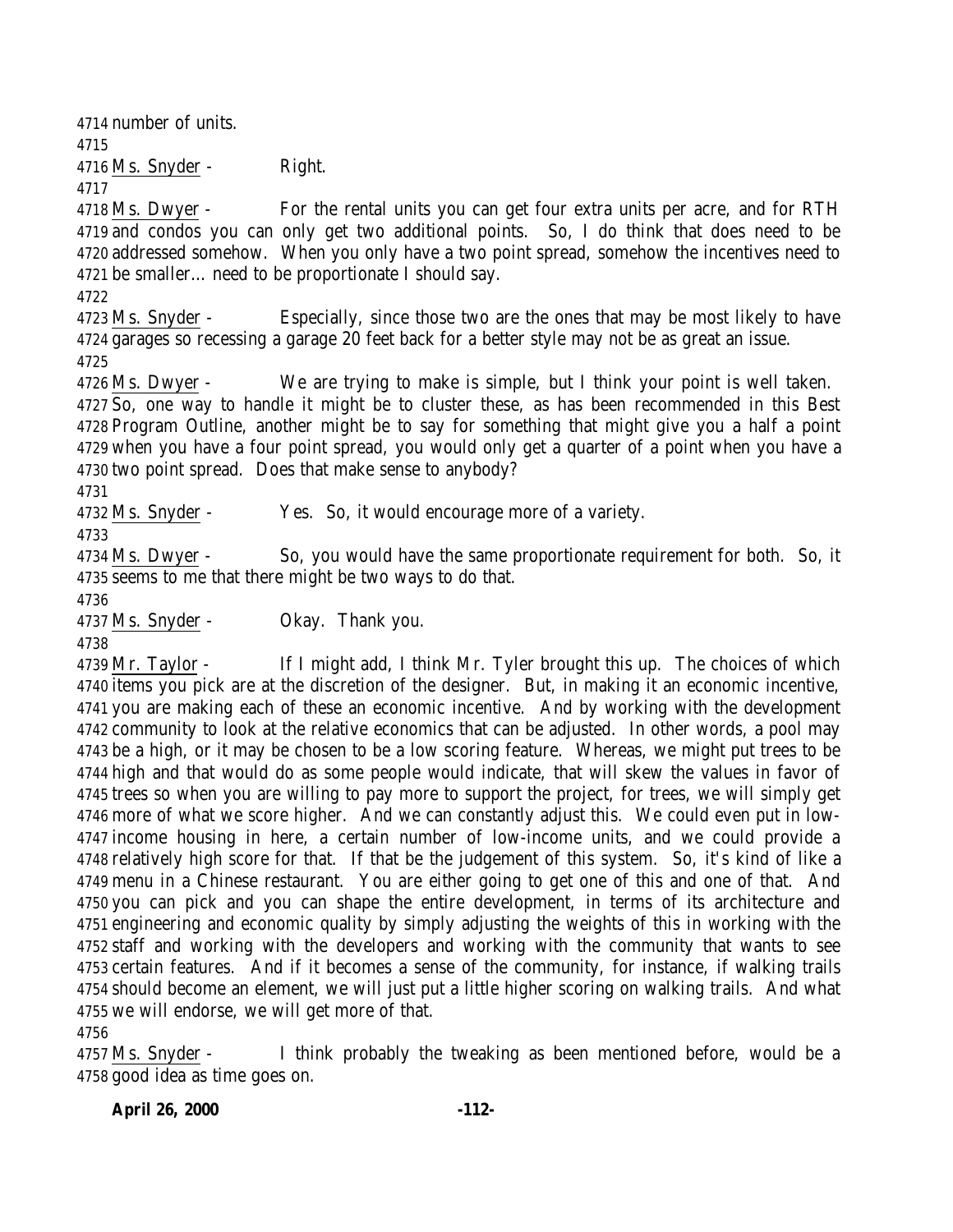Mr. Taylor - Well, I think the beauty of any system like this, is its flexibility in shaping the future of the development community in our housing stock with the teamwork associated working with the development community, working with the staff and working with the involved citizens. And it gives us flexibility that now everything is sort of one color. So, we don't get to focus the attention of the development community on issues that may be socially important to us, or important to us in development. In other words, what we are willing to pay for, what we are willing to provide a greater bonus for, that's what we will get more of.

 Ms. Snyder - I think that's true and I think the cost incentive is also true. Nobody is going to spend a whole lot of money unless integral to their plan they've just got to have it. But I did feel that that architectural styling and the beauty of the whole place are having it as nice looking as it can be, those things are so important that you would hate to see them all left out of a development.

 Mrs. O'Bannon - I think you made a really good point. One of the things that is coming forward… and, again, I don't know if I'm even repeating myself, has to do with the Chesapeake Bay agreement. They are encouraging the amenities of walking trails and sidewalks and being able to walk different places. So, as that comes forward we may end up having to, or not forced to, but, you know, want to improve things like that. So, it may end up being more points given for something like that, you know, a nice area where you have walking trails and a picnic table or something. It would benefit us and the developer to both do that. So when you talk about points that's what I think Mrs. Dwyer was getting at. I think we are going to have to look at something like that.

 Mr. Taylor - And as we get more experience with this, if there is a band that we want to put in that isn't here, we can just add another category. So, it becomes very flexible for the entire County and the development community to shape our future, knowingly.

 Mrs. Snyder - At all quality, right. Mr. Taylor - Yes. We would hope so. Mrs. Snyder - Thank you. 

 Mr. Silber - Ms. Dwyer, I think another way of handling this spread, perhaps, being laid to a two-unit spread might be to lower the RTH and the condominiums down to six and start at that point. That would at least give us a spread of three units per acre. I think Mr. Wilton, who maybe isn't here now, but I think at one point he indicated that it's very difficult to reach some of the maximums in RTH. You all recently recommended and the Board recently approved RTH project for Shady Grove Road. I think that was being developed about six units, six to six point eight units per acres, and I think he said that's pretty much maxing it out. So, I think if you drop that down to five or six, it's at seven now so six provides that spread of three, maybe a reasonable place to start.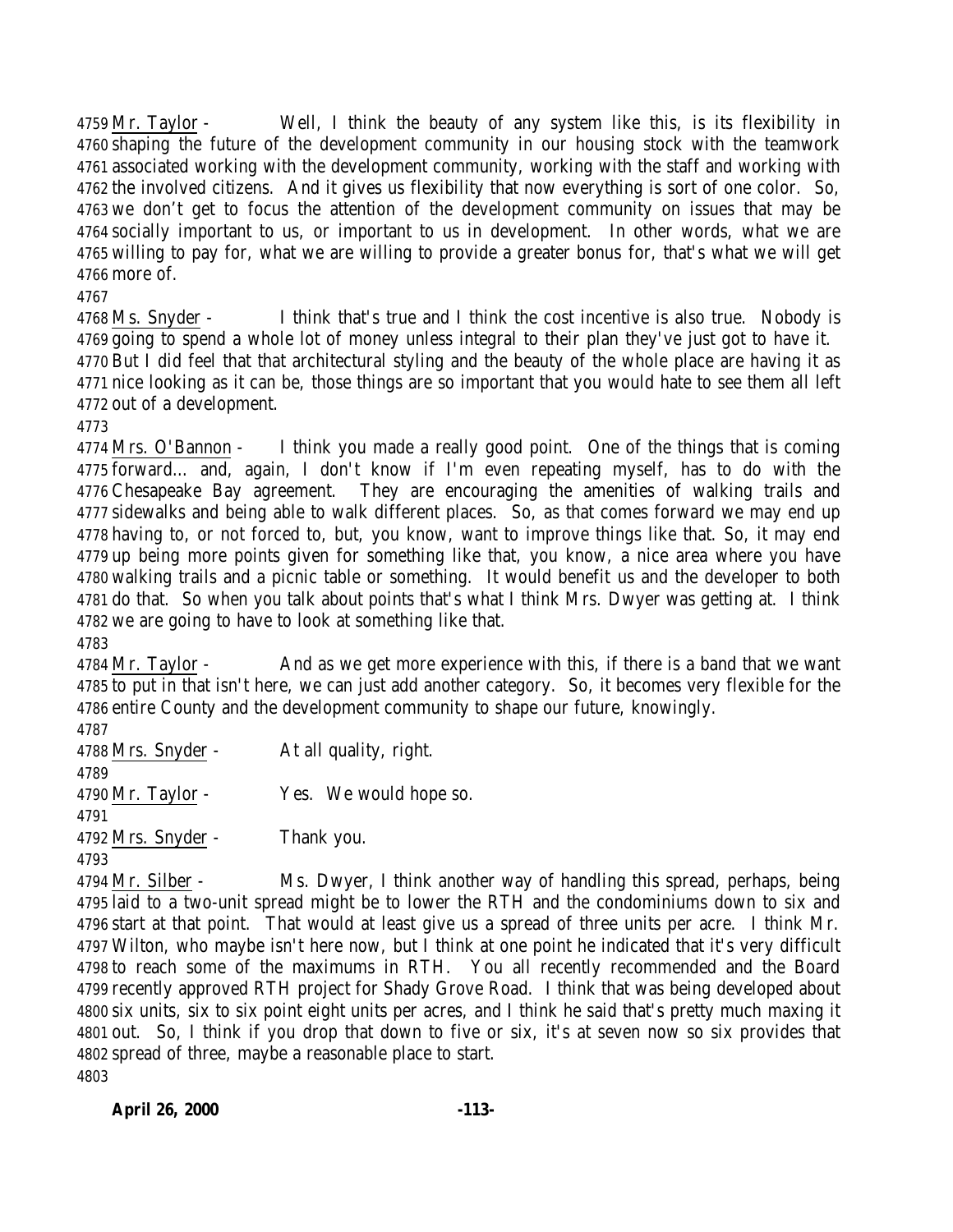Mrs. O'Bannon - And if I recall what he said, don't laugh, but it had to do with it's for sale. People expect different amenities when it's for sale. That's why the lower number and they do expect a garage. I remember him making that statement that that's why lower numbers possibly on that.

 Ms. Dwyer - I do think we need to try to have equal elements here. So, we have a problem with the inequity, I guess, between the four unit spread and the two unit spread and that needs to be equalized somehow and then we also need to I think weigh all the design features to account for, you know, costs I think is a reasonable way to do because that's what's going to drive the decision on the part of the developer. So, we can either lower this and have a five to nine spread or we can give half the weight to the design feature for a 2 point spread versus a 4 point spread. Does, that make sense, Randy, what I'm saying?

| 4816                  |                               |
|-----------------------|-------------------------------|
| 4817 Mr. Silber -     | Yes.                          |
| 4818                  |                               |
| 4819 Mr. Vanarsdall - | You suggest five or six?      |
| 4820                  |                               |
| 4821 Ms. Dwyer -      | He suggested six.             |
| 4822                  |                               |
| 4823 Mr. Silber -     | Either of those number, sure. |
| 4824                  |                               |

 Ms. Dwyer - And I think we should all… Well, you know we are looking at 14.52, we might want to just round that down to 14 at the maximum for R-5 and for R-6, we ought to have 19.8 so we can round that down to 18 and then we still have the four unit spread there to for each.

 Mr. Silber - I think, Ms. Dwyer, one thing that staff had being trying to achieve was to allow that maximum density if it really was a superior project. So, if it really was a good project, they've incorporated many of these design concepts then we thought they should have the maximum that's been consider appropriate in the County for many years. So, I don't have a problem with 14.5. I don't have a problem with 19.5.

Mr. Vanarsdall - It's point 8.

 Mr. Silber - Well, point 8, but you couldn't get point 8 with a half unit concept. But, to drop it down below that, I guess that wouldn't be my recommendation.

 Mr. Vanarsdall - So, we are finished, right. I mean we are finished with the speakers. So, now what would you like to see us do, Mr. Secretary?

 Mr. Marlles - I'm going to let Mr. Silber speak to this in a minute, but it seems like there's, as been indicated by a number of speakers, that the spread or the distance between staff's proposals and the proposal on the developer's homebuilders proposal is certainly not that great. There are some areas, I tried to jot down some notes as I was listening to the Commission speak. There certainly seems to be a desire on the part of the Commission to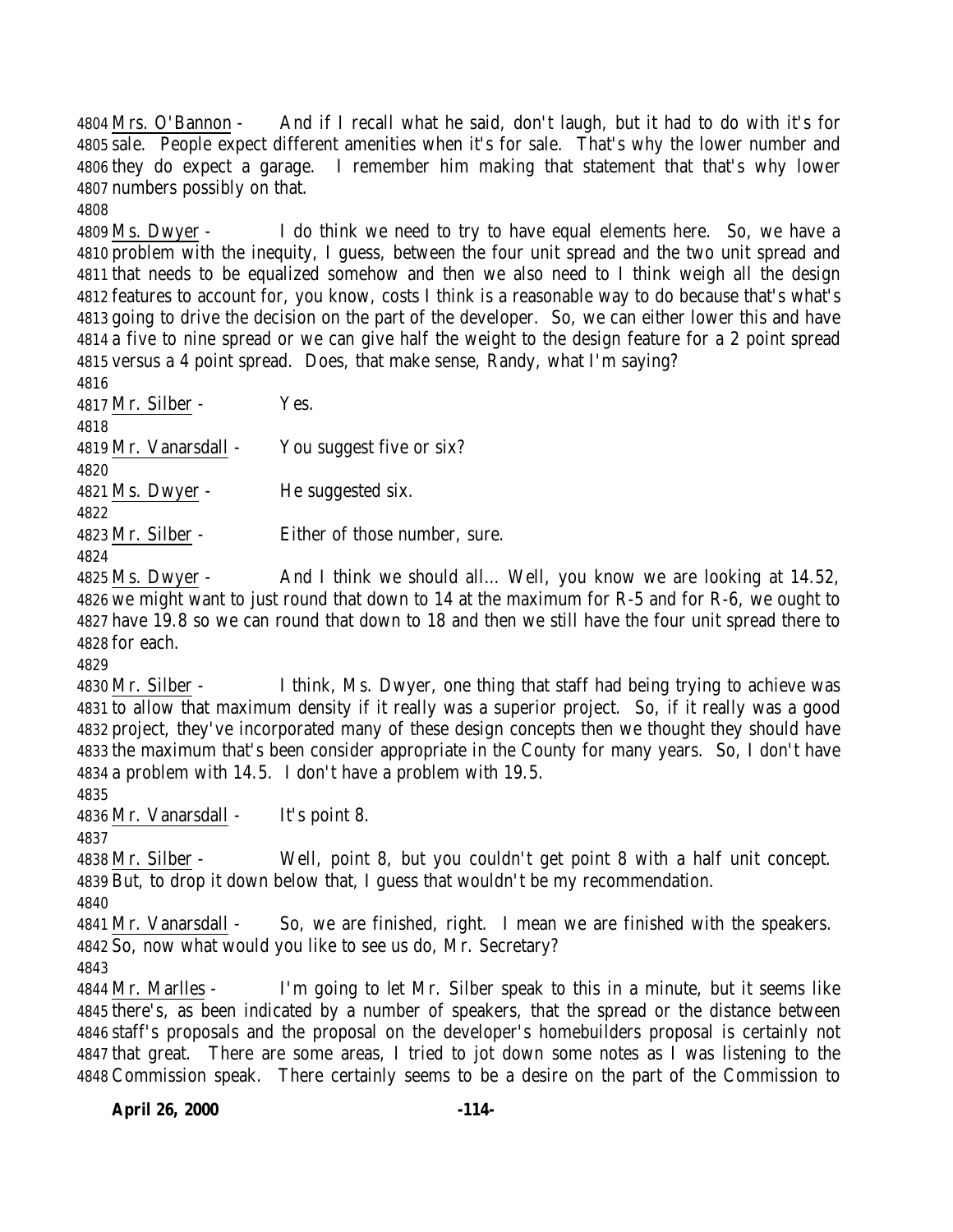perhaps using staff's version to go back and modify the weighting to reflect the cost of those features. Another point that I wrote down was the number of categories. Perhaps we need to go back and look at them. We currently have 13 categories in staff's proposal. There may be at least some opportunities to consolidate some of those categories to make sure that we are hitting the important design features. I the third area that I had written down was the issue of the density spread between the multi-family and the townhouses and the condominiums. We have talked about a couple of ideas on how those adjustments could be made. But, I think, unless there aren't any other major areas, I think staff, if the Commission is agreeable to this and comfortable with this, I think that staff could work on those as well as get some input from the development community and be able to take this to the Board in a final ordinance form. Mr. Silber, do you want to add to that? 

 Mr. Silber - No. I think that primarily covers what's been discussed. I guess maybe like a little guidance from the Commission on the first two standards that the development community felt that may have been to vague. If you believe we need to tighten those up, I would like to know that and we can attempt to do that. I think, under the landscaping they had suggested that one way of doing that would be to have a factor of multiplying the minimum requirements. And we can take a look at that and perhaps incorporate that into some type of a criteria or a way of evaluating. I think it's a little bit harder to do with the site design element. I guess the other item is that if any of these categories that you really feel are inappropriate, I would like to know that. And if you feel that there are some categories that we haven't considered, I would like to know that. But if you are comfortable with what's on paper then we can work from that.

Ms. Dwyer - I'm comfortable with it on paper, I think that we do have a disparity.

 For instance, sound suppression and dedication of public land. I mean, if someone is going to dedicate land for a school that's a greater value, I think, than say a sound suppression system. Although, I'm not quite sure how much that cost, I'm just making that assumption. So, I think if we weight these we don't necessarily need to categorize them. Do you know what I'm saying? Like this (referring to screen).

 Mr. Silber - Okay. If they are weighted properly and that we don't need to consolidate or group.

 Ms. Dwyer - Right. And if… the other piece of that, though, is we can't have in the weighting, we need to try to work it so that you would have to do all of these to get up to the maximum density. Do you know what I'm saying? So, that we couldn't just pick (unintelligible) throw some bushes in and we'll throw some sound suppression in and then we don't really get an improved product. So I think if we are going to be moving from 10 to 14.5, whatever weight we are assigning to those design elements we need to have almost all of those done in order to get up to that maximum density.

 Mrs. O'Bannon - Can I throw a wrench in the works? Ms. Dwyer - No. Yes.

**April 26, 2000 -115-**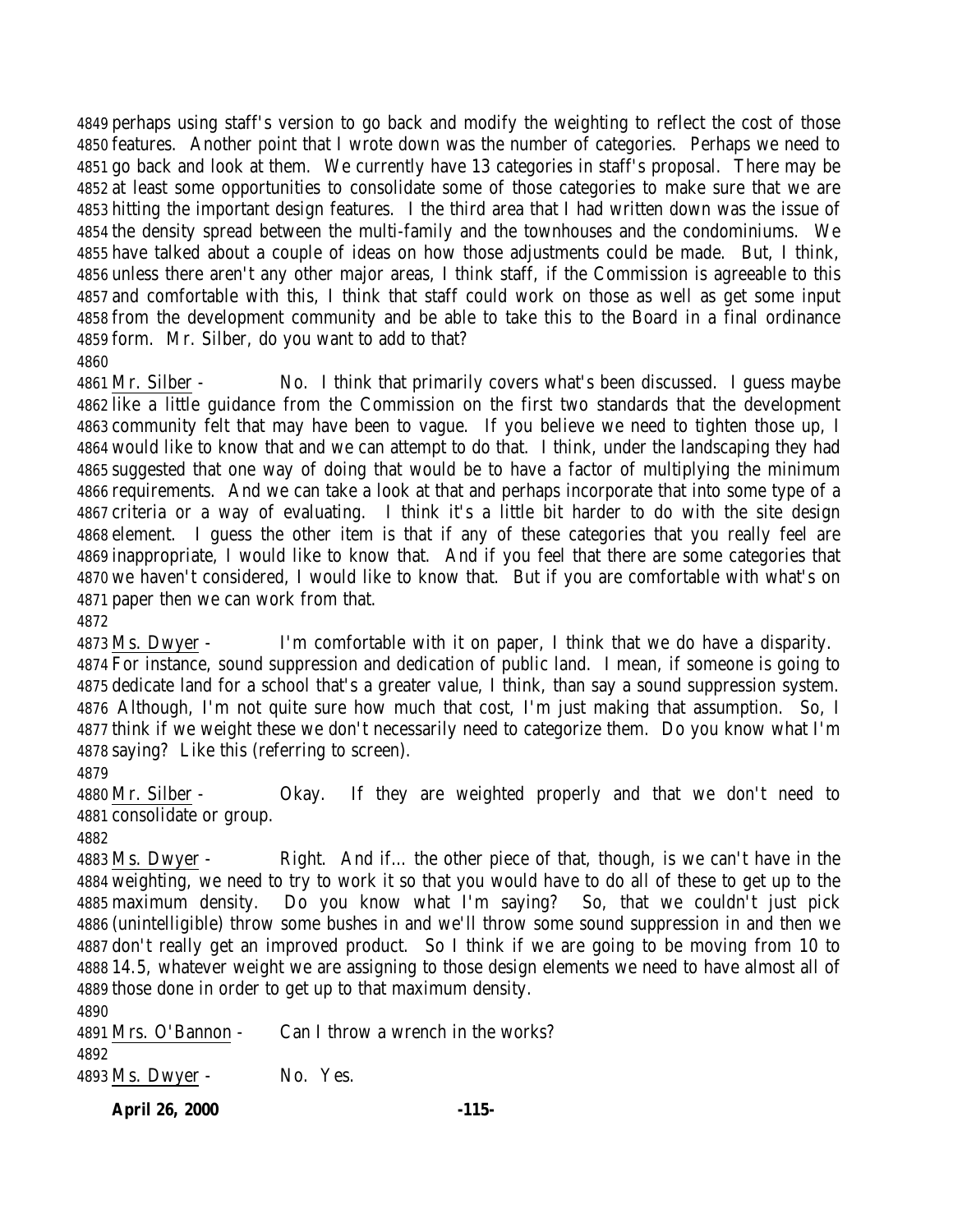Mrs. O'Bannon - What if a developer chooses to do fewer units per acre? I'd like to encourage duplexes, you know where I'm coming from. It's like a carrot and a stick approach and this is more like, you know, if you do this you'll get more and more and more. Is that what we are going on, is the fact that they are obviously driven by a profit motive or is there another whole approach where if you do fewer units per acre?

 Mr. Silber - Well, that is a different approach, I guess. What we have been looking at is, assuming that the development community would like to achieve higher density instead of lower so as they work toward a higher density we are trying to increase the standards. I hear you saying that we usually like to see even lower density….

 Mrs. O'Bannon - I thought I might just throw that end and strike from the other direction. 

 Mr. Taylor - I kind of think Mr. Tyler mentioned, for the development community, economics is in favor of trying to provide the best and highest quality, the largest number of highest quality units as he could. So, I really think the economics would take care of that because there is a natural tendency to want to put as many as they can consistent with the zoning. And with this, it would be not only to put on the most but you get the most when you put in the highest quality. So, I think they maximize, his theory is, you maximize the total overall profit when you provide more and you have them higher quality. And they probably would be priced accordingly.

 Ms. Dwyer - And I think the assumption is that the more units you have the more money you make on the project. And that the more design features you add in the more it cost to provide those units. So, that's the assumption that we are operating under here that if the value is going to be increased by increasing the density then quality needs to be commensurate with that. We don't find the momentum to lower density, we find the momentum to higher density and I guess that's what we are trying to address by saying okay (unintelligible someone coughing) density better quality.

 Mr. Silber - I think you will find…. Keep in mind, Mrs. O'Bannon, these numbers in the left-hand column those are like starting points. Obviously, a developer can come in and build in R-5 apartments at six units per acre or eight units per acre. Under the circumstances, you will find there will be more open space because they don't have the density. There will be greater buffers and setbacks off the roads of properties. So, you will get some of those quality aspects if they have a density much lower. But, if they want to get up to the higher density, that's where I think you need to make sure that those quality aspects are in place. 

 Mrs. O'Bannon - You are going to do it anyway at the lower level, is what you are saying. 

 Mr. Silber - I think when they do it at the lower level some of these features will be automatic.

 Mrs. O'Bannon - That would be the reason they'd do it at lower levels since they put in their quality features. Mrs. Hunter, were you going to say something?

**April 26, 2000 -116-**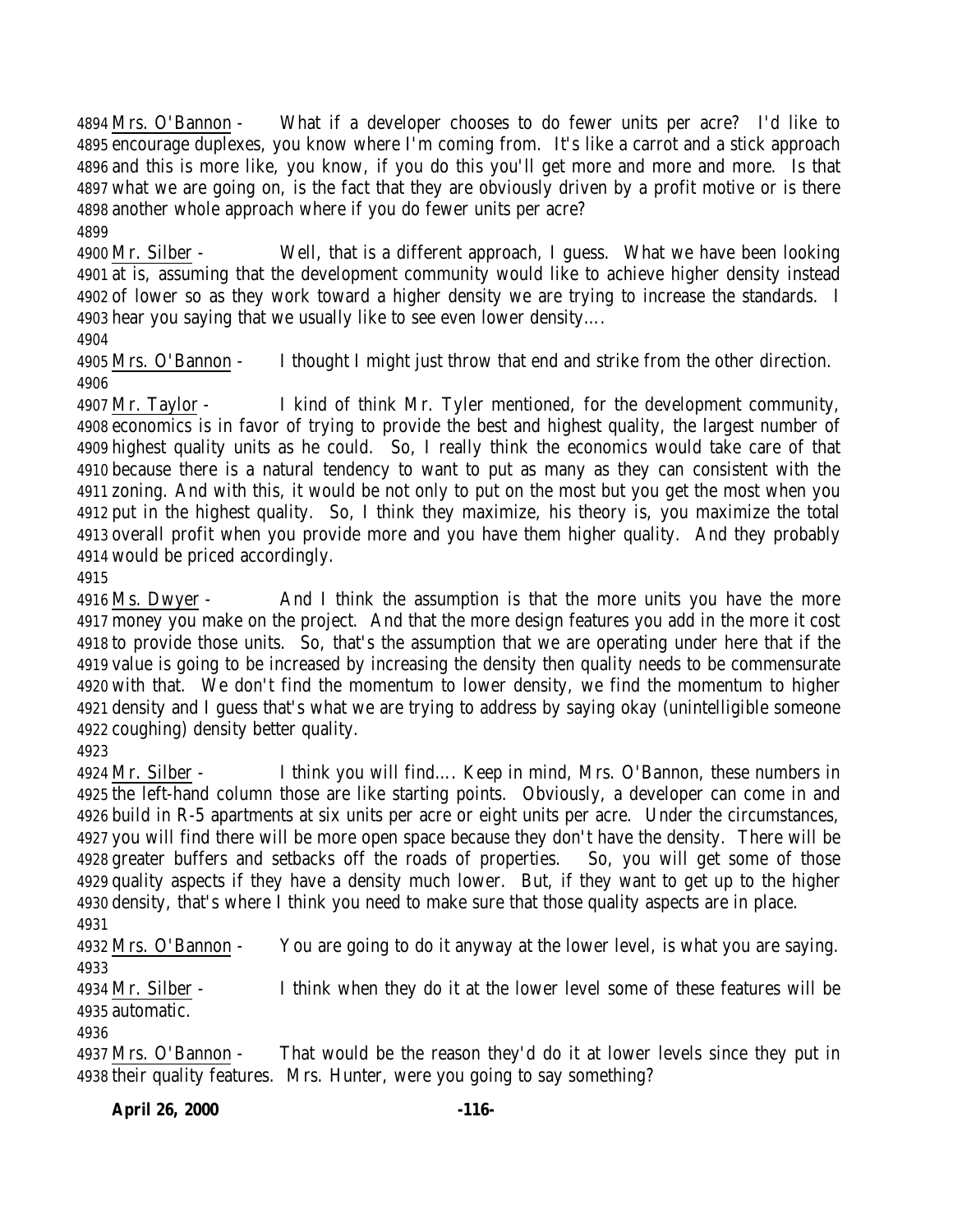Ms. Hunter - It's been covered. 

 Mr. Taylor - Could we simply make a motion that we adopt this concept to be refined by the staff? Or do we have to pick one format today, which I think is going to be very difficult.

 Ms. Dwyer - I think we need to pick one format today, I don't think we can leave it to staff to pick the format. Do you mean by format whether we do the BEST or Mr. Theobald's letter or staff's proposal?

 Mr. Taylor - Well, I think they are really both, as Mr. Tyler and Mr. Theobald said, they are very close to the same. It's just a matter of really how we package them. But the concept to me is overwhelmingly superior and I feel we should adopt the concept of density bonuses for quality and let the staff, and even working with members of the development community, work out the basic details of the program and work with the development community to gain the relative value. I believe that they have a sense of the economics that we do not readily have available to us.

 Ms. Dwyer - Well, I think Mr. Theobald's letter goes a way to assigning weight to some of these design elements. So I think what we are looking at is, basically, something similar to what he has done here that is assigning different units of credit for the different design features. Not that what he's done is exactly what we want to do in terms of numbers, but the approach to that I think is in combination with what staff has done is what we are looking for.

 Mr. Taylor - I think they are quite similar. And it's just a matter of…. I would be willing to move that we adopt it as a concept and have the staff work with the development community to refine the details.

 Ms. Dwyer - Well, how was the staff going to work with developers on this? Or how else would you suggest that that take place?

 Mr. Silber - Well, I think staff certainly can take the input that has been received at this hearing, certainly there are some new ideas that have been put on the table. I think staff needs the opportunity to look at his proposal, well, look at the input that's been provided and make adjustments that, if things are appropriate, and certainly there have been good ideas on both side, but I think following that, I certainly would be open to sitting down and meeting with representatives of the development community and giving them the opportunity to react to what staff has prepared or proposed. There may be some additional room for adjustment, but we have certainly worked together successfully in the past and I don't see why we couldn't sit down before this matter goes to the Board. That doesn't mean that the staff is going to agree with everything that the development community proposes, but I certainly think we can sit down and continue to work on this and refine it.

Ms. Dwyer - Well, we are a public body and we have to be mindful of allowing

**April 26, 2000 -117-**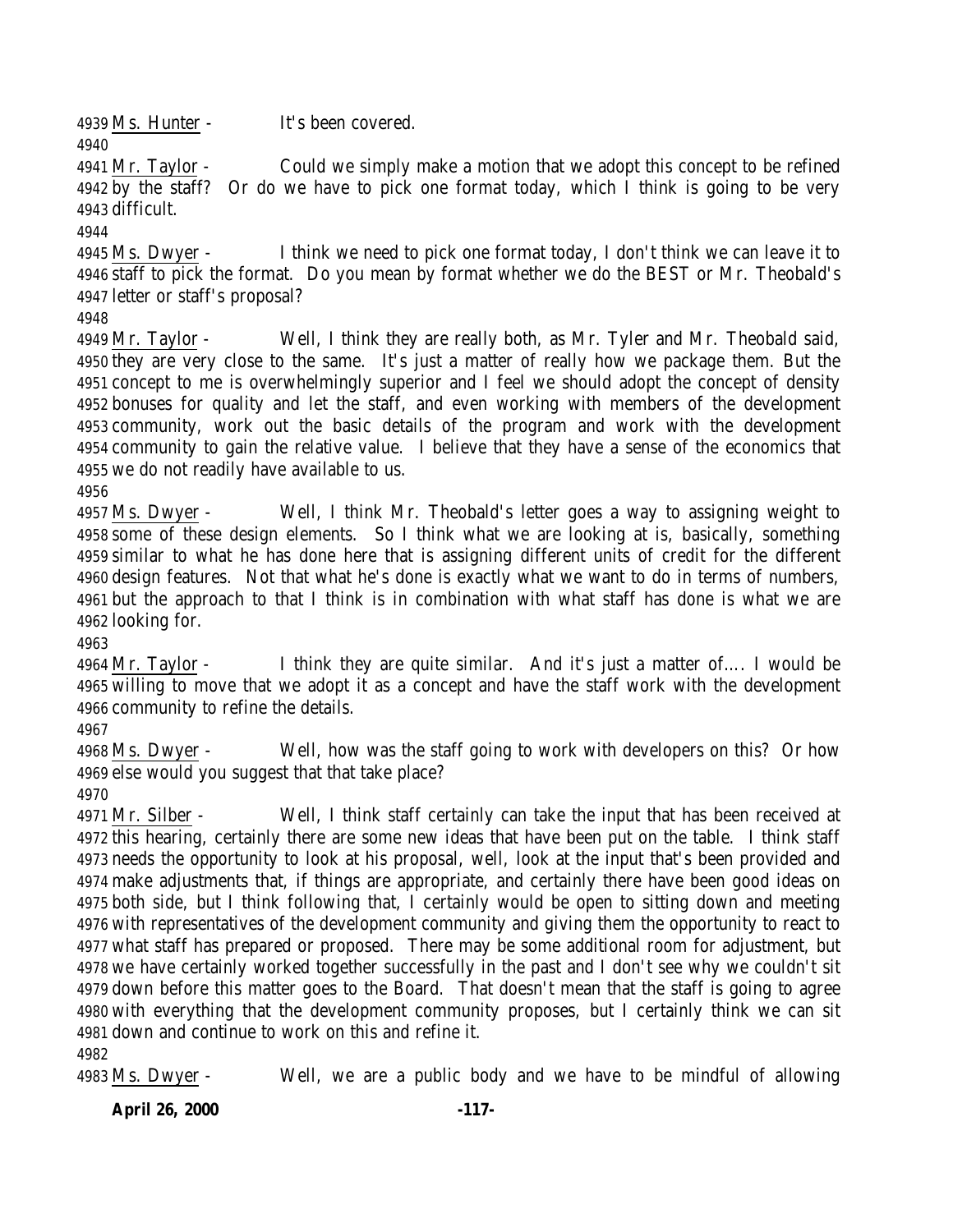everyone at once to have input. This would be a final version that we are coming down to. So, you know, we have people who are not developers who are here today who have been very diligent and persistent in their interest of this as you and I and I don't want to exclude those folk either. Mr. Taylor - Well, couldn't we broaden the group to include other interested parties to work with the staff? Ms. Dwyer - Well, I think Mr. Marlles is suggesting that staff come up with their proposal and then submit it for comment by anybody who's interested and then draft a final based on that. Does that sounds like what you said, Mr. Marlles? Mr. Marlles - That's pretty accurate. Mr. Taylor - Is that how we would enact it? Ms. Dwyer - Is that doable from your prospective? Mrs. Hunter - What I was hearing is that we would move it forward with staff's proposal, changing it to have the items weighted based on cost and changing the density for the townhouses and condominiums from seven to six. Ms. Dwyer - Well, I said five. Mrs. Hunter - Whatever number the Commission decides. Mrs. O'Bannon - Trying to get a four point spread. Mrs. Hunter - Okay. A four point spread for each one. Ms. Dwyer - And, also, I would say for R-5, 10 to 14, for R-6, 14 to 18, RTH and condos, 5 to 9. Mrs. Hunter - A four point spread for each one weight based on cost and leaving the elements as is. Ms. Dwyer - Let's say value. Yes. Ms. Dwyer - Is that enough guidance? Mr. Silber - I think so. I think that's where we were. I also heard, you say, Ms. Dwyer, you want to make sure that if someone is reaching the maximum density that they are achieving the majority of these features. So, I think we have to make sure that the weights

reflect that.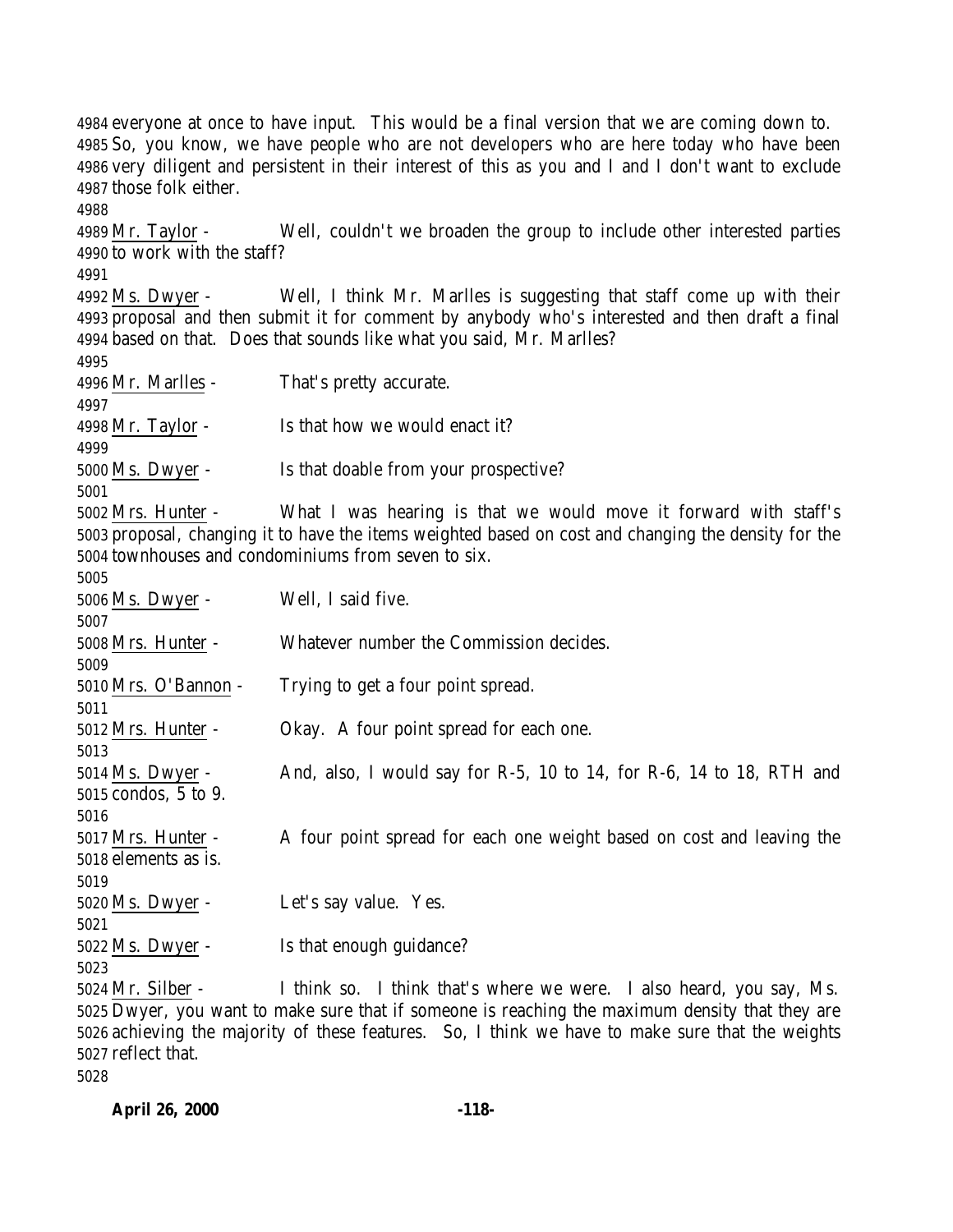Ms. Dwyer - Exactly. Mr. Taylor - And the features. Ms. Dwyer - More than the majority, almost all. Mrs. Hunter - I want to remind everybody that there are two ordinance amendments. That was advertised for today. Mr. Vanarsdall - All right. We need a motion to do this and send it on to the Board. Mr. Taylor - Then, Mr. Chairman, I would move that we adopt the multi-family development standards as offered by the staff considering the comments that we have heard from the speakers today and their development community. And use the pattern that the staff has developed as a pattern amended by what good they can take from the other proposals of the development community and bring them forth as a concept. Mrs. Hunter - That would be the ordinance dated April 7, 2000, ordinance language of the multi-family ordinance. Mr. Taylor - That would be the ordinance language dated April 7, 2000. Ms. Dwyer - It's not March 7? Mrs. Hunter - I'm not talking about the incentives, I'm talking about the ordinance. Ms. Dwyer - Okay. Got ya. Mr. Vanarsdall - All right. How was that? Was the motion all right, Mr. Silber? Ms. Dwyer - So, now this means that whatever staff drafts will go to the Board. I hate to say this but does the Commission wants to look at it one more time before it goes to the Board? 5063 Mr. Vanarsdall - Why do we want to look at it one more time? Ms. Dwyer - Well, I know I don't but…. Mr. Vanarsdall - I think we should forward it on to the Board. Mr. Taylor - Well, I think, while the motion is still on the floor, as a part of that motion I would hope that we listen to what Mr. Tyler and Mr. Theobald said and work with the industry a little bit to see what we can gleam from theirs and get the best composite of all of the thoughts we have heard of today. Is that appropriate?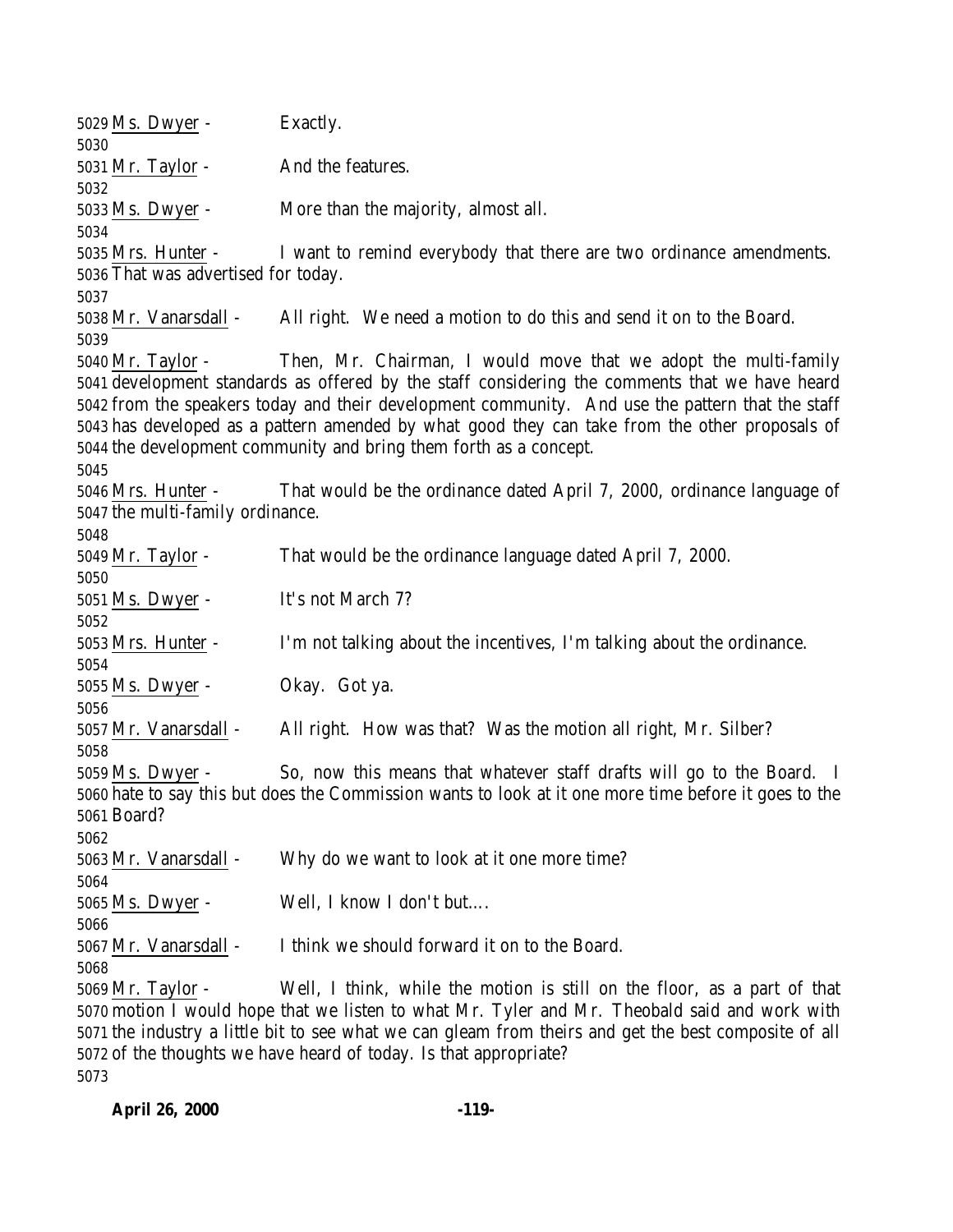Ms. Dwyer - And others who are not a part of the development community may also want input. Mr. Taylor - Yes. Other parts of the public who would want to have input. Ms. Dwyer - Could we do this? That the Commission receive a copy of what Ms. Hunter comes up with, and if we want to, we can give her our input. If there seems to be a substantial disagreement that staff is uncomfortable making decisions about or resolving then it could come back to the Commission, but, otherwise, we will send it to the Board. How about that? Mrs. Hunter - What we can do is we can prepare the revised weighting system and then send it out to all the interested parties, the same mailing list, and give a two weeks time frame for people to provide us comments. Mrs. O'Bannon - Can it be placed on the internet? Ms. Hunter - Yes. We have been putting it on the internet. It is on the Planning Department web page. Ms. Dwyer - And then staff would design a final version to be sent to the Board. And if there are some irreconcilable … Mrs. Hunter - And we would codify the language and include it with the multi-family ordinance. Ms. Dwyer - And if there are some irreconcilable opinions that staff is uncomfortable with then bring it back to us otherwise and we will send it to the Board. Mrs. Hunter - Okay. Mr. Vanarsdall - We need a second. Ms. Dwyer - Second. Mr. Vanarsdall - The motion was made by Mr. Taylor and seconded by Ms. Dwyer. All in favor say aye…all opposed say nay. The motion carries. The Planning Commission voted to adopt the multi-family development standards as offered by the staff. Mr. Vanarsdall - Now we have one more thing. Ms. Hunter is going to do the rest, isn't she? Ms. Dwyer - I think you already presented that. I move that we approve and

**April 26, 2000 -120-**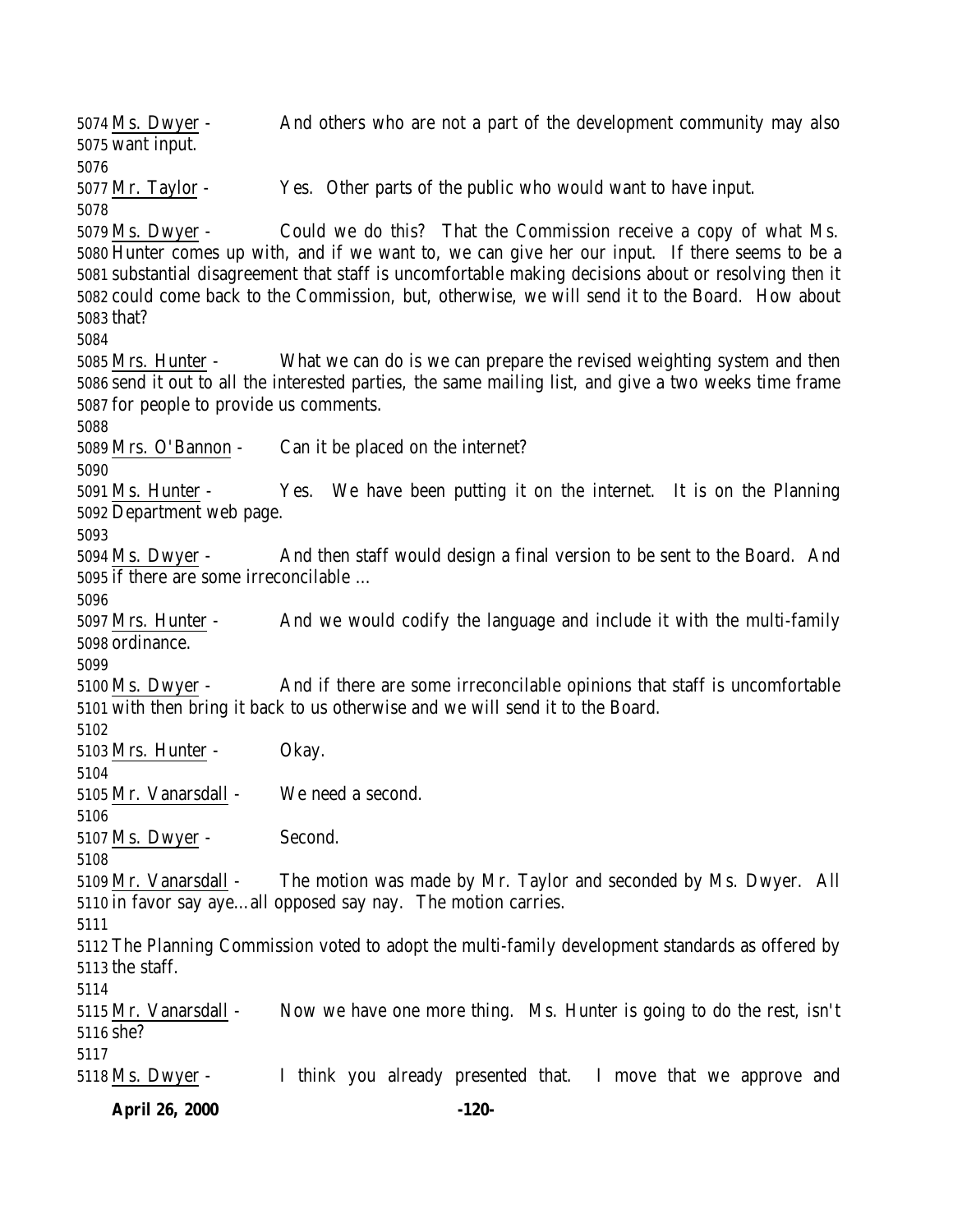recommend to the Board approval of the amendment to Section 19-118 buffers for major and minor arterial as presented by staff.

Mr. Taylor - I'll second that.

 Mr. Vanarsdall - The motion was made by Ms. Dwyer and seconded by Mr. Taylor. All in favor say aye…all opposed say nay. The motion carries.

 The Planning Commission approved and recommended to the Board approval of amendment to Section 19-118 buffers for manor and minor arterial presented by staff.

 Mr. Vanarsdall - While we are waiting for Mr. Rapisarda to get here for the next item on the agenda, we will take a five-minute break.

## **WORK SESSION: Ordinance Amendments on Pertaining to Section 24-2, et al.**

## **(Staff Presentation by Eric Lawrence)**

 Mr. Vanarsdall - All right. The Planning Commission will now reconvene and Mr. Secretary you can give us some guidance on what we are going to do.

 Mr. Marlles - Actually, Mr. Chairman, I'm going to let Mr. Silber read our appropriate motion.

 Mr. Silber - At this point, Mr. Chairman, we are going to go into Executive Session so I would like to read the statement to go into Executive Session. The Planning Commission moves to go into a closed meeting pursuant to Section 2.1-344(A)(7) of the Code of Virginia for the purpose of consultation with legal counsel regarding legal issues concerning the proposed zoning ordinance amendment. So, we will need a motion and a second.

 Ms. Dwyer - I move that we go into Executive Session for discussion as to what Mr. Silber stated.

Mr. Taylor - Second.

 Mr. Vanarsdall - The motion was made by Ms. Dwyer and seconded by Mr. Taylor. All in favor say aye…all opposed say nay. The motion carries.

 Mr. Silber - At this time we will need to move to another room, which the Demonstration Kitchen is being used, so we have reserved the Finance Conference room. It is across the courtyard. So, if you follow me, I will lead you over there.

 Mr. Taylor - Should we take all of our papers? 

Mr. Silber - No, because we will be coming back.

**April 26, 2000 -121-**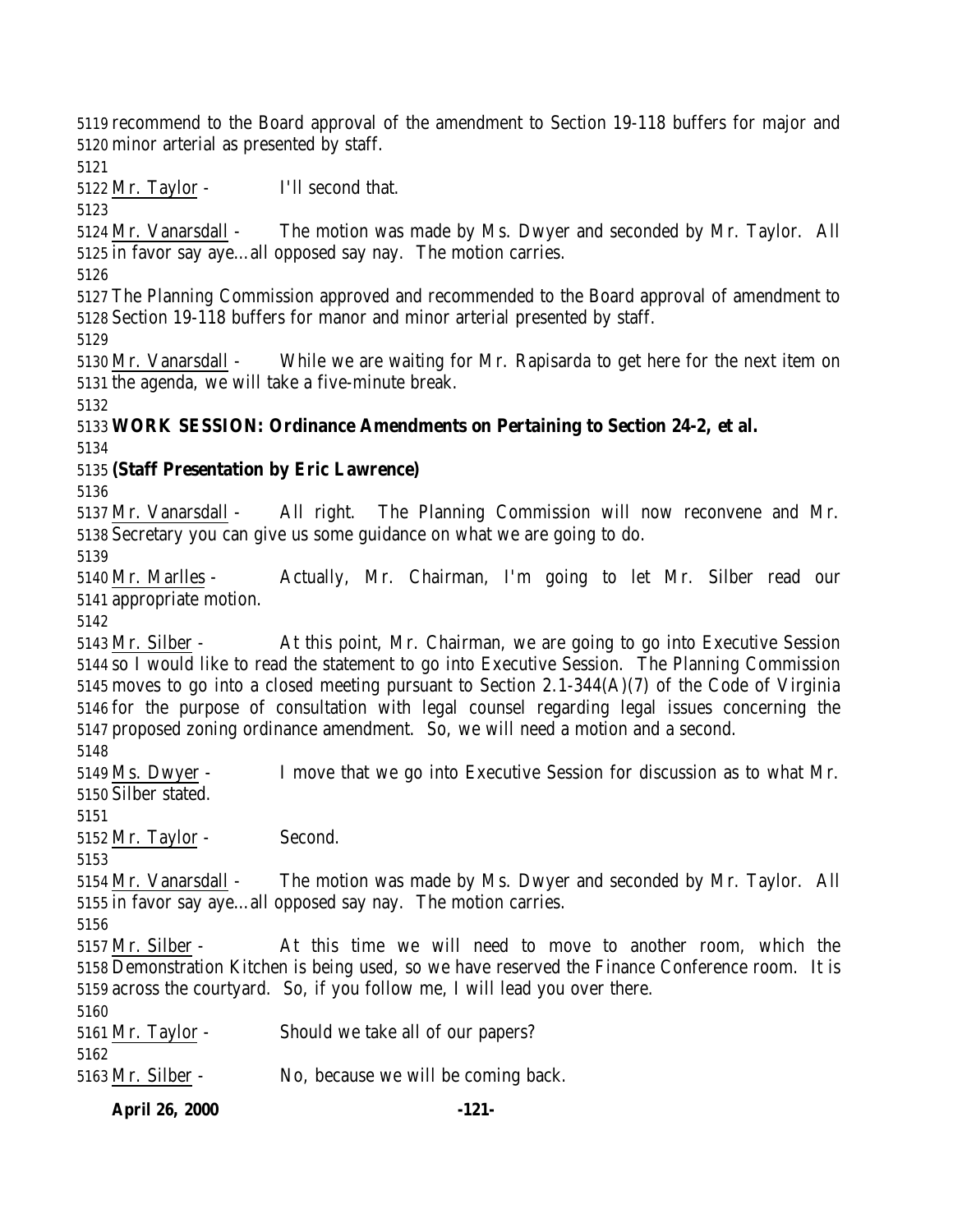Mr. Taylor - What should we take with us? Mr. Silber - The ordinance amendment and pad and paper or something. 

## **AT THIS TIME THE COMMISSION DISMISSED TEMPORARILY TO GO INTO EXECUTIVE SESSION.**

Mr. Vanarsdall - Okay. Mr. Lawrence.

 Mr. Lawrence - Thank you, Mr. Chairman. As you can see by the slide, I've actually renamed this. This just isn't 24-2 but it is also 24-11 because it actually deals with two sections out of the code that we are looking at. You know a little bit of the background of why we are doing this now. The packet that was distributed to you this evening just has additional information. I went ahead and included all of the conditional uses by a special exception so that you can get an understanding as to what uses we consider. Then as we go through you will see what the changes are that we are talking about. What we are proposing for Section 24-2 is to strike the existing language which deals with minimum requirements, the greater restrictions being that if anything in this chapter is greater than some other language you find elsewhere in the chapter or code, the greater restriction applies. In the second paragraph of 24-2, which talks about the POD approval, which is when a plan of development is approved it supercedes the requirements for a special exception. We are proposing you strike that language and then you revise the language to deal with the minimum requirements in where the chapter imposes a greater restriction, the greater restriction controls. So, essentially, the significant change there is strictly striking the POD approval terminology and just rewording the minimal requirements so that it flows smoother. 

Mr. Vanarsdall - (Unintelligible)

 Mr. Lawrence - Okay. Why are we doing this? Well, we are doing it to be consistent with the State code. It's been brought to staff's attention that the way it is written right now is not consistent so that subtle change of removing the POD statement brings it into consistency with the State code. And what are the impacts of these changes? As of a result of the proposed amendments, the Planning Commission would no longer be able to grant special exception through approving a POD. Staff does propose amending the ordinance to enabling the Planning Commission to take an active role in consideration of request for greater building heights. As proposed, the Commission could consider building heights up to 65 feet when an applicant is able to satisfy some established criteria which we'll also be establishing with this amendment. We are still working on the drafting stages of the criteria, but we are looking at things dealing with utilities and emergencies services. Can a fire truck get to the higher levels of the building? Would the increase, in building in height, cause greater traffic congestion in the immediate area? And is the building height compatible with the surroundings? Staff is going to continue to work internally and also with the County Attorney to make sure that criteria is appropriate. Also, I want to point out that with building heights greater than 65 feet, up to 110 feet, we are proposing that you could achieve those heights with a provisional use permit. So, what it does is create three tiers, by right, a Planning Commission

**April 26, 2000 -122-**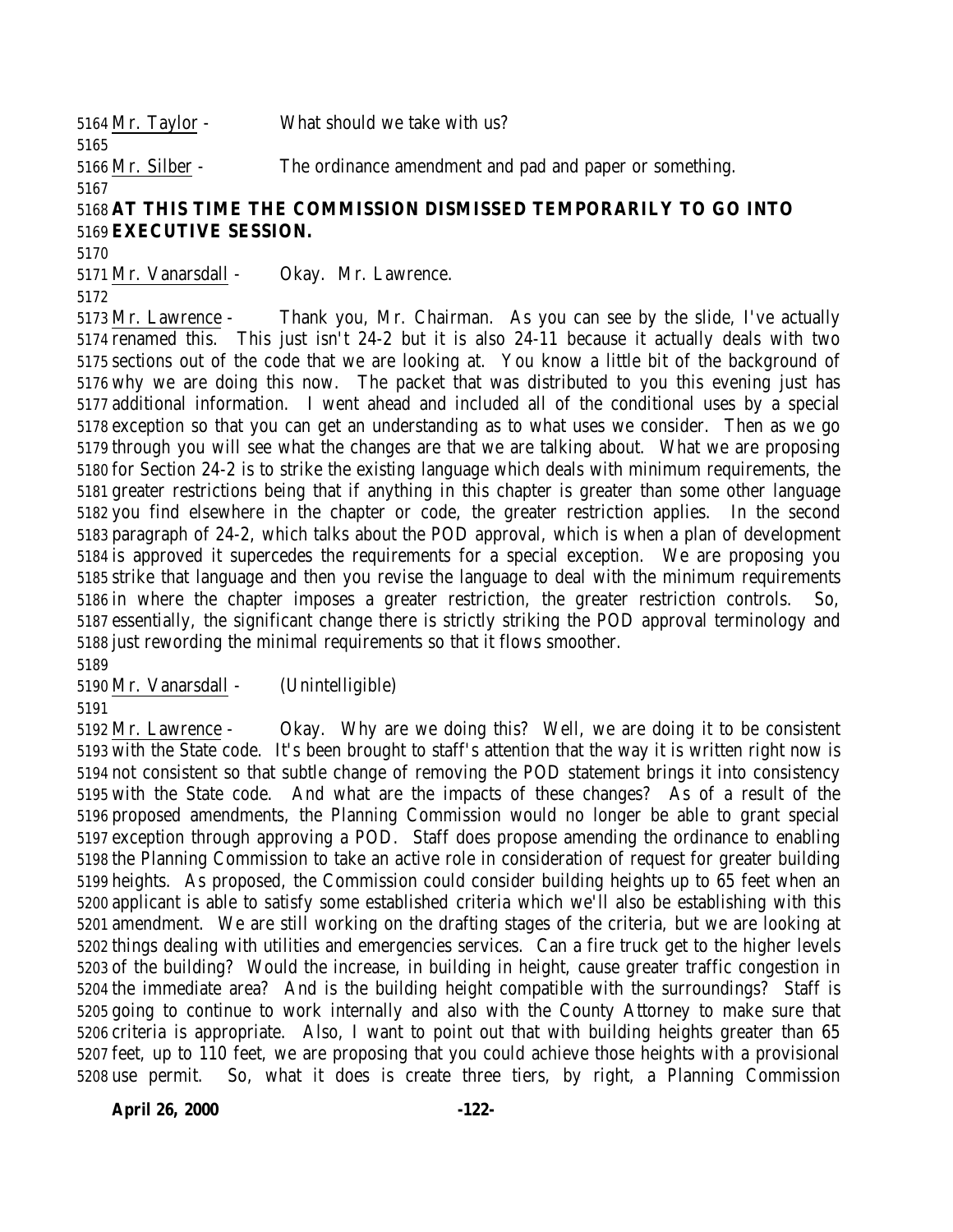consideration, and then the higher buildings with a provisional permit through the Board of Supervisors.

 Ms. Dwyer - So, you have taken out building height from the special exception category and put it in the PUP category.

Mr. Lawrence - That's correct.

 Ms. Dwyer - So that it's properly before the Commission.

Mr. Lawrence - Correct.

 Mr. Silber - Let's clarify that. Building heights, what's proposed is to take it out of special exceptions and have it considered by the Planning Commission by special criteria, up to 65 feet, over 65 feet by PUP by the Board of Supervisors.

 Ms. Dwyer - So, it would come to the Commission and then the Board. 

 Mr. Silber - Oh, I'm sorry, on a PUP, yes. A PUP would take the normal course. 

 Mr. Lawrence - What it comes down to, any building request to go higher will come before you, anything above 65 feet will work its way to the Board of Supervisors for the ultimate decision. Now, that deals with the 24-2 areas. Section 24-11 talks about the permitted use. I just want to clarify something that was discussed earlier, it strikes the language that is currently in the ordinance which deals with County owned and County leased buildings and recreation areas. Staff is going to work with the County Attorney to make sure we word it in a way that is appropriate so that the permitted uses in the R districts would be something of a County owned facilities, recreation, and things of that nature. We are not going to change the use, we are just going to make it clearer as to what is intended as a permitted use. And then move language to Section 24-106, which deals with the POD and the Board of Supervisors' ability to review public uses, government building and fairgrounds and race tracks, things of that nature, which it currently reviews. We are just cleaning up the language, clarifying it and correcting the ordinance to reflect what currently happens. In a nutshell, that's what we are proposing. We are still working on the language, but conceptually I'm trying to illustrate what we are talking about. And, conceptually, we don't change too much, as we mentioned. It changes so that the Planning Commission can review height considerations. That's the significant change.

 Mr. Silber - Eric, you may want to review…. I seem to recall that there were a couple of uses that we had shifted from the conditional use by special exception category into a permitted use, you may want to touch on those.

 Mr. Lawrence - Okay. There were two uses actually that we have modified somewhat. In the R-5 district, there is a conditional use for permitted exceptions, special exception for nursing homes.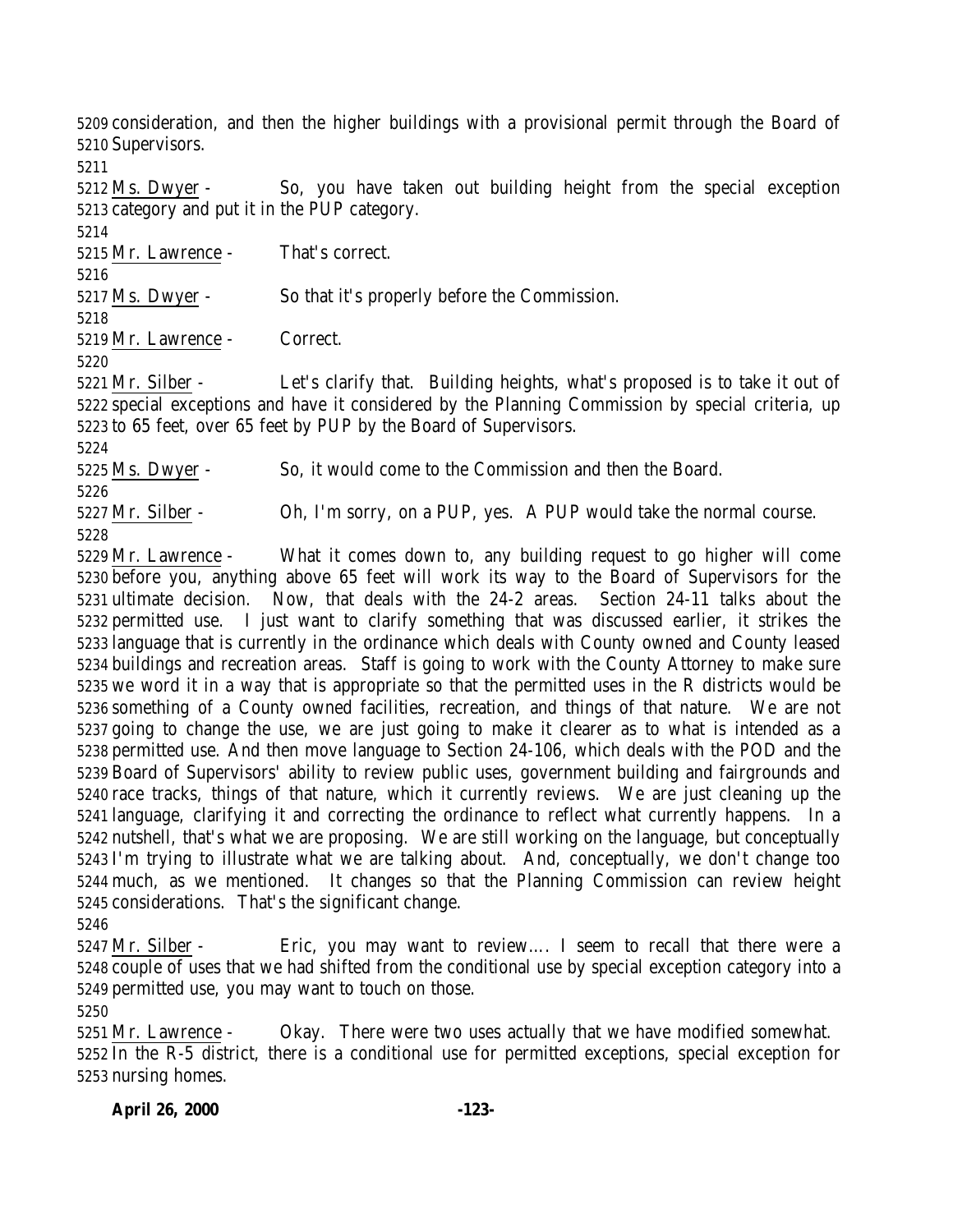Mr. Silber - What page are you on? 

 Mr. Lawrence - I'm on page 3 of the handout. It's the R-5 district. What's being proposed is that nursing homes, convalescent homes, just using the same terminology essentially, be placed as a principal as a permitted use by right in the R-5 district. It takes it out of the conditional use consideration.

 Mr. Silber - What we did was we went through all of the conditional uses by special exception and then tried to determine if any of those should come out of that category because that would now require BZA approval and determine whether it should come out of that category and be put into like a principal use category or into a provisional use permit category. As we went through there we basically found out that there really weren't too many that we felt should be moved, but nursing homes was one of those. We moved it out of this category. So, as proposed, it would be a permitted use in the R-5 district by right.

 Mr. Taylor - The question that I had is nursing homes, convalescent homes, homes for the aging, that any such use has minimum by the area of five acres. We just did the case for Manor Care, was that a five-acre site or does that qualify as a nursing home? 

| 36 I L                              |                                                                                                  |
|-------------------------------------|--------------------------------------------------------------------------------------------------|
| 5273 Mr. Silber -                   | Is that the one on Skipwith?                                                                     |
| 5274                                |                                                                                                  |
| 5275 Mr. Taylor -                   | Yes, the one on Skipwith.                                                                        |
| 5276                                |                                                                                                  |
| 5277 Mr. Lawrence -                 | That was an amended proffer. It was an already permitted use.                                    |
| 5278                                |                                                                                                  |
| $5279$ Mr. Taylor -                 | Okay.                                                                                            |
| 5280                                |                                                                                                  |
| 5281 Mr. Silber -                   | That was a five-acre site.                                                                       |
| 5282                                |                                                                                                  |
| 5283 Mr. Vanarsdall -               | That wasn't five acres.                                                                          |
| 5284                                |                                                                                                  |
| 5285 Mr. Lawrence -                 | I'm not sure of the background on it.                                                            |
| 5286                                |                                                                                                  |
| 5287 Mr. Silber -                   | Well, the background on that, as I recall, was that it was about 4.9 acres                       |
|                                     | 5288 and they went out and actually bought the sliver of land from the apartment complex to make |
| 5289 it five acres.                 |                                                                                                  |
| 5290                                |                                                                                                  |
| 5291 Mr. Taylor -                   | So, that it is compliant, that is five acres?                                                    |
| 5292                                |                                                                                                  |
| 5293 Mr. Silber -                   | Yes.                                                                                             |
| 5294                                |                                                                                                  |
| 5295 Mr. Taylor -                   | Okay. My mind played a tape of that site and it doesn't seems like five                          |
| 5296 acres. But, anyhow, thank you. |                                                                                                  |
| 5297                                |                                                                                                  |
| 5298 Mr. Silber -                   | There is a school of thought from the assistant living community                                 |
|                                     |                                                                                                  |

**April 26, 2000 -124-**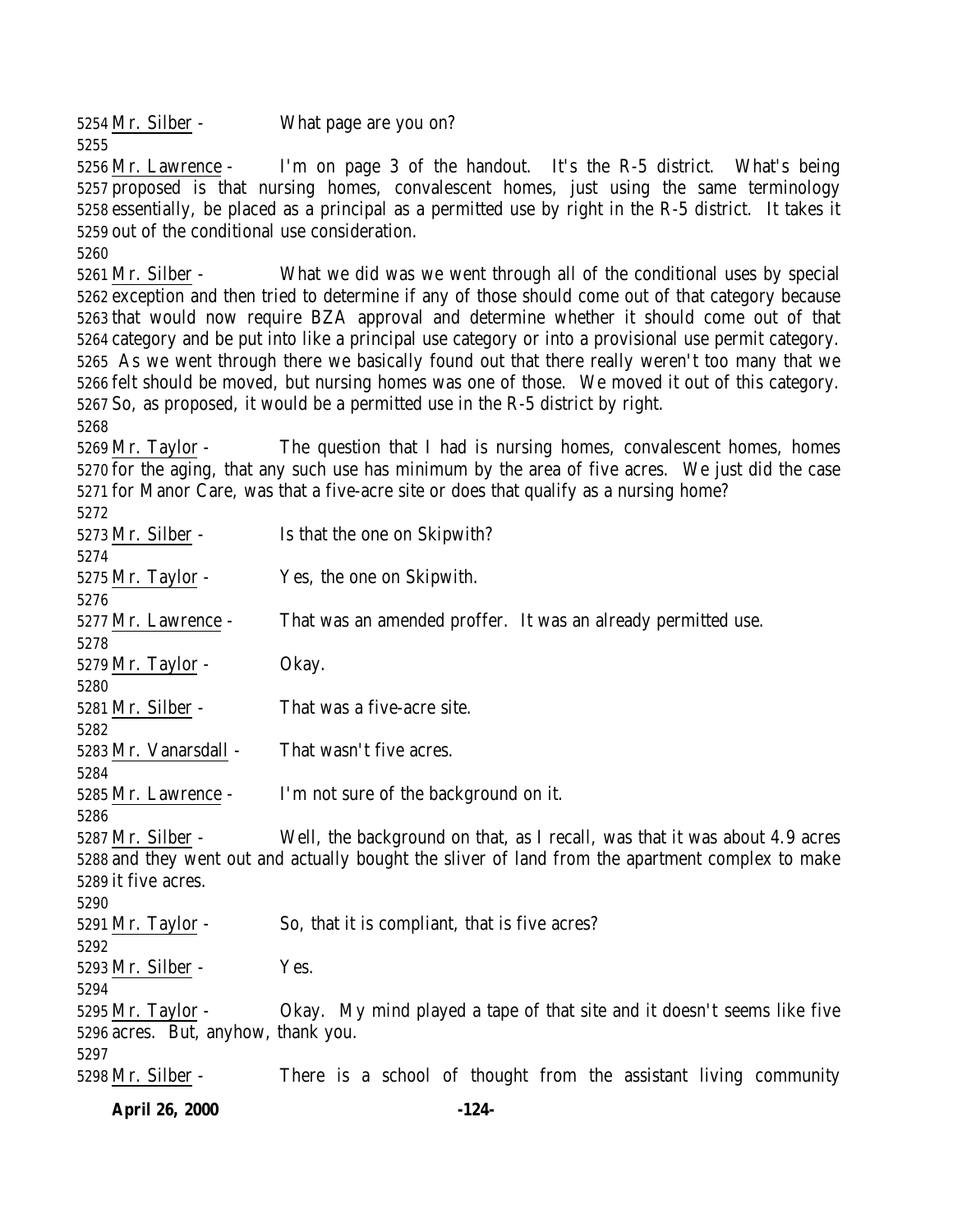developer that that five acres is excessive. And when they build a project that does falls into sort of the nursing home classification, they feel like five acres is too much and they would like to have three acres. And Bill Axeselle has actually put together a draft ordinance amendment that deals with that. But, that's been stalled for some time. So, at this point, we propose to just leave it five acres but that may be modified in the coming months.

Mr. Taylor - Thank you.

 Mr. Lawrence - The other use within the conditional use with a special exception category, that we have discussed, is in the A-1 district. We haven't removed it from the conditional use classification, but we have added language. That would be on page nine. It is letter "M" which is private kennels. We propose adding language that, actually it's been revised based on County Attorney discussions, but it would say "within the confines of a residential subdivision" is what is being recommended at this point.

Mr. Taylor - Do we elsewhere define what is a kennel?

Mr. Lawrence - In the definition category of the zoning ordinance, it defines kennels.

 Mr. Taylor - I think there is a limit on the number of animals you can have as pets. Am I correct, within a residential area, be it three or four?

Mr. Lawrence - I don't know what the number is but there is a limit.

 That's really a summary of what's being changed. As you flip through the pages with the height consideration, we'll address the height considerations through the table, which in the footnotes, which indicates whether it is Planning Commission consideration or a provisional use permit. And with the office/service districts, there are two of them there, neither one of them is included in the table because the ordinance is designed so it can be a take out section, if you will. So, we will have to add the language to the office/service district, which is indicated in your packets here.

 Ms. Dwyer - I have a question too, on the table. Paragraph "W" applies to certain of the zoning district. Paragraph "W" is the one that says "any building within a 100 feet of an "R" district shall not exceed 40 feet in height." But that wasn't included in the O-1 or the B-1 as I look at the table. Or I guess the office/service either. Oh, no, it's included in office/service I think in the verbal part but not in the… Anyway I was wondering why that limitation wouldn't be added to A-1, O-1, B-1. It's added to M-1.

 Mr. Silber - Is it not in B-1 because you can't go taller than 35 feet so it wouldn't apply?

 Mr. Lawrence - Right. "W" says anything greater than 40 feet in height needs that additional setback.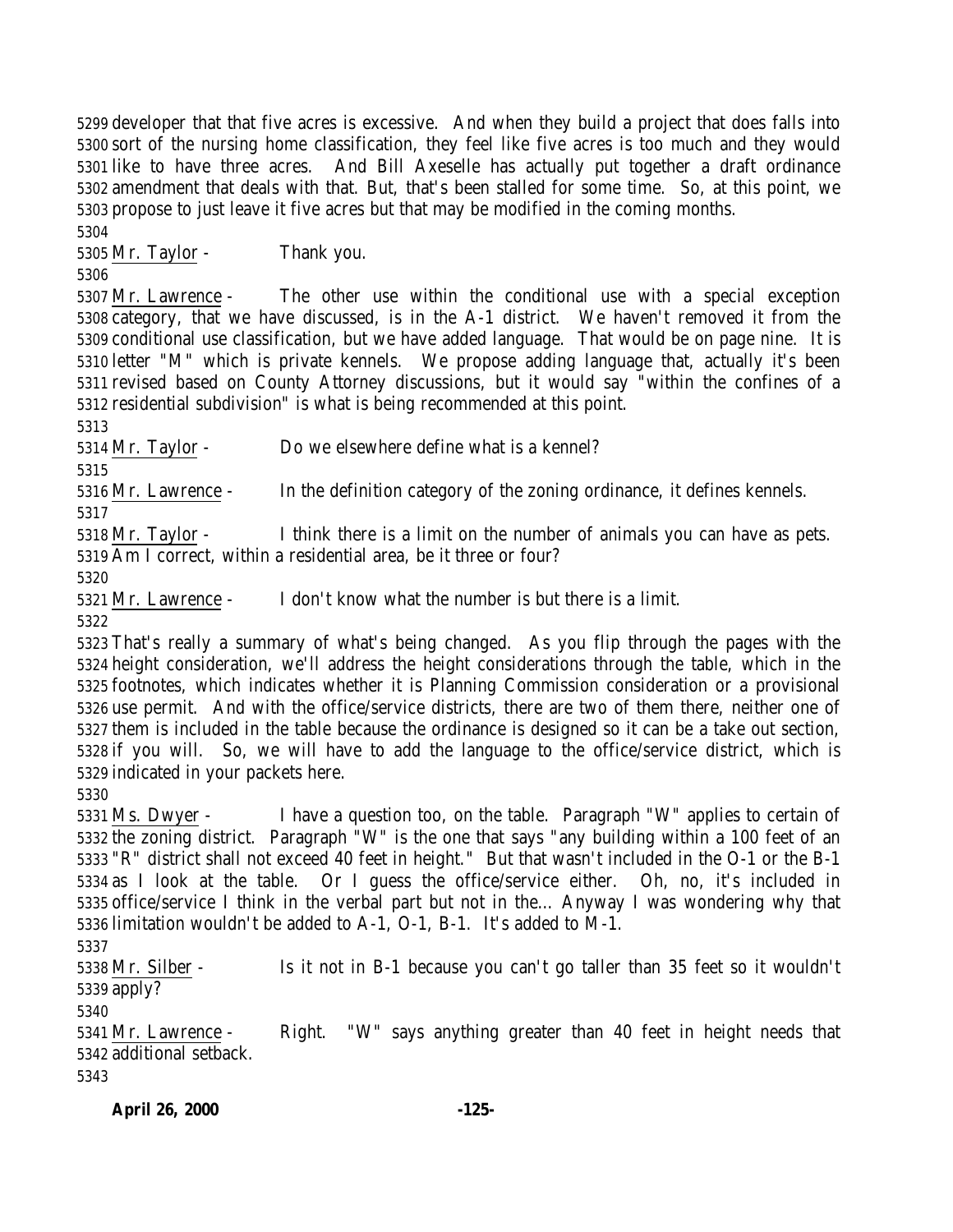| 5344 Mr. Silber -                   | Maybe "W" has not been imposed on those                                                                |
|-------------------------------------|--------------------------------------------------------------------------------------------------------|
| 5345<br>5346 Ms. Dwyer -            | It can't go to B-1? Okay. That makes sense.                                                            |
| 5347                                |                                                                                                        |
| 5348 Mr. Silber -<br>5349           | B-1 is the max 35 with no exception.                                                                   |
| 5350 Ms. Dwyer -                    | There's no exception to that in B-1. Okay.                                                             |
| 5351                                |                                                                                                        |
| 5352 Mr. Silber -                   | What was the other category?                                                                           |
| 5353<br>5354 Ms. Dwyer -            | $O-1$ .                                                                                                |
| 5355                                |                                                                                                        |
| 5356 Mr. Taylor -                   | What page is that on?                                                                                  |
| 5357                                |                                                                                                        |
| 5358 Mr. Lawrence -                 | It's on page 17, the table. In the O-1 district, again, you've got a 30-                               |
| 5359 foot maximum height.           |                                                                                                        |
| 5360<br>5361 Ms. Dwyer -            | Okay. No exceptions?                                                                                   |
| 5362                                |                                                                                                        |
| 5363 Mr. Lawrence -                 | That's correct.                                                                                        |
| 5364                                |                                                                                                        |
| 5365 Ms. Dwyer -                    | Are you sure about that?                                                                               |
| 5366                                |                                                                                                        |
| 5367 Mr. Silber -<br>5368           | Well, the exception footnote is "B."                                                                   |
| 5369 Mr. Lawrence -                 | And "B" talks about a 25-foot height, requires the additional setback.                                 |
| 5370                                |                                                                                                        |
| 5371 Ms. Dwyer -                    | How about A-1?                                                                                         |
| 5372                                |                                                                                                        |
| 5373 Mr. Lawrence -                 | A-1, we could consider it for churches, clubs and fraternities, if that's                              |
|                                     | 5374 something you want to consider. It's the by right height in A-1 is 45 feet so it's only five feet |
| 5375 higher than the 40 foot limit. |                                                                                                        |
| 5376                                |                                                                                                        |
| 5377 Ms. Dwyer -<br>5378            | You can't make it bigger?                                                                              |
| 5379 Mr. Silber -                   | No. You couldn't go higher than what the chart says or a footnote to the                               |
| 5380 chart.                         |                                                                                                        |
| 5381                                |                                                                                                        |
| 5382 Ms. Dwyer -                    | Okay. And what is the footnote that says you can go higher, which one                                  |
| 5383 is that?                       |                                                                                                        |
| 5384                                |                                                                                                        |
| 5385 Mr. Lawrence -                 | Are you looking for the exceptions to allow?                                                           |
| 5386                                |                                                                                                        |
| 5387 Mr. Silber -                   | Yes. Which one is that, "z"?                                                                           |
| 5388                                |                                                                                                        |

**April 26, 2000 -126-**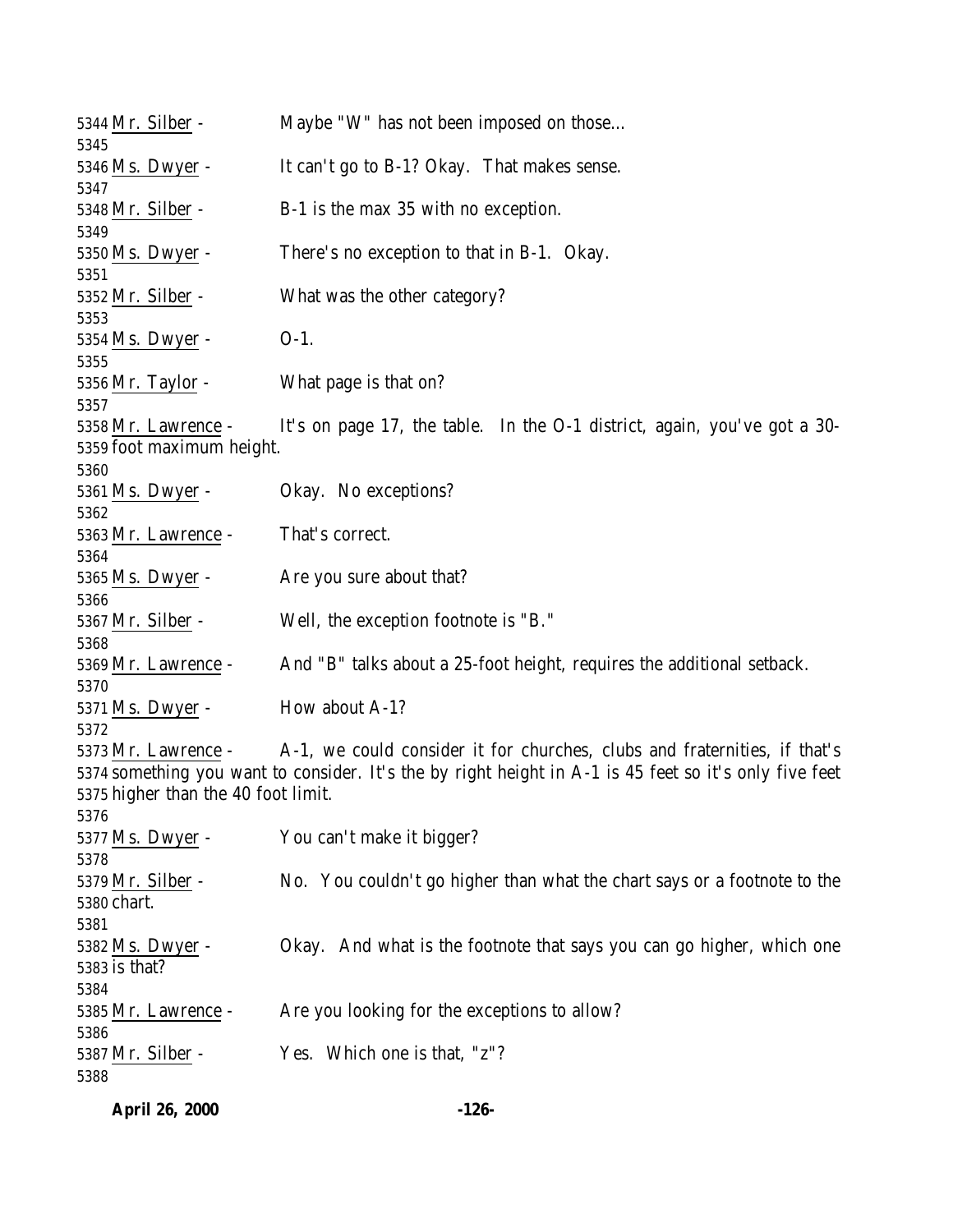Mr. Lawrence - Yes. It is "X" and "Z." "Z" goes to the Board of Supervisors. That's your provisional use permit and "X" is the provision where the Planning Commission gets to consider it. Ms. Dwyer - But only where you have an "X" and a "Z" you would need a "W." Mr. Lawrence - Yes. That was the logic we were using. Mr. Silber - Yes. The "X" and the "Z" would allow you to go higher than that number in that box. Ms. Dwyer - Now, O-3 doesn't have an "X" or "Z" but has a "W." Oh, but that's 110 by right. 5403 Mr. Lawrence - That's a by right. Ms. Dwyer - Okay. Got ya. So, it wouldn't apply to A-1. How about O/S-1 and O/S-2? Mr. Silber - For some reason I thought that was already covered. Ms. Dwyer - I think it's covered in the verbiage for O/S-1 and O/S-2. All right. I just wanted to make sure we weren't leaving that out. All right, thanks. Now what about stage towers and scenery lofts exception? I know its not apart of this special exception deal, they are allowed by right, but I was thinking since we are looking at height, 24-95 exempts stage towers and scenery lofts from height exceptions. Mr. Silber - It's not a part of this. Ms. Dwyer - I know but you could throw it in there if you were inclined. Mr. Silber - Why don't you make a note of that, Eric. Just take a look at 24-95. Do you want the subsection? Ms. Dwyer - No, I just want (unintelligible). Mr. Silber - Provides for allowance for certain taller structures. Mr. Lawrence - Okay. Ms. Dwyer - There might be other ones you want to look at but stage towers and scenery lofts is one that comes to mind. Mr. Taylor - What page is 24-95 on?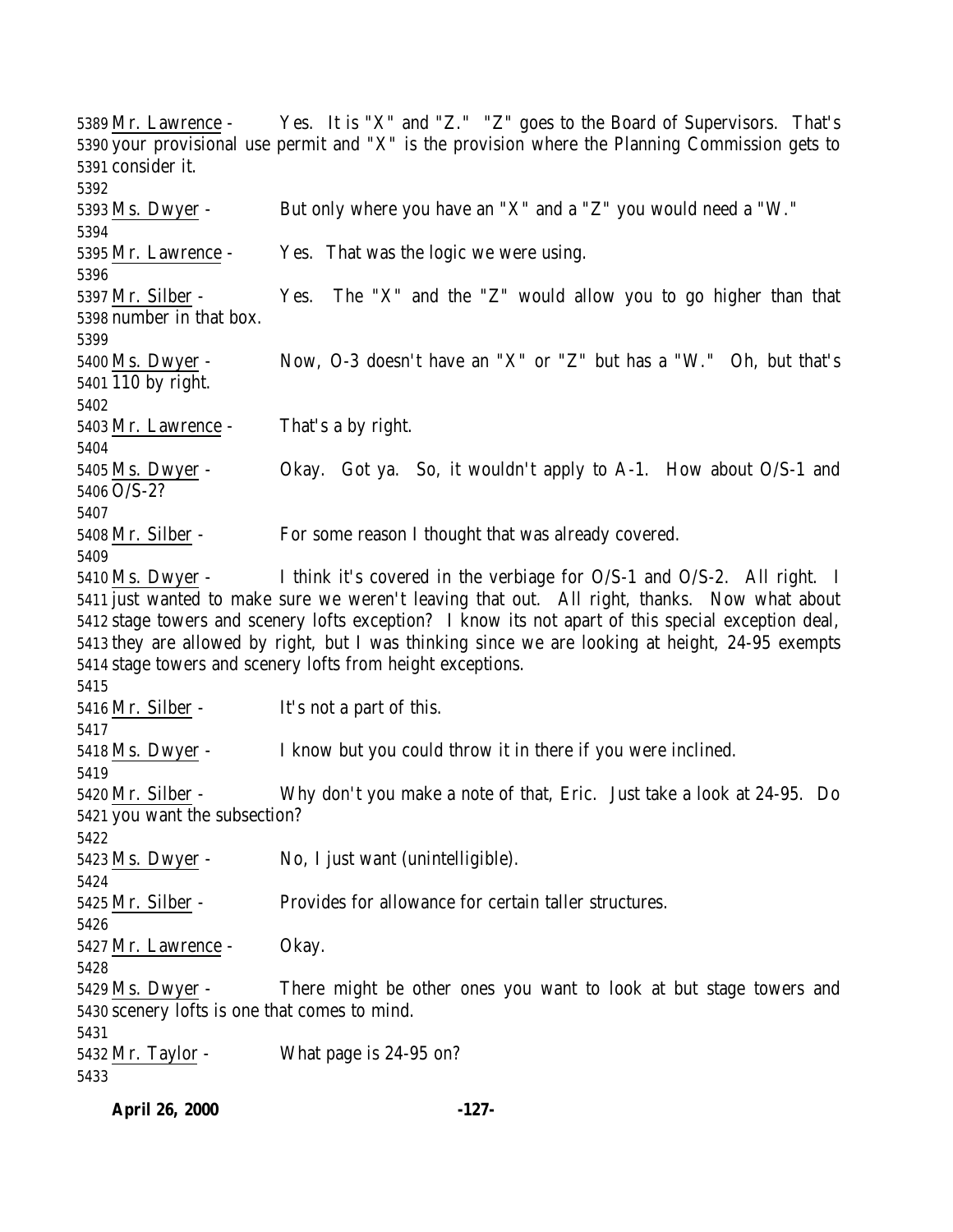|                                                    | <b>April 26, 2000</b>   | $-128-$                                                                                                                                        |  |  |
|----------------------------------------------------|-------------------------|------------------------------------------------------------------------------------------------------------------------------------------------|--|--|
|                                                    | 5478 <u>Ms. Dwyer</u> - | Second.                                                                                                                                        |  |  |
| 5477                                               | 5476 Mr. Taylor -       | Mr. Chairman, I move we adjourn.                                                                                                               |  |  |
| 5475                                               |                         |                                                                                                                                                |  |  |
|                                                    | 5474 Mr. Silber -       | Yes, you can adjourn.                                                                                                                          |  |  |
| 5473                                               |                         |                                                                                                                                                |  |  |
|                                                    | 5472 adjourn?           |                                                                                                                                                |  |  |
| 5470                                               | 5471 Ms. Dwyer -        | Do we have to stay here because we don't have a quorum to vote to                                                                              |  |  |
|                                                    | 5469 Mr. Vanarsdall -   | All right. That sounds like a winner. Have we finally finished today?                                                                          |  |  |
| 5468                                               |                         |                                                                                                                                                |  |  |
| 5467 update and we will set a public hearing then. |                         |                                                                                                                                                |  |  |
|                                                    | 5466 Mr. Silber -       | How about we have another work session on the $24th$ , come back with an                                                                       |  |  |
| 5465                                               |                         |                                                                                                                                                |  |  |
|                                                    | 5464 Mr. Taylor -       | Yes. Do it at our next meeting when we have a quorum.                                                                                          |  |  |
| 5463                                               |                         |                                                                                                                                                |  |  |
|                                                    | 5462 Mr. Lawrence -     | Well, we can come back on the $24th$ and give them an update.                                                                                  |  |  |
| 5461                                               | 5460 Mr. Silber -       | We can't set a public hearing.                                                                                                                 |  |  |
| 5459                                               |                         |                                                                                                                                                |  |  |
|                                                    | 5458 Mr. Vanarsdall -   | We can't do much of anything.                                                                                                                  |  |  |
| 5457                                               |                         |                                                                                                                                                |  |  |
|                                                    | 5456 Mr. Silber -       | Yes.                                                                                                                                           |  |  |
| 5455                                               |                         |                                                                                                                                                |  |  |
|                                                    | 5454 Ms. Dwyer -        | We don't have a quorum. Do we need a quorum to take action like that?                                                                          |  |  |
| 5453                                               |                         |                                                                                                                                                |  |  |
|                                                    |                         | 5451 back and incorporating some more County Attorney comments and your comments. You<br>5452 would probably want to set a public hearing now. |  |  |
|                                                    | 5450 Mr. Silber -       | Well, this is a work session to go over this first draft. We will be going                                                                     |  |  |
| 5449                                               |                         |                                                                                                                                                |  |  |
|                                                    | 5448 Mr. Taylor -       | Do we move this be accepted or what?                                                                                                           |  |  |
| 5447                                               |                         |                                                                                                                                                |  |  |
|                                                    | 5446 Mr. Vanarsdall -   | What do we do with this now, Randy?                                                                                                            |  |  |
| 5445                                               | 5444 Mr. Lawrence -     | Yes, sir.                                                                                                                                      |  |  |
| 5443                                               |                         |                                                                                                                                                |  |  |
|                                                    | 5442 Mr. Vanarsdall -   | All right, is that it?                                                                                                                         |  |  |
| 5441                                               |                         |                                                                                                                                                |  |  |
|                                                    | 5440 Mr. Lawrence -     | Staff will take a look at that then.                                                                                                           |  |  |
| 5439                                               |                         |                                                                                                                                                |  |  |
|                                                    | 5438 Mr. Silber -       | That is not a part of this amendment at this time.                                                                                             |  |  |
| 5437                                               | 5436 Ms. Dwyer -        |                                                                                                                                                |  |  |
| 5435                                               |                         | It in the Code.                                                                                                                                |  |  |
|                                                    | 5434 Mr. Lawrence -     | It's not in the package.                                                                                                                       |  |  |